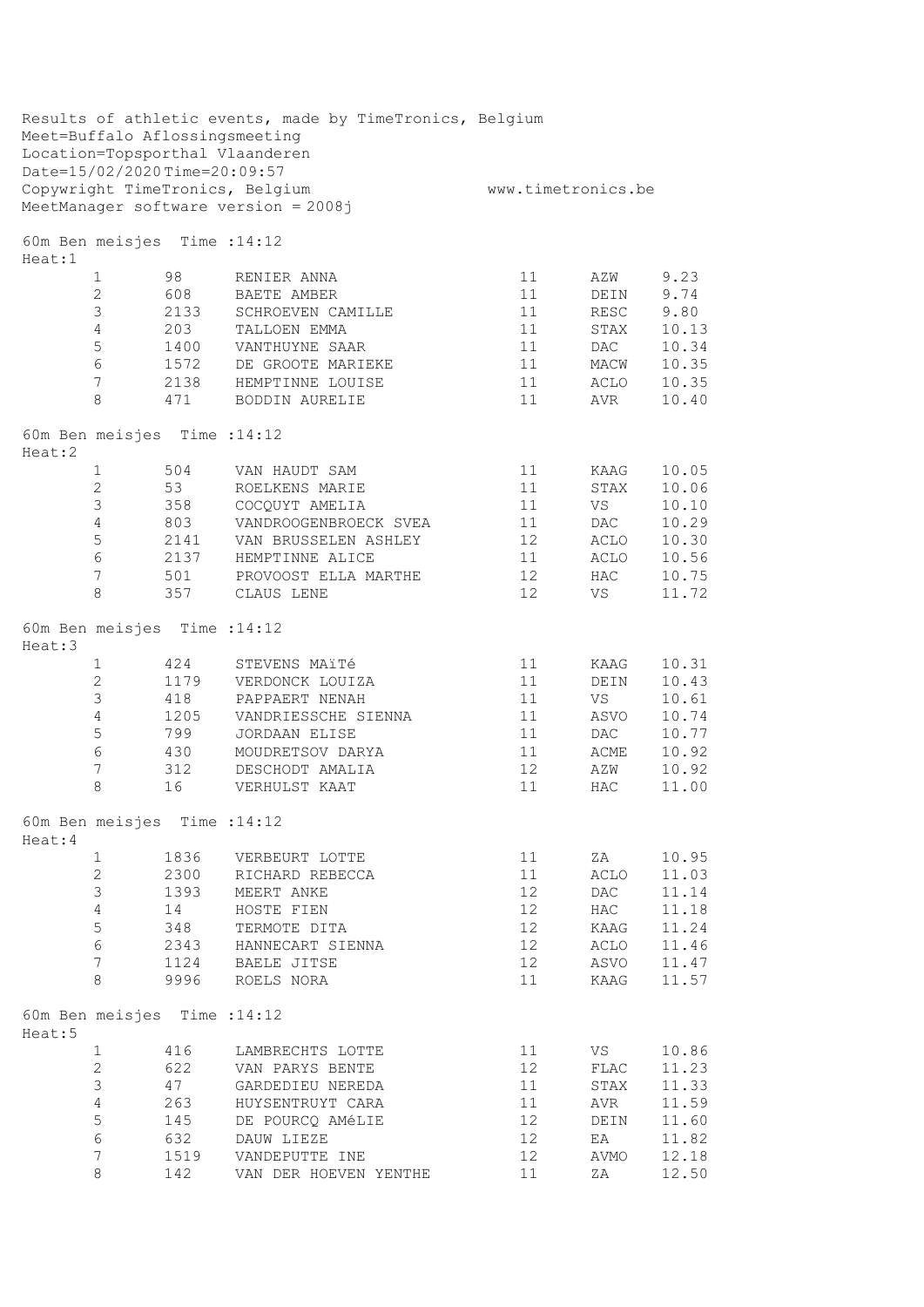| 375<br>10.56<br>$\mathbf{1}$<br>GOEMAN DIEDE<br>11<br>RCG<br>$\overline{c}$<br>427<br>11<br>10.76<br>DE WEERDT INOA<br>ACME<br>3<br>525<br>10.82<br>OBILAGWA JELKA<br>11<br>STAX<br>$\overline{4}$<br>373<br>12<br>DE BOCK LOTTE<br>RCG<br>11.02<br>5<br>522<br>12<br>VAN LANDSCHOOT NOA<br>ACME<br>11.11<br>$\epsilon$<br>12<br>801<br>11.28<br>THOON ELLA<br>HAC<br>$\boldsymbol{7}$<br>12<br>609<br>DE JANS LENTL<br>12.44<br>DEIN<br>8<br>9995<br>12<br>12.84<br>VERHAMMEN LEONIE<br>NA<br>60m Ben meisjes Time : 14:12<br>$\mathbf{1}$<br>2351<br>FONTAINE LOISE<br>11<br>USTA<br>10.53<br>$\overline{c}$<br>1693<br>10.62<br>VAN HENIS ONA<br>11<br>ASVO<br>3<br>1429<br>11<br>VAN DER JEUGHT ZOë<br>ACME<br>10.75<br>$\overline{4}$<br>50<br>11<br>10.96<br>LAMBRECHT MARIE<br>STAX<br>$\mathsf S$<br>11<br>138<br>BILLIET ELISA<br>11.14<br>DEIN<br>$\epsilon$<br>12<br>11.29<br>2659<br>KAMECHE LILIA<br>ACLO<br>749<br>$\overline{7}$<br>12<br>11.50<br>DE BRUYNE VANITY<br>AVR<br>8<br>2251<br>LEKOEUCHE LUCILE<br>11<br>11.51<br>USTA<br>60m Ben meisjes Time : 14:12<br>429<br>$\mathbf{1}$<br>MATTHEEUWS NORE<br>11<br>ACME<br>10.44<br>$\overline{c}$<br>11<br>10.84<br>1481<br>DAC<br>SIMON MAUD<br>$\mathsf S$<br>2804<br>12<br>10.89<br>CASIER ROSALIE<br>USTA<br>$\sqrt{4}$<br>10.89<br>144<br>DEKEYSER INA<br>11<br>DEIN<br>$\mathsf S$<br>12<br>872<br>10.91<br>MAES EVA<br>ROBA<br>6<br>12<br>1323<br>BLONDEEL MAURANNE<br>11.44<br>ACME<br>$\boldsymbol{7}$<br>92<br>11<br>11.67<br>VERCRUYSSE LENI<br>STAX<br>8<br>874<br>NèSE OLIVIA<br>12 <sup>°</sup><br>12.26<br>KAAG<br>60m Ben meisjes Time : 14:12<br>11<br>9.89<br>$\mathbf{1}$<br>1444 REDDé LENA<br>AVR<br>2795 D'HALLEWIN OLIVIA<br>$\overline{c}$<br>12<br>10.99<br>RESC<br>$\mathsf 3$<br>CHRISTIAENS CHLOë<br>12<br>11.08<br>1570<br>RCG<br>$\overline{4}$<br>1589<br>VANDERHEYDEN EMMA<br>12<br>GRIM<br>11.24<br>5<br>2625 LABEEUW MAUD<br>12<br>RCAS<br>11.31<br>USBW<br>6<br>2254 VAN ELSUWE ALIZEE<br>11<br>11.90<br>7<br>13.07<br>1594 VAN DIENDEREN FLEUR<br>12<br>RCG<br>60m Ben meisjes Time : 14:12<br>2443<br>$\mathbf{1}$<br>POPESCU RAISA*<br>11<br>10.10<br>RESC<br>2349 BOCQUET ADELE<br>$\mathbf{2}$<br>10.49<br>11<br>USTA<br>500<br>$\mathfrak{Z}$<br>HAC<br>10.66<br>VAN DE VELDE HANNELORE<br>11<br>1219 VANBIERVLIET LAURE<br>$\overline{4}$<br>12<br>10.84<br>KAAG<br>5<br>2139<br>NDOMBASI IZE SHAYLANA<br>12<br>ACLO<br>11.31<br>60m Ben jongens Time : 13:46<br>7723<br>DEJONGHE MATTIJS<br>11<br>9.40<br>$\mathbf{1}$<br>HCO<br>8635 VAN DE WEGHE THOR<br>$\mathbf{2}$<br>9.48<br>11<br>FLAC<br>RCAS<br>3<br>9.62<br>722<br>LEMAIRE IDRIS*<br>11<br>AVMO<br>8571<br>9.63<br>4<br>BOGAERT LéON<br>11<br>5<br>8705 GADEYNE FELIX<br>9.64<br>11<br>FLAC<br>$\epsilon$<br>9267<br>DE ROECK MATHIS<br>11<br>ΖA<br>9.68<br>7<br>220<br>MBULAY NOLAN<br>11<br>9.92<br>ACLO | Heat:6  | 60m Ben meisjes Time : 14:12 |  |  |  |
|------------------------------------------------------------------------------------------------------------------------------------------------------------------------------------------------------------------------------------------------------------------------------------------------------------------------------------------------------------------------------------------------------------------------------------------------------------------------------------------------------------------------------------------------------------------------------------------------------------------------------------------------------------------------------------------------------------------------------------------------------------------------------------------------------------------------------------------------------------------------------------------------------------------------------------------------------------------------------------------------------------------------------------------------------------------------------------------------------------------------------------------------------------------------------------------------------------------------------------------------------------------------------------------------------------------------------------------------------------------------------------------------------------------------------------------------------------------------------------------------------------------------------------------------------------------------------------------------------------------------------------------------------------------------------------------------------------------------------------------------------------------------------------------------------------------------------------------------------------------------------------------------------------------------------------------------------------------------------------------------------------------------------------------------------------------------------------------------------------------------------------------------------------------------------------------------------------------------------------------------------------------------------------------------------------------------------------------------------------------------------------------------------------------------------------------------------------------------------------------------------------------------------------------------------------------------------------------------------------------------------------------------------------------------------------------------------------------------------------------------------------------------------------------------------------------------------------------------------------------------------------|---------|------------------------------|--|--|--|
|                                                                                                                                                                                                                                                                                                                                                                                                                                                                                                                                                                                                                                                                                                                                                                                                                                                                                                                                                                                                                                                                                                                                                                                                                                                                                                                                                                                                                                                                                                                                                                                                                                                                                                                                                                                                                                                                                                                                                                                                                                                                                                                                                                                                                                                                                                                                                                                                                                                                                                                                                                                                                                                                                                                                                                                                                                                                                    |         |                              |  |  |  |
|                                                                                                                                                                                                                                                                                                                                                                                                                                                                                                                                                                                                                                                                                                                                                                                                                                                                                                                                                                                                                                                                                                                                                                                                                                                                                                                                                                                                                                                                                                                                                                                                                                                                                                                                                                                                                                                                                                                                                                                                                                                                                                                                                                                                                                                                                                                                                                                                                                                                                                                                                                                                                                                                                                                                                                                                                                                                                    |         |                              |  |  |  |
|                                                                                                                                                                                                                                                                                                                                                                                                                                                                                                                                                                                                                                                                                                                                                                                                                                                                                                                                                                                                                                                                                                                                                                                                                                                                                                                                                                                                                                                                                                                                                                                                                                                                                                                                                                                                                                                                                                                                                                                                                                                                                                                                                                                                                                                                                                                                                                                                                                                                                                                                                                                                                                                                                                                                                                                                                                                                                    |         |                              |  |  |  |
|                                                                                                                                                                                                                                                                                                                                                                                                                                                                                                                                                                                                                                                                                                                                                                                                                                                                                                                                                                                                                                                                                                                                                                                                                                                                                                                                                                                                                                                                                                                                                                                                                                                                                                                                                                                                                                                                                                                                                                                                                                                                                                                                                                                                                                                                                                                                                                                                                                                                                                                                                                                                                                                                                                                                                                                                                                                                                    |         |                              |  |  |  |
|                                                                                                                                                                                                                                                                                                                                                                                                                                                                                                                                                                                                                                                                                                                                                                                                                                                                                                                                                                                                                                                                                                                                                                                                                                                                                                                                                                                                                                                                                                                                                                                                                                                                                                                                                                                                                                                                                                                                                                                                                                                                                                                                                                                                                                                                                                                                                                                                                                                                                                                                                                                                                                                                                                                                                                                                                                                                                    |         |                              |  |  |  |
|                                                                                                                                                                                                                                                                                                                                                                                                                                                                                                                                                                                                                                                                                                                                                                                                                                                                                                                                                                                                                                                                                                                                                                                                                                                                                                                                                                                                                                                                                                                                                                                                                                                                                                                                                                                                                                                                                                                                                                                                                                                                                                                                                                                                                                                                                                                                                                                                                                                                                                                                                                                                                                                                                                                                                                                                                                                                                    |         |                              |  |  |  |
|                                                                                                                                                                                                                                                                                                                                                                                                                                                                                                                                                                                                                                                                                                                                                                                                                                                                                                                                                                                                                                                                                                                                                                                                                                                                                                                                                                                                                                                                                                                                                                                                                                                                                                                                                                                                                                                                                                                                                                                                                                                                                                                                                                                                                                                                                                                                                                                                                                                                                                                                                                                                                                                                                                                                                                                                                                                                                    |         |                              |  |  |  |
|                                                                                                                                                                                                                                                                                                                                                                                                                                                                                                                                                                                                                                                                                                                                                                                                                                                                                                                                                                                                                                                                                                                                                                                                                                                                                                                                                                                                                                                                                                                                                                                                                                                                                                                                                                                                                                                                                                                                                                                                                                                                                                                                                                                                                                                                                                                                                                                                                                                                                                                                                                                                                                                                                                                                                                                                                                                                                    |         |                              |  |  |  |
|                                                                                                                                                                                                                                                                                                                                                                                                                                                                                                                                                                                                                                                                                                                                                                                                                                                                                                                                                                                                                                                                                                                                                                                                                                                                                                                                                                                                                                                                                                                                                                                                                                                                                                                                                                                                                                                                                                                                                                                                                                                                                                                                                                                                                                                                                                                                                                                                                                                                                                                                                                                                                                                                                                                                                                                                                                                                                    | Heat:7  |                              |  |  |  |
|                                                                                                                                                                                                                                                                                                                                                                                                                                                                                                                                                                                                                                                                                                                                                                                                                                                                                                                                                                                                                                                                                                                                                                                                                                                                                                                                                                                                                                                                                                                                                                                                                                                                                                                                                                                                                                                                                                                                                                                                                                                                                                                                                                                                                                                                                                                                                                                                                                                                                                                                                                                                                                                                                                                                                                                                                                                                                    |         |                              |  |  |  |
|                                                                                                                                                                                                                                                                                                                                                                                                                                                                                                                                                                                                                                                                                                                                                                                                                                                                                                                                                                                                                                                                                                                                                                                                                                                                                                                                                                                                                                                                                                                                                                                                                                                                                                                                                                                                                                                                                                                                                                                                                                                                                                                                                                                                                                                                                                                                                                                                                                                                                                                                                                                                                                                                                                                                                                                                                                                                                    |         |                              |  |  |  |
|                                                                                                                                                                                                                                                                                                                                                                                                                                                                                                                                                                                                                                                                                                                                                                                                                                                                                                                                                                                                                                                                                                                                                                                                                                                                                                                                                                                                                                                                                                                                                                                                                                                                                                                                                                                                                                                                                                                                                                                                                                                                                                                                                                                                                                                                                                                                                                                                                                                                                                                                                                                                                                                                                                                                                                                                                                                                                    |         |                              |  |  |  |
|                                                                                                                                                                                                                                                                                                                                                                                                                                                                                                                                                                                                                                                                                                                                                                                                                                                                                                                                                                                                                                                                                                                                                                                                                                                                                                                                                                                                                                                                                                                                                                                                                                                                                                                                                                                                                                                                                                                                                                                                                                                                                                                                                                                                                                                                                                                                                                                                                                                                                                                                                                                                                                                                                                                                                                                                                                                                                    |         |                              |  |  |  |
|                                                                                                                                                                                                                                                                                                                                                                                                                                                                                                                                                                                                                                                                                                                                                                                                                                                                                                                                                                                                                                                                                                                                                                                                                                                                                                                                                                                                                                                                                                                                                                                                                                                                                                                                                                                                                                                                                                                                                                                                                                                                                                                                                                                                                                                                                                                                                                                                                                                                                                                                                                                                                                                                                                                                                                                                                                                                                    |         |                              |  |  |  |
|                                                                                                                                                                                                                                                                                                                                                                                                                                                                                                                                                                                                                                                                                                                                                                                                                                                                                                                                                                                                                                                                                                                                                                                                                                                                                                                                                                                                                                                                                                                                                                                                                                                                                                                                                                                                                                                                                                                                                                                                                                                                                                                                                                                                                                                                                                                                                                                                                                                                                                                                                                                                                                                                                                                                                                                                                                                                                    |         |                              |  |  |  |
|                                                                                                                                                                                                                                                                                                                                                                                                                                                                                                                                                                                                                                                                                                                                                                                                                                                                                                                                                                                                                                                                                                                                                                                                                                                                                                                                                                                                                                                                                                                                                                                                                                                                                                                                                                                                                                                                                                                                                                                                                                                                                                                                                                                                                                                                                                                                                                                                                                                                                                                                                                                                                                                                                                                                                                                                                                                                                    |         |                              |  |  |  |
|                                                                                                                                                                                                                                                                                                                                                                                                                                                                                                                                                                                                                                                                                                                                                                                                                                                                                                                                                                                                                                                                                                                                                                                                                                                                                                                                                                                                                                                                                                                                                                                                                                                                                                                                                                                                                                                                                                                                                                                                                                                                                                                                                                                                                                                                                                                                                                                                                                                                                                                                                                                                                                                                                                                                                                                                                                                                                    |         |                              |  |  |  |
|                                                                                                                                                                                                                                                                                                                                                                                                                                                                                                                                                                                                                                                                                                                                                                                                                                                                                                                                                                                                                                                                                                                                                                                                                                                                                                                                                                                                                                                                                                                                                                                                                                                                                                                                                                                                                                                                                                                                                                                                                                                                                                                                                                                                                                                                                                                                                                                                                                                                                                                                                                                                                                                                                                                                                                                                                                                                                    | Heat:8  |                              |  |  |  |
|                                                                                                                                                                                                                                                                                                                                                                                                                                                                                                                                                                                                                                                                                                                                                                                                                                                                                                                                                                                                                                                                                                                                                                                                                                                                                                                                                                                                                                                                                                                                                                                                                                                                                                                                                                                                                                                                                                                                                                                                                                                                                                                                                                                                                                                                                                                                                                                                                                                                                                                                                                                                                                                                                                                                                                                                                                                                                    |         |                              |  |  |  |
|                                                                                                                                                                                                                                                                                                                                                                                                                                                                                                                                                                                                                                                                                                                                                                                                                                                                                                                                                                                                                                                                                                                                                                                                                                                                                                                                                                                                                                                                                                                                                                                                                                                                                                                                                                                                                                                                                                                                                                                                                                                                                                                                                                                                                                                                                                                                                                                                                                                                                                                                                                                                                                                                                                                                                                                                                                                                                    |         |                              |  |  |  |
|                                                                                                                                                                                                                                                                                                                                                                                                                                                                                                                                                                                                                                                                                                                                                                                                                                                                                                                                                                                                                                                                                                                                                                                                                                                                                                                                                                                                                                                                                                                                                                                                                                                                                                                                                                                                                                                                                                                                                                                                                                                                                                                                                                                                                                                                                                                                                                                                                                                                                                                                                                                                                                                                                                                                                                                                                                                                                    |         |                              |  |  |  |
|                                                                                                                                                                                                                                                                                                                                                                                                                                                                                                                                                                                                                                                                                                                                                                                                                                                                                                                                                                                                                                                                                                                                                                                                                                                                                                                                                                                                                                                                                                                                                                                                                                                                                                                                                                                                                                                                                                                                                                                                                                                                                                                                                                                                                                                                                                                                                                                                                                                                                                                                                                                                                                                                                                                                                                                                                                                                                    |         |                              |  |  |  |
|                                                                                                                                                                                                                                                                                                                                                                                                                                                                                                                                                                                                                                                                                                                                                                                                                                                                                                                                                                                                                                                                                                                                                                                                                                                                                                                                                                                                                                                                                                                                                                                                                                                                                                                                                                                                                                                                                                                                                                                                                                                                                                                                                                                                                                                                                                                                                                                                                                                                                                                                                                                                                                                                                                                                                                                                                                                                                    |         |                              |  |  |  |
|                                                                                                                                                                                                                                                                                                                                                                                                                                                                                                                                                                                                                                                                                                                                                                                                                                                                                                                                                                                                                                                                                                                                                                                                                                                                                                                                                                                                                                                                                                                                                                                                                                                                                                                                                                                                                                                                                                                                                                                                                                                                                                                                                                                                                                                                                                                                                                                                                                                                                                                                                                                                                                                                                                                                                                                                                                                                                    |         |                              |  |  |  |
|                                                                                                                                                                                                                                                                                                                                                                                                                                                                                                                                                                                                                                                                                                                                                                                                                                                                                                                                                                                                                                                                                                                                                                                                                                                                                                                                                                                                                                                                                                                                                                                                                                                                                                                                                                                                                                                                                                                                                                                                                                                                                                                                                                                                                                                                                                                                                                                                                                                                                                                                                                                                                                                                                                                                                                                                                                                                                    |         |                              |  |  |  |
|                                                                                                                                                                                                                                                                                                                                                                                                                                                                                                                                                                                                                                                                                                                                                                                                                                                                                                                                                                                                                                                                                                                                                                                                                                                                                                                                                                                                                                                                                                                                                                                                                                                                                                                                                                                                                                                                                                                                                                                                                                                                                                                                                                                                                                                                                                                                                                                                                                                                                                                                                                                                                                                                                                                                                                                                                                                                                    |         |                              |  |  |  |
|                                                                                                                                                                                                                                                                                                                                                                                                                                                                                                                                                                                                                                                                                                                                                                                                                                                                                                                                                                                                                                                                                                                                                                                                                                                                                                                                                                                                                                                                                                                                                                                                                                                                                                                                                                                                                                                                                                                                                                                                                                                                                                                                                                                                                                                                                                                                                                                                                                                                                                                                                                                                                                                                                                                                                                                                                                                                                    | Heat: 9 |                              |  |  |  |
|                                                                                                                                                                                                                                                                                                                                                                                                                                                                                                                                                                                                                                                                                                                                                                                                                                                                                                                                                                                                                                                                                                                                                                                                                                                                                                                                                                                                                                                                                                                                                                                                                                                                                                                                                                                                                                                                                                                                                                                                                                                                                                                                                                                                                                                                                                                                                                                                                                                                                                                                                                                                                                                                                                                                                                                                                                                                                    |         |                              |  |  |  |
|                                                                                                                                                                                                                                                                                                                                                                                                                                                                                                                                                                                                                                                                                                                                                                                                                                                                                                                                                                                                                                                                                                                                                                                                                                                                                                                                                                                                                                                                                                                                                                                                                                                                                                                                                                                                                                                                                                                                                                                                                                                                                                                                                                                                                                                                                                                                                                                                                                                                                                                                                                                                                                                                                                                                                                                                                                                                                    |         |                              |  |  |  |
|                                                                                                                                                                                                                                                                                                                                                                                                                                                                                                                                                                                                                                                                                                                                                                                                                                                                                                                                                                                                                                                                                                                                                                                                                                                                                                                                                                                                                                                                                                                                                                                                                                                                                                                                                                                                                                                                                                                                                                                                                                                                                                                                                                                                                                                                                                                                                                                                                                                                                                                                                                                                                                                                                                                                                                                                                                                                                    |         |                              |  |  |  |
|                                                                                                                                                                                                                                                                                                                                                                                                                                                                                                                                                                                                                                                                                                                                                                                                                                                                                                                                                                                                                                                                                                                                                                                                                                                                                                                                                                                                                                                                                                                                                                                                                                                                                                                                                                                                                                                                                                                                                                                                                                                                                                                                                                                                                                                                                                                                                                                                                                                                                                                                                                                                                                                                                                                                                                                                                                                                                    |         |                              |  |  |  |
|                                                                                                                                                                                                                                                                                                                                                                                                                                                                                                                                                                                                                                                                                                                                                                                                                                                                                                                                                                                                                                                                                                                                                                                                                                                                                                                                                                                                                                                                                                                                                                                                                                                                                                                                                                                                                                                                                                                                                                                                                                                                                                                                                                                                                                                                                                                                                                                                                                                                                                                                                                                                                                                                                                                                                                                                                                                                                    |         |                              |  |  |  |
|                                                                                                                                                                                                                                                                                                                                                                                                                                                                                                                                                                                                                                                                                                                                                                                                                                                                                                                                                                                                                                                                                                                                                                                                                                                                                                                                                                                                                                                                                                                                                                                                                                                                                                                                                                                                                                                                                                                                                                                                                                                                                                                                                                                                                                                                                                                                                                                                                                                                                                                                                                                                                                                                                                                                                                                                                                                                                    |         |                              |  |  |  |
|                                                                                                                                                                                                                                                                                                                                                                                                                                                                                                                                                                                                                                                                                                                                                                                                                                                                                                                                                                                                                                                                                                                                                                                                                                                                                                                                                                                                                                                                                                                                                                                                                                                                                                                                                                                                                                                                                                                                                                                                                                                                                                                                                                                                                                                                                                                                                                                                                                                                                                                                                                                                                                                                                                                                                                                                                                                                                    |         |                              |  |  |  |
|                                                                                                                                                                                                                                                                                                                                                                                                                                                                                                                                                                                                                                                                                                                                                                                                                                                                                                                                                                                                                                                                                                                                                                                                                                                                                                                                                                                                                                                                                                                                                                                                                                                                                                                                                                                                                                                                                                                                                                                                                                                                                                                                                                                                                                                                                                                                                                                                                                                                                                                                                                                                                                                                                                                                                                                                                                                                                    | Heat:10 |                              |  |  |  |
|                                                                                                                                                                                                                                                                                                                                                                                                                                                                                                                                                                                                                                                                                                                                                                                                                                                                                                                                                                                                                                                                                                                                                                                                                                                                                                                                                                                                                                                                                                                                                                                                                                                                                                                                                                                                                                                                                                                                                                                                                                                                                                                                                                                                                                                                                                                                                                                                                                                                                                                                                                                                                                                                                                                                                                                                                                                                                    |         |                              |  |  |  |
|                                                                                                                                                                                                                                                                                                                                                                                                                                                                                                                                                                                                                                                                                                                                                                                                                                                                                                                                                                                                                                                                                                                                                                                                                                                                                                                                                                                                                                                                                                                                                                                                                                                                                                                                                                                                                                                                                                                                                                                                                                                                                                                                                                                                                                                                                                                                                                                                                                                                                                                                                                                                                                                                                                                                                                                                                                                                                    |         |                              |  |  |  |
|                                                                                                                                                                                                                                                                                                                                                                                                                                                                                                                                                                                                                                                                                                                                                                                                                                                                                                                                                                                                                                                                                                                                                                                                                                                                                                                                                                                                                                                                                                                                                                                                                                                                                                                                                                                                                                                                                                                                                                                                                                                                                                                                                                                                                                                                                                                                                                                                                                                                                                                                                                                                                                                                                                                                                                                                                                                                                    |         |                              |  |  |  |
|                                                                                                                                                                                                                                                                                                                                                                                                                                                                                                                                                                                                                                                                                                                                                                                                                                                                                                                                                                                                                                                                                                                                                                                                                                                                                                                                                                                                                                                                                                                                                                                                                                                                                                                                                                                                                                                                                                                                                                                                                                                                                                                                                                                                                                                                                                                                                                                                                                                                                                                                                                                                                                                                                                                                                                                                                                                                                    |         |                              |  |  |  |
|                                                                                                                                                                                                                                                                                                                                                                                                                                                                                                                                                                                                                                                                                                                                                                                                                                                                                                                                                                                                                                                                                                                                                                                                                                                                                                                                                                                                                                                                                                                                                                                                                                                                                                                                                                                                                                                                                                                                                                                                                                                                                                                                                                                                                                                                                                                                                                                                                                                                                                                                                                                                                                                                                                                                                                                                                                                                                    |         |                              |  |  |  |
|                                                                                                                                                                                                                                                                                                                                                                                                                                                                                                                                                                                                                                                                                                                                                                                                                                                                                                                                                                                                                                                                                                                                                                                                                                                                                                                                                                                                                                                                                                                                                                                                                                                                                                                                                                                                                                                                                                                                                                                                                                                                                                                                                                                                                                                                                                                                                                                                                                                                                                                                                                                                                                                                                                                                                                                                                                                                                    | Heat:1  |                              |  |  |  |
|                                                                                                                                                                                                                                                                                                                                                                                                                                                                                                                                                                                                                                                                                                                                                                                                                                                                                                                                                                                                                                                                                                                                                                                                                                                                                                                                                                                                                                                                                                                                                                                                                                                                                                                                                                                                                                                                                                                                                                                                                                                                                                                                                                                                                                                                                                                                                                                                                                                                                                                                                                                                                                                                                                                                                                                                                                                                                    |         |                              |  |  |  |
|                                                                                                                                                                                                                                                                                                                                                                                                                                                                                                                                                                                                                                                                                                                                                                                                                                                                                                                                                                                                                                                                                                                                                                                                                                                                                                                                                                                                                                                                                                                                                                                                                                                                                                                                                                                                                                                                                                                                                                                                                                                                                                                                                                                                                                                                                                                                                                                                                                                                                                                                                                                                                                                                                                                                                                                                                                                                                    |         |                              |  |  |  |
|                                                                                                                                                                                                                                                                                                                                                                                                                                                                                                                                                                                                                                                                                                                                                                                                                                                                                                                                                                                                                                                                                                                                                                                                                                                                                                                                                                                                                                                                                                                                                                                                                                                                                                                                                                                                                                                                                                                                                                                                                                                                                                                                                                                                                                                                                                                                                                                                                                                                                                                                                                                                                                                                                                                                                                                                                                                                                    |         |                              |  |  |  |
|                                                                                                                                                                                                                                                                                                                                                                                                                                                                                                                                                                                                                                                                                                                                                                                                                                                                                                                                                                                                                                                                                                                                                                                                                                                                                                                                                                                                                                                                                                                                                                                                                                                                                                                                                                                                                                                                                                                                                                                                                                                                                                                                                                                                                                                                                                                                                                                                                                                                                                                                                                                                                                                                                                                                                                                                                                                                                    |         |                              |  |  |  |
|                                                                                                                                                                                                                                                                                                                                                                                                                                                                                                                                                                                                                                                                                                                                                                                                                                                                                                                                                                                                                                                                                                                                                                                                                                                                                                                                                                                                                                                                                                                                                                                                                                                                                                                                                                                                                                                                                                                                                                                                                                                                                                                                                                                                                                                                                                                                                                                                                                                                                                                                                                                                                                                                                                                                                                                                                                                                                    |         |                              |  |  |  |
|                                                                                                                                                                                                                                                                                                                                                                                                                                                                                                                                                                                                                                                                                                                                                                                                                                                                                                                                                                                                                                                                                                                                                                                                                                                                                                                                                                                                                                                                                                                                                                                                                                                                                                                                                                                                                                                                                                                                                                                                                                                                                                                                                                                                                                                                                                                                                                                                                                                                                                                                                                                                                                                                                                                                                                                                                                                                                    |         |                              |  |  |  |
|                                                                                                                                                                                                                                                                                                                                                                                                                                                                                                                                                                                                                                                                                                                                                                                                                                                                                                                                                                                                                                                                                                                                                                                                                                                                                                                                                                                                                                                                                                                                                                                                                                                                                                                                                                                                                                                                                                                                                                                                                                                                                                                                                                                                                                                                                                                                                                                                                                                                                                                                                                                                                                                                                                                                                                                                                                                                                    |         |                              |  |  |  |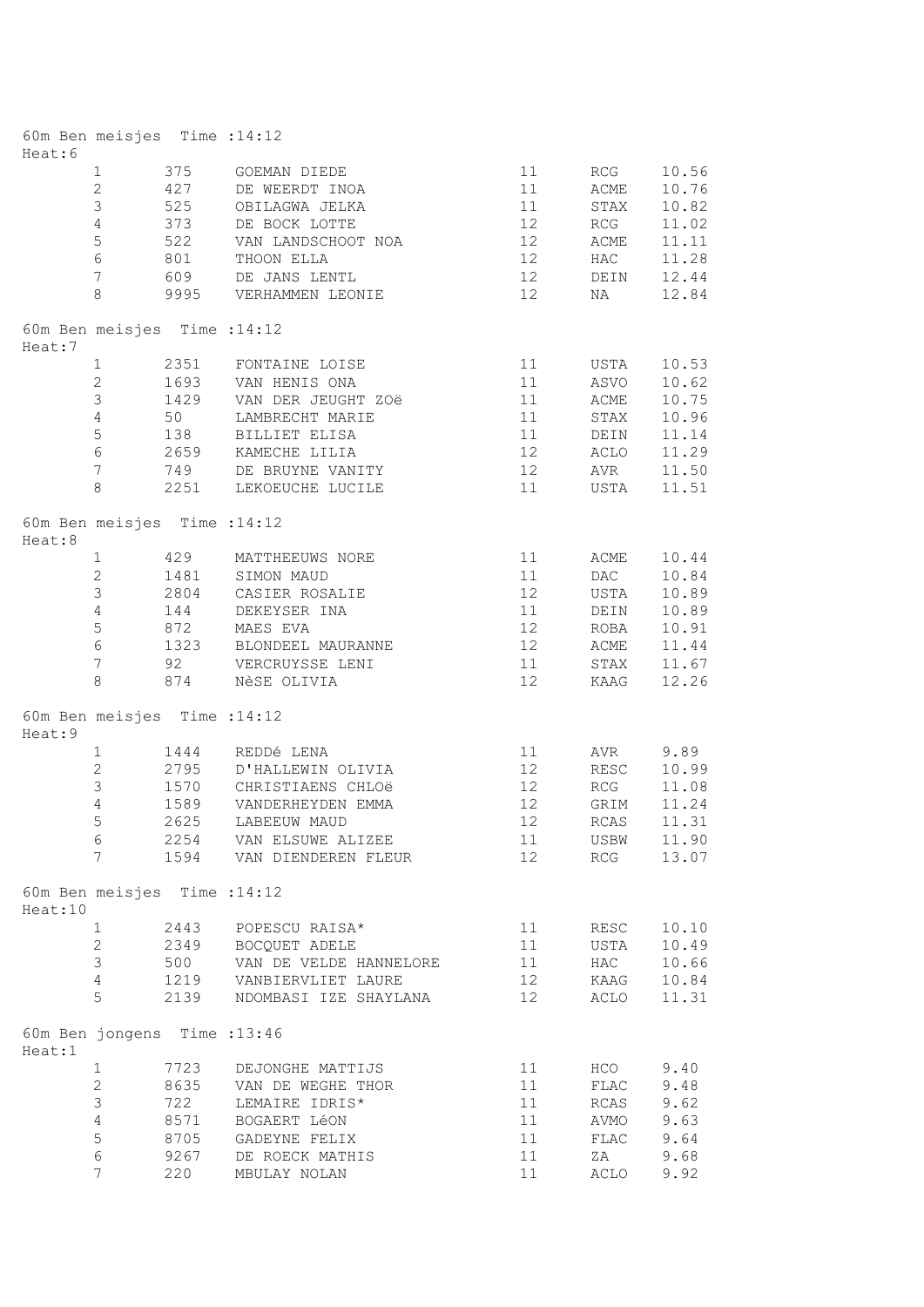|        | 8                            |             | 7379 HAECK VIKTOR                 | 11              | AVLO 9.96    |                |
|--------|------------------------------|-------------|-----------------------------------|-----------------|--------------|----------------|
| Heat:2 | 60m Ben jongens Time : 13:46 |             |                                   |                 |              |                |
|        | $\mathbf{1}$                 |             | 7441 BOUCHE MATS                  | 11              | VS           | 9.71           |
|        | $\mathbf{2}$                 | 7516        | TRAEN ROBBE                       | 11              | VS           | 9.91           |
|        | $\mathfrak{Z}$               |             | 7625 VANDERPIJPEN MATTHIAS        | 12              | HAC          | 10.03          |
|        | $\overline{4}$               |             | 8913 VANDEPUTTE JENS              | 11              | AVMO         | 10.12          |
|        | $\mathsf S$                  | 7049        | MARTY PABLO                       | 11              | STAX         | 10.20          |
|        | $\sqrt{6}$                   | 8008        | WILLAERT FERRAN                   | 11              | AVMO         | 10.25          |
|        | $7\phantom{.0}$              |             | 7387 CLAEYS DAAN                  | 11              |              | 10.26          |
|        | 8                            |             | 7045 JACOBS MATTHIJS              | 11              | STAX<br>STAX | 10.31          |
| Heat:3 | 60m Ben jongens Time : 13:46 |             |                                   |                 |              |                |
|        | $\mathbf{1}$                 | 8487        | RONSSE LARS                       | 11              | ASVO         | 10.21          |
|        | $\mathbf{2}$                 | 57          | MICHIELS MAXIME                   | 11              | ACLO         | 10.29          |
|        | $\mathfrak{Z}$               | 206         | MIEVIS LIONEL                     | 11              | RESC         | 10.36          |
|        | $\overline{4}$               |             | 7191 LEROUGE JUL                  | 11              | ZA           |                |
|        |                              |             |                                   |                 |              | 10.40          |
|        | $\mathsf S$                  | 7036        | DE WILDE LEON                     | 11              | STAX         | 10.58          |
|        | $6\,$                        |             | 8471 DE STOPPELEIRE RUBEN         | 11              | ASVO         | 10.75          |
|        | $7\phantom{.0}$              |             | 7579 VERROKEN ROBIN               | 12              | ZA           | 10.96          |
|        | 8                            |             | 7969 VERHAEGHE JULES              | 11              | AVR          | 11.03          |
| Heat:4 | 60m Ben jongens Time : 13:46 |             |                                   |                 |              |                |
|        | $\mathbf{1}$                 |             | 7765 LAUWAERT SIEBE               | 11              | VS           | 10.10          |
|        | 2                            |             | 7223 VAN CAUWENBERGHE JUUL        | 12 <sup>°</sup> | DEIN         | 10.29          |
|        | $\mathsf 3$                  |             | 7533 CLAEYS LENNERD               | 11              | ACME         | 10.34          |
|        | $\overline{4}$               | 7066        | HENDRICKX OTIS                    | 12              | STAX         | 10.44          |
|        | $\mathsf S$                  | 8478        | HAECK RUNE                        | 11              | ASVO         | 10.63          |
|        | $\sqrt{6}$                   | 8466        | CHEYNS EDWARD                     | 11              | ASVO         | 10.87          |
|        | $7\phantom{.}$               | 7320        | VERLEYEN TIBE                     | 11              | AVR          | 10.91          |
|        | 8                            | 8530        | VANTOMME HENRI                    | 11              | DEIN         | 11.77          |
| Heat:5 | 60m Ben jongens Time : 13:46 |             |                                   |                 |              |                |
|        | $\mathbf{1}$                 |             | 7185 BOUDREZ LEON                 | 12 <sup>7</sup> | DEIN         | 10.23          |
|        | $\overline{2}$               | 8694        | VEREECKE JUUL                     | 11              | DAC          | 10.53          |
|        | 3 <sup>7</sup>               |             | 8192 VAN IMPE XANDER              | 11              | VS           | 10.58          |
|        | $\sqrt{4}$                   | 8060        | SABBE MATS                        | 12              | HAC          | 10.78          |
|        | 5                            | 7216        | HESSENS NOLLE                     | 11              | DEIN         |                |
|        | $\sqrt{6}$                   |             |                                   |                 |              | 10.79          |
|        |                              | 7415        | LENOIR JERICHO                    | 11              | AVR          | 10.81          |
|        | 7<br>8                       | 7319<br>118 | DEBUCQUOY JUUL<br>PARRACINO LIVIO | 11<br>11        | AVR<br>ACLO  | 10.94<br>11.11 |
| Heat:6 | 60m Ben jongens Time : 13:46 |             |                                   |                 |              |                |
|        | $\mathbf{1}$                 | 9172        | ILIADIS ARISTOTE                  | 11              | DAC          | 10.91          |
|        | $\overline{2}$               | 7110        | DEFEAU LéON                       | 11              | AZW          | 11.00          |
|        | $\mathfrak{Z}$               | 7451        | BEHIELS NOA                       | 11              | VS           | 11.03          |
|        | $\overline{4}$               | 7343        | PLAETSIER ROY                     | 12              | KAAG         | 11.10          |
|        |                              |             | 7103 VANHONACKER ELIAS            |                 |              |                |
|        | $\mathsf S$                  |             |                                   | 12              | AZW          | 11.21          |
|        | $\sqrt{6}$                   | 7817        | VAN WIN WOUT                      | 12              | EA           | 11.22          |
|        | $\overline{7}$               | 208         | OULHAJ MILAN                      | 11              | RESC         | 11.40          |
|        | 8                            | 7416        | DOOMS ARNE                        | 12 <sup>°</sup> | KAAG         | 11.60          |
| Heat:7 | 60m Ben jongens Time : 13:46 |             |                                   |                 |              |                |
|        | 1                            | 7796        | THOOFT LENNIK                     | 12 <sup>°</sup> | KAAG         | 10.50          |
|        | $\mathbf{2}$                 | 8157        | CLINCKSPOOR JULES                 | 12              | VS           | 11.21          |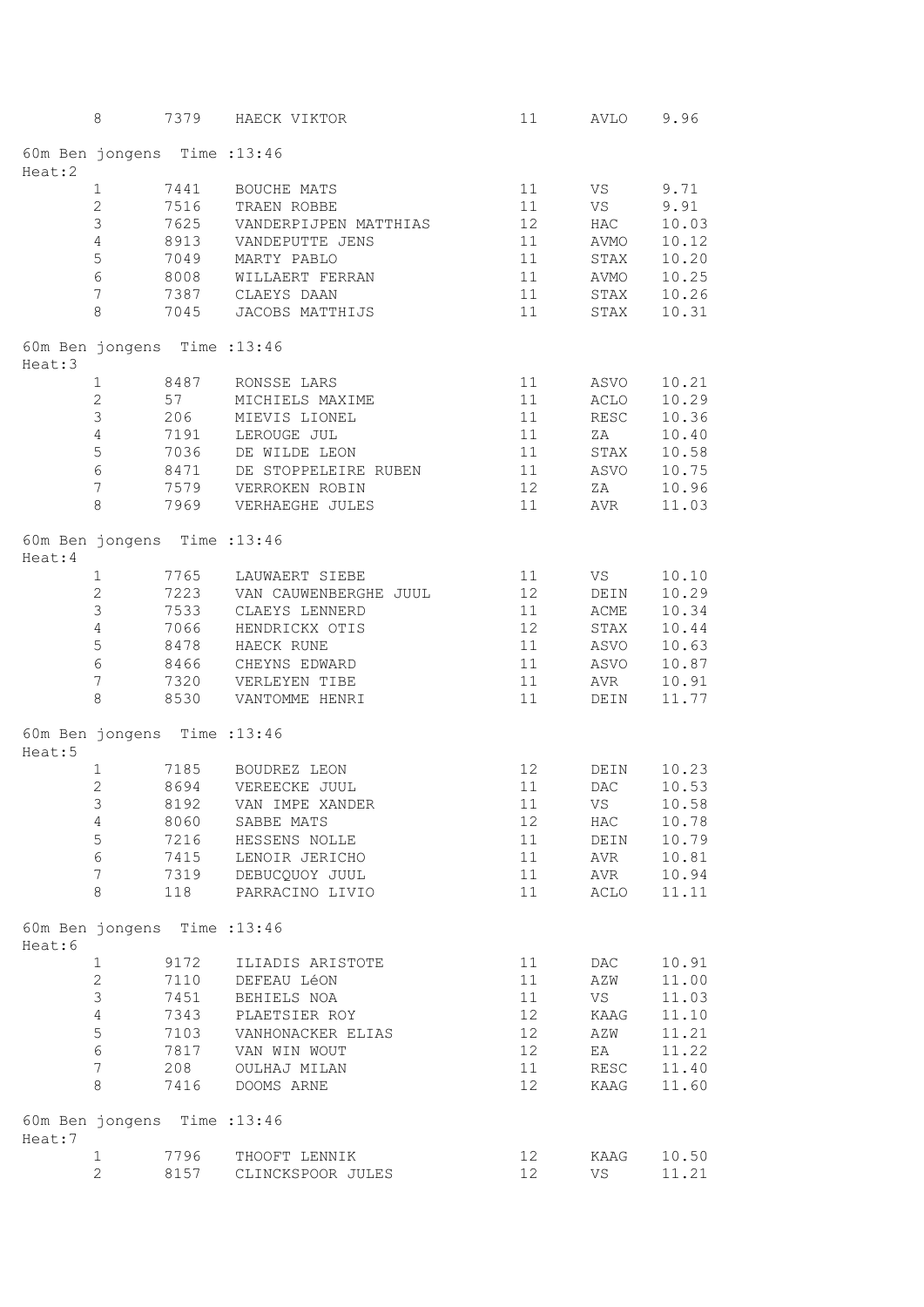|         | 3                            | 100  | ROZZI ARTHUR                   | 11              | RESC | 11.33 |
|---------|------------------------------|------|--------------------------------|-----------------|------|-------|
|         | $\sqrt{4}$                   | 745  | BOVYN MATEO                    | 11              | ACLO | 11.47 |
|         | 5                            | 8801 | KUPPER LEVI                    | 11              | DAC  | 11.66 |
|         | $\sqrt{6}$                   | 723  | GODART TIM                     | 11              | RCAS | 12.06 |
|         | $\overline{7}$               |      | 9123 GHYSELS FLORIS            | 11              | KAAG | 12.32 |
|         | 8                            | 7060 | AKBAS TITUS                    | 12              | STAX | 12.39 |
|         |                              |      |                                |                 |      |       |
| Heat:8  | 60m Ben jongens Time : 13:46 |      |                                |                 |      |       |
|         | $\mathbf{1}$                 | 8026 | OCHS MARIUS                    | 11              | DAC  | 9.83  |
|         | $\mathbf{2}$                 | 9086 | KISSIYAR WOLF FINN JASPER      | 11              | KAAG | 10.08 |
|         | $\mathsf 3$                  | 8977 | MICHIELSENS ELIAS              | 11              | DAC  | 10.64 |
|         | $\sqrt{4}$                   | 7037 | DEBOSSCHER JOLAN               | 11              | STAX | 10.69 |
|         | $\mathsf S$                  | 810  | TOEBAERT ARTHUR                | 12              | USTA | 10.75 |
|         | $\epsilon$                   |      | 8921 KREMER AURÉLIEN           | 11              | DAC  | 11.00 |
|         | $\overline{7}$               |      | 7322 SCHOONBAERT CHARLES       | 12              | AVR  | 11.10 |
|         | 8                            |      | 8739 MENÉNDEZ VILLEGAS JOSÉ DA | 12              | KAAG | 11.80 |
|         | 60m Ben jongens Time : 13:46 |      |                                |                 |      |       |
| Heat:9  |                              |      |                                |                 |      |       |
|         | $\mathbf{1}$                 | 470  | DEFFERNEZ GASPARD              | 11              | USTA | 10.05 |
|         | $\mathbf{2}$                 |      | 7217 MOBE-DISASI GUILLAUME     | 11              | DEIN | 10.47 |
|         | $\mathsf 3$                  | 602  | DERICQ EVAN                    | 12              | USTA | 10.64 |
|         | $\overline{4}$               | 7054 | TANGE OSKAR                    | 11              | STAX | 10.81 |
|         | 5                            | 7859 | DEWEERDT CAS                   | 11              | HAC  | 11.17 |
|         | $\sqrt{6}$                   | 8565 | CROMBEZ ANDREAS                | 11              | ASVO | 11.18 |
|         | $7\phantom{.}$               | 7404 | GEVAERT WIEBE                  | 11              | HAC  | 11.56 |
|         | 8                            | 7878 | DEREZ VICTOR                   | 12 <sup>°</sup> | KAAG | 11.60 |
| Heat:10 | 60m Ben jongens Time : 13:46 |      |                                |                 |      |       |
|         | 1                            |      | 7766 SCHOUTTETEN JEROEN        | 11              | DEIN | 9.65  |
|         | $\overline{2}$               | 7880 | VANBIERVLIET OTIS              | 11              | KAAG | 10.09 |
|         | $\mathfrak{Z}$               | 55   | <b>DUVILLE MORGAN</b>          | 12              | ACLO | 10.11 |
|         | $\overline{4}$               | 8173 | AERSSENS STAN                  | 11              | ACME | 10.95 |
|         | 5                            | 924  | WILLIAME WALLACE               | 11              | ACLO | 10.97 |
|         | $\epsilon$                   | 7972 | VANDE LANOTTE FACINET          | 11              | KAAG | 11.31 |
|         | $\boldsymbol{7}$             | 8486 | PANDELAERE LEANDRO             | 11              | ASVO | 11.49 |
|         | 8                            | 8068 | JONET SIMON                    | 11              | DAC  | 11.69 |
|         |                              |      |                                |                 |      |       |
| Heat:11 | 60m Ben jongens Time : 13:46 |      |                                |                 |      |       |
|         | $\mathbf{1}$                 | 9039 | WAUTERS BRAM                   | 11              | KAAG | 9.99  |
|         | $\overline{2}$               | 9218 | HOVERBEKE KLAAS                | 12              | AVR  | 10.24 |
|         | 3                            | 119  | QUERTINMONT SACHA              | 11              | ACLO | 10.44 |
|         | $\sqrt{4}$                   | 8842 | BUYSE THIARO                   | 11              | AVR  | 10.57 |
|         | $\mathsf S$                  | 9118 | PITON VIKTOR                   | 11              | GRIM | 11.59 |
|         | $\epsilon$                   | 29   | NAGY SIMON                     | 12              | ACLO | 11.95 |
|         | $7\phantom{.0}$              | 9239 | KANNOUI YANIS                  | 11              | DAC  | 12.22 |
|         | 8                            | 9224 | KANNOUI NAWFEL                 | 12              | DAC  | 12.29 |
| Heat:12 | 60m Ben jongens Time : 13:46 |      |                                |                 |      |       |
|         | $\mathbf{1}$                 | 8490 | VAN DEN BERGHE SEPPE           | 11              | ASVO | 10.46 |
|         | $\overline{2}$               | 7001 | NAERT ILIAN                    | 11              | HAC  | 11.23 |
|         | $\mathsf S$                  | 8218 | MGBOKWERE SENNE                | 11              | DEIN | 11.36 |
|         | $\sqrt{4}$                   | 833  | LEYMAN LOGAN                   | 11              | RESC | 11.51 |
|         | $\mathsf S$                  | 7280 | LAFORCE NIELS                  | 12              | ОB   | 11.57 |
|         | $\epsilon$                   | 7498 | BLANCKAERT IAN                 | 11              | VS   | 11.91 |
|         | $\overline{7}$               | 7525 | VAN STRYDONCK LUCAS            | 12              | VS   | 12.04 |
|         | 8                            | 7751 | LAMBRECHT JEROM                | 12              | STAX | 12.15 |
|         |                              |      |                                |                 |      |       |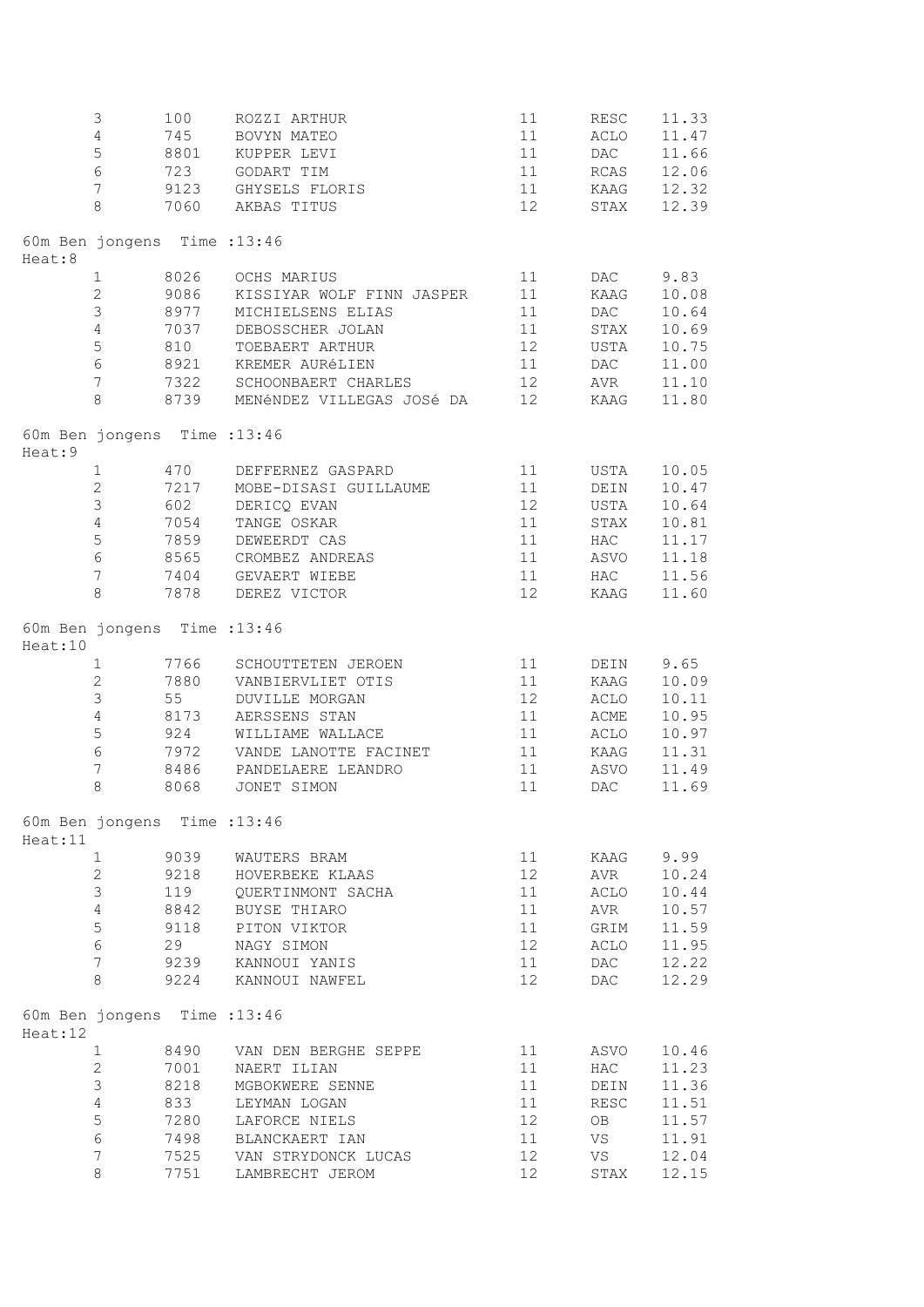| Heat:13 | 60m Ben jongens Time : 13:46 |      |                            |    |             |       |
|---------|------------------------------|------|----------------------------|----|-------------|-------|
|         | $\mathbf{1}$                 |      | 8071 COCQUYT FINN          | 11 | DEIN        | 9.61  |
|         | 2                            |      | 7769 DEPUYDT JENS          | 11 | GRIM        | 10.00 |
|         | $\mathfrak{Z}$               |      | 7013 CODDENS JASPER        | 12 | HAC         | 10.23 |
|         | $\overline{4}$               |      | 8477 GEVAERT CAS           | 11 | ASVO        | 10.26 |
|         | $\mathsf S$                  |      | 249 BEN AHMED NAHEL        | 12 | RESC        | 11.57 |
|         | $6\,$                        |      | 8976 CHABERT FINN          | 11 |             | 11.69 |
|         |                              |      |                            |    | GRIM        |       |
| Heat:1  | 60m Pup meisjes Time : 14:23 |      |                            |    |             |       |
|         | $\mathbf{1}$                 |      | 5466 SQUIFLET EMELYNN      | 10 | RESC 8.90   |       |
|         | 2                            |      | 3519 VANDENBROUCKE FLORE   | 09 | AVR         | 9.03  |
|         | $\mathfrak{Z}$               |      | 3682 VAN BRITSOM MAïTé     | 09 | RCG         | 9.12  |
|         | $\overline{4}$               | 3517 | DEBUCQUOY LISA             | 09 | AVR         | 9.17  |
|         | 5                            |      | 4350 DESSEYN DAPHNE        | 09 | FLAC        | 9.18  |
|         | $\sqrt{6}$                   | 3739 | IMPENS ALYS                | 09 | KAAG        | 9.26  |
|         | $7\phantom{.0}$              |      | 3454 ZUTTERMAN FLORE       | 09 | DEIN        | 9.27  |
|         | 8                            |      | 4283 STORMS IMKE           | 09 | ROBA        | 9.49  |
| Heat:2  | 60m Pup meisjes Time : 14:23 |      |                            |    |             |       |
|         | $\mathbf{1}$                 |      | 4179 LUYSSEN ELIEN         | 09 | FLAC        | 9.27  |
|         | $\overline{2}$               |      | 3632 DE CORTE LOUISE-MARIE | 09 | KAAG        | 9.39  |
|         | $\mathfrak{Z}$               |      |                            |    |             |       |
|         |                              | 3856 | DE SMET EMMA               | 09 | KAAG        | 9.40  |
|         | $\overline{4}$               | 3296 | KERREMANS ELENA            | 10 | AZW         | 9.44  |
|         | 5                            |      | 3483 VERMOTE ALESSANDRA    | 09 | RIEM        | 9.48  |
|         | $6\,$                        | 4153 | VAN HOLLEBEKE FRAN         | 09 | FLAC        | 9.63  |
|         | $7\overline{ }$              |      | 4213 BESSON OLIVIA         | 10 | <b>ACME</b> | 9.68  |
|         |                              | 6028 | COURTOY LYLOO              | 10 | ${\rm FAC}$ | DNS   |
| Heat:3  | 60m Pup meisjes Time : 14:23 |      |                            |    |             |       |
|         | $\mathbf{1}$                 |      | 4015 VAN WIN FIEN          | 10 | EA          | 9.36  |
|         | $\overline{2}$               | 3628 | COCQUYT LUCA               | 09 | KAAG        | 9.46  |
|         | $\mathfrak{Z}$               | 4562 | VERVAEKE MILA              | 10 | AVR         | 9.48  |
|         | $\overline{4}$               | 4294 | VAN DEN ABBEEL RENSKE      | 10 | LEBB        | 9.53  |
|         | $\mathsf S$                  | 3400 | HEEREN LOTTA               | 09 | DEIN        | 9.56  |
|         | $6\,$                        | 3502 | DECAESTEKER MARE           | 09 | KAAG        | 9.60  |
|         | 7                            |      |                            |    |             |       |
|         |                              |      | 4278 VERHULST LILY         | 10 | LEBB        | 9.66  |
|         | 8                            |      | 5893 SIBOURG CELYA         | 09 | RESC        | 9.82  |
| Heat:4  | 60m Pup meisjes Time : 14:23 |      |                            |    |             |       |
|         | $\mathbf{1}$                 |      | 6148 RADERMACHER SARAH     | 09 | RESC        | 9.36  |
|         | $\overline{2}$               | 3492 | DELAERE FLOOR              | 09 | OB          | 9.64  |
|         | $\mathsf 3$                  | 3726 | DE BACKTER LOTTE           | 10 | VS          | 9.68  |
|         | $\overline{4}$               | 3497 | DE VLIEGHER ALEX           | 09 | KAAG        | 9.68  |
|         | $\mathsf S$                  |      | 3874 STALLAERT JANA        | 09 | GRIM        | 9.80  |
|         | $\sqrt{6}$                   |      | 4212 BESSON FLEUR          | 10 | ACME        | 9.84  |
|         | 7                            |      | 3490 DE WULF JULIE         | 09 | OB          | 9.85  |
|         | 8                            | 3358 | SNOECK LéONIE              | 10 | ZA          | 9.99  |
| Heat:5  | 60m Pup meisjes Time : 14:23 |      |                            |    |             |       |
|         | $\mathbf{1}$                 | 6087 | GALLET NOELIE              | 10 | USTA        | 9.55  |
|         | $\mathbf{2}$                 |      | 4467 CONSTANT ELISE        | 09 | VOLH        | 9.71  |
|         | 3                            |      | 5775 DZOU LESLY KAYLA      | 10 | RESC        | 9.71  |
|         |                              |      |                            |    |             |       |
|         | 4                            |      | 3841 DUYCK SUZANNE         | 09 | KAAG        | 9.73  |
|         | 5                            | 3974 | WITTOUCK MARIE             | 09 | DEIN        | 9.86  |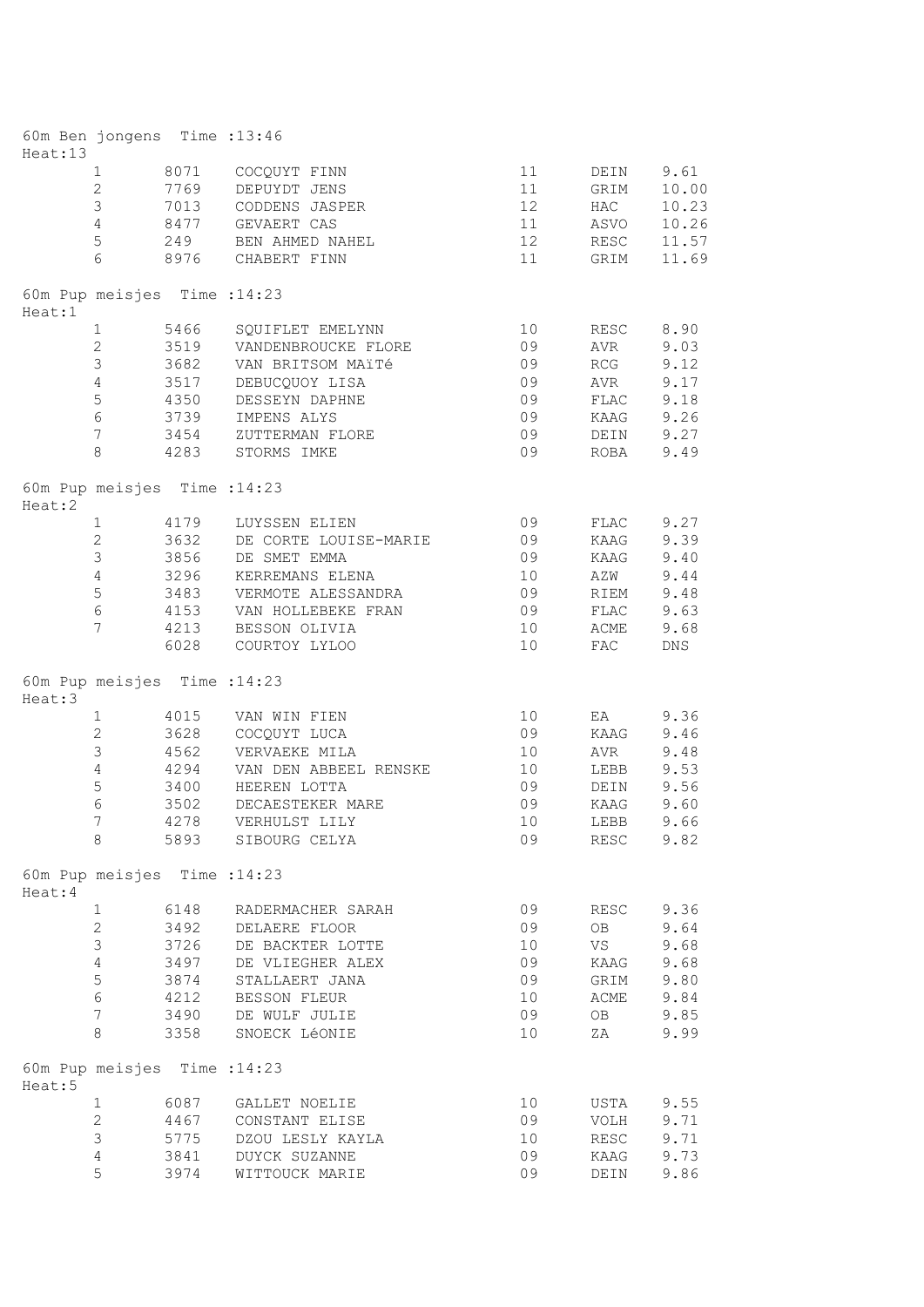|         | $\epsilon$                   |      | 5642 BRUINS ELINE          | 10              | ACLO                                                                                                           | 9.89  |
|---------|------------------------------|------|----------------------------|-----------------|----------------------------------------------------------------------------------------------------------------|-------|
|         | $\overline{7}$               | 3806 | TEVELS NINA                | 10 <sub>o</sub> | ACME                                                                                                           | 9.95  |
|         | 8                            |      | 3622 CAUWELS MALUENN       | 09              | HAC                                                                                                            | 10.07 |
|         | 60m Pup meisjes Time : 14:23 |      |                            |                 |                                                                                                                |       |
| Heat:6  |                              |      |                            |                 |                                                                                                                |       |
|         | $\mathbf{1}$                 |      | 4640 WIRSIY NSOLO AVERRA   | 09              | EA                                                                                                             | 9.68  |
|         | $\overline{2}$               |      | 6040 CONIL LEONIE          | 09              | USTA                                                                                                           | 9.88  |
|         | 3                            |      | 9997 ROELS MARA            | 09              | KAAG                                                                                                           | 9.92  |
|         | $\overline{4}$               | 4155 | LIEFHOOGHE RENÉE           | 10              | AVR                                                                                                            | 9.95  |
|         | $\mathsf S$                  | 4590 | LEYMAN LIKA                | 10              | ASVO                                                                                                           | 9.98  |
|         | $\sqrt{6}$                   | 3740 | VAN GORP LUNA              | 10              | KAAG                                                                                                           | 10.07 |
|         | 7                            |      | 3246 DEBOSSCHER MAJA       | 09              | STAX                                                                                                           | 10.11 |
|         | 8                            |      | 4588 KESTELEYN CELESTIEN   | 10              | ASVO                                                                                                           | 10.25 |
| Heat:7  | 60m Pup meisjes Time : 14:23 |      |                            |                 |                                                                                                                |       |
|         | $\mathbf{1}$                 |      | 3747 OOMS LINDE            | 09              | HAMM                                                                                                           | 9.69  |
|         | $\overline{2}$               |      | 3977 VANHOUCHE LIU         | 10              | GRIM                                                                                                           | 9.80  |
|         | 3                            | 4732 | DECANCQ EMMA               | 09              | AVR                                                                                                            | 9.96  |
|         | $\overline{4}$               |      | 3401 HESSENS MINNE         | 09              | DEIN                                                                                                           | 10.07 |
|         | $\mathsf S$                  |      | 5479 CATTEAU CHARLOTTE     | 10              | ACLO                                                                                                           | 10.21 |
|         | $\sqrt{6}$                   |      | 3654 SMET FLOOR            | 10              | VS                                                                                                             | 10.23 |
|         | $7\phantom{.}$               |      | 3627 BUYSE TESS            | 10 <sub>o</sub> | KAAG                                                                                                           | 10.26 |
|         | 8                            |      | 3940 DELANGHE IMAYA        | 09              | MACW                                                                                                           | 10.28 |
| Heat:8  | 60m Pup meisjes Time : 14:23 |      |                            |                 |                                                                                                                |       |
|         | $\mathbf{1}$                 |      | 3307 VANHASTEL DRÉE        | 09              | AZW                                                                                                            | 9.74  |
|         | $\mathbf{2}$                 |      | 6174 CHASSEUR NAOMIE       | 09              | ACLO                                                                                                           | 10.08 |
|         | $\mathfrak{Z}$               |      | 5549 CONFENTE TIA          | 09              | ACLO                                                                                                           | 10.09 |
|         | $\overline{4}$               | 3293 | DIALLO EMMA                | 09              | AZW                                                                                                            | 10.11 |
|         | $\mathsf S$                  |      | 4284 MAES NETTE            | 10              | ROBA                                                                                                           | 10.17 |
|         | $\sqrt{6}$                   |      | 3651 EVERAERT ANNA-SOPHIA  | 09              | VS FOR THE VIDEO OF THE VIDEO OF THE VIDEO OF THE VIDEO OF THE VIDEO OF THE VIDEO OF THE VIDEO OF THE VIDEO OF | 10.28 |
|         | $\overline{7}$               |      | 4583 COSYNS FLOOR          | 10              | ASVO                                                                                                           | 10.30 |
|         | 8                            |      | 3943 VERBEKE ANNA          | 10              | HAC                                                                                                            | 10.54 |
| Heat:9  | 60m Pup meisjes Time : 14:23 |      |                            |                 |                                                                                                                |       |
|         |                              |      | 1 3973 PEYTIER GITTE       |                 | 10 VS 10.10                                                                                                    |       |
|         | 2                            | 3451 | VAN MULDERS OONA           | 09              | DEIN                                                                                                           | 10.32 |
|         | 3                            |      | 3972 LAUWAERT HANNE        | 09              | VS <b>V</b>                                                                                                    | 10.45 |
|         | $\sqrt{4}$                   |      | 3985 VERMEERSCH ALEXIA     | 10              | OB                                                                                                             | 10.53 |
|         | 5                            | 4741 | PEELMAN ELLA               | 09              | HAMM                                                                                                           | 10.54 |
|         | $\epsilon$                   |      | 3361 VANOOTEGHEM NINA      | 10              | ZA                                                                                                             | 10.54 |
|         | $\overline{7}$               |      | 5420 VARELA GONZALEZ CARLA | 10              | RESC                                                                                                           | 10.57 |
|         | 8                            |      | 3722 VANNESTE MONA         | 10 <sup>°</sup> | STAX                                                                                                           | 10.61 |
| Heat:10 | 60m Pup meisjes Time : 14:23 |      |                            |                 |                                                                                                                |       |
|         | $\mathbf 1$                  |      | 3725 CORTHALS ELISE        | 09              | VS and the set of $\sim$                                                                                       | 10.32 |
|         | $\overline{2}$               |      | 3309 VIAENE ELLA           | 10              | AZW                                                                                                            | 10.33 |
|         | 3                            | 5550 | WARGNIES YAELLE            | 10              | ACLO                                                                                                           | 10.47 |
|         | $\sqrt{4}$                   | 3792 | VANDENBUSSCHE JANNE        | 10              | STAX                                                                                                           | 10.69 |
|         | 5                            | 4393 | SIERENS FIEN               | 09              | ACME                                                                                                           | 10.69 |
|         | $\epsilon$                   | 3518 | LUPPENS LEA                | 10              | AVR                                                                                                            | 10.72 |
|         | $\overline{7}$               | 3398 | D'HAENE LENTL              | 10              | DEIN                                                                                                           | 10.91 |
|         | $\,8\,$                      | 3396 | DE POURCQ MAïTé            | 10              | DEIN                                                                                                           | 10.97 |
|         |                              |      |                            |                 |                                                                                                                |       |

60m Pup meisjes Time :14:23 Heat:11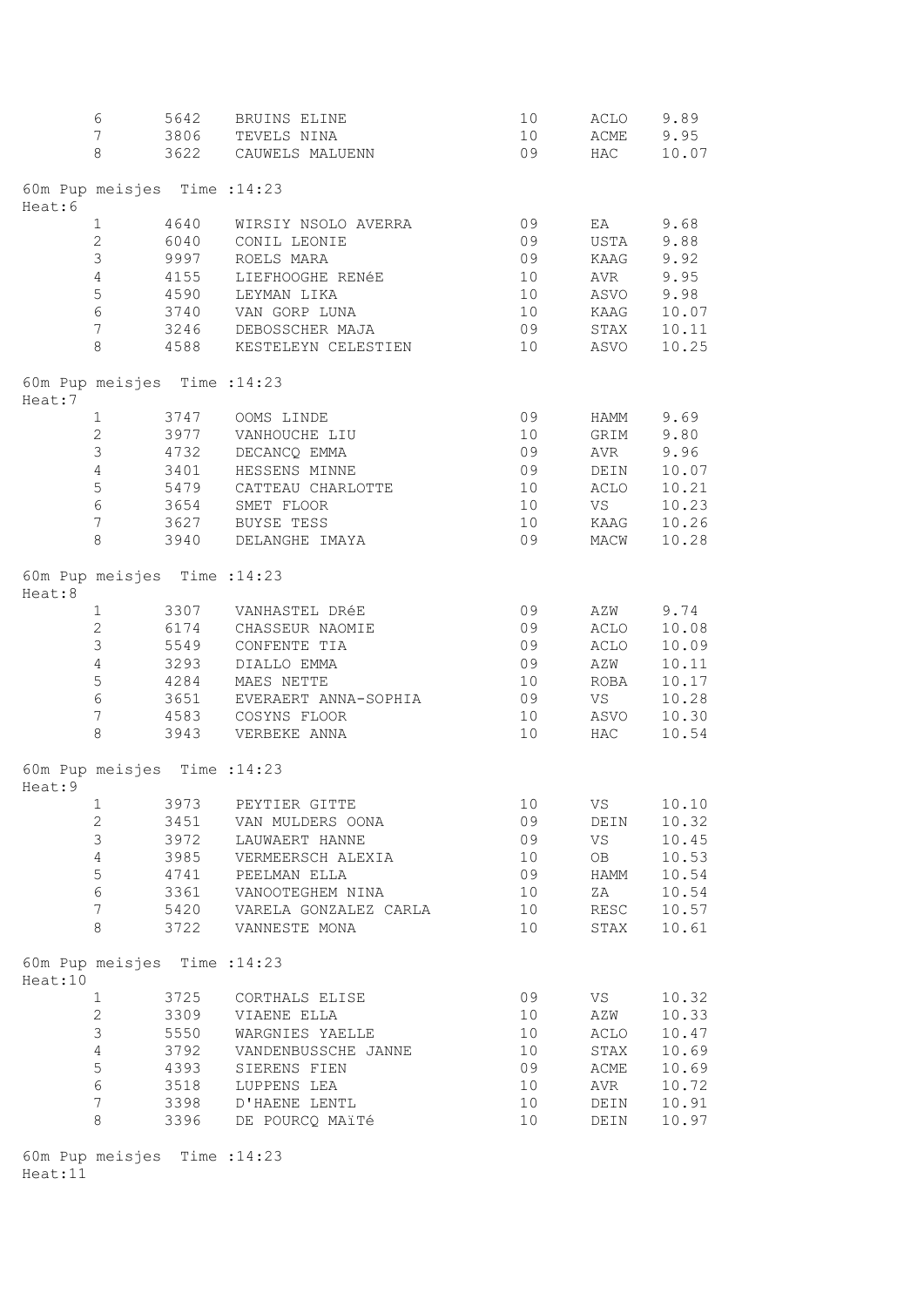|         | $\mathbf 1$                  | 3491 | DE KEYSER JORUN        | 10 | OB   | 9.73        |
|---------|------------------------------|------|------------------------|----|------|-------------|
|         | $\overline{c}$               | 5478 | VANDERVEKEN MILA       | 09 | ACLO | 9.98        |
|         | 3                            | 5016 | DE GROOTE LILY         | 09 | MACW | 10.49       |
|         | $\sqrt{4}$                   |      |                        |    |      |             |
|         |                              | 4579 | <b>BAELE GEIKE</b>     | 10 | ASVO | 10.66       |
|         | $\mathsf S$                  | 3756 | SILLIS MARTHE          | 09 | HAMM | 10.70       |
|         | $\epsilon$                   | 3605 | EYCKERMAN IENKE        | 10 | HAMM | 10.99       |
|         | $\boldsymbol{7}$             | 3399 | DHAENENS LUCIE         | 10 | DEIN | 11.07       |
|         | $\,8\,$                      | 3366 | DE LODDER LINDE        | 10 | DEIN | 11.22       |
| Heat:12 | 60m Pup meisjes Time : 14:23 |      |                        |    |      |             |
|         | $\mathbf{1}$                 | 3993 | DAUW LINDE             | 09 | EA   | 10.60       |
|         | $\overline{2}$               | 3264 | VAN NIEUWERBURGH IRENE | 09 | STAX | 10.83       |
|         | $\mathsf S$                  | 4582 | CALLEBAUT ELINE        | 10 | ASVO | 10.88       |
|         | 4                            | 4747 | VAN DEN BROECK KAAT    | 10 | VS   | 10.98       |
|         | $\mathsf S$                  | 3604 | MAEKELBERG LORE        | 09 | AVR  | 11.03       |
|         | 6                            | 3205 | DEPOORTERE ANNA        | 10 | HAC  | 11.15       |
|         | $\overline{7}$               |      | 3206 DESPLENTERE AMBER | 10 | HAC  | 11.38       |
|         | 8                            | 6270 | BLERVAQUE NORA         | 10 | ACLO | 11.63       |
|         |                              |      |                        |    |      |             |
| Heat:13 | 60m Pup meisjes Time : 14:23 |      |                        |    |      |             |
|         | $\mathbf{1}$                 | 3660 | BEHIELS ESMEE          | 09 | VS   | 10.70       |
|         | $\mathbf{2}$                 | 4384 | DE SMET SAARTJE        | 10 | RCG  | 10.84       |
|         | 3                            | 3252 | HENDRICKX LOU          | 10 | STAX | 11.29       |
|         | $\overline{4}$               | 3301 | PLANCKAERT RENSKE      | 10 | AZW  | 11.43       |
|         | 5                            | 5787 | DESCAMPS EMMA          | 09 | ACLO | 11.50       |
|         | $\sqrt{6}$                   | 5483 | TITTI GIULIA           | 09 | ACLO | 11.51       |
|         | $\overline{7}$               |      | 5516 DELPORTE RACHEL   | 09 | ACLO | 11.56       |
|         | 8                            | 3498 | VERHAMME FAMKE         | 10 | RIEM | 12.62       |
| Heat:14 | 60m Pup meisjes Time : 14:23 |      |                        |    |      |             |
|         | $\mathbf{1}$                 | 3738 | TOYE LEONIE            | 10 | AVR  | 9.67        |
|         | $\overline{2}$               | 5797 | DUBOIS RIHLEY          | 10 | USTA | 9.94        |
|         | 3                            | 3827 |                        |    |      |             |
|         |                              |      | DOOMS HAILEY           | 09 | DEIN | 9.95        |
|         | $\overline{4}$               | 4998 | OPSOMER HELENA         | 09 | ASVO | 9.97        |
|         | 5                            | 5879 | COSAERT YUNA           | 10 | USTA | 10.08       |
|         | $\sqrt{6}$                   | 3617 | SILLIS EVITA           | 10 | MACW | 10.13       |
|         | 7 <sup>7</sup>               |      | 3633 VERBEKE ELISE     | 09 | AVR  | 10.77       |
|         | 8                            | 6401 | FRIFRA LOUISA          | 09 | RESC | 12.20       |
| Heat:15 | 60m Pup meisjes Time : 14:23 |      |                        |    |      |             |
|         | 1                            | 5742 | DEPREZ PAULINE         | 09 | USTA | 10.19       |
|         | $\overline{c}$               | 4369 | LA FONTAINE ANAIS      | 10 | ACME | 10.38       |
|         | 3                            | 5984 | TRUANT OLIVIA          | 10 | USTA | 10.47       |
|         | $\sqrt{4}$                   | 3581 | LISABETH KATO          | 10 | DEIN | 10.58       |
|         | $\mathsf S$                  | 6402 | EL HAJOUTI YASMINE     | 10 | RESC | 10.83       |
|         |                              | 6191 |                        |    |      | 11.29       |
|         | 6                            |      | KAMECHE MAISSA         | 10 | ACLO |             |
|         |                              | 9992 | DZOU LESLY KAYLA       | 10 | RESC | ${\rm DNS}$ |
|         |                              | 5983 | CARLIER CLEMENTINE     | 09 | USTA | DNS         |
| Heat:16 | 60m Pup meisjes Time : 14:23 |      |                        |    |      |             |
|         | 1                            | 3352 | REYNAERT ELENA         | 09 | FLAC | 9.80        |
|         | $\overline{c}$               | 4584 | DE PAEPE ELLA          | 09 | ASVO | 10.08       |
|         | 3                            | 6423 | ROMBOUT ALICIA         | 09 | RESC | 10.24       |
|         | $\sqrt{4}$                   | 9993 | BAZYN OLIVIA           | 09 | KAAG | 11.31       |
|         | $\mathsf S$                  | 4827 | QUARTIER JULIE         | 10 | MACW | 11.50       |
|         | 6                            | 3678 | WAGEMAN KAAT           | 10 | VS   | 11.96       |
|         |                              |      |                        |    |      |             |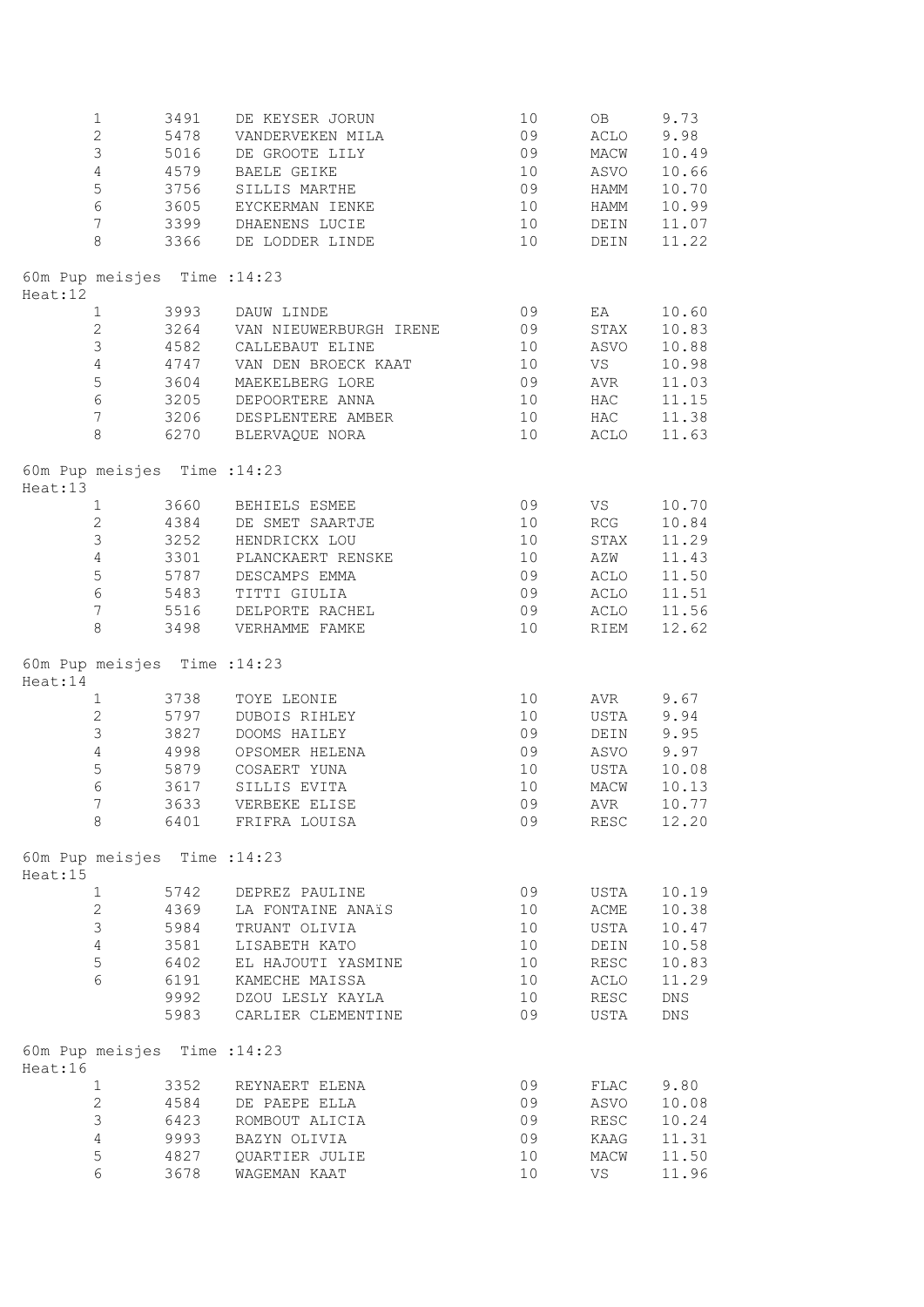| Heat:17 | 60m Pup meisjes Time : 14:23 |      |                            |    |      |       |
|---------|------------------------------|------|----------------------------|----|------|-------|
|         | $\mathbf{1}$                 |      | 3837 VANWILDEMEERSCH YANA  | 10 | AVR  | 10.16 |
|         | $\overline{2}$               |      | 3528 VAN KERSCHAEVER TILLE | 10 | DEIN | 10.75 |
|         | 3                            |      | 5188 MYS ADA               | 10 | VOLH | 11.14 |
|         | $\overline{4}$               | 5798 | DELAGRENSE CLARA           | 10 | USTA | 11.19 |
| Heat:1  | 60m Pup jongens Time : 14:34 |      |                            |    |      |       |
|         | 1                            | 1632 | VAN DE WEGHE JARL          | 09 | FLAC | 8.48  |
|         | $\overline{2}$               | 274  | NOTEBAERT THOR             | 09 | DEIN | 8.72  |
|         | $\mathfrak{Z}$               | 735  | OBILAGWA JACOB             | 10 | STAX | 8.78  |
|         | $\overline{4}$               | 786  | DEJONGHE ROBBE             | 09 | HCO  | 8.85  |
|         | 5                            | 628  | FOUQUAERT LUKAS            | 09 | ACME | 8.86  |
|         | $6\,$                        | 555  | GEIRNAERT JAN              | 10 | KAAG | 9.00  |
|         | $7\overline{ }$              | 1190 | DHONT CYRIEL               | 09 | DEIN | 9.13  |
|         | 8                            | 1970 | MICHIELSENS NEMES          | 09 | DAC  | 9.26  |
| Heat:2  | 60m Pup jongens Time : 14:34 |      |                            |    |      |       |
|         | $\mathbf{1}$                 | 2617 | KUBIAK JOACHIM             | 09 | RESC | 8.88  |
|         | $\overline{2}$               | 273  | MORTIER KOBE               | 09 | DEIN | 9.13  |
|         | 3                            | 104  | VERMEERSCH CAS             | 10 | STAX | 9.14  |
|         | $\overline{4}$               | 547  | DECOCK BASILE              | 10 | VS   | 9.16  |
|         | 5                            | 626  | DE GREVE TRISTAN           | 10 | ACME | 9.17  |
|         | $\epsilon$                   | 1014 | VERHAEGHE LOUIS            | 09 | AVR  | 9.26  |
|         | $\boldsymbol{7}$             | 1710 | MISEREZ KEANO              | 10 | ΖA   | 9.33  |
|         | 8                            | 3113 | BEN AHMED YANIS            | 10 | RESC | 9.45  |
| Heat:3  | 60m Pup jongens Time : 14:34 |      |                            |    |      |       |
|         | $\mathbf{1}$                 | 3144 | GHISLAIN MATHYS            | 10 | ACLO | 9.35  |
|         | $\overline{2}$               | 86   | RYCKAERT TEUN              | 09 | STAX | 9.36  |
|         | 3                            | 915  | VAN DE VELDE ANTON         | 09 | KAAG | 9.46  |
|         | $\overline{4}$               | 228  | ALLIJ MATISSE              | 09 | DEIN | 9.53  |
|         | $\mathsf S$                  | 568  | VERDICKT STAN              | 09 | VS   | 9.54  |
|         | $\epsilon$                   | 1087 | VANDROOGENBROECK RUNE      | 09 | DAC  | 9.66  |
|         | $\overline{7}$               | 497  | SUCAET LOUIS               | 10 | KAAG | 9.69  |
|         | 8                            | 523  | DOOMS ROBIN                | 10 | KAAG | 9.84  |
| Heat: 4 | 60m Pup jongens Time : 14:34 |      |                            |    |      |       |
|         | $\mathbf{1}$                 | 1174 | GODITIABOIS MAURO          | 09 | VS   | 9.38  |
|         | $\overline{2}$               | 916  | VANBIERVLIET TITUS         | 10 | KAAG | 9.40  |
|         | $\mathfrak{S}$               | 546  | CLAUS JESSE                | 09 | VS   | 9.47  |
|         | $\overline{4}$               | 2884 | ANTOLINO EMILIO            | 09 | ACLO | 9.56  |
|         | 5                            | 279  | SNAUWAERT FERRAN           | 09 | DEIN | 9.61  |
|         | $\epsilon$                   | 624  | CANEELE KAS                | 10 | ACME | 9.66  |
|         | 7                            | 537  | TERMOTE JEFF               | 10 | KAAG | 10.00 |
|         | 8                            | 631  | MOUDRETSOV ILYA            | 09 | ACME | 10.04 |
| Heat:5  | 60m Pup jongens Time : 14:34 |      |                            |    |      |       |
|         | $\mathbf{1}$                 | 2753 | DELNEUFCOURT HUGO          | 09 | RESC | 9.64  |
|         | $\overline{2}$               | 270  | DEWAELHEYNS GEIR           | 09 | DEIN | 9.77  |
|         | 3                            | 630  | MATTHEEUWS FERRE           | 10 | ACME | 9.88  |
|         | 4                            | 248  | DE MESURE LEON             | 10 | DEIN | 9.98  |
|         | 5                            | 1516 | TUYTENS JULES              | 10 | ACME | 10.17 |
|         | $\epsilon$                   | 605  | DE VOS BASILE              | 09 | VS   | 10.17 |
|         | 7                            | 240  | BROEKAERT EWOUT            | 10 | KAAG | 10.52 |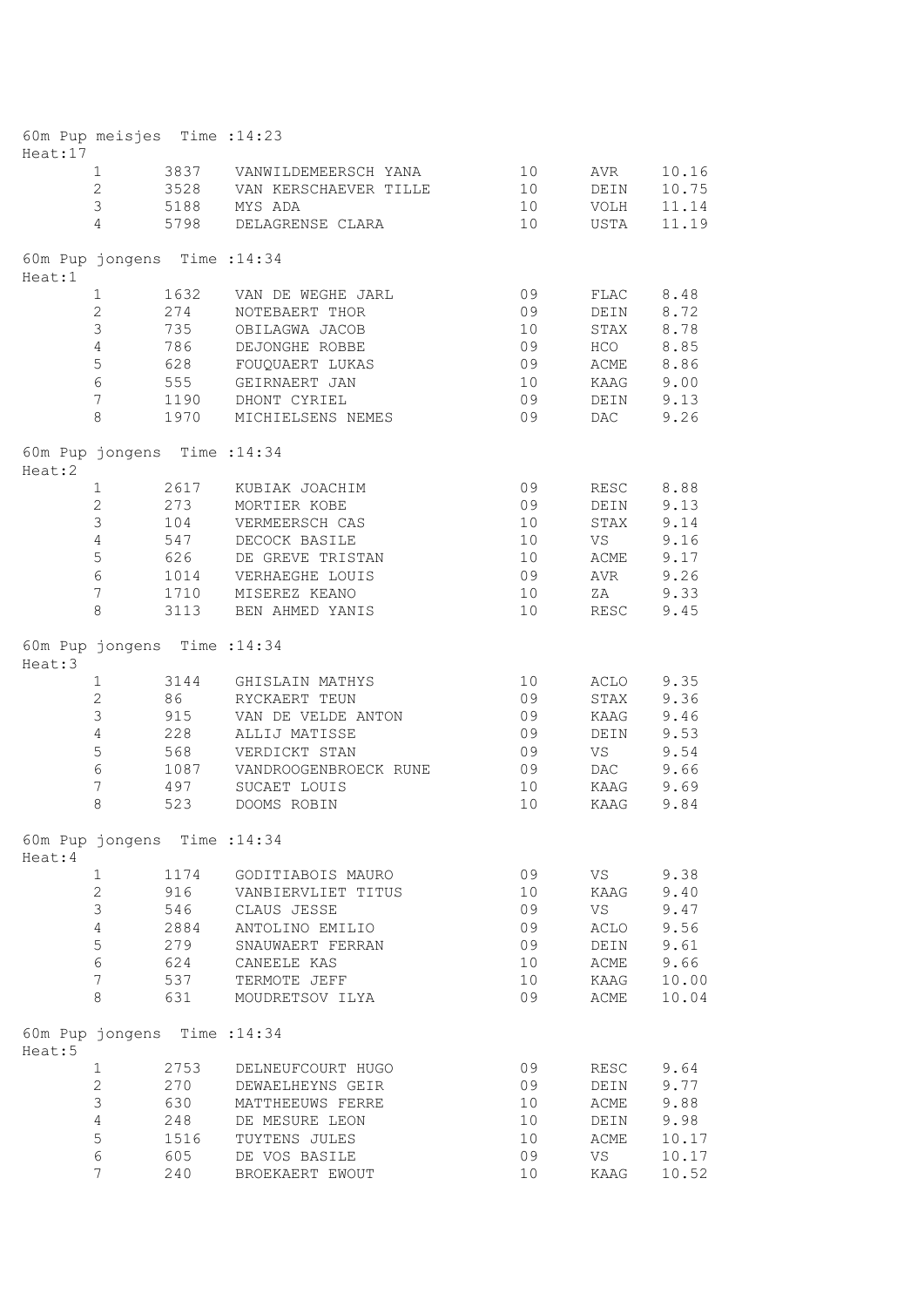|         |                              | 241  | VAN DE VELDE BRENT                | 09 | KAAG         | DNS            |
|---------|------------------------------|------|-----------------------------------|----|--------------|----------------|
| Heat:6  | 60m Pup jongens Time : 14:34 |      |                                   |    |              |                |
|         | $\mathbf{1}$                 | 3117 | OUATTARA NOHAM                    | 10 | RESC         | 9.49           |
|         | $\overline{2}$               | 2754 | DELNEUFCOURT NOAH                 | 09 | RESC         | 9.89           |
|         | 3                            | 561  | VAN DE VIJVER LOWIE               | 09 | VS           | 9.90           |
|         | $\overline{4}$               | 3    | HOSTE SENNE                       | 10 | HAC          | 10.07          |
|         |                              |      |                                   | 10 |              |                |
|         | $\mathsf S$                  | 548  | NECKEBROECK GUS                   |    | VS <b>V</b>  | 10.10          |
|         | $\epsilon$                   |      | 3275 KOUASSI MATTEO*              | 09 | RCAS         | 10.10          |
|         | $\boldsymbol{7}$             |      | 281 STEVENS LOWIE                 | 09 | DEIN         | 10.25          |
|         | 8                            |      | 2646 PARRACINO SANDRO             | 10 | ACLO         | 10.78          |
| Heat:7  | 60m Pup jongens Time : 14:34 |      |                                   |    |              |                |
|         | $\mathbf{1}$                 | 1222 | MASUREEL OBE                      | 09 | STAX         | 9.90           |
|         | $\overline{2}$               | 3471 | HILALI FARIS ASLAM                | 10 | RCAS         | 10.19          |
|         | 3                            | 78   | MARTY ELIE                        | 09 | STAX         | 10.27          |
|         | $\overline{4}$               | 1082 | CURTIS MYLO                       | 10 | DAC          | 10.28          |
|         | 5                            | 426  | CLAEYS LUCAS                      | 10 | AVR          | 10.36          |
|         | $\epsilon$                   | 699  | D'HONDT GERTJAN                   | 10 | <b>HAC</b>   | 10.39          |
|         | $\overline{7}$               | 247  | DELBAERE MILAS                    | 10 | DEIN         | 10.43          |
|         |                              |      |                                   | 10 |              |                |
|         | 8                            | 1797 | DE NEEF TIMO                      |    | DAC          | 10.45          |
| Heat:8  | 60m Pup jongens Time : 14:34 |      |                                   |    |              |                |
|         | $\mathbf{1}$                 |      | 1846 VAN DEN HOECK CEYLAN         | 09 | DAC          | 10.04          |
|         | $\overline{2}$               |      | 1417 VERMEIR EMIEL                | 09 | MACW         | 10.07          |
|         | 3                            | 909  | DEREZ ARTHUR                      | 10 | KAAG         | 10.20          |
|         | $\overline{4}$               | 147  | SAMAIN GUSTAAF                    | 10 | AZW          | 10.27          |
|         | $\mathsf S$                  | 1168 | DE VOS JORRE                      | 09 | VS           | 10.32          |
|         | $\epsilon$                   | 562  | DE BOCK DAAN                      | 10 | RCG          | 10.45          |
|         | $\boldsymbol{7}$             | 2058 | RINGOOT ROBIN                     | 10 | MACW         | 10.47          |
|         | 8                            |      | 871 GEERTS FLORIS                 | 10 | EA           | 10.67          |
| Heat: 9 | 60m Pup jongens Time : 14:34 |      |                                   |    |              |                |
|         |                              |      |                                   |    |              |                |
|         | 1                            | 126  | BEELS FINN                        | 09 | AZW          | 10.09          |
|         | $\overline{c}$               | 558  | HAELTERMAN SIMON                  | 10 | VS           | 10.41          |
|         | 3 <sup>7</sup>               | 246  | DEKEYSER ILIO                     | 09 | DEIN         | 10.43          |
|         | 4                            | 111  | DE RIDDER WARRE                   | 09 | STAX         | 10.46          |
|         | 5                            | 399  | BAETSLé MATHO                     | 09 | KAAG         | 10.63          |
|         | 6                            | 3274 | LABEEUW GUILLAUME                 | 09 | RCAS         | 10.71          |
|         | 7                            | 549  | NECKEBROECK WOUT                  | 10 | VS           | 10.82          |
|         | 8                            | 150  | VAN BRAEKEL NATHAN                | 10 | AZW          | 10.99          |
| Heat:10 | 60m Pup jongens Time : 14:34 |      |                                   |    |              |                |
|         | $\mathbf{1}$                 | 910  | POTVIN LEANDRO                    | 09 | KAAG         | 10.35          |
|         | $\overline{2}$               | 343  | VERVAET LEANDER                   | 10 | DEIN         | 10.55          |
|         | 3                            | 507  | VANDENBROUCKE XAVIER              | 10 | MACW         | 10.83          |
|         | 4                            | 85   | POULAIN DANIEL                    | 10 | STAX         | 10.85          |
|         | 5                            | 239  | LEROUGE STAF                      | 09 | ΖA           | 10.86          |
|         | 6                            | 2658 | XHONNEUX RAPHAEL                  | 10 | RESC         | 10.88          |
|         | 7                            | 695  |                                   | 10 |              |                |
|         | 8                            | 798  | PEETERS JAKOB<br>VANDEPUTTEE SEAN | 09 | KAAG<br>MACW | 11.01<br>11.86 |
|         | 60m Pup jongens Time : 14:34 |      |                                   |    |              |                |
| Heat:11 |                              |      |                                   |    |              |                |
|         | 1                            | 63   | DEVRIENDT FIR                     | 09 | STAX         | 9.52           |
|         | $\overline{c}$               | 128  | VACKIER NILS                      | 10 | STAX         | 9.80           |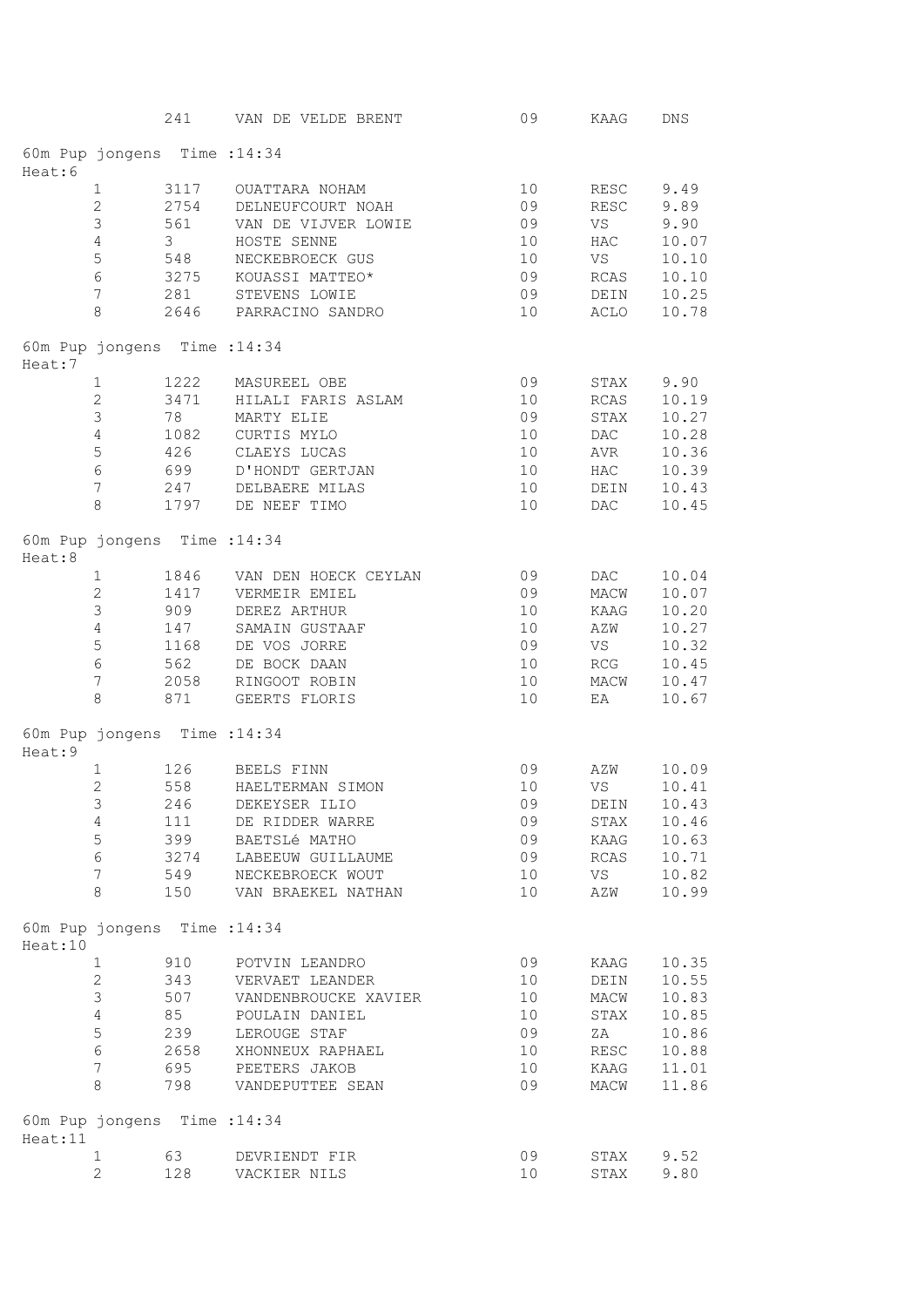|         | $\mathfrak{Z}$      | 1489                         | DEBAST MARIN                                              | 09       | STAX                | 10.55          |
|---------|---------------------|------------------------------|-----------------------------------------------------------|----------|---------------------|----------------|
|         | $\overline{4}$      | 874                          | PARDON ROBBE                                              | 10       | ACME                | 10.86          |
|         | 5                   | 2095                         | VANSTEENBRUGGE CIEL                                       | 10       | ACME                | 11.33          |
|         | $6\,$               | 238                          | MEULEMAN GUNNAR                                           | 10       | ZA                  | 11.35          |
|         | $7\phantom{.0}$     |                              | 1056 WOUTERS LANDER                                       | 10       | ACME                | 11.57          |
|         | 8                   |                              | 1084 VERMAANEN KOBE                                       | 10       | DAC                 | 11.59          |
| Heat:12 |                     | 60m Pup jongens Time : 14:34 |                                                           |          |                     |                |
|         | $\mathbf{1}$        | 1500                         | DE KEERSMAECKER KAMIEL                                    | 09       | AVR                 | 9.33           |
|         | $\mathbf{2}$        | 766                          | D'HONDT LUKAS                                             | 10       | KAAG                | 9.36           |
|         | $\mathfrak{Z}$      | 1501                         | DE KEERSMAECKER MATHIJS                                   | 09       | AVR                 | 9.82           |
|         | $\overline{4}$      | 3223                         | STROOBANS HENDRIK                                         | 10       | ACLO                | 10.18          |
|         | $\overline{5}$      |                              | 1117 GEERAERT ARTHUR                                      | 10       | HAC                 | 10.58          |
|         | $6\,$               | 639                          | VANDEWALLE STAN                                           | 10       | HAC                 | 10.92          |
|         | $7\overline{ }$     |                              | 1828 VAN DIJCK MAXIM                                      | 10       | DAC                 | 10.98          |
|         | 8                   |                              | 9998 RIPA YOUNESS                                         | 10       | RCA                 | 11.33          |
|         |                     | 60m Pup jongens Time : 14:34 |                                                           |          |                     |                |
| Heat:13 | $\mathbf{1}$        | 2780                         | TRIFIN REMI                                               | 09       | USTA                | 9.37           |
|         | $\overline{2}$      | 2172                         | SABBE MATHIS                                              | 09       | AVR                 | 9.54           |
|         | $\mathfrak{Z}$      | 2010                         | VAN SCHUERBEECK RUBEN                                     | 09       | ${\tt FLAC}$        | 9.99           |
|         | $\overline{4}$      | 1287                         | BUYSSE WOUT                                               | 09       | ACME                | 10.13          |
|         | 5                   | 3433                         | CORNU LOUIS                                               | 09       | USTA                | 10.27          |
|         | 6                   | 731                          | DE WALSCHE MATS                                           | 09       | ACME                | 10.32          |
|         | 7                   | 3022                         | WAUCQUEZ JARNO                                            | 10       | USTA                | 10.40          |
|         |                     | 60m Pup jongens Time : 14:34 |                                                           |          |                     |                |
| Heat:14 |                     |                              |                                                           |          |                     |                |
|         | $\mathbf{1}$        | 1155                         | LAKIERE ELIAN                                             | 10       | AVR                 | 9.93           |
|         | 2                   | 1021                         | FOCKAERT FLORIAAN                                         | 10       | ACME                | 10.03          |
|         | 3                   | 1850                         | BUYSE ZIAS                                                | 09       | AVR                 | 10.09          |
|         | $\overline{4}$<br>5 | 282                          | VANCOMPERNOLLE SIMON                                      | 09       | DEIN                | 10.44          |
|         | $6\overline{6}$     | 1295                         | DELOOF MATTEO                                             | 09<br>09 | DEIN                | 10.56<br>11.23 |
|         | $7\overline{ }$     |                              | 1862 DE WISPELAERE AXEL<br>1761 MENÉNDEZ VILLEGAS JOSÉ EL | 10       | <b>ACME</b><br>KAAG | 12.07          |
|         |                     | 60m Min meisjes Time : 15:23 |                                                           |          |                     |                |
| Heat:1  |                     |                              |                                                           |          |                     |                |
|         | 1<br>$\mathbf{2}$   | 7274                         | GEERARDYN MARTHA                                          | 07       | ACW                 | 8.23<br>8.26   |
|         | 3                   | 7773                         | CHIERS CATO                                               | 08       | ASVO                | 8.30           |
|         | 4                   | 7009                         | PROVOST STERRE                                            | 07       | MACW                |                |
|         | 5                   | 6901                         | VAN MOORHEM LIEKE                                         | 07       | KAAG                | 8.33           |
|         |                     | 7785                         | PUISSANT MIRTE                                            | 07       | ASVO                | 8.47           |
|         | $\epsilon$          | 7262                         | VERCRUYSSEN AMY                                           | 07       | HCO                 | 8.53           |
|         | $\overline{7}$      | 6816                         | DE BOSSCHER ELISE                                         | 07       | ACW                 | 8.54           |
|         | 8                   | 7776                         | DE CLERCQ CAMILLE                                         | 08       | ASVO                | 8.69           |
| Heat:2  |                     | 60m Min meisjes Time : 15:23 |                                                           |          |                     |                |
|         | $\mathbf{1}$        | 8740                         | ATSAKENA NKONO MARGOT                                     | 07       | USTA                | 8.50           |
|         | $\overline{c}$      | 7983                         | HEMELSOET JENNIFER                                        | 07       | MACW                | 8.58           |
|         | 3                   | 6706                         | WALRAET ELENA                                             | 08       | HAC                 | 8.59           |
|         | $\overline{4}$      | 7304                         | SCHOLLAERT SHANAYA ESTHER                                 | 07       | OB                  | 8.60           |
|         | 5                   | 7895                         | VAN BASTELAERE ANOUK                                      | 07       | AVLO                | 8.64           |
|         | $\epsilon$          | 8195                         | DECLEIR FLORENCE                                          | 07       | AVR                 | 8.67           |
|         | 7                   | 7014                         | SPAEY LIESELOT                                            | 07       | MACW                | 8.78           |
|         | 8                   | 7197                         | VAN HOEY LIES                                             | 07       | KAAG                | 8.80           |

60m Min meisjes Time :15:23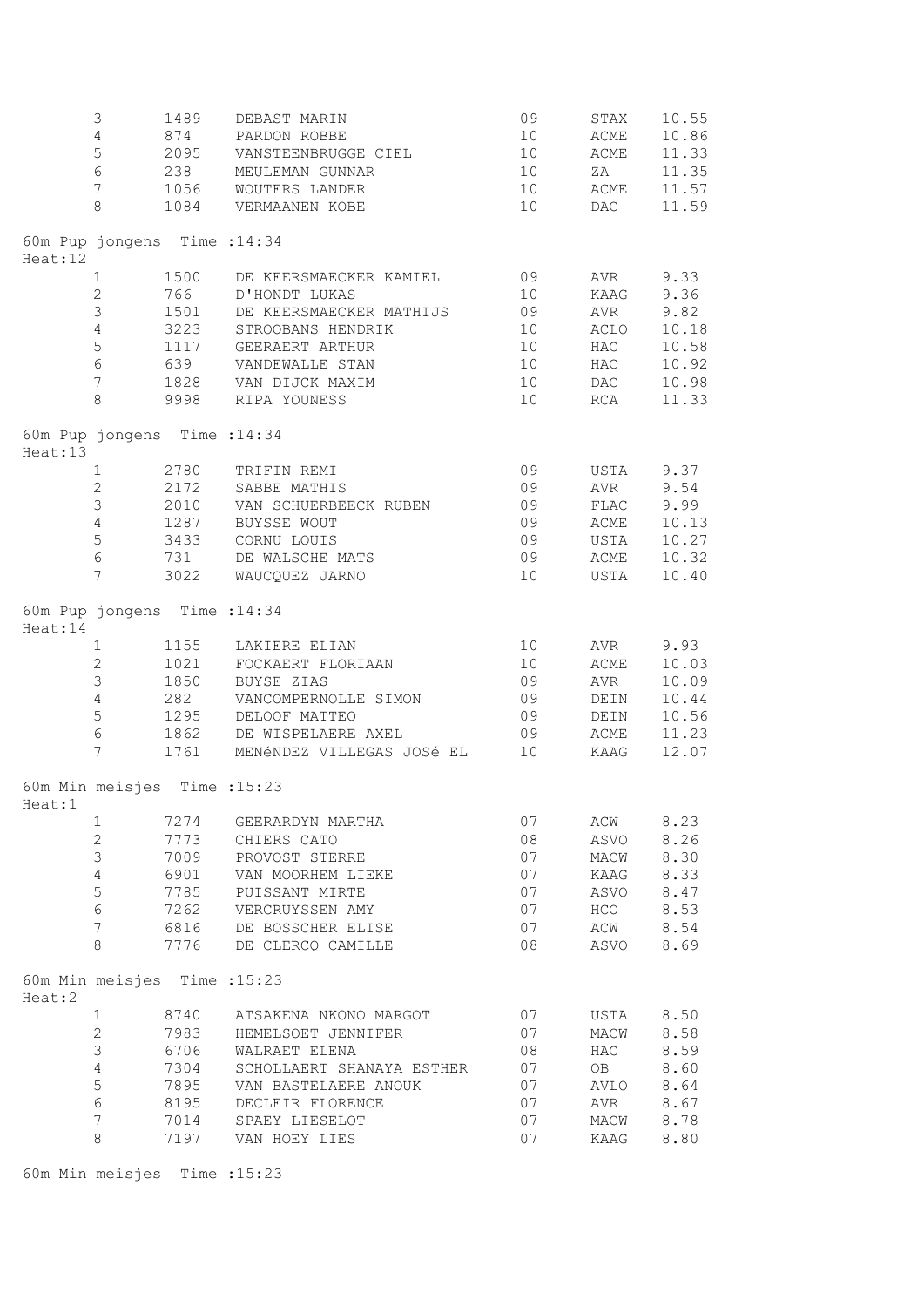| Heat:3 |                              |      |                                              |    |            |      |
|--------|------------------------------|------|----------------------------------------------|----|------------|------|
|        | $\mathbf{1}$                 | 7584 | DHAENE DORIEN                                | 08 | ACW        | 8.58 |
|        | $\overline{2}$               | 8001 | VAN THEEMSCHE LIESE                          | 08 | AVLO       | 8.76 |
|        | 3                            | 6892 | DHAENENS ILONA                               | 08 | DEIN       | 8.78 |
|        | $\overline{4}$               |      | 7367 POTVIN MAITé                            | 07 | KAAG       | 8.80 |
|        | 5                            | 7268 | STROUWEN SANDRINE                            | 08 | TACT       | 8.85 |
|        | $6\,$                        |      | 7703 CALLENS LONNEKE                         | 08 | AVMO       | 8.88 |
|        | $7\phantom{.}$               |      | 7858 ENGELEN LINDE                           | 08 | AVLO       | 8.95 |
|        |                              |      |                                              |    |            |      |
|        | 8                            |      | 7851 CLAUS JORUN                             | 08 | AVMO       | 8.98 |
| Heat:4 | 60m Min meisjes Time : 15:23 |      |                                              |    |            |      |
|        | $\mathbf{1}$                 | 6736 | DE PERMENTIER JUTTA                          | 07 | STAX       | 8.74 |
|        | $\overline{2}$               |      | 7774 CHIERS MARTE                            | 08 | ASVO       | 8.79 |
|        | $\mathfrak{Z}$               |      | 7889 VAN LAERE SVEA                          | 07 | AVLO       | 8.90 |
|        | 4                            | 8566 | MAHO QUIARA                                  | 07 | ACLO       | 8.91 |
|        | 5                            | 6928 | VERSCHELDEN ENOLA                            | 08 | DEIN       | 9.00 |
|        | $6\,$                        |      | 7072 DE SMET ANOUK                           | 08 | VS         | 9.00 |
|        | $\overline{7}$               |      |                                              | 07 | AZW        | 9.02 |
|        | 8                            |      | 6787 DIALLO MARIAMA<br>9322 MUKENDI AISHANY  | 07 | RCAS       | 9.03 |
|        |                              |      |                                              |    |            |      |
| Heat:5 | 60m Min meisjes Time : 15:23 |      |                                              |    |            |      |
|        | $\mathbf{1}$                 |      | 6703 BEERNAERT MANON                         | 07 | HAC        | 8.83 |
|        | $\overline{2}$               |      | 7988 VAN BASTELAERE JARA                     | 07 | ACW        | 9.01 |
|        | $\mathfrak{Z}$               |      | 9323 DENIS ANASTASIA                         | 08 | RCAS       | 9.11 |
|        | $\overline{4}$               | 7835 | WIRSIY NSOLO SOLII                           | 08 | EA         | 9.17 |
|        | 5                            |      | 7189 CNUDDE ESRA                             | 08 | FLAC       | 9.19 |
|        | $6\,$                        |      |                                              | 08 | AVR        | 9.22 |
|        | $7\phantom{.}$               |      | 7437 MEIRLEVEDE ELISE                        | 07 |            | 9.26 |
|        | 8                            | 8716 | MJAHED MAYA                                  | 08 | RESC       |      |
|        |                              |      | 7017 VANBLEU FLOOR                           |    | MACW       | 9.34 |
| Heat:6 | 60m Min meisjes Time : 15:23 |      |                                              |    |            |      |
|        | $\mathbf{1}$                 |      | 6891 DE WILDE JANA                           | 07 | DEIN       | 9.11 |
|        | $\mathbf{2}$                 | 7827 | LUBULA NORAH                                 | 08 | RCT        | 9.14 |
|        | $\mathfrak{Z}$               | 7264 | PANCKOUCKE VIHARA                            | 08 | MACW       | 9.17 |
|        | $\overline{4}$               | 7530 | ROGGE LIO                                    | 07 | DEIN       | 9.18 |
|        | 5                            | 7772 | CALLEBAUT AMéLIE                             | 07 | ASVO       | 9.20 |
|        | 6                            | 7368 | VAN DE VELDE FRANCISKA                       | 07 | KAAG 9.21  |      |
|        | 7                            |      | 6733 COUSAERT VICTOIRE                       | 08 | STAX       | 9.39 |
|        | 8                            |      | 7077 PIEKANOWSKI ULRIKE                      | 07 | VS         | 9.56 |
|        |                              |      |                                              |    |            |      |
| Heat:7 | 60m Min meisjes Time : 15:23 |      |                                              |    |            |      |
|        | $\mathbf{1}$                 |      | 7469 VAN BELLINGHEN LILI                     | 07 | DAC        | 9.15 |
|        | $2^{\circ}$                  |      | 7008 RAMAKERS JORE                           | 07 | MACW       | 9.23 |
|        | $\mathfrak{Z}$               | 6813 | LOOVERIE ZINA                                | 07 | LEBB       | 9.25 |
|        | $\overline{4}$               | 7124 | BLOMME AXELLE                                | 07 | HAC        | 9.28 |
|        | 5                            |      | 7165 HIMBRECHT ALEXI                         | 08 | AVR        | 9.34 |
|        | 6                            |      | 7064 EVERAERT HELENA                         | 07 | VS         | 9.42 |
|        | $7\overline{ }$              |      | 7606 VAN DE WIELE LUNA                       | 07 | RCG        | 9.42 |
|        | 8                            |      | 6790 FEYS NINA                               | 07 | AZW        | 9.55 |
|        |                              |      |                                              |    |            |      |
| Heat:8 | 60m Min meisjes Time : 15:23 |      |                                              |    |            |      |
|        | 1                            |      | 7423 HUENAERTS LOTTE<br>9321 BARRY VERONICA* | 08 | ROBA       | 8.91 |
|        | $2^{\circ}$                  |      |                                              | 07 | RCAS       | 9.34 |
|        | 3                            |      | 8194 SAINT GERMAIN AMELIE                    | 07 | AVR        | 9.35 |
|        | 4                            |      | 8154 BUYSSCHAERT NINA                        | 07 | <b>HAC</b> | 9.42 |
|        | 5                            |      | 9227 LABEEUW ROMANE                          | 07 | RCAS       | 9.47 |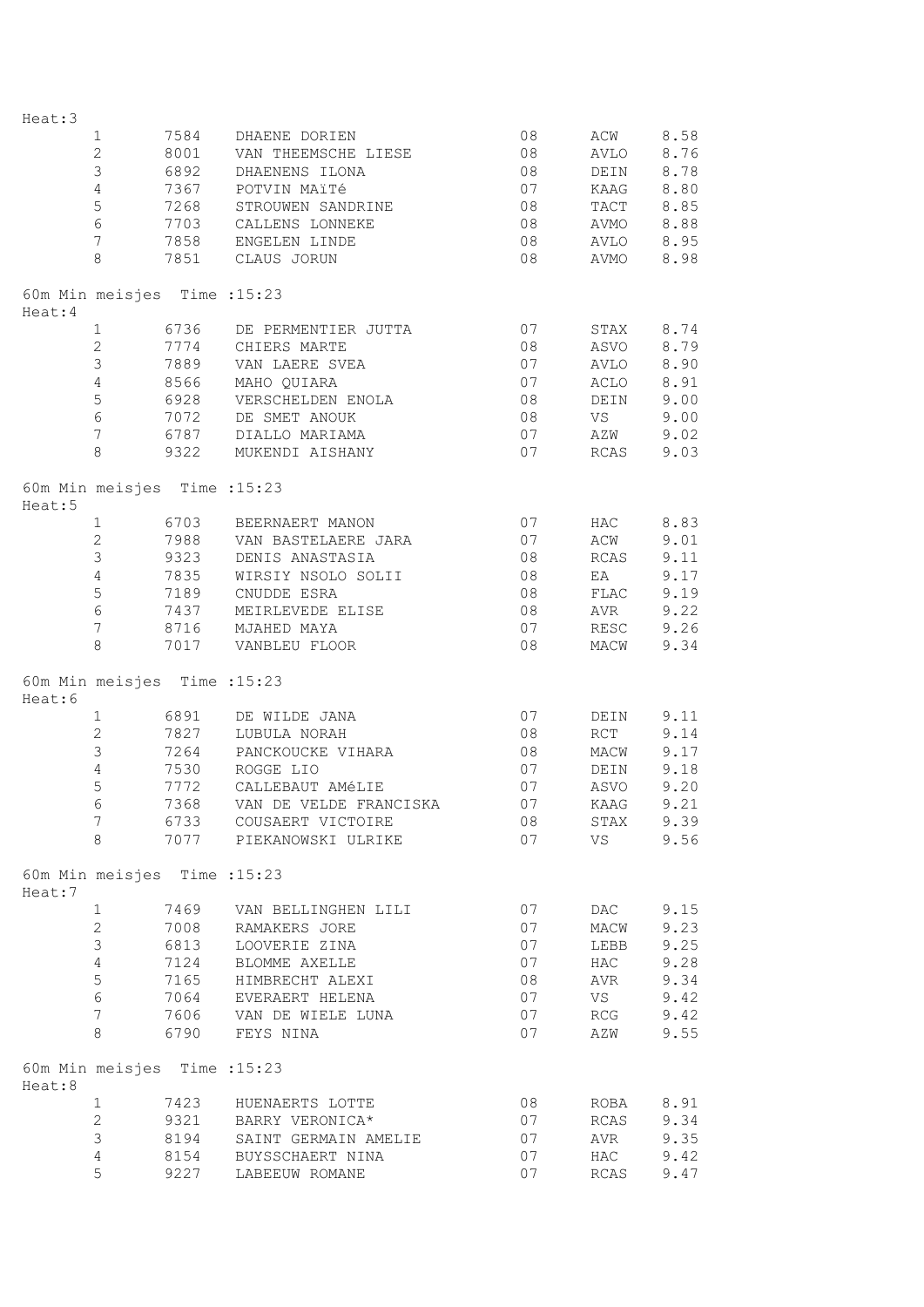|         | 6                            |              | 7213 OBILAGWA JITSKE                     | 08       | STAX         | 9.55           |
|---------|------------------------------|--------------|------------------------------------------|----------|--------------|----------------|
|         | $7\phantom{.0}$              | 6925         | VAN MULDERS AUKE                         | 07       | DEIN         | 9.60           |
|         | $\,8\,$                      |              | 7852 BOGAERT LEONIE                      | 08       | AVMO         | 9.75           |
|         | 60m Min meisjes Time : 15:23 |              |                                          |          |              |                |
| Heat:9  |                              |              |                                          |          |              |                |
|         | 1                            | 7474         | DU CAJU LEONIE                           | 07       | DAC          | 9.21           |
|         | $\mathbf{2}$                 | 7032         | DECORTE ANOUK                            | 07       | MACW         | 9.36           |
|         | $\mathfrak{Z}$               | 7501         | DEFLOOR FIEN                             | 07       | VS           | 9.42           |
|         | $\sqrt{4}$                   | 8567         | VAN BRUSSELEN JODIE                      | 08       | ACLO         | 9.49           |
|         | $\mathsf S$                  | 7027         | CHIUA LAYLA                              | 07       | HAMM         | 9.50           |
|         | $\sqrt{6}$                   | 8599         | WANYU DIANE                              | 08       | RESC         | 9.74           |
|         | 7                            |              | 8945 HOCHEPIED BINTOU                    | 08       | USTA         | 9.79           |
|         | 8                            |              | 8739 VIGNERON LEA                        | 08       | ACLO         | 9.84           |
| Heat:10 | 60m Min meisjes Time : 15:23 |              |                                          |          |              |                |
|         | $\mathbf{1}$                 |              | 6899 VAN ASSCHE MARIEKE                  | 07       | DEIN         | 9.61           |
|         | $\overline{2}$               | 7357         | INGHELBRECHT PAULINE                     | 07       | HAC          | 9.61           |
|         | $\mathsf 3$                  | 7291         | LOOTENS CLARA                            | 08       | DEIN         | 9.66           |
|         | $\overline{4}$               | 7110         | DELOS LUCCA                              | 07       | VS           | 9.70           |
|         | $\mathsf S$                  | 8550         | GERARD EMMA                              | 08       | RESC         | 9.72           |
|         | $\sqrt{6}$                   | 6890         | DEPUYDT ISAURA                           | 07       | DEIN         | 9.76           |
|         | $7\phantom{.}$               |              | 6856 VANDENDRIESSCHE EMMA                | 07       | KAAG         | 9.78           |
|         | 8                            | 7473         | CONDIC-BEGOV ELLA                        | 08       | DAC          | 9.79           |
| Heat:11 | 60m Min meisjes Time : 15:23 |              |                                          |          |              |                |
|         | $\mathbf{1}$                 | 6704         | DEPOORTERE JULIETTE                      | 08       | HAC          | 9.66           |
|         | $\mathbf{2}$                 |              | 9381 SARI NIHAL                          | 07       | RCAS         | 9.67           |
|         | $\mathfrak{Z}$               | 9050         | LAUWERS LINE                             | 08       | USTA         | 9.76           |
|         | $\sqrt{4}$                   | 8006         | VAN RANSBEECK LOU                        | 08       | DAC          | 9.76           |
|         | $\mathsf S$                  | 8956         | MUBARIK INAYA                            | 08       | RESC         | 9.82           |
|         | $\sqrt{6}$                   | 7059         | HONORé ESTéE                             | 08       | KAAG         | 9.98           |
|         | 7                            | 8848         | NOBLESSE PAULINE                         | 07       |              |                |
|         | 8                            | 8737         | BEKKALI IHSANE                           | 07       | RESC<br>ACLO | 10.26<br>10.34 |
| Heat:12 | 60m Min meisjes Time : 15:23 |              |                                          |          |              |                |
|         |                              |              | 1 6770 AELTERMAN AMBER                   | 07       | AZW          | 8.93           |
|         | $\mathbf{2}$                 | 6742         | HELDERWEIRT HANNE                        | 07       | STAX         | 9.78           |
|         | $\mathfrak{Z}$               |              | 7976 STANSON MARTE                       | 08       | DAC          | 9.94           |
|         | $\sqrt{4}$                   |              | 7657 SPRANGERS MARIT                     | 08       | KAAG         | 10.12          |
|         | 5                            | 7039         | BOGAERTS FLORE                           | 08       |              | 10.26          |
|         | $\sqrt{6}$                   |              |                                          |          | KAAG         |                |
|         |                              | 7888         | VERVAET LIES                             | 07       | AVLO         | 10.27          |
|         | $7\phantom{.0}$<br>$\,8\,$   | 9991<br>7760 | SAINT GERMAIN MARGAUX<br>COLAUTTI CHIARA | 08<br>07 | NA<br>MACW   | 10.28<br>10.80 |
| Heat:13 | 60m Min meisjes Time : 15:23 |              |                                          |          |              |                |
|         | $\mathbf 1$                  | 6779         | DE VALCK ANKE                            | 08       | AVZK         | 10.00          |
|         | $\overline{2}$               |              | 6929 VERVAET ELISE                       | 07       | DEIN         | 10.27          |
|         | $\mathfrak{Z}$               | 8820         | DEL VECCHIO CALI                         | 08       | ACLO         | 10.32          |
|         | $\sqrt{4}$                   | 8523         | DONFUT JUNO                              | 08       | ACLO         | 10.39          |
|         | $\mathsf S$                  | 6750         | VANDERSTEDE ARWEN                        | 07       | STAX         | 10.61          |
|         | $\epsilon$                   | 6774         | COSAERT ELLA                             | 07       | AZW          | 10.99          |
|         | $\overline{7}$               | 8733         | MAZZEO TANIA                             | 07       | ACLO         | 11.03          |
|         | 8                            | 7250         | T'JAECKX ELINE                           | 08       | MACW         | 11.68          |
|         |                              |              |                                          |          |              |                |

60m Min meisjes Time :15:23 Heat:14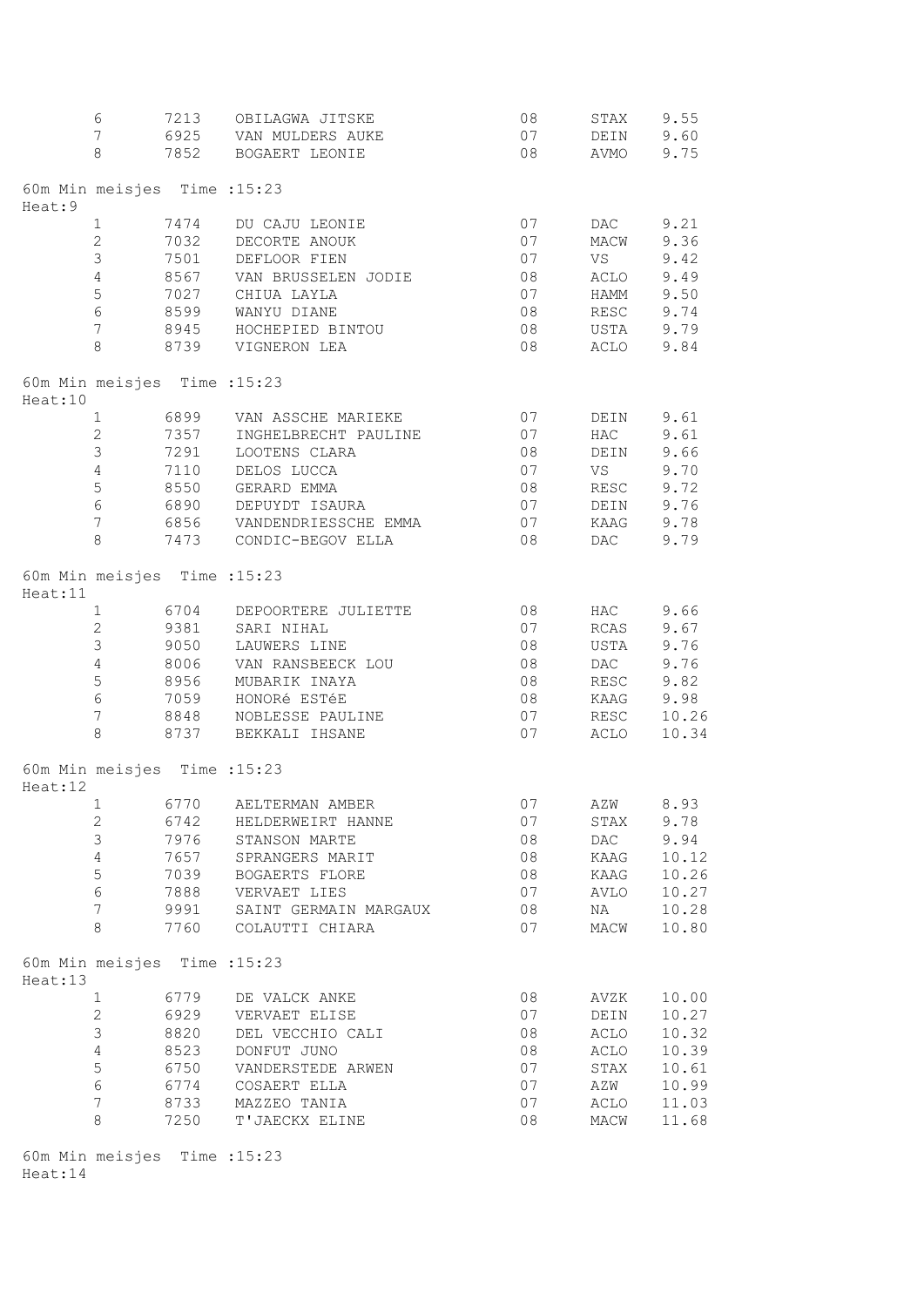|         | $\mathbf{1}$                 | 7917 | D'OPERé LOTTE             | 07 | GRIM        | 9.62  |
|---------|------------------------------|------|---------------------------|----|-------------|-------|
|         | $\overline{2}$               | 8867 | TEERLYNCK CHLOE           | 08 | ACLO        | 9.67  |
|         | 3                            | 8619 | CEUPPENS ELISE            | 08 | ACLO        | 9.71  |
|         | $\overline{4}$               | 7328 | STAS ELISA                | 08 | EA          | 9.76  |
|         | $\mathsf S$                  | 6809 | VERMEULEN ZITA            | 07 | AZW         | 9.81  |
|         | 6                            | 7484 | PHAN LIA                  | 07 | GRIM        | 9.83  |
|         | $7\overline{ }$              |      | 7439 PROOT WILLEMIJN      | 08 | AVR         | 10.08 |
|         | 8                            | 8565 | THYS CHLOE                | 08 | ACLO        | 11.14 |
| Heat:15 | 60m Min meisjes Time : 15:23 |      |                           |    |             |       |
|         | $\mathbf{1}$                 | 8175 | ADRIAENS MAUD             | 07 | FLAC        | 8.95  |
|         | $\overline{2}$               | 7295 | VANGANSBEKE TINE          | 07 | GRIM        | 9.29  |
|         | $\mathfrak{Z}$               | 7121 | VAN HOECKE KATO           | 07 | <b>ACME</b> | 9.38  |
|         | 4                            | 7037 | MORTELE JIETSE            | 08 | <b>HAC</b>  | 9.49  |
|         | 5                            | 7036 | LUYCKX ZITA               | 08 | HAC         | 9.52  |
|         | $6\overline{6}$              |      | 7784 MOREELS MARTA        | 07 | ASVO        | 9.88  |
|         | $7\overline{ }$              |      | 7780 EECKMAN FLORENCE     | 08 | ASVO        | 10.92 |
| Heat:16 | 60m Min meisjes Time : 15:23 |      |                           |    |             |       |
|         | $\mathbf{1}$                 |      | 7616 SIERENS LORE         | 07 | ACME        | 9.38  |
|         | $\mathbf{2}$                 |      | 9350 BARRY DIARIOU        | 08 | RESC        | 9.50  |
|         | 3                            |      | 9471 WILLIAME TATYANA     |    | ACLO        |       |
|         |                              |      |                           | 08 |             | 9.59  |
|         | $\overline{4}$               |      | 7193 MASSCHAELE HANNAH    | 08 | HAC         | 9.99  |
|         | 5                            |      | 9485 FRIFRA KHEIRA        | 07 | RESC        | 11.05 |
| Heat:1  | 60m Min jongens Time : 15:22 |      |                           |    |             |       |
|         | $\mathbf{1}$                 |      | 4016 SCHERPEREEL DAICHI   | 07 | AZW         | 7.87  |
|         | $\mathbf{2}$                 |      | 4647 VAN HERREWEGHE LOUIS | 07 | EA          | 7.88  |
|         | $\mathfrak{Z}$               | 4646 | VAN HERREWEGHE MARTY      | 07 | EA          | 8.13  |
|         | $\overline{4}$               | 6496 | VERSTRAETE TIBOR          | 07 | RCAS        | 8.14  |
|         | 5                            | 4079 | CLAEYS ARNE               | 07 | DEIN        | 8.24  |
|         | $6\,$                        | 4574 | COOPMAN LEVON             | 07 | MACW        | 8.30  |
|         | $7\phantom{.}$               |      | 4519 VERSCHUERE JONAS     | 07 | RCG         | 8.43  |
|         | 8                            |      | 4234 CAPPAERT ARNO        | 07 | HAMM        | 8.48  |
| Heat:2  | 60m Min jongens Time : 15:22 |      |                           |    |             |       |
|         | 1                            | 4321 | HELSMOORTEL DARIO         | 07 | HAC         | 8.40  |
|         | $\overline{c}$               | 6334 | OUATTARA REDA             | 08 | RESC        | 8.52  |
|         | 3                            | 6641 | GUELLET SHADI             | 07 | RESC        | 8.56  |
|         | 4                            | 4640 | DE TANDT NIELS            | 07 | EA          | 8.59  |
|         | 5                            | 5096 | VAN OVERMEIREN ROBBE      | 08 | ASVO        | 8.63  |
|         | $\epsilon$                   |      |                           |    |             |       |
|         |                              | 4085 | VANDENDRIESSCHE MILAN     | 07 | KAAG        | 8.64  |
|         | $\overline{7}$               | 4650 | DE NEEF LAURENS           | 08 | EA          | 8.73  |
|         | 8                            | 4304 | SARRAZYN LUKAS            | 07 | AVR         | 8.74  |
| Heat:3  | 60m Min jongens Time : 15:22 |      |                           |    |             |       |
|         | $\mathbf{1}$                 | 3903 | VANDERPIJPEN WOUT         | 08 | HAC         | 8.47  |
|         | $\overline{2}$               | 4598 | GHESQUIÈRE LEON           | 07 | AZW         | 8.71  |
|         | 3                            | 4160 | VERCRUYSSE MATTEO         | 07 | DEIN        | 8.71  |
|         | $\sqrt{4}$                   | 4425 | CLAEYS JORAN              | 07 | ACME        | 8.72  |
|         | 5                            | 4856 | VAN AUDENAERDE JOREN      | 07 | KAAG        | 8.77  |
|         | $\epsilon$                   | 4429 | STAELENS NIELS            | 08 | ACME        | 8.95  |
|         | $\boldsymbol{7}$             | 6330 | ELENGESA LEOPOLD          | 08 | RESC        | 9.16  |
|         | 8                            | 4191 | VANDAELE JULIAN           | 07 | OB.         | 9.53  |
|         |                              |      |                           |    |             |       |

60m Min jongens Time :15:22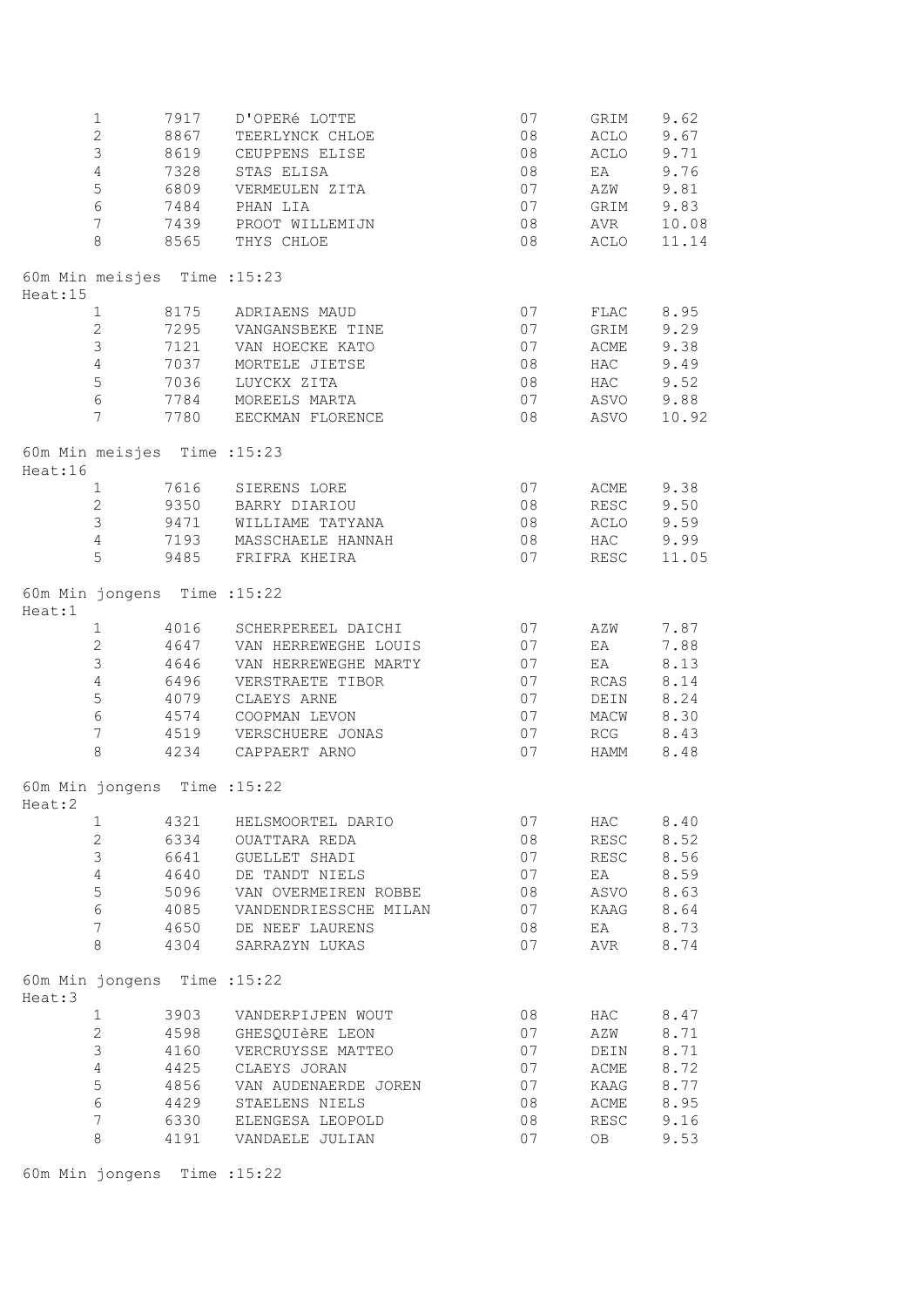| Heat:4                                 |                              |      |                            |        |                |      |
|----------------------------------------|------------------------------|------|----------------------------|--------|----------------|------|
|                                        | $\mathbf{1}$                 | 5563 | CNEUT LUKAS                | 07     | AVR            | 8.63 |
|                                        | $\mathbf{2}$                 | 5087 | KESTELEYN THIBO            | 08     | ASVO           | 8.75 |
|                                        | $\mathfrak{Z}$               | 4084 | TROTTEYN MATS              | 08     | KAAG           | 8.76 |
|                                        | $\overline{4}$               | 4634 | DE SMUL INIGO              | 07     | DEIN           | 8.76 |
|                                        | $\mathsf S$                  | 3994 | TALLOEN DAAN               | 08     | STAX           | 8.77 |
|                                        | 6                            | 4488 | SAVANé DJIBRIL             | 07     | DEIN           | 8.79 |
|                                        | $7\phantom{.}$               |      | 4324 VANNOOTE LOTHAR       | 08     | HAC            | 8.92 |
|                                        | 8                            |      | 4317 CAUWELS ELOUAN        | 07     | HAC            | 8.93 |
| 60m Min jongens Time : 15:22<br>Heat:5 |                              |      |                            |        |                |      |
|                                        | $\mathbf{1}$                 | 4328 | BAMELIS TITUS              | 08     | KAAG           | 8.88 |
|                                        | $\overline{2}$               | 4283 | BUYCK THIBAULT             | 07     | HAMM           | 8.92 |
|                                        | $\mathfrak{Z}$               | 6623 | LEONARD CELIAN             | 07     | RCAS           | 8.94 |
|                                        | $\overline{4}$               |      | 9990 BOOGAARD EZRA         | 08     | NED            | 8.99 |
|                                        | 5                            |      | 4865 VAN DEN ABBEEL WOUT   | 07     | LEBB           | 9.04 |
|                                        | $6\,$                        |      | 4014 SAEY NOLAN            | 07     | AZW            | 9.04 |
|                                        | 7                            |      | 4645 VAN DEN BERGHE JULES  | 08     | EA             | 9.06 |
|                                        | 8                            |      | 4089 DE DAPPER WOUT        | 08     | DEIN           | 9.12 |
| 60m Min jongens Time : 15:22<br>Heat:6 |                              |      |                            |        |                |      |
|                                        | $\mathbf{1}$                 |      | 3966 VERMEULEN ALEXANDER   | 08     | STAX           | 8.84 |
|                                        | $\mathbf{2}$                 |      | 4092 DELBARGE SEPPE        | 08     | DEIN           | 9.08 |
|                                        | $\mathfrak{Z}$               |      | 4299 HELLINCKX MICHIEL     | 07     | HAMM           | 9.08 |
|                                        | $\overline{4}$               |      | 4129 DE VOS QUINTEN        | 07     | KAAG           | 9.09 |
|                                        | 5                            | 4195 | DE LOMBAERDE FELIPE        | 07     | OB             | 9.12 |
|                                        | $6\phantom{.}6$              | 4220 | VERLEYEN KOBE              | 08     | AVR            | 9.13 |
|                                        | $7\phantom{.}$               | 4377 | VANDER STRICHT DAAN        | 08     | VS             | 9.19 |
|                                        | 8                            | 3946 | HEBBRECHT LEVI             | 08     | STAX           | 9.22 |
| 60m Min jongens Time : 15:22<br>Heat:7 |                              |      |                            |        |                |      |
|                                        | $\mathbf{1}$                 |      | 3989 DE VALCK LARS         | 07     | AVZK           | 9.00 |
|                                        | $\overline{2}$               |      | 4121 STOOPS MIEL           | 07     | DEIN           | 9.06 |
|                                        | $\mathfrak{Z}$               | 4015 | SAMAIN FLORIS              | 07     | AZW            | 9.10 |
|                                        | $\overline{4}$               |      | 4300 RENDERS VICTOR        | 07     | HAMM           | 9.16 |
|                                        | 5                            | 4282 | DE VISCH NOAH              | 07     | MACW           | 9.19 |
|                                        | $6\overline{6}$              |      | 4359 DE SPIEGELEIRE VICTOR | 07     | <b>VS</b>      | 9.27 |
|                                        | 7                            |      | 4174 DE MITS ELIAS         | 08     | KAAG           | 9.42 |
|                                        | 8                            |      | 5410 STALPAERT THOR        | 08     | $\texttt{DAC}$ | 9.50 |
| Heat:8                                 | 60m Min jongens Time : 15:22 |      |                            |        |                |      |
|                                        | $\mathbf{1}$                 |      | 6348 SIMON VALENTIN        | 08     | USTA           | 9.05 |
|                                        | $\overline{2}$               |      | 4095 DE MESURE LUKA        | 07     | DEIN           | 9.18 |
|                                        | 3                            |      | 4518 VERGAELEN WOUT        | 08     | RCG            | 9.30 |
|                                        | $\overline{4}$               | 4131 | MUYS ARNE                  | 08     | KAAG           | 9.32 |
|                                        | $\mathbf 5$                  | 4090 | DEDECKER NOë               | $0\,8$ | DEIN           | 9.33 |
|                                        | 6                            | 5235 | GLORIEUX STAN              | 07     | ${\tt FLAC}$   | 9.33 |
|                                        | 7                            |      | 4113 LEMAHIEU LUKAS        | 07     | DEIN           | 9.46 |
|                                        | 8                            |      | 5195 MOENS BRENT           | 07     | AVLO           | 9.56 |
| Heat: 9                                | 60m Min jongens Time : 15:22 |      |                            |        |                |      |
|                                        | 1                            | 3987 | LANDSHEERE LOUIS           | 08     | AZW            | 9.02 |
|                                        | $\overline{2}$               | 4380 | WAGEMAN STEF               | 07     | VS             | 9.18 |
|                                        | $\mathfrak{Z}$               | 3901 | DEKONINCK TORE             | $0\,8$ | HAC            | 9.19 |
|                                        | 4                            |      | 6112 DECROOS HUGO          | 08     | USTA           | 9.33 |
|                                        | 5                            | 4464 | PARMENTIER LOIC            | 07     | AVR            | 9.40 |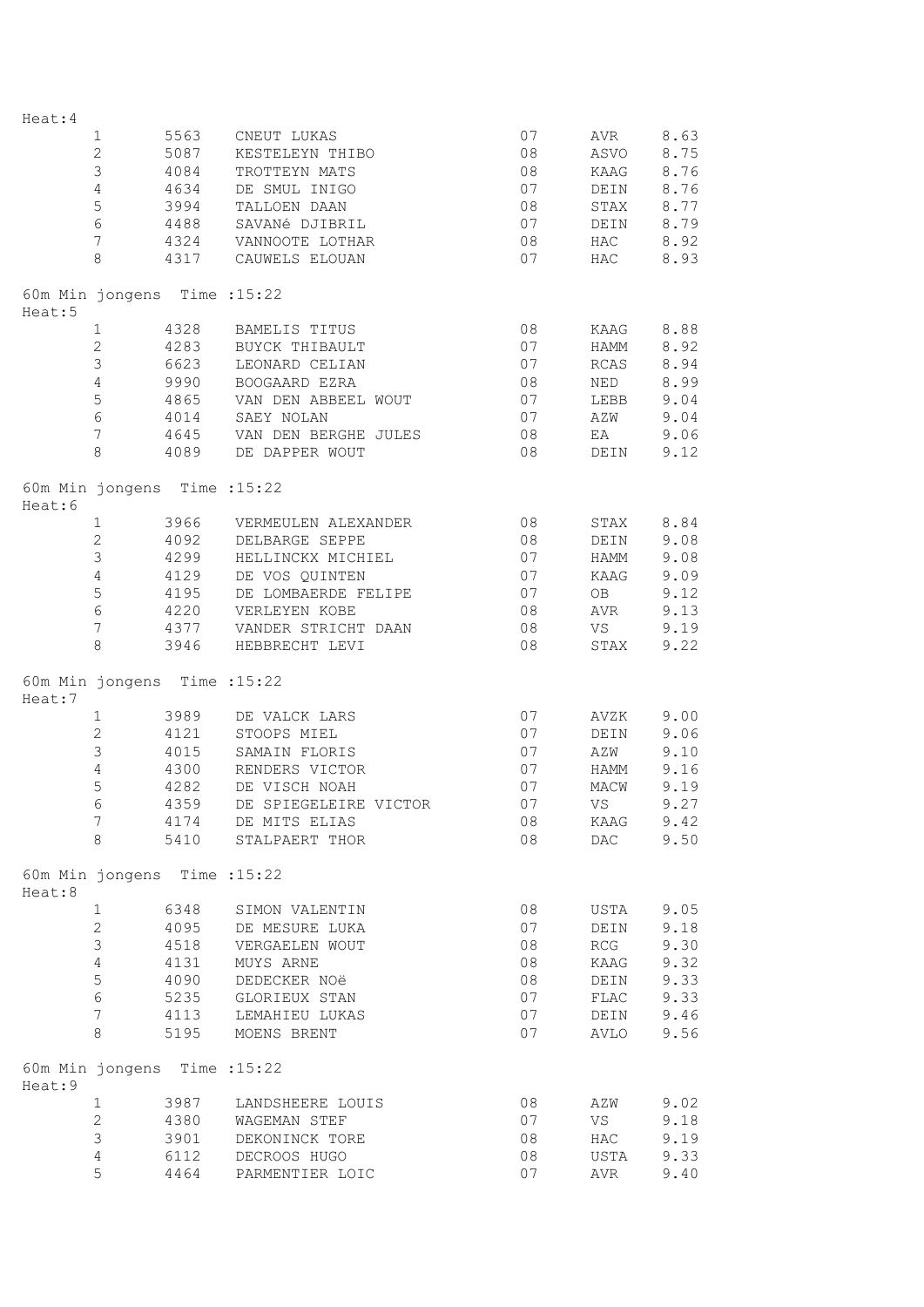|         | 6                            | 6272         | LECOMTE HUGO                     | 08       | ACLO         | 9.43          |
|---------|------------------------------|--------------|----------------------------------|----------|--------------|---------------|
|         | $\overline{7}$               | 4378         | MYNY DAAN                        | 07       | KAAG         | 9.47          |
|         | 8                            |              | 4587 GEERARDYN MICHIEL           | 08       | ACW          | 9.60          |
|         | 60m Min jongens Time : 15:22 |              |                                  |          |              |               |
| Heat:10 |                              |              |                                  |          |              |               |
|         | 1                            | 4002         | DEVRIESE ROBIN                   | 08       | AZW          | 9.19          |
|         | $\overline{2}$               | 5245         | MARCHAND MILAN                   | 07       | HAC          | 9.21          |
|         | 3                            | 5074         | VAN RENTERGHEM THÉO              | 08       | MACW         | 9.35          |
|         | $\overline{4}$               | 5851         | DE GREEF GUILLAUME               | 07       | RESC         | 9.45          |
|         | 5                            | 4023         | VYNCKE GUST                      | 07       | AZW          | 9.50          |
|         | $\epsilon$                   | 4831         | VAN SNICK THIBAULT               | 07       | ZA           | 9.53          |
|         | 7                            | 4506         | COENE STEN                       | 08       | KAAG         | 9.72          |
|         | 8                            |              | 5456 VAN SCHUERBEECK MARTIJN     | 07       | FLAC         | 9.72          |
| Heat:11 | 60m Min jongens Time : 15:22 |              |                                  |          |              |               |
|         | $\mathbf{1}$                 | 5449         | GENOE ALEXANDER                  | 08       | FLAC         | 9.16          |
|         | $\overline{2}$               | 3929         | CLAEYS ARNE                      | 08       | STAX         | 9.44          |
|         |                              |              |                                  |          |              |               |
|         | 3                            | 5188         | VAN DAMME LOWIE                  | 08       | FLAC         | 9.46          |
|         | $\overline{4}$               | 3938         | DEBOSSCHER ARNO                  | 08       | STAX         | 9.47          |
|         | 5                            | 4320         | GEVAERT SEPPE                    | 08       | HAC          | 9.50          |
|         | $\epsilon$                   | 4281         | HAECK ARTHUR                     | 08       | AVLO         | 9.65          |
|         | $\overline{7}$               |              | 4796 VERSTRAETE KEO              | 07       | DAC          | 9.66          |
|         | 8                            | 6621         | CARON CYRILL                     | 08       | RCAS         | 9.68          |
| Heat:12 | 60m Min jongens Time : 15:22 |              |                                  |          |              |               |
|         | $\mathbf{1}$                 | 4664         | VANDROMME MORIS                  | 08       | HAC          | 9.40          |
|         | $\mathbf{2}$                 | 4093         | DE LODDER ANDREAS                | 07       | DEIN         | 9.55          |
|         | 3                            | 6137         | VILAIN NICOLAS                   | 07       | RESC         | 9.62          |
|         | 4                            | 4111         | D'HAENE LARS                     | 08       | DEIN         | 9.69          |
|         | 5                            | 4649         | VREVEN WARRE                     | 08       | EA           | 9.73          |
|         | $\epsilon$                   | 4219         | DE BLIECK LANDER                 | 08       | AVR          | 9.77          |
|         | $\boldsymbol{7}$             | 6512         | GODART ENZO                      | 08       | RCAS         | 9.77          |
|         | 8                            | 4465         | DE COSTER JOLAN                  | 08       | ACME         | 9.85          |
| Heat:13 | 60m Min jongens Time : 15:22 |              |                                  |          |              |               |
|         |                              |              | 1 4750 WAUTERS STAN              | 07       | KAAG         | 9.61          |
|         | 2                            | 3995         | BEKAERT GILLES                   | 08       | AZW          | 9.69          |
|         | 3                            | 3982         | DE RUYCK DIEUWE                  | 07       | AZW          | 9.71          |
|         |                              |              |                                  |          |              |               |
|         | 4                            | 6515         | COPPY KENNETH                    | 08       | RESC         | 9.71          |
|         | 5                            | 4091         | DELBAERE MAREK                   | 07       | DEIN         | 9.85          |
|         | 6                            | 4492         | VANDERBEKE KRIEKE                | 08       | HCO          | 9.92          |
|         | $\overline{7}$<br>8          | 5091<br>6155 | LEROUGE THOMAS<br>HOLLEVOET NOAH | 08<br>08 | ASVO<br>ACLO | 9.93<br>10.24 |
|         | 60m Min jongens Time : 15:22 |              |                                  |          |              |               |
| Heat:14 |                              |              |                                  |          |              |               |
|         | $\mathbf{1}$                 |              | 6681 TSHANGA DIUMBA JOHN ROSS    | 07       | RESC         | 8.96          |
|         | $\mathbf{2}$                 |              | 3952 POFFYN JANOS                | 08       | STAX         | 9.01          |
|         | 3                            | 6612         | BULTEAU NATHAN                   | 07       | ACLO         | 9.27          |
|         | $\overline{4}$               | 4579         | CHRISTIAEN MAURICE               | 07       | HCO          | 9.41          |
|         | 5                            | 6449         | SIX GREGOIRE                     | 08       | USTA         | 10.04         |
|         | $\epsilon$                   | 6600         | LEGRIS OSCAR                     | 08       | RCAS         | 10.52         |
|         | $\boldsymbol{7}$             | 4123         | VAN BOCKSTAELE EWOUT             | 08       | DEIN         | 10.58         |
|         | 8                            | 6589         | WIBAUT ENZO                      | 08       | USTA         | 11.07         |
|         |                              |              |                                  |          |              |               |

60m Min jongens Time :15:22 Heat:15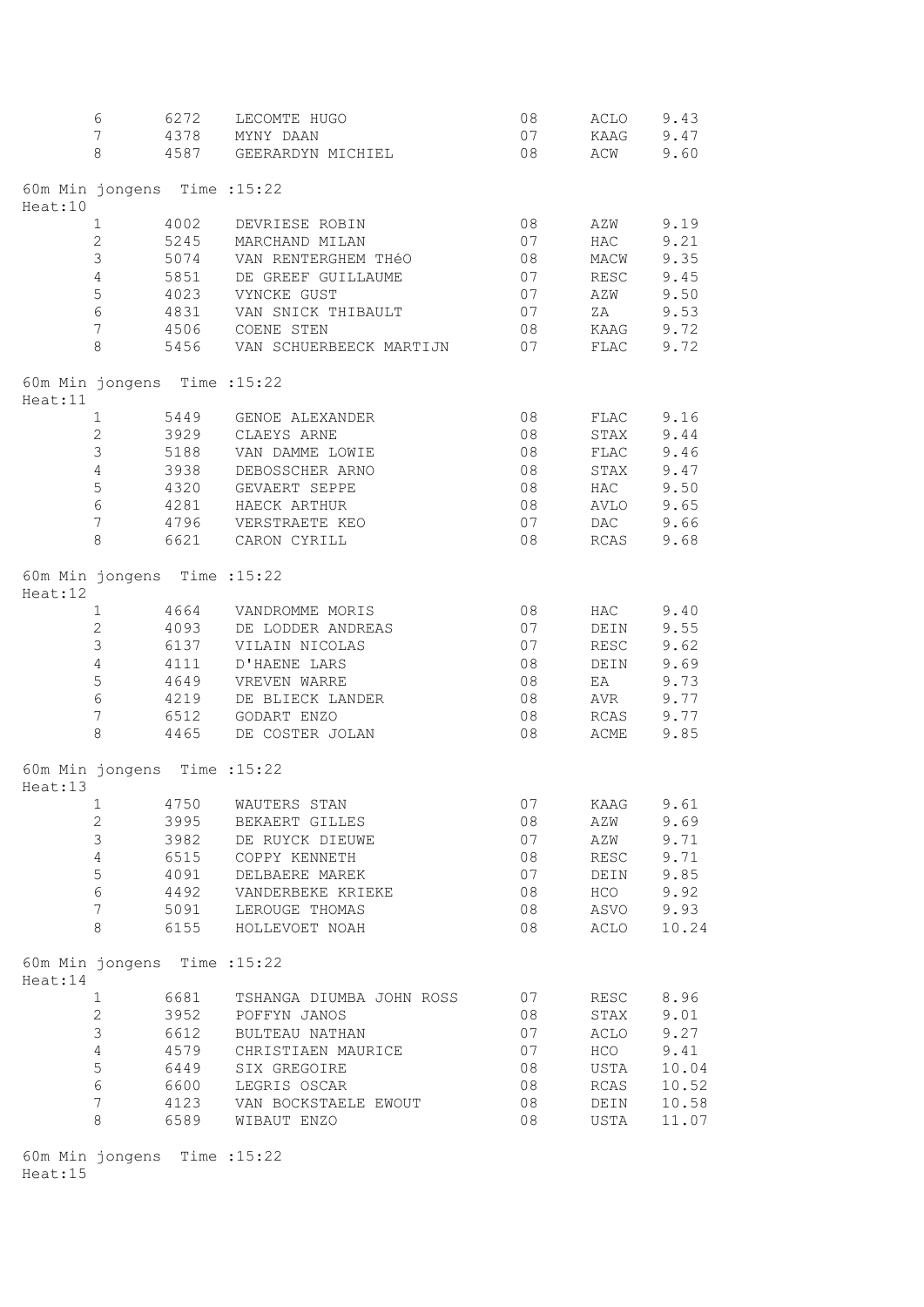| $\mathbf 1$                             | 4817 | HOMMEZ MATTHYS                     | 08     | HCO        | 9.49  |
|-----------------------------------------|------|------------------------------------|--------|------------|-------|
| $\mathbf{2}$                            | 6448 | NGUYEN MINH JULIEN                 | 08     | USTA       | 9.95  |
| $\mathfrak{Z}$                          | 4822 | VERHAEGHE MATHIS                   | 08     | HCO        | 10.00 |
| $\overline{4}$                          | 6447 | MOREAU LUCAS                       | 08     | USTA       | 10.34 |
| 5                                       | 4112 | LAUWAERT RUNE                      | 08     | DEIN       | 10.89 |
|                                         |      |                                    |        |            |       |
| 60m Min jongens Time : 15:22<br>Heat:16 |      |                                    |        |            |       |
| $\mathbf{1}$                            | 4901 | MGBOKWERE ELIAS                    | 08     | DEIN       | 8.85  |
| $\mathbf{2}$                            | 4583 | PAUWELS LARS                       | 07     | ACW        | 9.36  |
| $\mathfrak{Z}$                          |      | 6347 BERTAUT TOM*                  | 08     | USTA       | 9.55  |
| $\overline{4}$                          | 6028 | OULHAJ HUGO                        | 08     | RESC       | 9.66  |
| 5                                       | 6014 | DARDENNE THALAN                    | 08     | ACLO       | 10.81 |
| Heat:1                                  |      | 60 Horden Min meisjes Time : 15:50 |        |            |       |
| $\mathbf{1}$                            | 7274 | GEERARDYN MARTHA                   | 07     | ACW        | 9.97  |
| $\overline{c}$                          | 8001 | VAN THEEMSCHE LIESE                | 08     | AVLO       | 10.06 |
| $\mathfrak{Z}$                          | 7009 | PROVOST STERRE                     | 07     | MACW       | 10.07 |
| $\overline{4}$                          |      |                                    | 07     |            |       |
|                                         | 7367 | POTVIN MAïTé                       |        | KAAG       | 10.26 |
| $\mathsf S$                             | 6892 | DHAENENS ILONA                     | $0\,8$ | DEIN       | 10.64 |
| $\epsilon$                              | 7889 | VAN LAERE SVEA                     | 07     | AVLO       | 10.65 |
| $\boldsymbol{7}$                        | 8175 | ADRIAENS MAUD                      | 07     | FLAC       | 10.65 |
| $8\,$                                   | 6703 | BEERNAERT MANON                    | 07     | HAC        | 10.77 |
| Heat:2                                  |      | 60 Horden Min meisjes Time : 15:50 |        |            |       |
| $\mathbf{1}$                            | 7014 | SPAEY LIESELOT                     | 07     | MACW       | 10.44 |
| $\mathbf{2}$                            | 6891 | DE WILDE JANA                      | 07     | DEIN       | 10.81 |
| $\mathsf 3$                             | 7268 | STROUWEN SANDRINE                  | 08     | TACT       | 10.81 |
| $\overline{4}$                          | 7262 | VERCRUYSSEN AMY                    | 07     | HCO        | 10.84 |
| $\mathsf S$                             | 7703 | CALLENS LONNEKE                    | 08     | AVMO       | 10.89 |
| $\sqrt{6}$                              | 7851 | CLAUS JORUN                        | 08     | AVMO       | 10.98 |
| $\overline{7}$                          | 7377 | PEETERS BIKHA                      | 08     | ROBA       | 11.07 |
|                                         |      |                                    |        |            |       |
| Heat:3                                  |      | 60 Horden Min meisjes Time : 15:50 |        |            |       |
| $\mathbf{1}$                            | 7008 | RAMAKERS JORE                      | 07     | MACW       | 10.98 |
| $\overline{c}$                          | 6813 | LOOVERIE ZINA                      | 07     | LEBB       | 10.99 |
| 3 <sup>7</sup>                          |      | 7469 VAN BELLINGHEN LILI           | 07     | <b>DAC</b> | 11.17 |
| 4                                       | 8567 | VAN BRUSSELEN JODIE                | 08     | ACLO       | 11.29 |
| 5                                       | 7772 | CALLEBAUT AMéLIE                   | 07     | ASVO       | 11.34 |
| 6                                       | 7064 | EVERAERT HELENA                    | 07     | VS         | 11.50 |
| 7                                       | 7017 | VANBLEU FLOOR                      | 08     | MACW       | 11.70 |
|                                         | 7189 | CNUDDE ESRA                        | 08     | FLAC       | DNS   |
| Heat:4                                  |      | 60 Horden Min meisjes Time : 15:50 |        |            |       |
| $\mathbf{1}$                            | 6706 | WALRAET ELENA                      | 08     | HAC        | 11.02 |
| $\mathbf{2}$                            | 7530 | ROGGE LIO                          | 07     | DEIN       | 11.26 |
| $\mathsf 3$                             | 7124 | BLOMME AXELLE                      | 07     | HAC        | 11.60 |
| 4                                       | 6790 | FEYS NINA                          | 07     | AZW        | 11.87 |
| $\mathsf S$                             | 6928 | VERSCHELDEN ENOLA                  | 08     |            | 11.96 |
| $\epsilon$                              |      |                                    |        | DEIN       |       |
|                                         | 7888 | VERVAET LIES                       | 07     | AVLO       | 12.43 |
| $\boldsymbol{7}$                        | 7474 | DU CAJU LEONIE                     | 07     | DAC        | 12.48 |
| 8                                       | 7161 | DE PAUW FRAN                       | 08     | AVR        | 12.84 |
| Heat:5                                  |      | 60 Horden Min meisjes Time : 15:50 |        |            |       |
| 1                                       | 7264 | PANCKOUCKE VIHARA                  | 08     | MACW       | 11.60 |
| $\mathbf{2}$                            | 7027 | CHIUA LAYLA                        | 07     | HAMM       | 11.87 |
|                                         |      |                                    |        |            |       |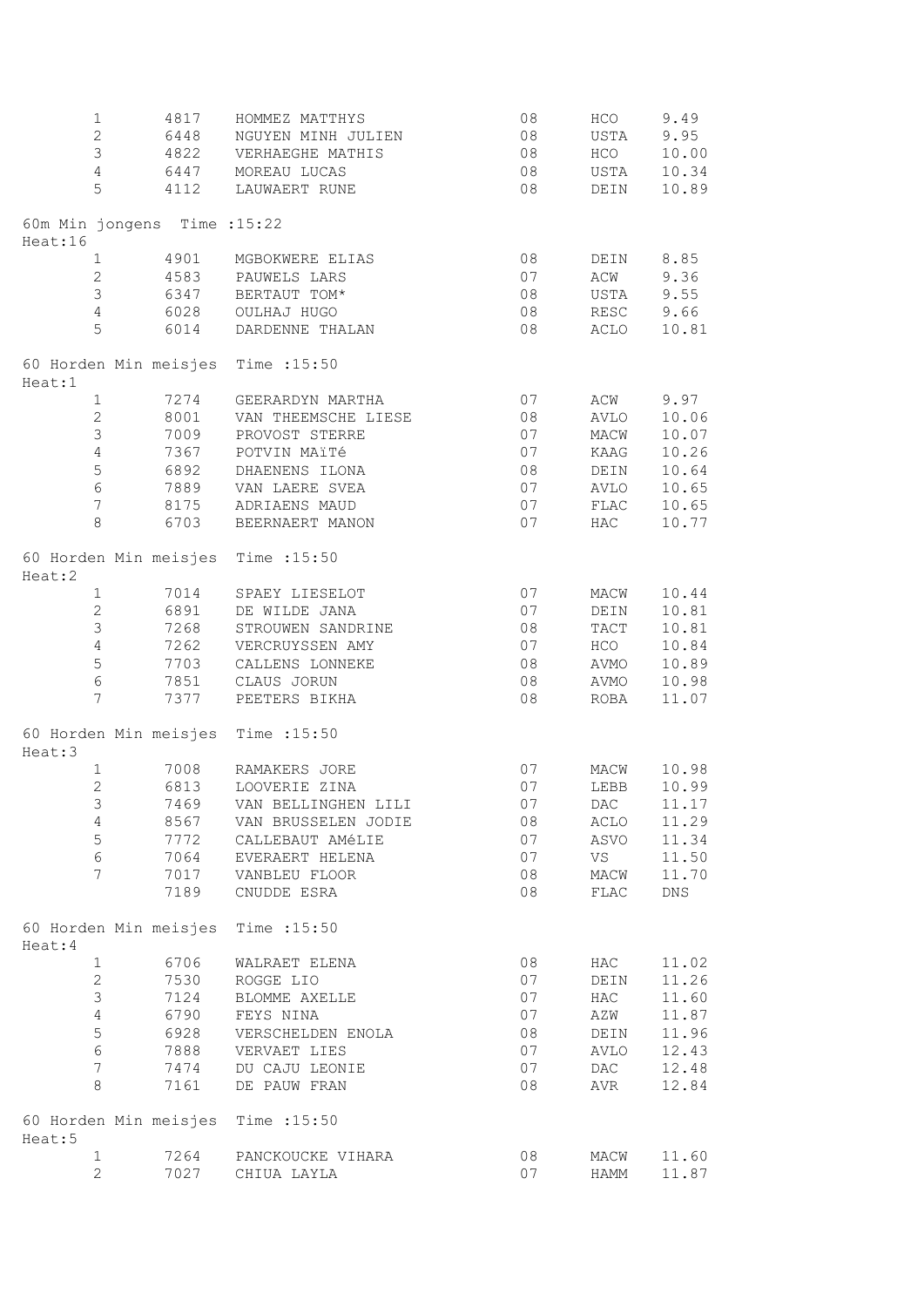| $\mathsf 3$                                  | 7193         | MASSCHAELE HANNAH              | 08       | HAC          | 12.01                |
|----------------------------------------------|--------------|--------------------------------|----------|--------------|----------------------|
| $\overline{4}$                               | 6733         | COUSAERT VICTOIRE              | 08       | STAX         | 12.10                |
| 5                                            | 7291         | LOOTENS CLARA                  | 08       | DEIN         | 12.60                |
| $\sqrt{6}$                                   | 6925         | VAN MULDERS AUKE               | 07       | DEIN         | 12.72                |
| 7                                            |              | 7473 CONDIC-BEGOV ELLA         |          | DAC          | 13.01                |
|                                              |              |                                | 08       |              |                      |
| $8\,$                                        | 8739         | VIGNERON LEA                   | 08       | ACLO         | 13.17                |
| 60 Horden Min meisjes Time : 15:50<br>Heat:6 |              |                                |          |              |                      |
| $\mathbf{1}$                                 | 7917         | D'OPERé LOTTE                  | 07       | GRIM         | 12.80                |
| $\overline{2}$                               | 6929         | VERVAET ELISE                  | 07       | DEIN         | 13.28                |
| $\mathsf 3$                                  | 6890         | DEPUYDT ISAURA                 | 07       | DEIN         | 13.59                |
| $\overline{4}$                               | 7039         | BOGAERTS FLORE                 | 08       | KAAG         | 14.08                |
| $\mathsf S$                                  | 8599         | WANYU DIANE                    | 08       | RESC         | 14.32                |
| $\sqrt{6}$                                   |              |                                |          | MACW         |                      |
|                                              | 7760         | COLAUTTI CHIARA                | 07       |              | 14.38                |
| $\overline{7}$                               |              | 7657 SPRANGERS MARIT           | 08       | KAAG         | 14.48                |
| 8                                            | 6742         | HELDERWEIRT HANNE              | 07       | STAX         | 14.73                |
| 60 Horden Min meisjes Time : 15:50<br>Heat:7 |              |                                |          |              |                      |
| $\mathbf{1}$                                 | 7121         | VAN HOECKE KATO                | 07       | ACME         | 10.65                |
| $\mathbf{2}$                                 | 7616         | SIERENS LORE                   | 07       | ACME         | 10.87                |
| $\mathfrak{Z}$                               | 7328         | STAS ELISA                     | 08       | EA           | 12.27                |
| $\overline{4}$                               | 6807         | VANNESTE KATO                  | 08       | AZW          | 12.78                |
| 5                                            | 7784         | MOREELS MARTA                  | 07       | ASVO         | 14.79                |
| $6\phantom{.}6$                              | 9485         | FRIFRA KHEIRA                  | 07       | RESC         | 16.66                |
|                                              |              |                                |          |              |                      |
| 60 Horden Min meisjes Time : 15:50<br>Heat:8 |              |                                |          |              |                      |
| $\mathbf{1}$                                 | 7266         | DE BEULE METTE                 | 07       | RIEM         | 11.89                |
| $\overline{2}$                               | 7077         | PIEKANOWSKI ULRIKE             | 07       | VS           | 13.52                |
| $\mathsf 3$                                  | 7110         | DELOS LUCCA                    | 07       | <b>VS</b>    | 13.68                |
| $\overline{4}$                               | 7164         | MASSELUS LIEN                  | 08       | AVR          | 14.07                |
| 5                                            |              | 9350 BARRY DIARIOU             | 08       | RESC         | 14.32                |
|                                              | 8740         | ATSAKENA NKONO MARGOT          | 07       | USTA         | DNS                  |
| 60 Horden Min jongens Time : 16:22<br>Heat:1 |              |                                |          |              |                      |
| $\mathbf 1$                                  | 4422         | AFSCHRIFT LUKA                 | 07       | KAAG         | 10.27                |
|                                              |              | 2 4519 VERSCHUERE JONAS        | 07       |              | RCG 10.31            |
| 3                                            | 4574         | COOPMAN LEVON                  | 07       | MACW         | 10.47                |
| 4                                            | 4277         | MOMMERENCY ROWAN               | 07       | MACW         | 10.75                |
| $\mathsf S$                                  |              |                                |          |              |                      |
|                                              | 4488         | SAVANé DJIBRIL                 | 07       | DEIN         | 10.83                |
| $\epsilon$                                   | 4316         | VAN DE VREKEN RUBEN            | 08       | HAMM         | 11.06                |
| 7                                            | 4300<br>6347 | RENDERS VICTOR<br>BERTAUT TOM* | 07<br>08 | HAMM<br>USTA | 11.08<br>${\rm DNS}$ |
| 60 Horden Min jongens Time : 16:22           |              |                                |          |              |                      |
| Heat:2                                       |              |                                |          |              |                      |
| $\mathbf 1$<br>$\mathbf{2}$                  | 4425         | CLAEYS JORAN                   | 07       | ACME<br>DEIN | 11.28                |
|                                              | 4092         | DELBARGE SEPPE                 | 08       |              | 11.35                |
| 3                                            | 9990         | BOOGAARD EZRA                  | 08       | NED          | 11.36                |
| $\sqrt{4}$                                   | 5088         | KETSMAN SENNE                  | 07       | ASVO         | 11.40                |
| $\mathsf S$                                  | 4650         | DE NEEF LAURENS                | 08       | EA           | 11.42                |
| $\epsilon$                                   | 4015         | SAMAIN FLORIS                  | 07       | AZW          | 11.71                |
| $\overline{7}$                               | 4079         | CLAEYS ARNE                    | 07       | DEIN         | 11.74                |
| $\,8\,$                                      | 4380         | WAGEMAN STEF                   | 07       | VS           | 12.17                |
| 60 Horden Min jongens Time : 16:22<br>Heat:3 |              |                                |          |              |                      |
| $\mathbf 1$                                  | 4321         | HELSMOORTEL DARIO              | 07       | HAC          | 10.41                |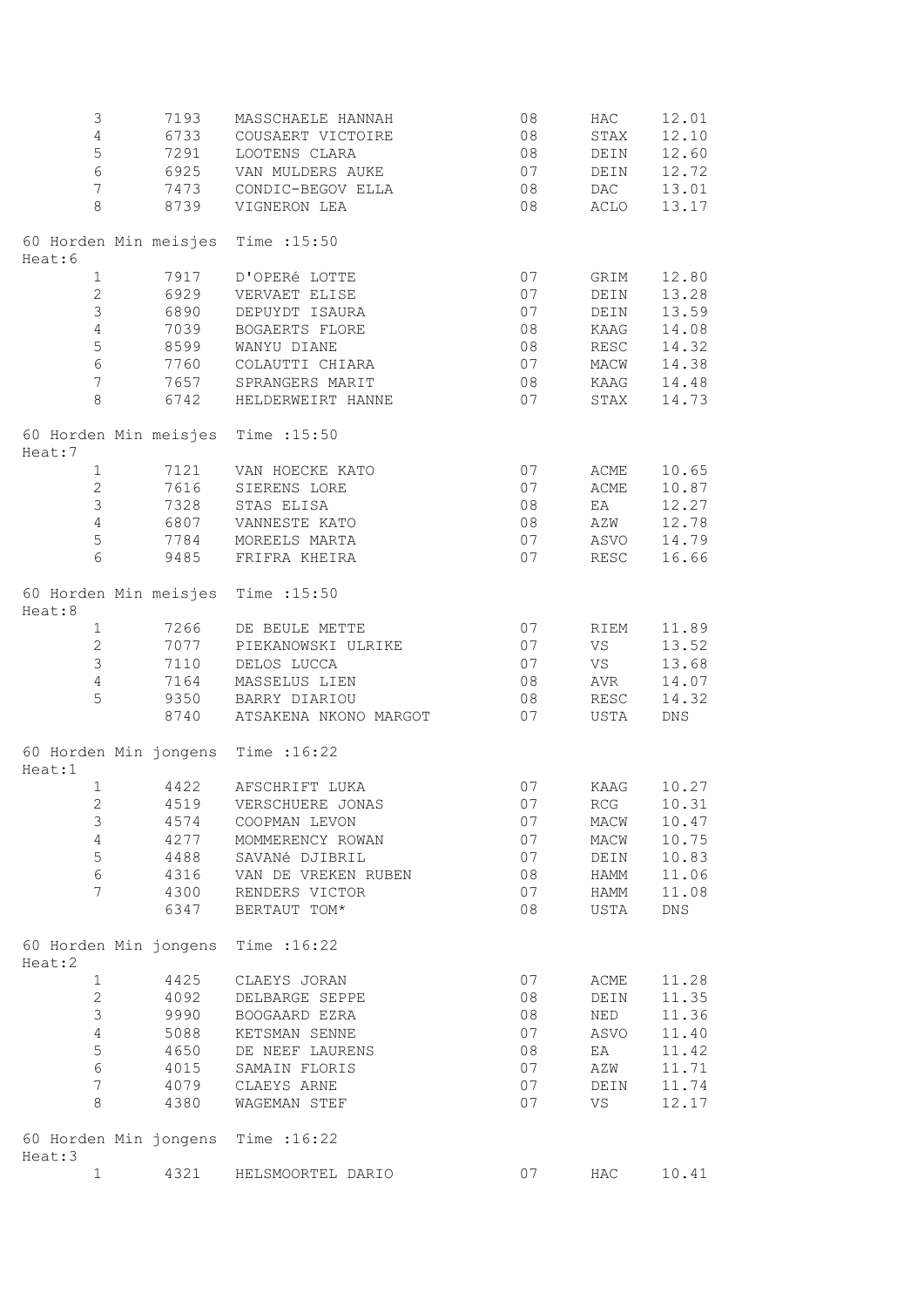| $\mathbf{2}$     | 3946 | HEBBRECHT LEVI                     | 08                | STAX    | 11.77       |
|------------------|------|------------------------------------|-------------------|---------|-------------|
| $\mathsf S$      | 5170 | D'HOOGHE LUCA                      | 08                | AVLO    | 11.88       |
| $\overline{4}$   | 4652 | GEERTS BAZIL                       | 08                | EA      | 12.01       |
| $\mathsf S$      | 4645 | VAN DEN BERGHE JULES               | 08                | EA      | 12.21       |
| $\epsilon$       | 4220 | VERLEYEN KOBE                      | 08                | AVR     | 12.22       |
| $\overline{7}$   | 4429 | STAELENS NIELS                     | 08                | ACME    | 12.22       |
| $\,8\,$          | 4095 | DE MESURE LUKA                     | 07                | DEIN    | 12.76       |
| Heat:4           |      | 60 Horden Min jongens Time : 16:22 |                   |         |             |
| $\mathbf{1}$     | 4281 | HAECK ARTHUR                       | 08                | AVLO    | 12.30       |
| $\mathbf{2}$     | 4464 | PARMENTIER LOIC                    | 07                | AVR     | 12.37       |
| $\mathsf 3$      | 4111 | D'HAENE LARS                       | 08                | DEIN    | 12.43       |
| $\overline{4}$   | 3995 | BEKAERT GILLES                     | 08                | AZW     | 12.44       |
| $\mathsf S$      | 4093 | DE LODDER ANDREAS                  | 07                | DEIN    | 12.58       |
| $\epsilon$       | 5087 | KESTELEYN THIBO                    | 08                | ASVO    | 12.90       |
| $7\overline{ }$  | 4113 | LEMAHIEU LUKAS                     | 07                | DEIN    | 13.11       |
|                  | 4002 | DEVRIESE ROBIN                     | 08                | AZW     | DIS         |
| Heat:5           |      | 60 Horden Min jongens Time : 16:22 |                   |         |             |
| $\mathbf 1$      | 4324 | VANNOOTE LOTHAR                    | 08                | HAC     | 11.55       |
| $\mathbf{2}$     | 6621 | CARON CYRILL                       | 08                | RCAS    | 12.26       |
| 3                | 3957 | TYNCKE ARNE                        | 08                | STAX    | 12.43       |
| 4                | 3929 | CLAEYS ARNE                        | 08                | STAX    | 12.48       |
| 5                | 5074 | VAN RENTERGHEM THÉO                | 08                | MACW    | 12.90       |
| $\epsilon$       | 4089 | DE DAPPER WOUT                     | 08                | DEIN    | 13.21       |
| $\boldsymbol{7}$ | 4090 | DEDECKER NOë                       | 08                | DEIN    | 13.93       |
| 8                | 4649 | VREVEN WARRE                       | 08                | EA      | 14.46       |
| Heat:6           |      | 60 Horden Min jongens Time : 16:22 |                   |         |             |
| $\mathbf{1}$     | 6496 | VERSTRAETE TIBOR                   | 07                | RCAS    | 10.14       |
| $\overline{c}$   | 6623 | LEONARD CELIAN                     | 07                | RCAS    | 12.34       |
| 3                | 6494 | CONTENT SOLAL                      | 08                | RCAS    | 12.48       |
| $\sqrt{4}$       | 4901 | MGBOKWERE ELIAS                    | 08                | DEIN    | 12.60       |
| 5                | 3987 | LANDSHEERE LOUIS                   | 08                | AZW     | 12.72       |
| $\sqrt{6}$       | 6262 | VAN MOSSEVELDE SAMI                | 07                | RESC    | 12.89       |
| $\overline{7}$   | 4112 | LAUWAERT RUNE                      | 08                | DEIN    | 15.72       |
|                  |      | 6449 SIX GREGOIRE                  | 08                | USTA    | DNS         |
| Heat:7           |      | 60 Horden Min jongens Time : 16:22 |                   |         |             |
|                  | 6589 | WIBAUT ENZO                        | 08                | USTA    | DNS         |
|                  | 6348 | SIMON VALENTIN                     | 08                | USTA    | ${\rm DNS}$ |
|                  | 6112 | DECROOS HUGO                       | 08                | USTA    | DNS         |
| Heat:8           |      | 60 Horden Min jongens Time : 16:22 |                   |         |             |
| $\mathbf{1}$     | 6334 | OUATTARA REDA                      | 08                | RESC    | 11.43       |
| $\mathbf{2}$     | 6612 | BULTEAU NATHAN                     | 07                | ACLO    | 12.12       |
| 3                | 6512 | GODART ENZO                        | 08                | RCAS    | 13.37       |
| 4                | 4359 | DE SPIEGELEIRE VICTOR              | 07                | VS      | 13.50       |
| 5                | 6447 | MOREAU LUCAS                       | 08                | USTA    | 15.35       |
| 6                | 6600 | LEGRIS OSCAR                       | 08                | RCAS    | 15.65       |
| Heat:1           |      | 4 x 200m Ben meisjes Time : 16:56  |                   |         |             |
| $1\,$            |      | AZW1                               |                   | 2:32.47 |             |
|                  | 81   | HILLEWAERE MILA                    | 11                | AZW     |             |
|                  | 312  | DESCHODT AMALIA                    | $12 \overline{ }$ | AZW     |             |
|                  |      |                                    |                   |         |             |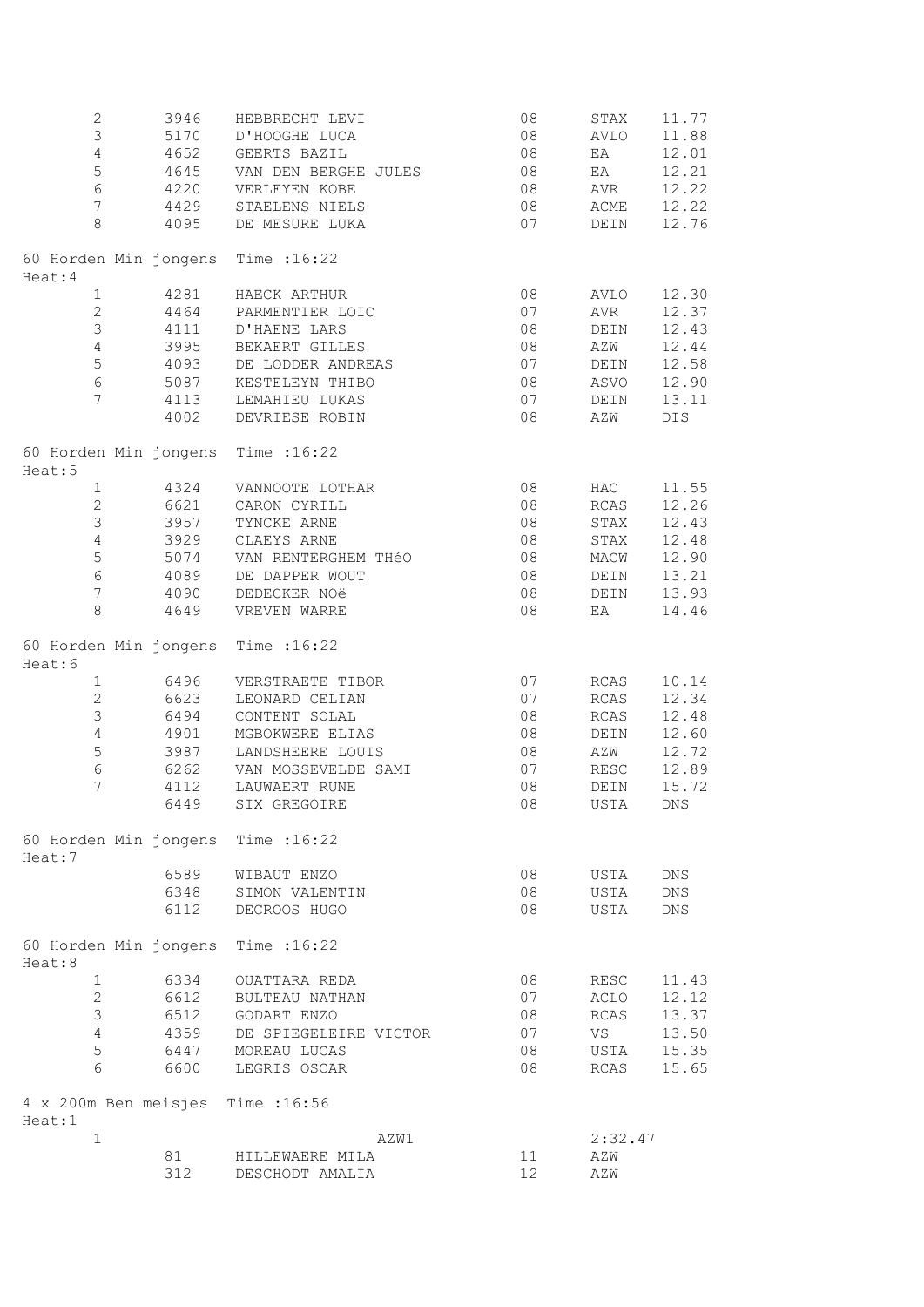|                | 95   | DE KEUKELAERE LIEN                | 11                | AZW     |
|----------------|------|-----------------------------------|-------------------|---------|
|                | 98   | RENIER ANNA                       | 11                | AZW     |
| $\overline{c}$ |      | KAAG1                             |                   | 2:37.69 |
|                | 1219 | VANBIERVLIET LAURE                | 12 <sup>°</sup>   |         |
|                | 172  | DE SCHRIJVER ROWAN                | 12                |         |
|                |      | 1817 VERCRUYSSE ANOUK             | 11                |         |
|                | 504  | VAN HAUDT SAM                     | 11                |         |
| 3              |      | VS 1                              |                   | 2:40.49 |
|                | 416  | LAMBRECHTS LOTTE                  | 11                | VS      |
|                | 359  | NECKEBROECK ELLE                  | 11                | VS      |
|                | 418  | PAPPAERT NENAH                    | 11                | VS      |
|                | 357  | CLAUS LENE                        | 12 <sup>°</sup>   | VS      |
| 4              |      | ASVO1                             |                   | 2:40.68 |
|                | 1129 | MESPREUVE SUZANNE                 | 11                |         |
|                |      | 1205 VANDRIESSCHE SIENNA          | 11                |         |
|                | 1547 | SCHAMP FLEUR                      | 11                |         |
|                | 1693 |                                   | 11                |         |
|                |      | VAN HENIS ONA                     |                   |         |
| 5              |      | RCG                               |                   | 2:43.97 |
|                | 373  | DE BOCK LOTTE                     | 12 <sup>°</sup>   | RCG     |
|                | 1594 | VAN DIENDEREN FLEUR               | 12 <sup>°</sup>   | RCG     |
|                | 1570 | CHRISTIAENS CHLOë                 | 12 <sup>°</sup>   | RCG     |
|                | 375  | GOEMAN DIEDE                      | 11                | RCG     |
| 6              |      | DAC VS ZA                         |                   | 2:44.00 |
|                | 1393 | MEERT ANKE                        | 12 <sup>°</sup>   |         |
|                | 358  | COCQUYT AMELIA                    | 11                | VS      |
|                | 141  | SNOECK PAULINE                    | 12 <sup>°</sup>   | ΖA      |
|                | 1481 | SIMON MAUD                        | 11                |         |
| 7              |      | KAAG2                             |                   | 2:47.24 |
|                | 507  | VERMEREN ONA                      | 11                |         |
|                | 874  | NèSE OLIVIA                       | 12                |         |
|                | 348  | TERMOTE DITA                      | 12                |         |
|                | 424  | STEVENS MAITé                     | 11                |         |
| $\,8\,$        |      | ASVO2                             |                   | 2:48.85 |
|                | 1131 | ROGGE SIENNA                      | 12                |         |
|                | 1551 | VAN HOVE LISE                     | 11                |         |
|                | 1549 | TAELMAN NOOR                      | 12                |         |
|                | 1124 | BAELE JITSE                       | 12                |         |
|                |      |                                   |                   |         |
|                |      | 4 x 200m Ben meisjes Time : 16:56 |                   |         |
| Heat:2         |      |                                   |                   |         |
|                |      | ACME1                             |                   |         |
| 1              |      |                                   |                   | 2:31.15 |
|                | 947  | SIERENS LOTTE                     | 11                |         |
|                | 429  | MATTHEEUWS NORE                   | 11                |         |
|                | 430  | MOUDRETSOV DARYA                  | 11                |         |
|                | 427  | DE WEERDT INOA                    | 11                |         |
| $\overline{2}$ |      | HAC1                              |                   | 2:33.04 |
|                | 736  | DE BRUYCKER CHLOë                 | 11                | HAC     |
|                | 501  | PROVOOST ELLA MARTHE              | 12 <sup>2</sup>   | HAC     |
|                | 16   | VERHULST KAAT                     | 11                | HAC     |
|                | 10   | WALRAET ANNA                      | 11                | HAC     |
| 3              |      | STAX1                             |                   | 2:38.54 |
|                | 70   | VERVUST JUTTA                     | 12                |         |
|                | 56   | WYFFELS HANNELORE                 | 11                |         |
|                | 53   | ROELKENS MARIE                    | 11                |         |
|                | 59   | CALMEYN AMBER                     | $12 \overline{ }$ |         |
| 4              |      | RIEM1                             |                   | 2:40.86 |
|                | 243  | VAN PARYS ELISE                   | 12                |         |
|                | 1614 | LOOTENS ESTEE                     | $12 \overline{ }$ |         |
|                | 241  | BAETENS AMBER                     | 12                |         |
|                | 341  | VAN GELDEREN AMÉLIE               | $12 \overline{ }$ |         |
| 5              |      | HAC2                              |                   | 2:42.18 |
|                |      |                                   |                   |         |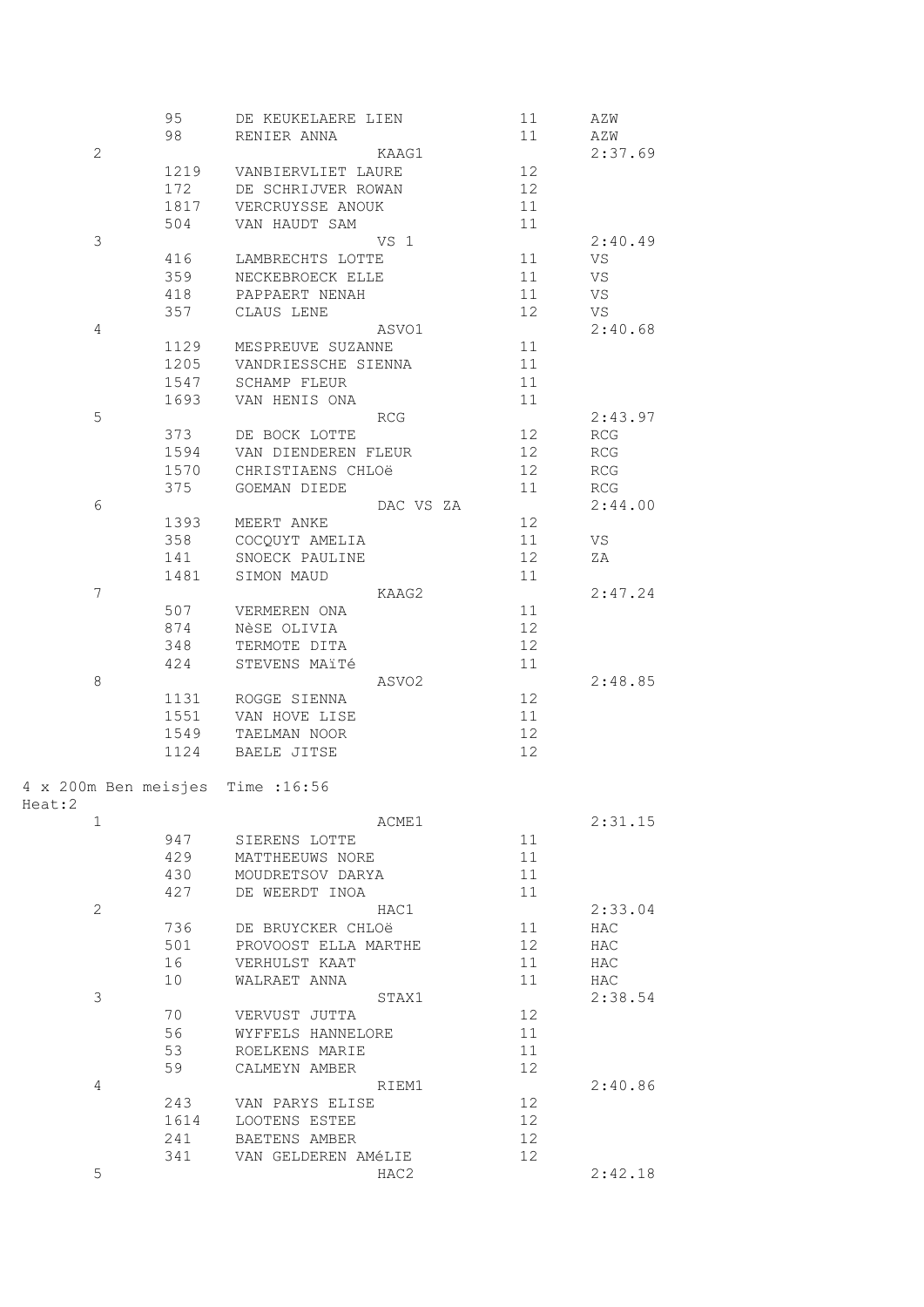|                                             | 14<br>500<br>801 | HOSTE FIEN<br>VAN DE VELDE HANNELORE<br>THOON ELLA |      | 12<br>11<br>12    | HAC<br>HAC<br>HAC |
|---------------------------------------------|------------------|----------------------------------------------------|------|-------------------|-------------------|
|                                             | 888              | DENYS HASSE                                        |      | $12 \overline{ }$ | HAC               |
| 6                                           |                  | ACME2                                              |      |                   | 2:45.33           |
|                                             | 1308             | MUYLAERT LOTTE                                     |      | 12                |                   |
|                                             | 1323             | BLONDEEL MAURANNE                                  |      | 12                |                   |
|                                             | 522              | VAN LANDSCHOOT NOA                                 |      | 12                |                   |
|                                             | 1429             | VAN DER JEUGHT ZOë                                 |      | 11                |                   |
| 7                                           |                  | STAX3                                              |      |                   | 2:46.51           |
|                                             | 58               | CAEKAERT MARIT                                     |      | 12                |                   |
|                                             | 50               | LAMBRECHT MARIE                                    |      | 11                |                   |
|                                             | 525              | OBILAGWA JELKA                                     |      | 11                |                   |
|                                             | 9996             | ROELS NORA<br>11                                   | KAAG |                   |                   |
| 8                                           |                  | STAX2                                              |      |                   | 2:49.84           |
|                                             | 92               | VERCRUYSSE LENI                                    |      | 11                |                   |
|                                             | 1193             | REUNES HELEEN                                      |      | 11                |                   |
|                                             | 47               | GARDEDIEU NEREDA<br>VAN GENDT CAMILLE              |      | 11                |                   |
|                                             | 448              |                                                    |      | 12                |                   |
| 4 x 200m Ben meisjes Time : 16:56<br>Heat:3 |                  |                                                    |      |                   |                   |
| $\mathbf{1}$                                |                  | DEIN1                                              |      |                   | 2:27.41           |
|                                             | 608              | BAETE AMBER                                        |      | 11                |                   |
|                                             | 1179             | VERDONCK LOUIZA                                    |      | 11                |                   |
|                                             | 160              | FLEMENT RENEE                                      |      | 12                |                   |
|                                             | 144              | DEKEYSER INA                                       |      | 11                |                   |
| 2                                           |                  | AVR                                                |      |                   | 2:30.66           |
|                                             | 262              | DE WITTE NOOR                                      |      | 11                | AVR               |
|                                             | 1444             | REDDé LENA                                         |      | 11                | AVR               |
|                                             | 471              | BODDIN AURELIE                                     |      | 11                | AVR               |
|                                             | 749              | DE BRUYNE VANITY                                   |      | 12                | AVR               |
| 3                                           |                  | ACLO1                                              |      |                   | 2:38.65           |
|                                             | 2137             | HEMPTINNE ALICE                                    |      | 11                |                   |
|                                             | 2112             | BOUCHEZ AURORE                                     |      | 11                |                   |
|                                             | 2141             | VAN BRUSSELEN ASHLEY                               |      | 12                |                   |
|                                             | 2138             | HEMPTINNE LOUISE                                   |      | 11                |                   |
| 4                                           |                  | USTA                                               |      |                   | 2:39.16           |
|                                             | 2351             | FONTAINE LOISE                                     |      | 11                |                   |
|                                             | 2251             | LEKOEUCHE LUCILE                                   |      | 11                |                   |
|                                             | 2804             | CASIER ROSALIE                                     |      | 12                |                   |
|                                             | 2349             | BOCQUET ADELE                                      |      | 11                |                   |
| 5                                           |                  | ACLO <sub>2</sub>                                  |      |                   | 2:47.67           |
|                                             | 2659             | KAMECHE LILIA                                      |      | 12                |                   |
|                                             | 2343<br>2139     | HANNECART SIENNA                                   |      | 12<br>12          |                   |
|                                             | 2300             | NDOMBASI IZE SHAYLANA<br>RICHARD REBECCA           |      | 11                |                   |
| 6                                           |                  | RIEM2                                              |      |                   | 2:50.27           |
|                                             | 1302             | DEVOS NIMKE                                        |      | 12                |                   |
|                                             | 1181             | MORTIER MILA                                       |      | 11                |                   |
|                                             | 242              | VAN DAMME ELENE                                    |      | 12                |                   |
|                                             | 9995             | VERHAMMEN LEONIE                                   | 12   | ΝA                |                   |
| 7                                           |                  | DEIN2                                              |      |                   | 3:01.07           |
|                                             | 609              | DE JANS LENTL                                      |      | 12                |                   |
|                                             | 145              | DE POURCQ AMéLIE                                   |      | 12                |                   |
|                                             | 138              | BILLIET ELISA                                      |      | 11                |                   |
|                                             | 1841             | CORNELIS LOUISE                                    |      | 12                |                   |
|                                             |                  |                                                    |      |                   |                   |
| 4 x 200m Ben jongens Time : 17:14           |                  |                                                    |      |                   |                   |
| Heat:1                                      |                  |                                                    |      |                   |                   |
| $\mathbf 1$                                 |                  | VS 1                                               |      |                   | 2:23.68           |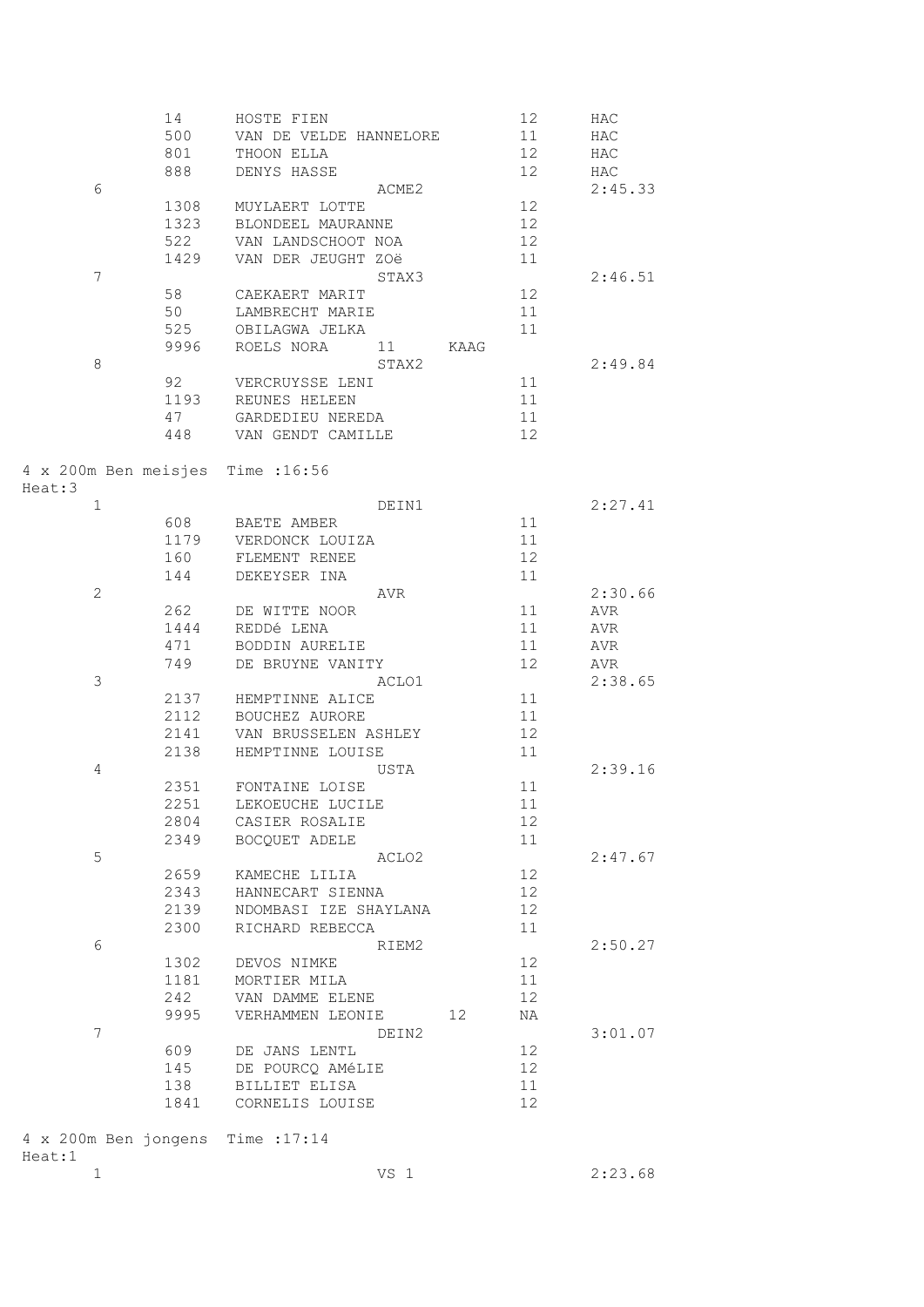|        | 7441           | BOUCHE MATS                       | 11                | VS.        |
|--------|----------------|-----------------------------------|-------------------|------------|
|        | 7516           | TRAEN ROBBE                       | 11                | VS.        |
|        | 7765           | LAUWAERT SIEBE                    | 11                | VS         |
|        | 8192           | VAN IMPE XANDER                   | 11                | VS.        |
|        | $\overline{2}$ | KAAG1                             |                   | 2:24.03    |
|        | 7880           | VANBIERVLIET OTIS                 | 11                |            |
|        | 7473           | ROSEEUW RUBEN                     | 11                |            |
|        | 9086           | KISSIYAR WOLF FINN JASPER         | 11                |            |
|        | 9039           | WAUTERS BRAM                      | 11                |            |
|        | 3              | ASVO1                             |                   | 2:34.55    |
|        | 8487           | RONSSE LARS                       | 11                |            |
|        | 8490           | VAN DEN BERGHE SEPPE              | 11                |            |
|        | 8471           | DE STOPPELEIRE RUBEN              | 11                |            |
|        |                |                                   |                   |            |
|        | 8477           | GEVAERT CAS                       | 11                |            |
|        | 4              | KAAG3                             |                   | 2:44.31    |
|        | 7416           | DOOMS ARNE                        | 12                |            |
|        | 7636           | VANDERSTEENE JARNE                | 12                |            |
|        | 8739           | MENÉNDEZ VILLEGAS JOSÉ DA         | $12 \overline{ }$ |            |
|        | 7972           | VANDE LANOTTE FACINET             | 11                |            |
|        | 5              | ASVO3                             |                   | 2:44.46    |
|        | 8565           | CROMBEZ ANDREAS                   | 11                |            |
|        | 8466           | CHEYNS EDWARD                     | 11                |            |
|        | 8568           | DE PESSEMIER BUYSE REMO           | 11                |            |
|        | 8564           | CARLIER REMI                      | 12                |            |
|        | 6              | RCG                               |                   | 2:49.09    |
|        | 7674           | LAMMENS LOUIS                     | 12                | <b>RCG</b> |
|        | 8699           | VERMEERSCH PEPIJN                 | 12                | RCG        |
|        | 7236           | LAGRING JOREN                     | 11                | RCG        |
|        | 7129           | DEJAEGHER TUUR                    | 11                | RCG        |
|        | 7              | ASVO2                             |                   | 2:56.05    |
|        | 8472           | DEWAELE NATHAN                    | $12 \overline{ }$ |            |
|        | 8646           | DEMEULEMEESTER LEM                | 12                |            |
|        |                |                                   |                   |            |
|        | 8486           | PANDELAERE LEANDRO                | 11                |            |
|        | 8478           | HAECK RUNE                        | 11                |            |
|        | 8              | KAAG2                             |                   | 3:03.82    |
|        | 9242           | TALLOEN JONAS                     | 12 <sup>2</sup>   |            |
|        | 7593           | VERLET WANNES                     | 12 <sup>°</sup>   |            |
|        | 8591           | DECOCK WARRE                      | 12 <sup>2</sup>   |            |
|        | 7583           | BOGAERTS ANDES                    | 11                |            |
|        |                |                                   |                   |            |
|        |                | 4 x 200m Ben jongens Time : 17:14 |                   |            |
| Heat:2 |                |                                   |                   |            |
|        | $\mathbf{1}$   | HAC                               |                   | 2:28.36    |
|        | 7625           | VANDERPIJPEN MATTHIAS             | 12 <sup>°</sup>   | HAC        |
|        | 7001           | NAERT ILIAN                       | 11                | HAC        |
|        | 7013           | CODDENS JASPER                    | 12 <sup>°</sup>   | HAC        |
|        | 8060           | SABBE MATS                        | 12 <sup>2</sup>   | HAC        |
|        | $\mathbf{2}$   | DAC                               |                   | 2:29.87    |
|        | 8068           | JONET SIMON                       | 11                | <b>DAC</b> |
|        | 8977           | MICHIELSENS ELIAS                 | 11                | <b>DAC</b> |
|        | 8026           | OCHS MARIUS                       | 11                | DAC        |
|        | 9172           | ILIADIS ARISTOTE                  | 11                | DAC        |
|        | 3              | AZW1                              |                   | 2:32.87    |
|        |                |                                   | 11                |            |
|        | 7107           | WILLEMIJNS NYO                    |                   | AZW        |
|        | 7093           | DERORE CIEL                       | 12 <sup>°</sup>   | AZW        |
|        | 7104           | VANNESTE NATHAN                   | 12 <sup>°</sup>   | AZW        |
|        | 7103           | VANHONACKER ELIAS                 | 12 <sup>2</sup>   | AZW        |
|        | 4              | FLAC1                             |                   | 2:39.34    |
|        | 8894           | DUSSELIER JOPPE                   | 11                |            |
|        | 8706           | VAN QUICKELBERGE LOUIS            | 11                |            |
|        | 9013           | CALLEWAERT HENRI                  | 11                |            |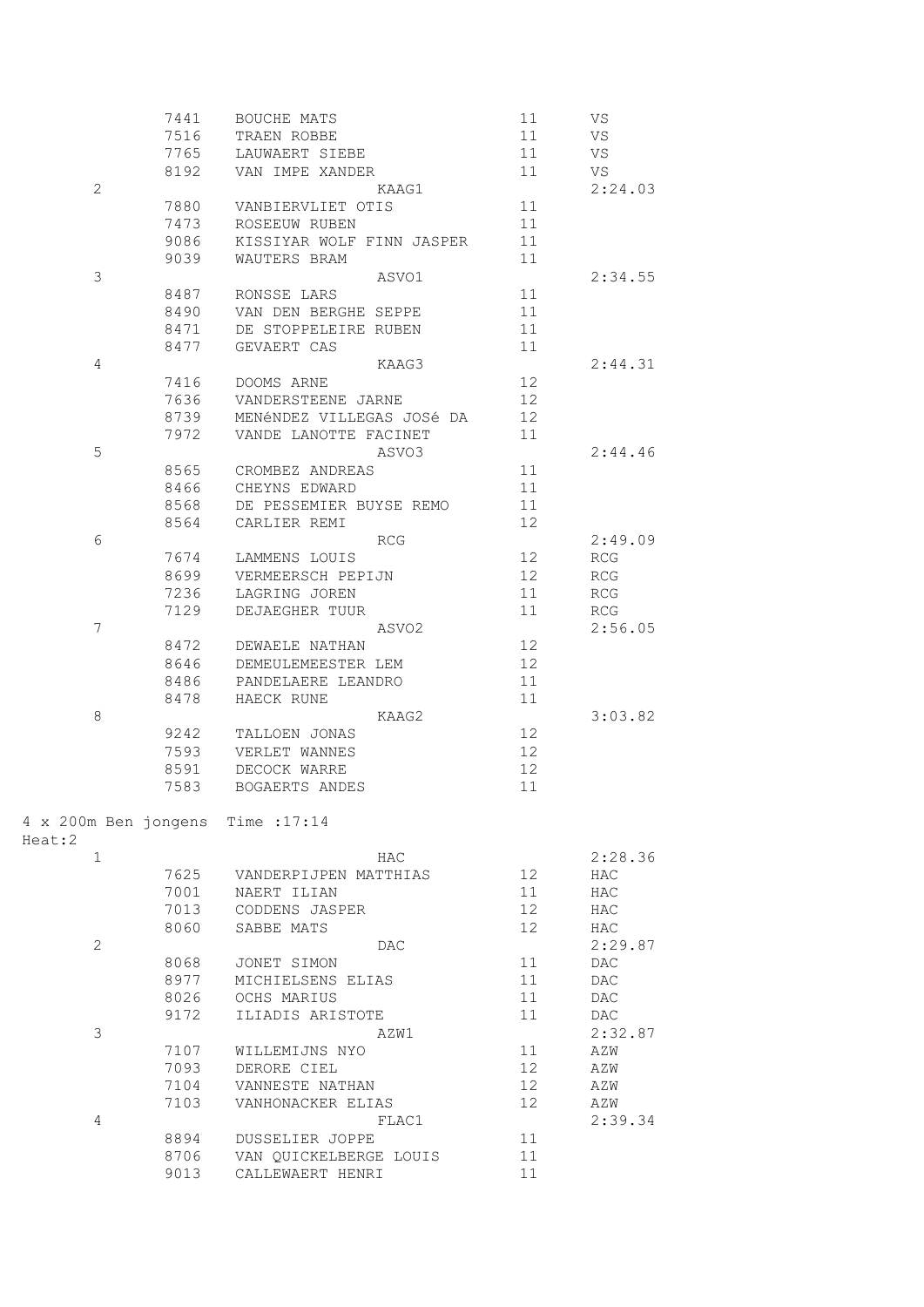|                | 8447                 | INGHELBRECHT SANDER   | 11                |         |
|----------------|----------------------|-----------------------|-------------------|---------|
| 5              |                      | FLAC2                 |                   | 2:42.90 |
|                | 8705                 | GADEYNE FELIX         | 11                |         |
|                | 7179                 | VAN RYSSELBERGHE LIAM | 11                |         |
|                | 8156                 | DESSEYN DARKO         | 11                |         |
|                | 7182                 | SEYNAEVE ARNAUD       | 12                |         |
| 6              |                      | STAX2                 |                   | 2:48.23 |
|                | 7074                 | URBAIN FABIAN         | 12                |         |
|                |                      |                       | 12                |         |
|                | 7073                 | TIMMERMAN LINUS       |                   |         |
|                | 7049                 | MARTY PABLO           | 11                |         |
|                | 7387                 | CLAEYS DAAN           | 11                |         |
| 7              |                      | STAX3                 |                   | 2:50.23 |
|                | 7667                 | DERMUL MATTIS         | 11                |         |
|                | 7065                 | FAES JAKOB            | 12                |         |
|                | 7751                 | LAMBRECHT JEROM       | 12                |         |
|                | 7037                 | DEBOSSCHER JOLAN      | 11                |         |
| 8              |                      | STAX1                 |                   | 2:53.62 |
|                |                      |                       |                   |         |
|                | 7043                 | GHEQUIÈRE LEON        | 11                |         |
|                | 7036                 | DE WILDE LEON         | 11                |         |
|                | 7066                 | HENDRICKX OTIS        | 12                |         |
|                | 8494                 | BOUQUET CéZAR         | 11                |         |
|                |                      |                       |                   |         |
|                | 4 x 200m Ben jongens | Time : 17:14          |                   |         |
| Heat:3         |                      |                       |                   |         |
| $\mathbf{1}$   |                      | ΖA                    |                   | 2:23.49 |
|                | 7579                 | VERROKEN ROBIN        | 12 <sup>2</sup>   | ΖA      |
|                | 7191                 | LEROUGE JUL           | 11                | ΖA      |
|                | 7189                 | DE BREMME HERMES      | 11                | ΖA      |
|                | 9267                 | DE ROECK MATHIS       | 11                | ZA      |
| $\overline{2}$ |                      |                       |                   |         |
|                |                      | RIEM1                 |                   | 2:25.21 |
|                | 8129                 | VANHEE CYRIEL         | 11                |         |
|                | 7304                 | VAN DE WOESTYNE NIELS | 11                |         |
|                | 7413                 | VAN RENTERGHEM MATTEO | 11                |         |
|                | 8664                 | VEREECKE MAX          | 11                |         |
| 3              |                      | ACME1                 |                   | 2:32.80 |
|                | 8173                 | AERSSENS STAN         | 11                |         |
|                | 7976                 | STANDAERT VALENTINO   | 11                |         |
|                | 7750                 | MUYLAERT WOUT         | 11                |         |
|                |                      | CLAEYS LENNERD        | 11                |         |
|                | 7533                 |                       |                   |         |
| 4              |                      | KAAG4                 |                   | 2:37.64 |
|                | 7878                 | DEREZ VICTOR          | 12                |         |
|                | 8119                 | MALINGREAU RéMI       | 11                |         |
|                | 7343                 | PLAETSIER ROY         | 12                |         |
|                | 7796                 | THOOFT LENNIK         | 12                |         |
| 5              |                      | RIEM3                 |                   | 2:42.20 |
|                | 7411                 | DE REU AUGUST         | 12                |         |
|                | 7412                 | VERLEURE NEO          | 11                |         |
|                |                      |                       |                   |         |
|                | 8536                 | DE VISCH JULIAN       | 11                |         |
|                | 9986                 | SESAY SEINO<br>12     | NA                |         |
| 6              |                      | RESC                  |                   | 2:42.85 |
|                | 206                  | MIEVIS LIONEL         | 11                |         |
|                | 249                  | BEN AHMED NAHEL       | $12 \overline{ }$ |         |
|                | 208                  | OULHAJ MILAN          | 11                |         |
|                | 100                  | ROZZI ARTHUR          | 11                |         |
| 7              |                      | DEIN2                 |                   | 2:45.85 |
|                | 7216                 | HESSENS NOLLE         | 11                |         |
|                | 7184                 |                       | 11                |         |
|                |                      | BEAUMON JARNO         |                   |         |
|                | 8218                 | MGBOKWERE SENNE       | 11                |         |
|                | 8530                 | VANTOMME HENRI        | 11                |         |
| 8              |                      | RIEM2                 |                   | 2:58.10 |
|                | 8907                 | HAEGEMAN STAN         | 11                |         |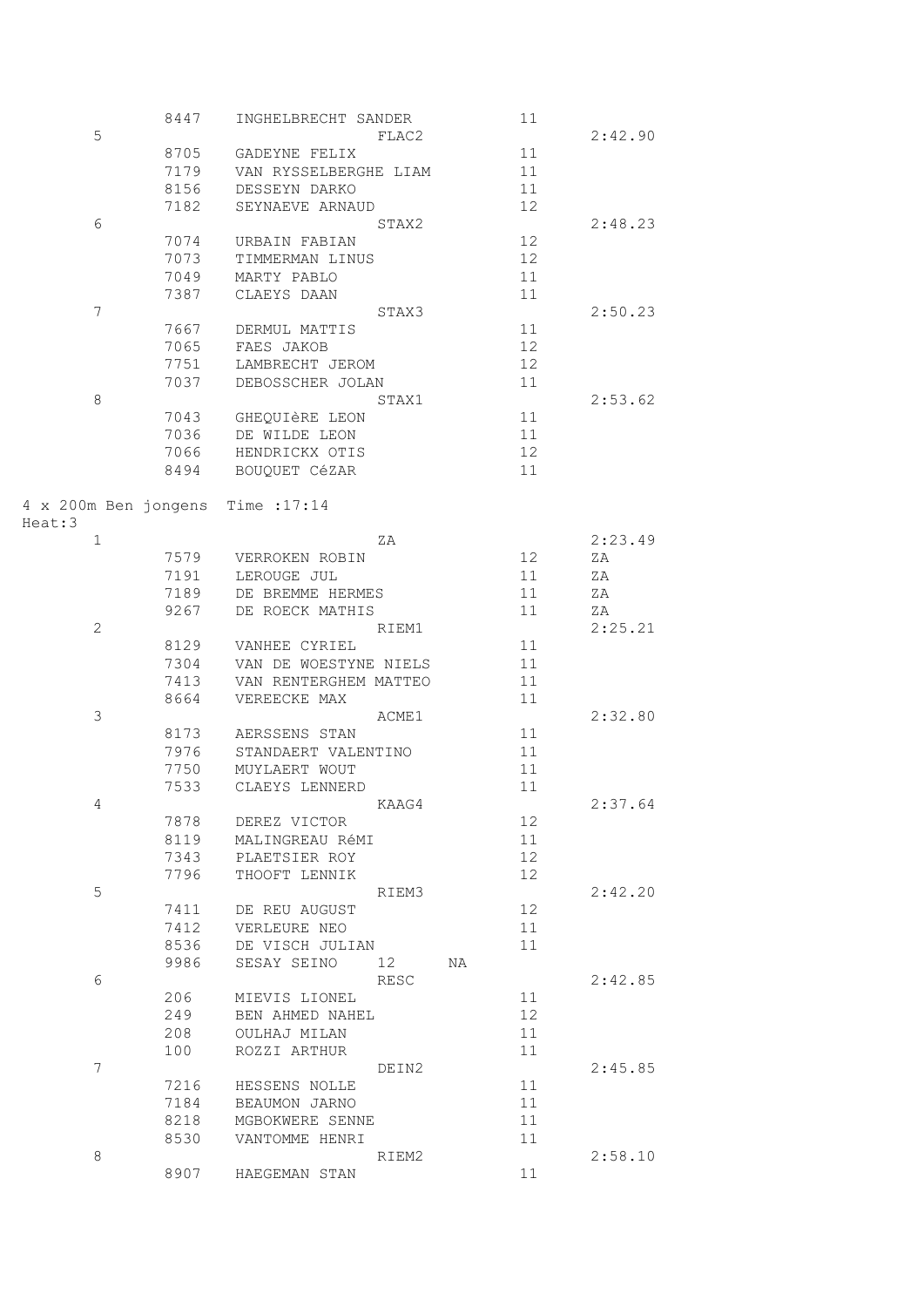|              | 8535 | RAES DAAN                         | 11 |         |
|--------------|------|-----------------------------------|----|---------|
|              | 7273 | VAN HOOREBEKE FINN                | 12 |         |
|              | 723  | GODART TIM                        | 11 | RCAS    |
|              |      |                                   |    |         |
|              |      | 4 x 200m Ben jongens Time : 17:14 |    |         |
| Heat:4       |      |                                   |    |         |
| $\mathbf{1}$ |      | ACLO1                             |    | 2:23.34 |
|              | 55   | <b>DUVILLE MORGAN</b>             | 12 |         |
|              | 119  | QUERTINMONT SACHA                 | 11 |         |
|              | 220  | MBULAY NOLAN                      | 11 |         |
|              |      |                                   | 11 |         |
|              | 57   | MICHIELS MAXIME                   |    |         |
| $\mathbf{2}$ |      | AVR1                              |    | 2:26.14 |
|              | 9218 | HOVERBEKE KLAAS                   | 12 | AVR     |
|              | 8842 | BUYSE THIARO                      | 11 | AVR     |
|              | 7969 | VERHAEGHE JULES                   | 11 | AVR     |
|              | 7321 | ANCKAERT MATHIS                   | 11 | AVR     |
| 3            |      | DEIN1                             |    | 2:27.17 |
|              | 8071 | COCQUYT FINN                      | 11 |         |
|              | 7217 | MOBE-DISASI GUILLAUME             | 11 |         |
|              | 7223 | VAN CAUWENBERGHE JUUL             | 12 |         |
|              | 7185 | <b>BOUDREZ LEON</b>               | 12 |         |
| 4            |      | ACHL                              |    | 2:27.53 |
|              | 8098 |                                   | 11 |         |
|              |      | HAVERANS GUST                     |    |         |
|              | 7658 | VAN BOUWEL VINCE                  | 12 |         |
|              | 7009 | DECKERS LUCAS                     | 11 |         |
|              | 7641 | VAN GENECHTEN JORRE               | 11 |         |
| 5            |      | USTA                              |    | 2:31.70 |
|              | 381  | THONNARD LUCA                     | 11 |         |
|              | 810  | TOEBAERT ARTHUR                   | 12 |         |
|              | 602  | DERICQ EVAN                       | 12 |         |
|              | 470  | DEFFERNEZ GASPARD                 | 11 |         |
| 6            |      | AVR2                              |    | 2:40.54 |
|              | 7319 | DEBUCQUOY JUUL                    | 11 | AVR     |
|              | 7415 | LENOIR JERICHO                    | 11 | AVR     |
|              | 7322 | SCHOONBAERT CHARLES               | 12 | AVR     |
|              | 7597 | MASSELUS MAURO                    | 12 | AVR     |
|              |      |                                   |    |         |
| 7            |      | VS2                               |    | 2:43.91 |
|              | 7498 | BLANCKAERT IAN                    | 11 | VS      |
|              | 7508 | BOLLENGIER MARIUS                 | 11 | VS      |
|              | 7525 | VAN STRYDONCK LUCAS               | 12 | VS      |
|              | 7451 | BEHIELS NOA                       | 11 | VS.     |
| $\,8\,$      |      | ACLO <sub>2</sub>                 |    | 2:47.01 |
|              | 724  | TEAH ELISHA                       | 09 | AVKA    |
|              | 745  | BOVYN MATEO                       | 11 |         |
|              | 29   | NAGY SIMON                        | 12 |         |
|              | 118  | PARRACINO LIVIO                   | 11 |         |
| 9            |      | KAAG5                             |    | 2:58.66 |
|              | 7651 | DOBBELAERE LEN                    | 11 |         |
|              | 9988 |                                   |    |         |
|              |      | DE MEYER IAN<br>11                |    |         |
|              | 9987 | THEUNYNCK WOLF 11                 |    |         |
|              | 9123 | GHYSELS FLORIS                    | 11 |         |
|              |      | 4 x 200m Min meisjes Time : 17:32 |    |         |
| Heat:1       |      |                                   |    |         |
| $\mathbf{1}$ |      | KAAG1                             |    | 1:49.19 |
|              | 7115 | IMPENS INE                        | 07 |         |
|              | 6901 | VAN MOORHEM LIEKE                 | 07 |         |
|              | 7197 | VAN HOEY LIES                     | 07 |         |
|              | 7441 | CUVELIER JADE                     | 07 |         |
| 2            |      | MACW1                             |    | 1:55.43 |
|              | 7983 | HEMELSOET JENNIFER                | 07 |         |
|              |      |                                   |    |         |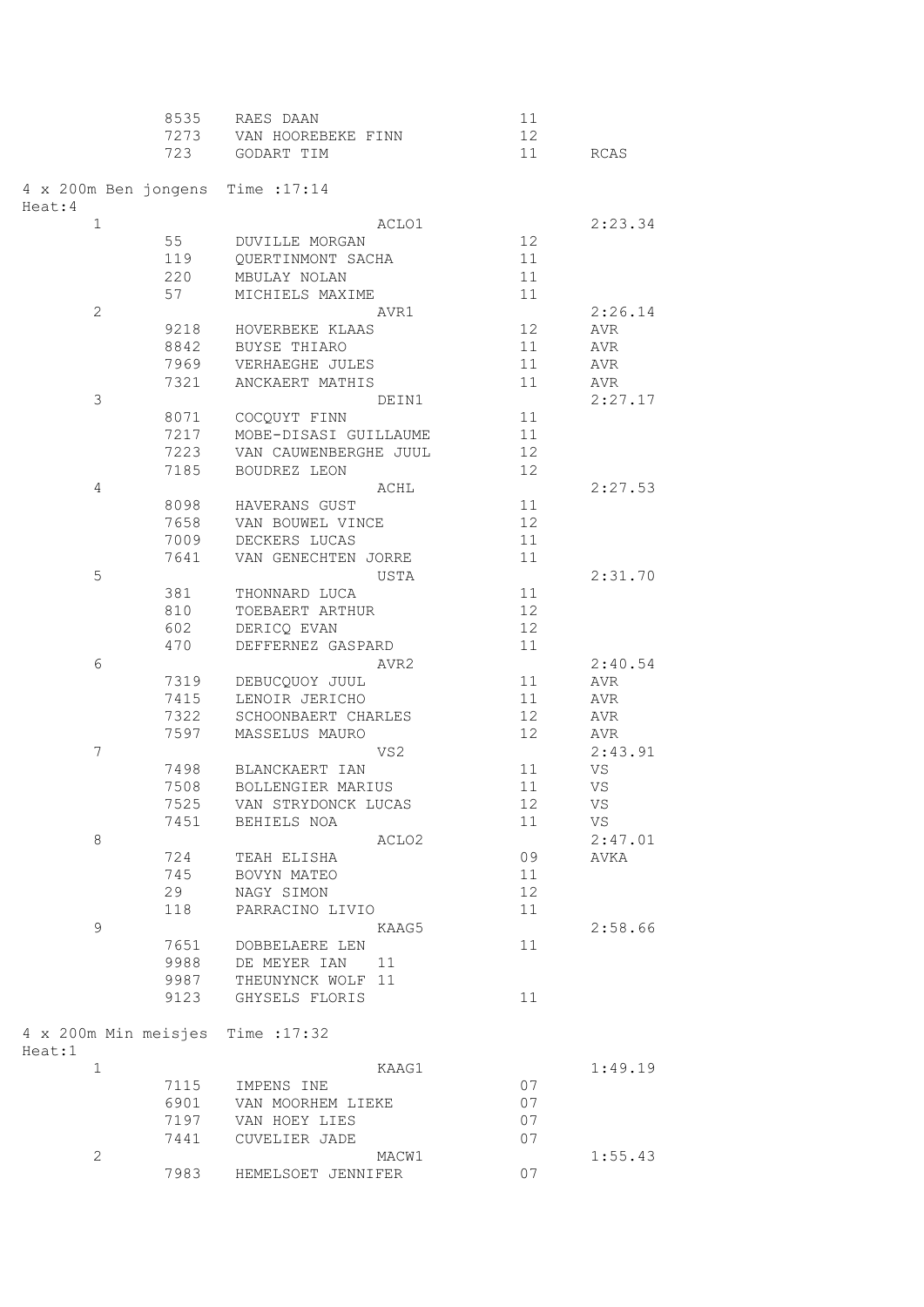|                                   | 7017 | VANBLEU FLOOR          | 08 |                             |
|-----------------------------------|------|------------------------|----|-----------------------------|
|                                   | 7014 | SPAEY LIESELOT         | 07 |                             |
|                                   | 7009 | PROVOST STERRE         | 07 |                             |
| 3                                 |      | ASVO1                  |    | 1:55.99                     |
|                                   | 7776 | DE CLERCO CAMILLE      | 08 |                             |
|                                   | 7785 | PUISSANT MIRTE         | 07 |                             |
|                                   | 7774 | CHIERS MARTE           | 08 |                             |
|                                   | 7773 | CHIERS CATO            | 08 |                             |
| 4                                 |      | ACW                    |    | 1:57.78                     |
|                                   | 7584 | DHAENE DORIEN          | 08 | ACW                         |
|                                   | 7988 | VAN BASTELAERE JARA    | 07 | ACW                         |
|                                   | 6816 |                        |    |                             |
|                                   |      | DE BOSSCHER ELISE      | 07 | ACW                         |
|                                   | 7274 | GEERARDYN MARTHA       | 07 | ACW                         |
| 5                                 |      | RIEM1                  |    | 2:00.34                     |
|                                   | 7823 | DE WINDT INÈS          | 08 |                             |
|                                   | 6947 | DE KESEL LOUISA        | 07 |                             |
|                                   | 7544 | VAN DE VELDE LORE      | 07 |                             |
|                                   | 7267 | VERGOTE FLORE          | 07 |                             |
| 6                                 |      | HAC1                   |    | 2:01.21                     |
|                                   | 6703 | BEERNAERT MANON        | 07 | HAC                         |
|                                   | 6706 | WALRAET ELENA          | 08 | HAC                         |
|                                   | 7545 | PIETTE LILY-SUE        | 07 | HAC                         |
|                                   | 7124 | BLOMME AXELLE          | 07 | HAC                         |
| 7                                 |      | KAAG2                  |    | 2:06.11                     |
|                                   | 7367 | POTVIN MAïTé           | 07 |                             |
|                                   | 7368 | VAN DE VELDE FRANCISKA | 07 |                             |
|                                   | 7059 | HONORé ESTéE           | 08 |                             |
|                                   | 6856 | VANDENDRIESSCHE EMMA   | 07 |                             |
| 8                                 |      | RESC                   |    | 2:06.97                     |
|                                   | 8599 | WANYU DIANE            | 08 |                             |
|                                   | 9181 | KHRAUPH AYA            | 08 |                             |
|                                   | 8550 | GERARD EMMA            | 08 |                             |
|                                   | 8716 | MJAHED MAYA            | 07 |                             |
| 9                                 |      |                        |    | 2:09.08                     |
|                                   |      | RCG                    |    |                             |
|                                   | 7129 | INGHELBRECHT MANO      | 07 | <b>RCG</b>                  |
|                                   | 6919 | VERHEECKEN MARTHE      | 07 | <b>RCG</b>                  |
|                                   | 6911 | BRAEM LOTTE            | 07 | RCG                         |
|                                   | 7606 | VAN DE WIELE LUNA      | 07 | $\mathop{\rm RCG}\nolimits$ |
| 4 x 200m Min meisjes Time : 17:32 |      |                        |    |                             |
| Heat:2                            |      |                        |    |                             |
| 1                                 |      | FLAC1                  |    | 2:00.91                     |
|                                   | 6982 | GAYSE ILUNA            | 07 |                             |
|                                   | 7296 | SUCCESS ESTHER         | 07 |                             |
|                                   | 7915 | VANKEIRSBILCK MARIE    | 07 |                             |
|                                   | 6983 | VANCOILLIE LORE        | 07 |                             |
| $\mathbf{2}$                      |      | AVLO                   |    | 2:01.41                     |
|                                   | 7895 | VAN BASTELAERE ANOUK   | 07 |                             |
|                                   | 8001 | VAN THEEMSCHE LIESE    | 08 |                             |
|                                   | 7858 | ENGELEN LINDE          | 08 |                             |
|                                   | 7888 | VERVAET LIES           | 07 |                             |
| 3                                 |      | RCAS                   |    | 2:06.44                     |
|                                   | 9323 | DENIS ANASTASIA        | 08 |                             |
|                                   | 9321 | BARRY VERONICA*        | 07 |                             |
|                                   | 9227 | LABEEUW ROMANE         | 07 |                             |
|                                   | 9322 | MUKENDI AISHANY        | 07 |                             |
| 4                                 |      | USTA1                  |    | 2:08.37                     |
|                                   |      |                        |    |                             |
|                                   | 8945 | HOCHEPIED BINTOU       | 08 |                             |
|                                   | 8740 | ATSAKENA NKONO MARGOT  | 07 |                             |
|                                   | 9050 | LAUWERS LINE           | 08 |                             |
|                                   | 9057 | GUEVAR MADELEINE       | 08 |                             |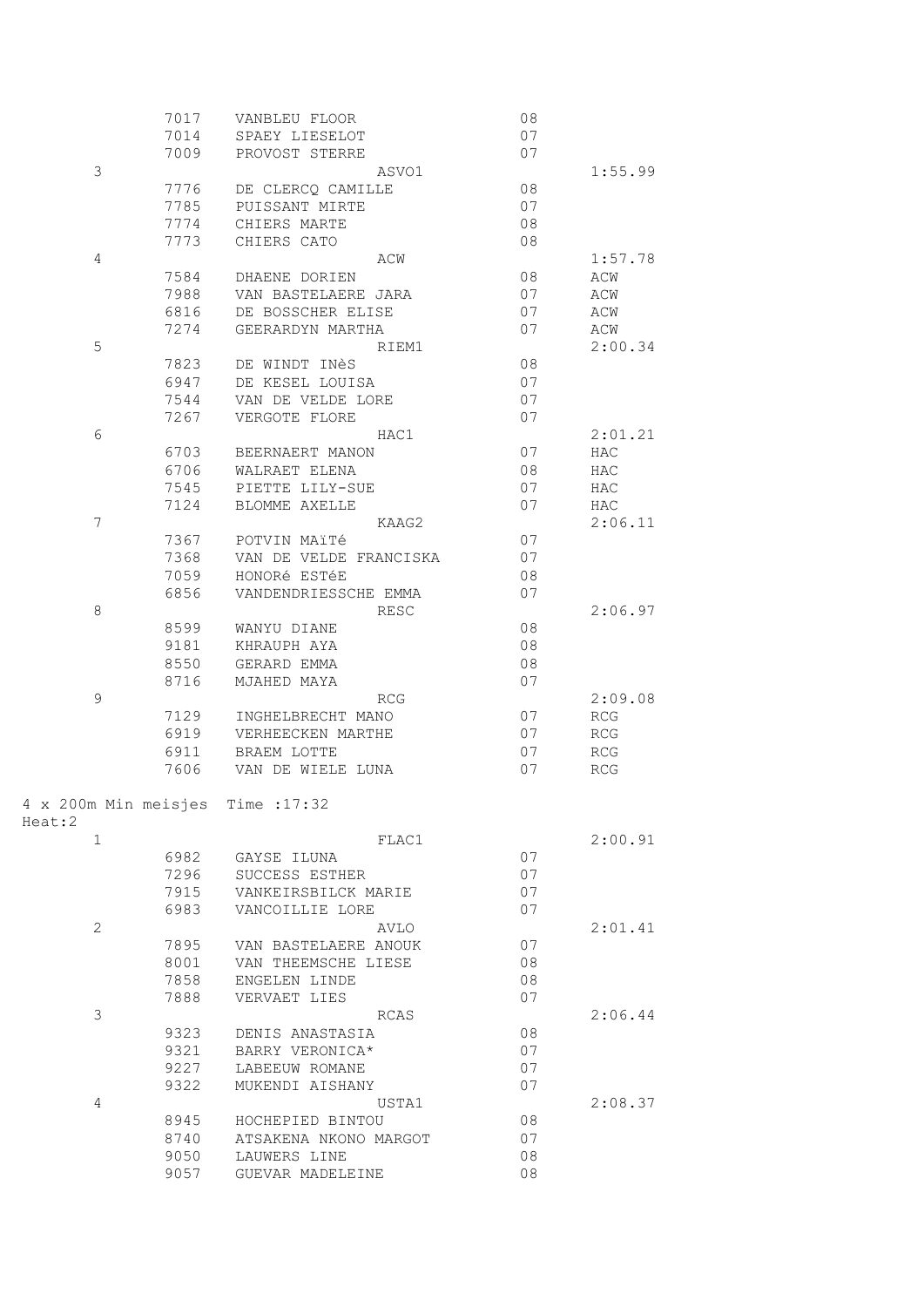| 5              |      | ASVO2                             |    | 2:08.42 |
|----------------|------|-----------------------------------|----|---------|
|                | 7772 | CALLEBAUT AMéLIE                  | 07 |         |
|                | 7784 | MOREELS MARTA                     | 07 |         |
|                | 7771 | <b>BASTIL JULIE</b>               | 08 |         |
|                | 7790 | VAN RILLAER ELODIE                | 08 |         |
| 6              |      | ACME1                             |    | 2:13.10 |
|                | 7121 | VAN HOECKE KATO                   | 07 |         |
|                | 7117 | DE MITS MARTHE                    | 08 |         |
|                | 7910 | LANNOO LAURENCE                   | 07 |         |
|                | 7616 | SIERENS LORE                      | 07 |         |
| 7              |      | KAAG3                             |    | 2:13.83 |
|                | 6902 | NOTEBAERT BETTE                   | 08 |         |
|                | 6900 | VALETTE ZITA                      | 07 |         |
|                | 7657 | SPRANGERS MARIT                   | 08 |         |
|                | 7206 | PANZER NINA                       | 07 |         |
| 8              |      | RIEM2                             |    | 2:14.72 |
|                | 7824 | MUYLAERT BRITTE                   | 07 |         |
|                | 7822 | RAES AMBER                        | 07 |         |
|                | 7266 | DE BEULE METTE                    | 07 |         |
|                | 7043 | LIPPENS LINDE                     | 07 |         |
| 9              |      | RESC2                             |    | 2:23.63 |
|                | 8956 | MUBARIK INAYA                     | 08 |         |
|                | 9485 | FRIFRA KHEIRA                     | 07 |         |
|                | 9350 | BARRY DIARIOU                     | 08 |         |
|                | 8966 | HALGAND LUCIE*                    | 07 |         |
|                |      |                                   |    |         |
|                |      | 4 x 200m Min meisjes Time : 17:32 |    |         |
| Heat:3         |      |                                   |    |         |
| 1              |      | DEIN1                             |    | 1:59.28 |
|                | 6928 | VERSCHELDEN ENOLA                 | 08 |         |
|                | 6891 | DE WILDE JANA                     | 07 |         |
|                | 6925 | VAN MULDERS AUKE                  | 07 |         |
|                | 6892 | DHAENENS ILONA                    | 08 |         |
| $\overline{2}$ |      | AVR1                              |    | 1:59.95 |
|                | 7437 | MEIRLEVEDE ELISE                  | 08 | AVR     |
|                | 8195 | DECLEIR FLORENCE                  | 07 | AVR     |
|                | 8194 | SAINT GERMAIN AMELIE              | 07 | AVR     |
|                | 7161 | DE PAUW FRAN                      | 08 | AVR     |
| 3              |      | HAC <sub>2</sub>                  |    | 2:06.46 |
|                | 7357 | INGHELBRECHT PAULINE              | 07 | HAC     |
|                | 8154 | BUYSSCHAERT NINA                  | 07 | HAC     |
|                | 7037 | MORTELE JIETSE                    | 08 | HAC     |
|                | 7036 | LUYCKX ZITA                       | 08 | HAC     |
| 4              |      | MACW2                             |    | 2:08.53 |
|                | 7264 | PANCKOUCKE VIHARA                 | 08 |         |
|                | 7032 | DECORTE ANOUK                     | 07 |         |
|                | 7008 | RAMAKERS JORE                     | 07 |         |
|                | 7736 | HELLEBAUT ASTER                   | 08 |         |
| 5              |      | DSH                               |    | 2:09.73 |
|                | 7474 | DU CAJU LEONIE                    | 07 | DAC     |
|                | 7213 | OBILAGWA JITSKE                   | 08 | STAX    |
|                | 7027 | CHIUA LAYLA                       | 07 | HAMM    |
|                | 7469 | VAN BELLINGHEN LILI               | 07 | DAC     |
| 6              |      | EA                                |    | 2:10.46 |
|                | 7630 | VAN HECKE EVELIEN                 | 08 | ΕA      |
|                | 7835 | WIRSIY NSOLO SOLII                | 08 | EA      |
|                | 7316 | DE NIJS LISA                      | 08 | EA      |
|                | 7332 | OKEKE HANNA                       | 08 | ΕA      |
| 7              |      | STAX1                             |    | 2:14.72 |
|                | 6736 | DE PERMENTIER JUTTA               | 07 |         |
|                |      |                                   |    |         |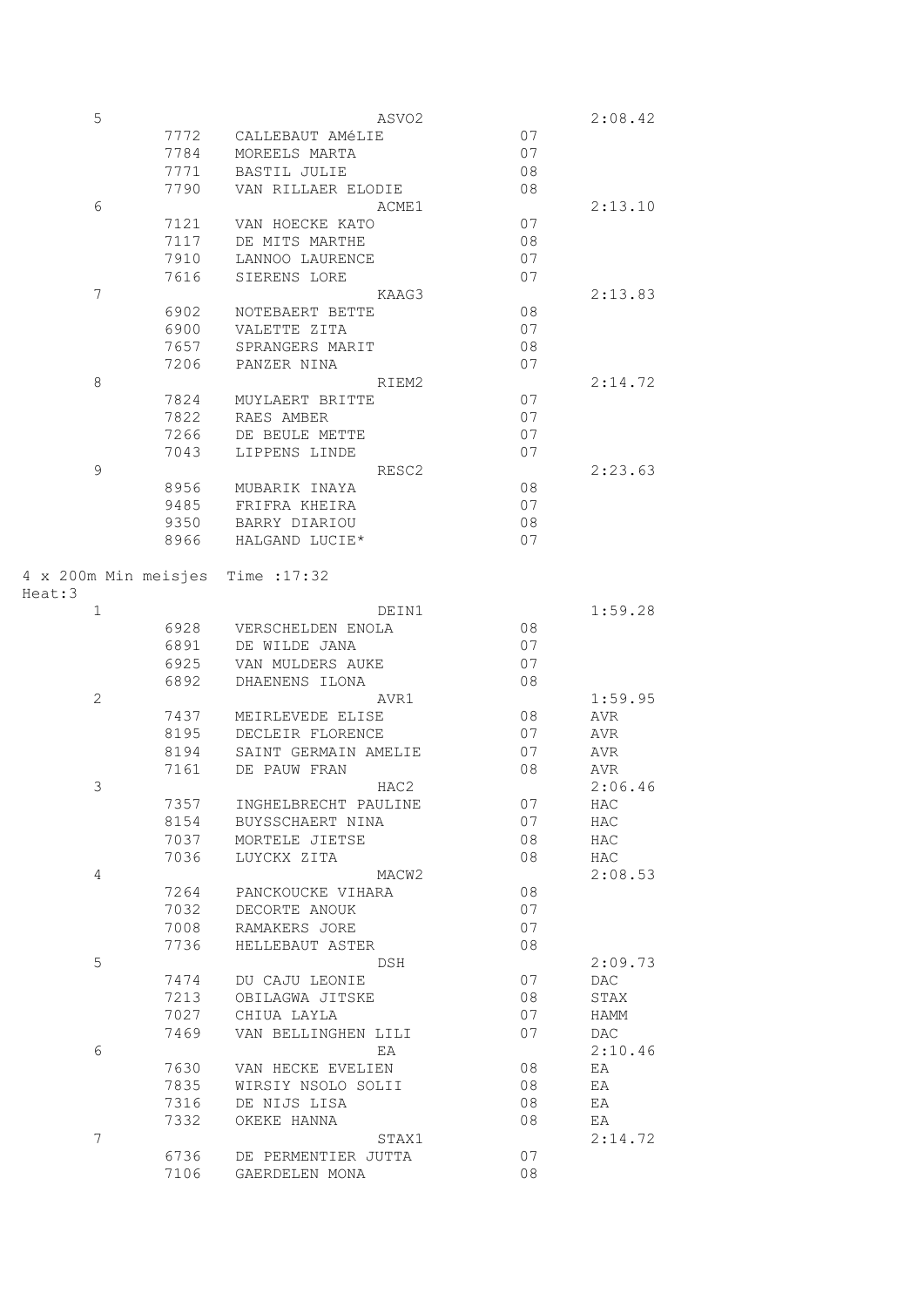|                | 6742                 | HELDERWEIRT HANNE           | 07 |                |
|----------------|----------------------|-----------------------------|----|----------------|
|                | 6750                 | VANDERSTEDE ARWEN           | 07 |                |
| $\,8\,$        |                      | STAX2                       |    | 2:16.88        |
|                | 6751                 | VOORSPOELS DOLORES          | 08 |                |
|                | 6735                 | CRONEY LUMI                 | 08 |                |
|                | 6777                 | LAGAE JULIE                 | 08 |                |
|                | 6747                 | VAN DEN FONTEYNE THIRZE     | 08 |                |
| $\mathsf 9$    |                      |                             |    | 2:19.17        |
|                |                      | ASVO3                       |    |                |
|                | 7779                 | DEMOOR ESTELLE              | 08 |                |
|                | 7780                 | EECKMAN FLORENCE            | 08 |                |
|                | 7782                 | LANGERAERT NOOR             | 07 |                |
|                | 7781                 | HOUWEN NORAH                | 08 |                |
|                |                      |                             |    |                |
|                | 4 x 200m Min meisjes | Time : 17:32                |    |                |
| Heat:4         |                      |                             |    |                |
| $\mathbf{1}$   |                      | VS1                         |    | 2:06.39        |
|                | 7427                 | LAUWEREYS KATO              | 07 | VS             |
|                | 7110                 | DELOS LUCCA                 | 07 | VS             |
|                | 7077                 | PIEKANOWSKI ULRIKE          | 07 | VS             |
|                | 7064                 | EVERAERT HELENA             | 07 | VS             |
| $\overline{c}$ |                      | alles                       |    | 2:09.00        |
|                | 7268                 |                             | 08 | TACT           |
|                |                      | STROUWEN SANDRINE           |    |                |
|                | 9381                 | SARI NIHAL                  | 07 | RCAS           |
|                | 9991                 | SAINT GERMAIN MARGAUX<br>08 | NA |                |
|                | 7304                 | SCHOLLAERT SHANAYA ESTHER   | 07 | OB.            |
| 3              |                      | DEIN2                       |    | 2:09.82        |
|                | 7530                 | ROGGE LIO                   | 07 |                |
|                | 6890                 | DEPUYDT ISAURA              | 07 |                |
|                | 6926                 | VAN PETEGEM JULIE           | 08 |                |
|                | 6899                 | VAN ASSCHE MARIEKE          | 07 |                |
| 4              |                      | AVR2                        |    | 2:10.93        |
|                | 7163                 | MASSELUS EMMA               | 07 | AVR            |
|                | 7165                 | HIMBRECHT ALEXI             | 08 | AVR            |
|                | 7439                 | PROOT WILLEMIJN             | 08 | AVR            |
|                | 7164                 | MASSELUS LIEN               | 08 |                |
| 5              |                      |                             |    | AVR<br>2:11.75 |
|                |                      | AZW                         |    |                |
|                | 6787                 | DIALLO MARIAMA              | 07 | AZW            |
|                | 6807                 | VANNESTE KATO               | 08 | AZW            |
|                | 7470                 | NAESSENS JULIETTE           | 08 | AZW            |
|                | 6770                 | AELTERMAN AMBER             | 07 | AZW            |
| 6              |                      | ACLO1                       |    | 2:12.03        |
|                | 8567                 | VAN BRUSSELEN JODIE         | 08 |                |
|                | 8739                 | VIGNERON LEA                | 08 |                |
|                | 8867                 | TEERLYNCK CHLOE             | 08 |                |
|                | 8566                 | MAHO QUIARA                 | 07 |                |
| 7              |                      | GRIM                        |    | 2:15.07        |
|                | 7917                 | D'OPERé LOTTE               | 07 |                |
|                | 7295                 | VANGANSBEKE TINE            | 07 |                |
|                | 3874                 | STALLAERT JANA              | 09 |                |
|                | 7484                 | PHAN LIA                    | 07 |                |
| 8              |                      |                             |    | 2:17.64        |
|                |                      | DEIN3                       |    |                |
|                | 6929                 | VERVAET ELISE               | 07 |                |
|                | 7291                 | LOOTENS CLARA               | 08 |                |
|                | 7294                 | VERMEULEN MADELEINE         | 08 |                |
|                | 7795                 | VAN NIEUWENHUYSE LAURA      | 08 |                |
| 9              |                      | ACLO2                       |    | 2:17.93        |
|                | 8619                 | CEUPPENS ELISE              | 08 |                |
|                | 9471                 | WILLIAME TATYANA            | 08 |                |
|                | 8523                 | DONFUT JUNO                 | 08 |                |
|                | 8737                 | BEKKALI IHSANE              | 07 |                |
| 10             |                      | ACLO3                       |    | 2:29.36        |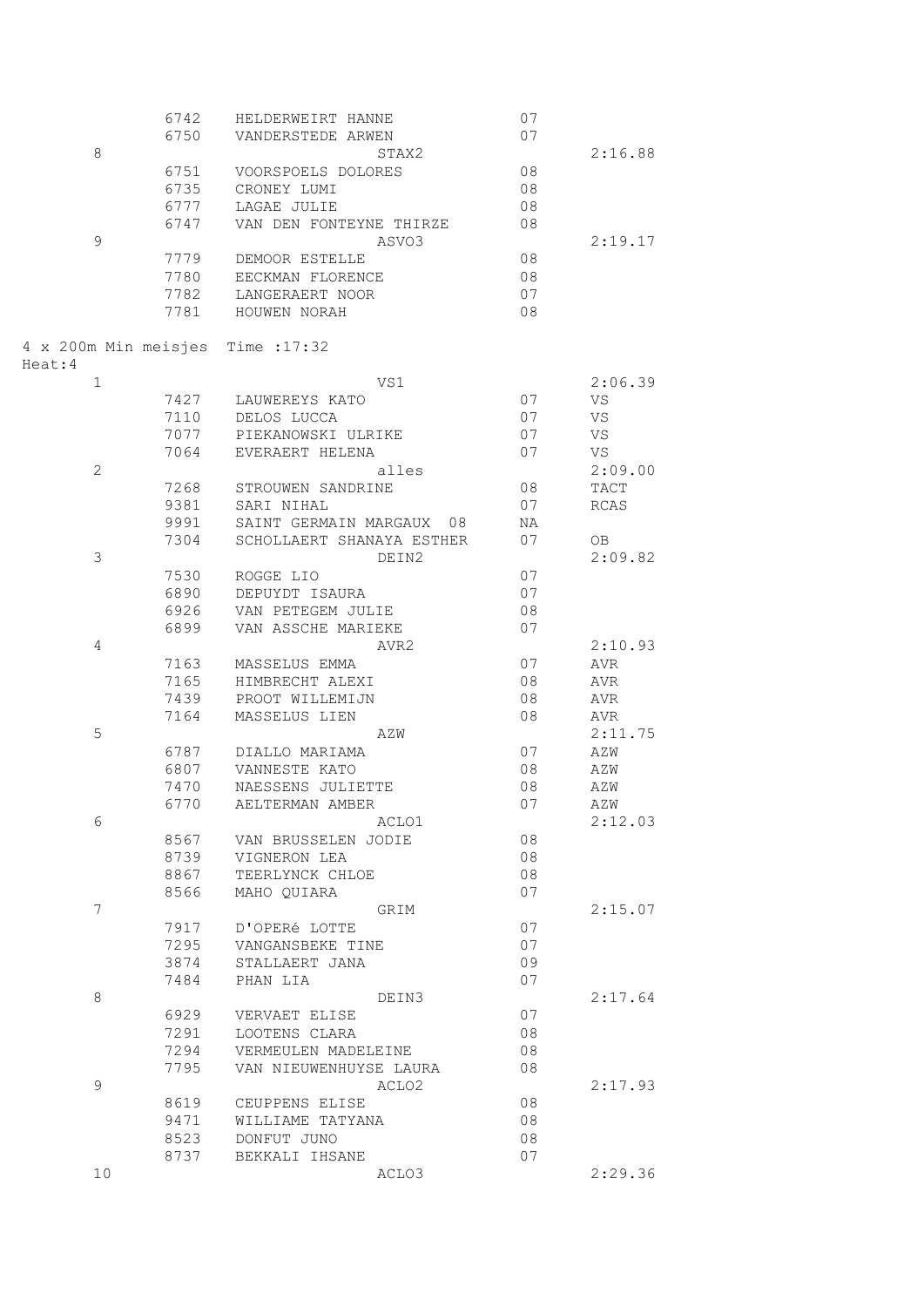|                                   | 8820         | DEL VECCHIO CALI                 | 08 |         |
|-----------------------------------|--------------|----------------------------------|----|---------|
|                                   | 8565         | THYS CHLOE                       | 08 |         |
|                                   | 8733         | MAZZEO TANIA                     | 07 |         |
|                                   | 5550         | WARGNIES YAELLE                  | 10 |         |
| 4 x 200m Min jongens Time : 17:55 |              |                                  |    |         |
| Heat:1<br>$\mathbf{1}$            |              | AVR1                             |    | 1:58.85 |
|                                   | 4304         | SARRAZYN LUKAS                   | 07 | AVR.    |
|                                   | 4221         | LAGROU JONAS                     | 07 | AVR     |
|                                   | 4464         | PARMENTIER LOIC                  | 07 | AVR     |
|                                   | 5563         | CNEUT LUKAS                      | 07 | AVR     |
| $\mathbf{2}$                      |              | DEIN4                            |    | 2:07.60 |
|                                   | 4111         | D'HAENE LARS                     | 08 |         |
|                                   | 4121         | STOOPS MIEL                      | 07 |         |
|                                   | 4091         | DELBAERE MAREK                   | 07 |         |
|                                   | 4316         | VAN DE VREKEN RUBEN              | 08 | HAMM    |
| 3                                 |              | AZW2                             |    | 2:07.85 |
|                                   | 4013         | RONSSE NéO                       | 08 | AZW     |
|                                   | 4295         | DESCHAMPS TIJS                   | 08 | AZW     |
|                                   | 4017         | TERRYN SEPPE                     | 08 | AZW     |
|                                   | 4002         | DEVRIESE ROBIN                   | 08 | AZW     |
| 4                                 |              | STAX1                            |    | 2:08.09 |
|                                   | 3945         | GORRé LASSE                      | 08 |         |
|                                   | 3946         | HEBBRECHT LEVI                   | 08 |         |
|                                   | 4159         | VANDENBUSSCHE FLOR               | 08 |         |
|                                   | 3960         | VAN HOOREBEKE AARON              | 08 |         |
| 5                                 |              | STAX3                            |    | 2:13.81 |
|                                   | 3950         | MONSTREY KOBE                    | 08 |         |
|                                   | 3963         | VANLANGENHOVE IBO                | 08 |         |
|                                   | 5565         | VOORSPOELS TITUS                 | 07 |         |
|                                   | 3938         | DEBOSSCHER ARNO                  | 08 |         |
| 6                                 |              | STAX2                            | 07 | 2:14.47 |
|                                   | 3939<br>3940 | DEJAEGER LUCA<br>DENDOOVEN THIBO | 07 |         |
|                                   | 4593         | NIES LUCAS                       | 07 |         |
|                                   | 4301         | VAN DE PUTTE TRISTAN             | 07 |         |
| $\overline{7}$                    |              | OSR                              |    | 2:14.89 |
|                                   | 3952         | POFFYN JANOS                     | 08 | STAX    |
|                                   | 6600         | LEGRIS OSCAR                     | 08 | RCAS    |
|                                   | 6512         | GODART ENZO                      | 08 | RCAS    |
|                                   | 4191         | VANDAELE JULIAN                  | 07 | OB      |
| $\,8\,$                           |              | USTA2                            |    | 2:17.67 |
|                                   | 6448         | NGUYEN MINH JULIEN               | 08 |         |
|                                   | 6447         | MOREAU LUCAS                     | 08 |         |
|                                   | 6589         | WIBAUT ENZO                      | 08 |         |
|                                   | 4587         | GEERARDYN MICHIEL                | 08 | ACW     |
| $\mathsf 9$                       |              | STAX4                            |    | 2:18.49 |
|                                   | 3928         | CAEKAERT NIELS                   | 08 |         |
|                                   | 3929         | CLAEYS ARNE                      | 08 |         |
|                                   | 3933         | DE CLERCQ KASPER                 | 07 |         |
|                                   | 3931         | COUCKE OSCAR                     | 07 |         |
| 4 x 200m Min jongens<br>Heat:2    |              | Time : 17:55                     |    |         |
| $\mathbf{1}$                      |              | AVLO1                            |    | 1:59.91 |
|                                   | 5197         | VAN DEN BROECK BRECHT            | 07 |         |
|                                   | 5166         | HUYGHE JANNES                    | 08 |         |
|                                   | 5170         | D'HOOGHE LUCA                    | 08 |         |
|                                   | 5206         | BEIRNAERT LANDER                 | 07 |         |
| 2                                 |              | RCAS                             |    | 2:01.31 |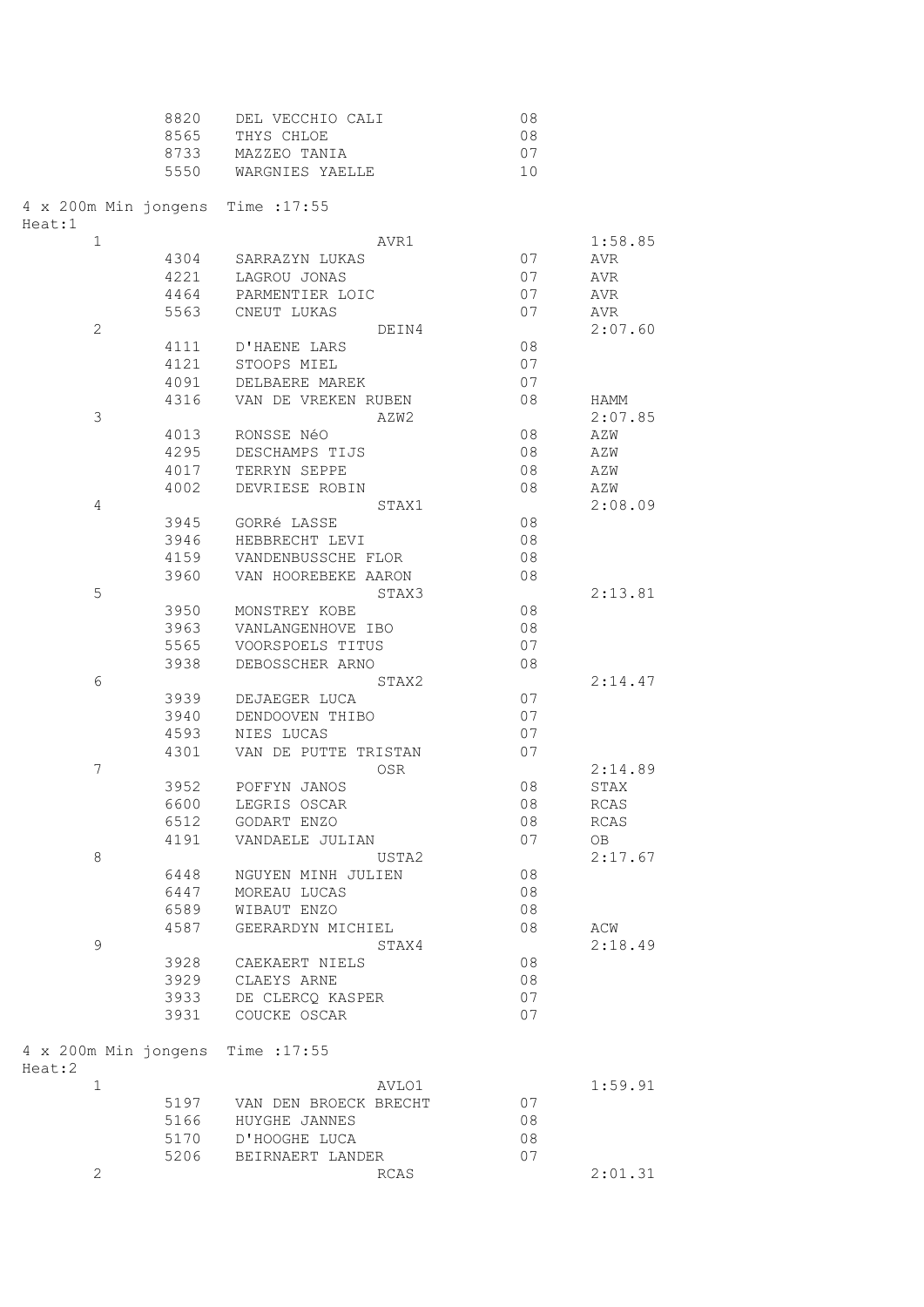|                                   | 6494 | CONTENT SOLAL              | 08 |         |
|-----------------------------------|------|----------------------------|----|---------|
|                                   | 6621 | CARON CYRILL               | 08 |         |
|                                   | 6623 | LEONARD CELIAN             | 07 |         |
|                                   | 6496 | VERSTRAETE TIBOR           | 07 |         |
| 3                                 |      | MACW1                      |    | 2:02.75 |
|                                   | 4282 | DE VISCH NOAH              | 07 |         |
|                                   | 5074 | VAN RENTERGHEM THÉO        | 08 |         |
|                                   | 4574 | COOPMAN LEVON              | 07 |         |
|                                   | 4277 | MOMMERENCY ROWAN           | 07 |         |
| 4                                 |      | EA2                        |    | 2:04.34 |
|                                   | 4650 | DE NEEF LAURENS            | 08 | EA      |
|                                   | 4645 | VAN DEN BERGHE JULES       | 08 | ΕA      |
|                                   | 4649 | VREVEN WARRE               | 08 | EA      |
|                                   | 4652 | GEERTS BAZIL               | 08 | ΕA      |
| 5                                 |      | VS1                        |    | 2:05.54 |
|                                   | 4359 | DE SPIEGELEIRE VICTOR      | 07 | VS      |
|                                   | 4839 | HEIRMAN LIAM               | 07 | VS      |
|                                   | 4377 |                            |    |         |
|                                   |      | VANDER STRICHT DAAN        | 08 | VS.     |
|                                   | 4837 | BROEKAERT ILANO            | 08 | VS      |
| 6                                 |      | HAC2                       |    | 2:05.72 |
|                                   | 3901 | DEKONINCK TORE             | 08 | HAC     |
|                                   | 5245 | MARCHAND MILAN             | 07 | HAC     |
|                                   | 4664 | VANDROMME MORIS            | 08 | HAC     |
|                                   | 4320 | GEVAERT SEPPE              | 08 | HAC     |
| 7                                 |      | ASVO                       |    | 2:07.45 |
|                                   | 5096 | VAN OVERMEIREN ROBBE       | 08 |         |
|                                   | 5091 | LEROUGE THOMAS             | 08 |         |
|                                   | 5087 | KESTELEYN THIBO            | 08 |         |
|                                   | 5088 | KETSMAN SENNE              | 07 |         |
| 8                                 |      | FLAC1                      |    | 2:07.73 |
|                                   | 5188 | VAN DAMME LOWIE            | 08 |         |
|                                   | 5456 | VAN SCHUERBEECK MARTIJN    | 07 |         |
|                                   | 4056 | SEYNAEVE HENRI             | 08 |         |
|                                   | 5449 | GENOE ALEXANDER            | 08 |         |
| 9                                 |      | USTA1                      |    | 2:11.43 |
|                                   | 6347 | BERTAUT TOM*               | 08 |         |
|                                   | 6112 | DECROOS HUGO               | 08 |         |
|                                   | 6348 | SIMON VALENTIN             | 08 |         |
|                                   | 6449 | SIX GREGOIRE               | 08 |         |
|                                   |      |                            |    |         |
| 4 x 200m Min jongens Time : 17:55 |      |                            |    |         |
| Heat:3                            |      |                            |    |         |
|                                   |      |                            |    |         |
| $\mathbf{1}$                      | 4160 | DEIN1<br>VERCRUYSSE MATTEO | 07 | 1:53.87 |
|                                   |      |                            |    |         |
|                                   | 4095 | DE MESURE LUKA             | 07 |         |
|                                   | 4634 | DE SMUL INIGO              | 07 |         |
|                                   | 4079 | CLAEYS ARNE                | 07 |         |
| $\mathbf{2}$                      |      | DEIN2                      |    | 2:02.41 |
|                                   | 4488 | SAVANÉ DJIBRIL             | 07 |         |
|                                   | 4090 | DEDECKER NOë               | 08 |         |
|                                   | 4092 | DELBARGE SEPPE             | 08 |         |
|                                   | 4122 | TAVERNIER CHARLES          | 07 |         |
| 3                                 |      | RESC1                      |    | 2:06.92 |
|                                   | 6681 | TSHANGA DIUMBA JOHN ROSS   | 07 |         |
|                                   | 6334 | OUATTARA REDA              | 08 |         |
|                                   | 6137 | VILAIN NICOLAS             | 07 |         |
|                                   | 5851 | DE GREEF GUILLAUME         | 07 |         |
| 4                                 |      | DEIN3                      |    | 2:08.93 |
|                                   | 4089 | DE DAPPER WOUT             | 08 |         |
|                                   | 4093 | DE LODDER ANDREAS          | 07 |         |
|                                   | 4113 | LEMAHIEU LUKAS             | 07 |         |
|                                   |      |                            |    |         |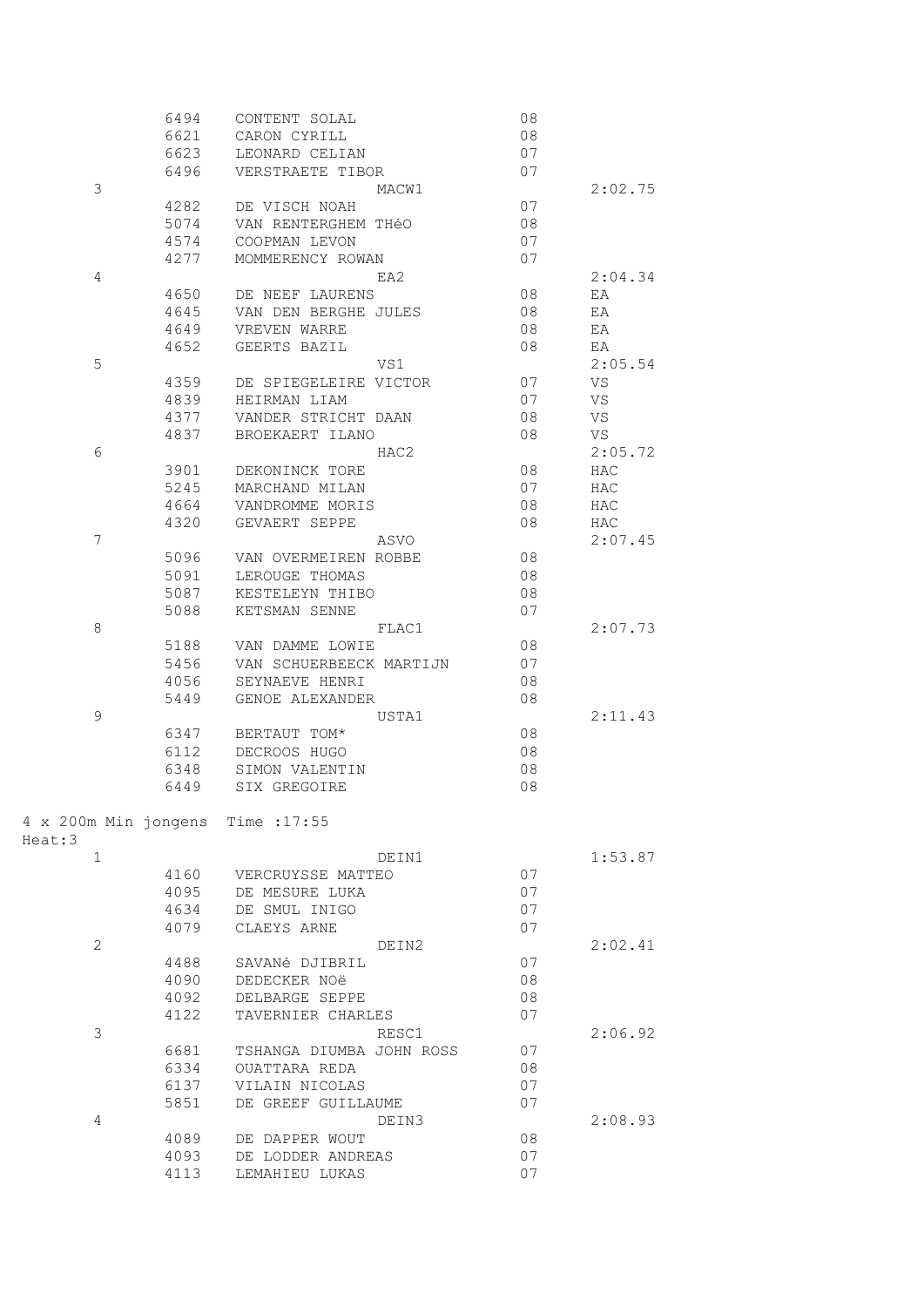|                      | 4901 | MGBOKWERE ELIAS           | 08 |            |
|----------------------|------|---------------------------|----|------------|
| 5                    |      | HCO                       |    | 2:09.90    |
|                      | 4579 | CHRISTIAEN MAURICE        | 07 | HCO        |
|                      | 4492 | VANDERBEKE KRIEKE         | 08 | <b>HCO</b> |
|                      | 4817 |                           | 08 | <b>HCO</b> |
|                      |      | HOMMEZ MATTHYS            |    |            |
|                      | 4820 | NAGELS LANI               | 08 | <b>HCO</b> |
| 6                    |      | AVLO <sub>2</sub>         |    | 2:10.36    |
|                      | 4281 | HAECK ARTHUR              | 08 |            |
|                      | 5203 | BEIRNAERT EMERIC          | 08 |            |
|                      | 5169 | AUDENAERT BRECHT          | 07 |            |
|                      | 5211 | HELON MIEL                | 08 |            |
| 7                    |      | RESC2                     |    | 2:10.78    |
|                      | 6261 | MERTENS DE WILMARS RAPHAE | 07 |            |
|                      |      |                           |    |            |
|                      | 6515 | COPPY KENNETH             | 08 |            |
|                      | 6028 | OULHAJ HUGO               | 08 |            |
|                      | 6262 | VAN MOSSEVELDE SAMI       | 07 |            |
| 8                    |      | KAAG5                     |    | 2:12.70    |
|                      | 4378 | MYNY DAAN                 | 07 |            |
|                      | 915  | VAN DE VELDE ANTON        | 09 |            |
|                      | 4750 | WAUTERS STAN              | 07 |            |
|                      | 4506 | COENE STEN                | 08 |            |
|                      |      |                           |    |            |
| 9                    |      | ACLO                      |    | 2:23.71    |
|                      | 6612 | BULTEAU NATHAN            | 07 |            |
|                      | 6155 | HOLLEVOET NOAH            | 08 |            |
|                      | 6014 | DARDENNE THALAN           | 08 |            |
|                      | 6272 | LECOMTE HUGO              | 08 |            |
|                      |      | KAAG3                     |    | <b>DIS</b> |
|                      | 5009 | HUIZER NATHAN             | 08 |            |
|                      | 4126 | DERIJNCK THOMAS           | 08 |            |
|                      |      |                           |    |            |
|                      |      |                           |    |            |
|                      | 4174 | DE MITS ELIAS             | 08 |            |
|                      | 4131 | MUYS ARNE                 | 08 |            |
|                      |      |                           |    |            |
| 4 x 200m Min jongens |      | Time : 17:55              |    |            |
| Heat: 4              |      |                           |    |            |
| $\mathbf 1$          |      | EA1                       |    | 1:49.11    |
|                      |      |                           |    |            |
|                      | 4646 | VAN HERREWEGHE MARTY      | 07 | EA         |
|                      | 4640 | DE TANDT NIELS            | 07 | ΕA         |
|                      | 4651 | DE SAMBLANCX RENU         | 08 | ΕA         |
|                      | 4647 | VAN HERREWEGHE LOUIS      | 07 | EA         |
| $\mathbf{2}$         |      | HAC1                      |    | 1:56.72    |
|                      | 4321 | HELSMOORTEL DARIO         | 07 | HAC        |
|                      | 3903 | VANDERPIJPEN WOUT         | 08 | HAC        |
|                      |      |                           | 07 |            |
|                      | 4317 | CAUWELS ELOUAN            |    | HAC        |
|                      | 4324 | VANNOOTE LOTHAR           | 08 | HAC        |
| 3                    |      | RCG1                      |    | 1:57.22    |
|                      | 4519 | VERSCHUERE JONAS          | 07 | <b>RCG</b> |
|                      | 4531 | ROEGIERS TIEMEN           | 08 | RCG        |
|                      | 4150 | VAN DER MEIREN JARON      | 07 | RCG        |
|                      | 4144 | MARTIN JOSSE              | 07 | RCG        |
| 4                    |      | HAMM                      |    | 1:57.25    |
|                      |      |                           |    |            |
|                      | 4283 | BUYCK THIBAULT            | 07 |            |
|                      | 4300 | RENDERS VICTOR            | 07 |            |
|                      | 4299 | HELLINCKX MICHIEL         | 07 |            |
|                      | 4234 | CAPPAERT ARNO             | 07 |            |
| 5                    |      | KAAG4                     |    | 2:04.06    |
|                      | 4332 | DE WAELE RENS             | 07 |            |
|                      | 4128 | VERDUYN WANNES            | 07 |            |
|                      | 4127 | OOSTERLINCK WOUT          |    |            |
|                      |      |                           | 07 |            |
|                      | 4224 | COETSIER LEON             | 07 |            |
| 6                    | 4129 | KAAG2<br>DE VOS QUINTEN   | 07 | 2:05.11    |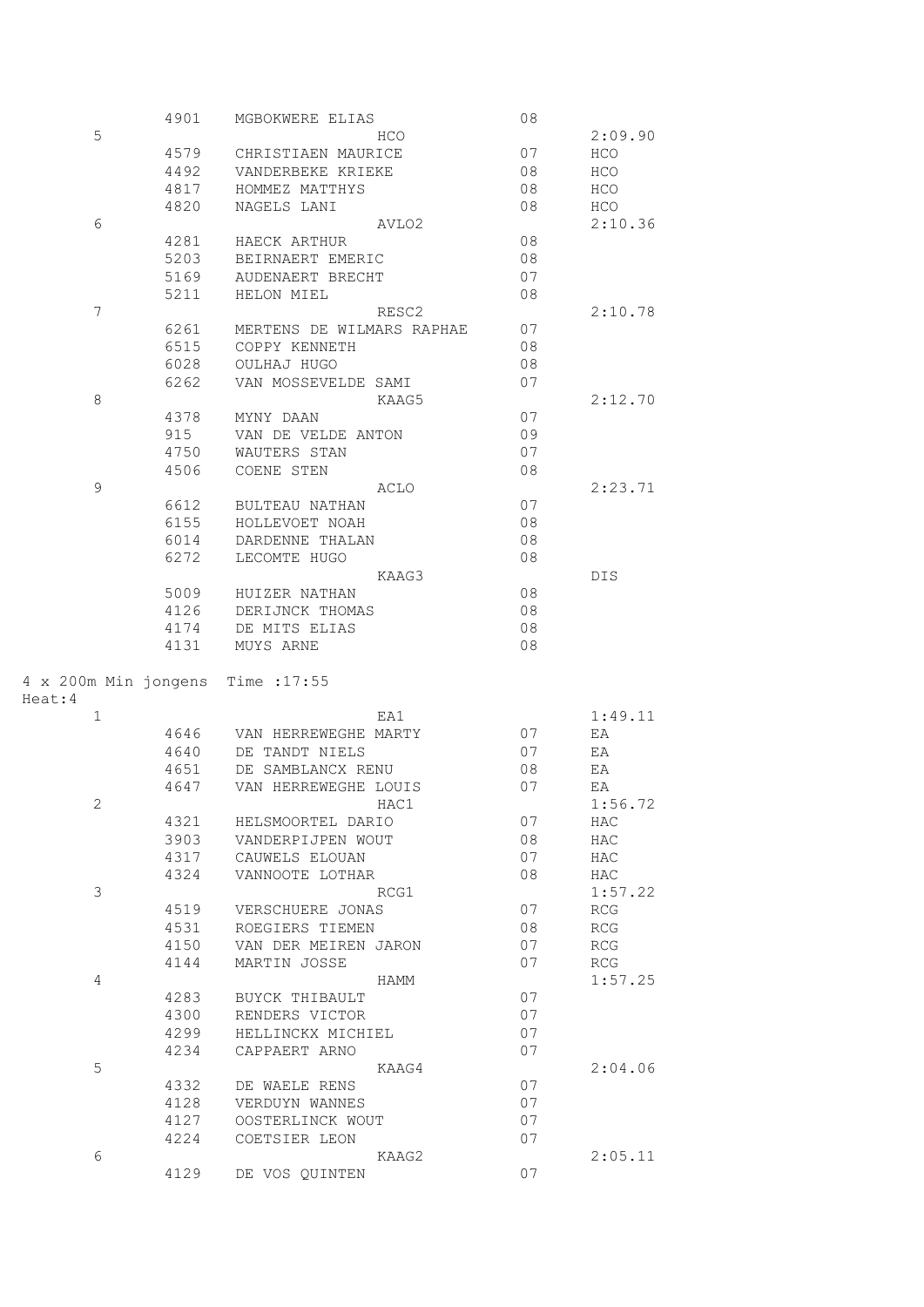|        |              | 4084 | TROTTEYN MATS                     |       | 08             |                                  |
|--------|--------------|------|-----------------------------------|-------|----------------|----------------------------------|
|        |              | 4328 | BAMELIS TITUS                     |       | 08             |                                  |
|        |              | 4856 | VAN AUDENAERDE JOREN              |       | 07             |                                  |
|        | 7            |      |                                   | AZW1  |                | 2:07.55                          |
|        |              | 4598 | GHESQUIÈRE LEON                   |       | 07             | AZW                              |
|        |              | 4015 | SAMAIN FLORIS                     |       | 07             | AZW                              |
|        |              | 4014 | SAEY NOLAN                        |       | 07             | AZW                              |
|        |              | 4016 | SCHERPEREEL DAICHI                |       | 07             | AZW                              |
|        | 8            |      |                                   | ACME1 |                | 2:08.21                          |
|        |              | 4425 | CLAEYS JORAN                      |       | 07             |                                  |
|        |              | 4465 | DE COSTER JOLAN                   |       | 08             |                                  |
|        |              | 4798 | BESSON PACO                       |       | 08             |                                  |
|        |              | 4429 | STAELENS NIELS                    |       | 08             |                                  |
|        |              |      |                                   | KAAG1 |                | DIS                              |
|        |              | 4085 | VANDENDRIESSCHE MILAN             |       | 07             |                                  |
|        |              | 4422 | AFSCHRIFT LUKA                    |       | 07             |                                  |
|        |              | 4133 |                                   |       | 07             |                                  |
|        |              |      | VAN AUTREVE GUUST                 |       |                |                                  |
|        |              | 4505 | COENE FINN                        |       | 07             |                                  |
|        |              |      |                                   | RIEM1 |                | DIS                              |
|        |              | 4335 | VAN DAELE LOUIS                   |       | 08             |                                  |
|        |              | 5224 | DE SMET MIRO                      |       | 08             |                                  |
|        |              | 5134 | DEVLAMYNCK MATHIS                 |       | 07             |                                  |
|        |              | 4870 | DE BAERE HELDER                   |       | 07             |                                  |
|        |              |      |                                   |       |                |                                  |
|        |              |      | 4 x 200m Cad meisjes Time : 18:17 |       |                |                                  |
| Heat:1 |              |      |                                   |       |                |                                  |
|        | $\mathbf{1}$ |      |                                   | KAAG1 |                | 1:46.02                          |
|        |              | 299  | SONNEVILLE CAMILLE                |       | 06             |                                  |
|        |              | 298  | BOONE YELENA                      |       | 05             |                                  |
|        |              | 1092 | TRAORE AïCHA                      |       | 06             |                                  |
|        |              | 707  | DHONDT RUNE                       |       | 06             |                                  |
|        | $\mathbf{2}$ |      |                                   | ACW   |                | 1:48.32                          |
|        |              | 91   | DE SAEGHER STEFFI                 |       | 05             | ACW                              |
|        |              | 1022 | AELBRECHT LORIEN                  |       | 05             | ACW                              |
|        |              | 96   | VERMEULEN NELE                    |       | 05             | ACW                              |
|        |              | 98   | VAN POUCKE FRAN                   |       | 06             | ACW                              |
|        | 3            |      |                                   | LEBB2 |                | 1:48.70                          |
|        |              | 577  | HEYVAERT NONA                     |       | 05             |                                  |
|        |              | 99   | RECOUR JANTE                      |       | 06             |                                  |
|        |              | 394  | VAN DAMME INE                     |       | 05             |                                  |
|        |              | 100  | HEYVAERT ELLA                     |       | 05             |                                  |
|        | 4            |      |                                   | AZW   |                | 1:49.11                          |
|        |              | 70   | GOOSEN YANA                       |       | 05             | AZW                              |
|        |              | 300  | MOERMAN FENNE                     |       | 05             | AZW                              |
|        |              |      |                                   |       |                |                                  |
|        |              | 301  | GEVAERT LAURA                     |       | 05             | AZW                              |
|        |              | 548  | NAESSENS PAULIEN                  |       | 05             | AZW                              |
|        | 5            |      |                                   | VS    |                | 1:50.05                          |
|        |              | 294  | BOLLENGIER IRIS                   |       | 06             | VS                               |
|        |              | 586  | DE SCHRYVER ANTJE                 |       | 05             | VS                               |
|        |              | 425  | VAN HOOF SAAR                     |       | 05             | VS                               |
|        |              | 627  | SIRJACOBS ANKE                    |       | 06             | VS                               |
|        | 6            |      |                                   | RCG1  |                | 1:51.13                          |
|        |              |      |                                   |       | 0 <sub>5</sub> | RCG                              |
|        |              | 1012 | SAKWE NAOMI                       |       |                |                                  |
|        |              | 1028 | RITIÈRE CAMILLE                   |       | 05             | RCG                              |
|        |              | 414  | VAN HULLE HANNE                   |       | 05             | RCG                              |
|        |              | 169  | VANDE CAVEY FRANCE                |       | 05             | $\mathbb{R}\mathbb{C}\mathbb{G}$ |
|        |              |      |                                   |       |                |                                  |
|        |              |      | 4 x 200m Cad meisjes Time : 18:17 |       |                |                                  |
| Heat:2 |              |      |                                   |       |                |                                  |
|        | $\mathbf 1$  |      |                                   | LYRA1 |                | 1:49.66                          |
|        |              | 573  | MARIEN KJERSTI                    |       | 05             |                                  |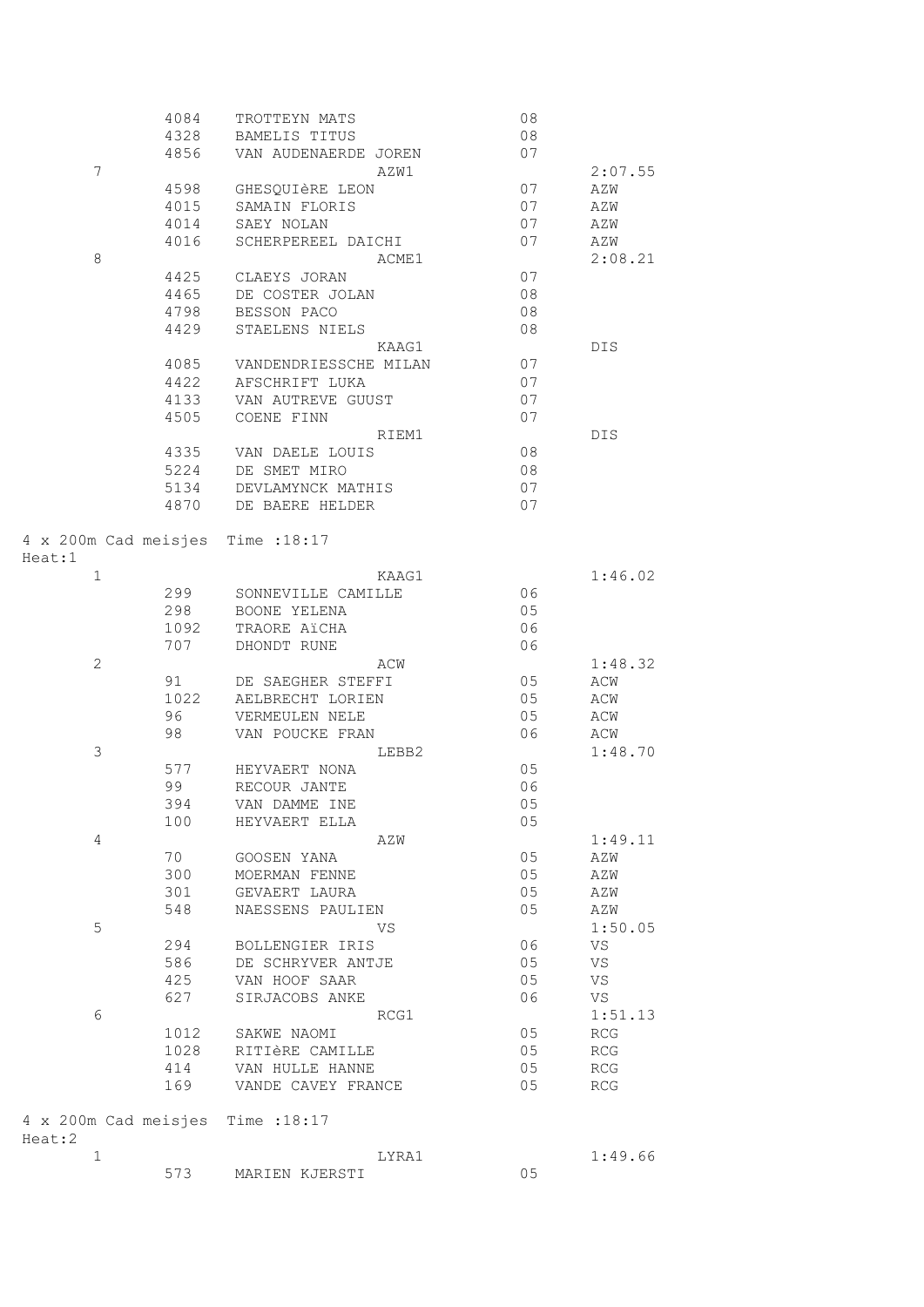|                                   | 422        | VAN EYNDE LENI                   | 05       |            |
|-----------------------------------|------------|----------------------------------|----------|------------|
|                                   | 571        | DE VRIES SAM                     | 05       |            |
|                                   | 842        | HUTSEBAUT JUTTA                  | 05       |            |
| $\overline{2}$                    |            | AVLOA                            |          | 1:50.58    |
|                                   | 1110       | BOONE DAVINE                     | 05       |            |
|                                   | 836        | VERNIERS STEPHANIE               | 05       |            |
|                                   | 816        | VAN RANSBEECK ARREZINA           | 06       |            |
|                                   | 825        | COWIE JADE                       | 05       |            |
| 3                                 |            | DAC1                             |          | 1:52.03    |
|                                   | 636        | VAN DER ELST MARIE               | 06       | DAC        |
|                                   | 634        | PSAROUDAKIS THALIA               | 06       | DAC        |
|                                   | 562        | DE SMET LENA                     | 06       | DAC        |
|                                   | 561        | RAWOE ANNABEL                    | 06       | DAC        |
| 4                                 |            | LEBB                             |          | 1:57.60    |
|                                   | 94         | MUYSHONDT EMMA                   | 06       |            |
|                                   | 709        | VERHAST VALESCA                  | 05       |            |
|                                   | 520        | VAN DER PERRE LOUISE             | 05       |            |
|                                   | 95         | GHEORGHE ALESSANDRA              | 06       |            |
| 5                                 |            | RCAS                             |          | 1:57.95    |
|                                   | 1994       | SARI SELIN NUR                   | 05       |            |
|                                   | 2036       | DIARRA EVA MARIAME               | 06       |            |
|                                   | 2114       | LUZITU DEBORAH*                  | 05       |            |
|                                   | 1995       | BANGOURA KADIATOU                | 05       |            |
| 6                                 |            | LYRA2                            |          | 1:58.41    |
|                                   | 936        | VERMEIREN LINDE                  | 05       |            |
|                                   | 574        | MIN LENA                         | 05       |            |
|                                   | 925        | VINDEVOGHEL PHEBE                | 05       |            |
|                                   | 933        | LELOUP OLIVIA                    | 05       |            |
| 4 x 200m Cad meisjes Time : 18:17 |            |                                  |          |            |
| Heat:3                            |            |                                  |          |            |
| $\mathbf{1}$                      |            | MOHA                             |          | 1:54.56    |
|                                   | 1650       | DAUGE OCEANE                     | 06       |            |
|                                   | 2035       | DELHEZ EMMA                      | 05       |            |
|                                   | 1879       | RAVERT LEA                       | 05       |            |
|                                   | 1460       | LAURENT ANYSSA                   | 06       |            |
| $\overline{c}$                    |            | <b>HCO</b>                       |          | 1:57.09    |
|                                   | 503        | MYLLE LORE                       | 05       | HCO        |
|                                   | 353        | ROELS DELPHINE                   | 05       | HCO        |
|                                   | 349        | MYLLE MARTHA                     | 05       | HCO        |
|                                   | 354        | OOGHE LAURA                      | 06       | <b>HCO</b> |
| 3                                 |            | TACT                             |          | 1:57.53    |
|                                   | 401        | PICTOEL MIRTHE                   | 06       |            |
|                                   | 787        | FROIDMONT LOUISE                 | 06       |            |
|                                   | 400        | BOYEN MAYA                       | 06       |            |
|                                   | 399        | VANSPAUWEN MARGOT                | 06       |            |
| 4                                 |            | AVR                              |          | 2:04.71    |
|                                   | 204        | DEVARREWAERE LENTE               | 05       | AVR        |
|                                   | 855        | DEPREZ ZOë                       | 06       | AVR        |
|                                   | 351        | JEURIS RACHELLE                  | 06       | AVR        |
|                                   | 202        | PATTYN YINTHE                    | 05       | AVR        |
| 5                                 |            | OCAN                             |          | 2:10.94    |
|                                   | 1305       | DEBOUNY CHARLOTTE                | 05       |            |
|                                   | 1304       | COLETTE NINON                    | 05       |            |
|                                   | 1659       | LEFEBVRE LISA                    | 05       |            |
|                                   | 1670       | BARAMOTO YAYU PAOLINA            | 05       |            |
|                                   |            | ABES                             |          | DIS        |
|                                   | 264        | WILLEMYNS ZOë                    | 06       |            |
|                                   | 1057       | LENOGUE ESHE                     | 06       |            |
|                                   | 812<br>620 | WOUTERS SOFIE<br>KEGELEERS NINTE | 06<br>06 |            |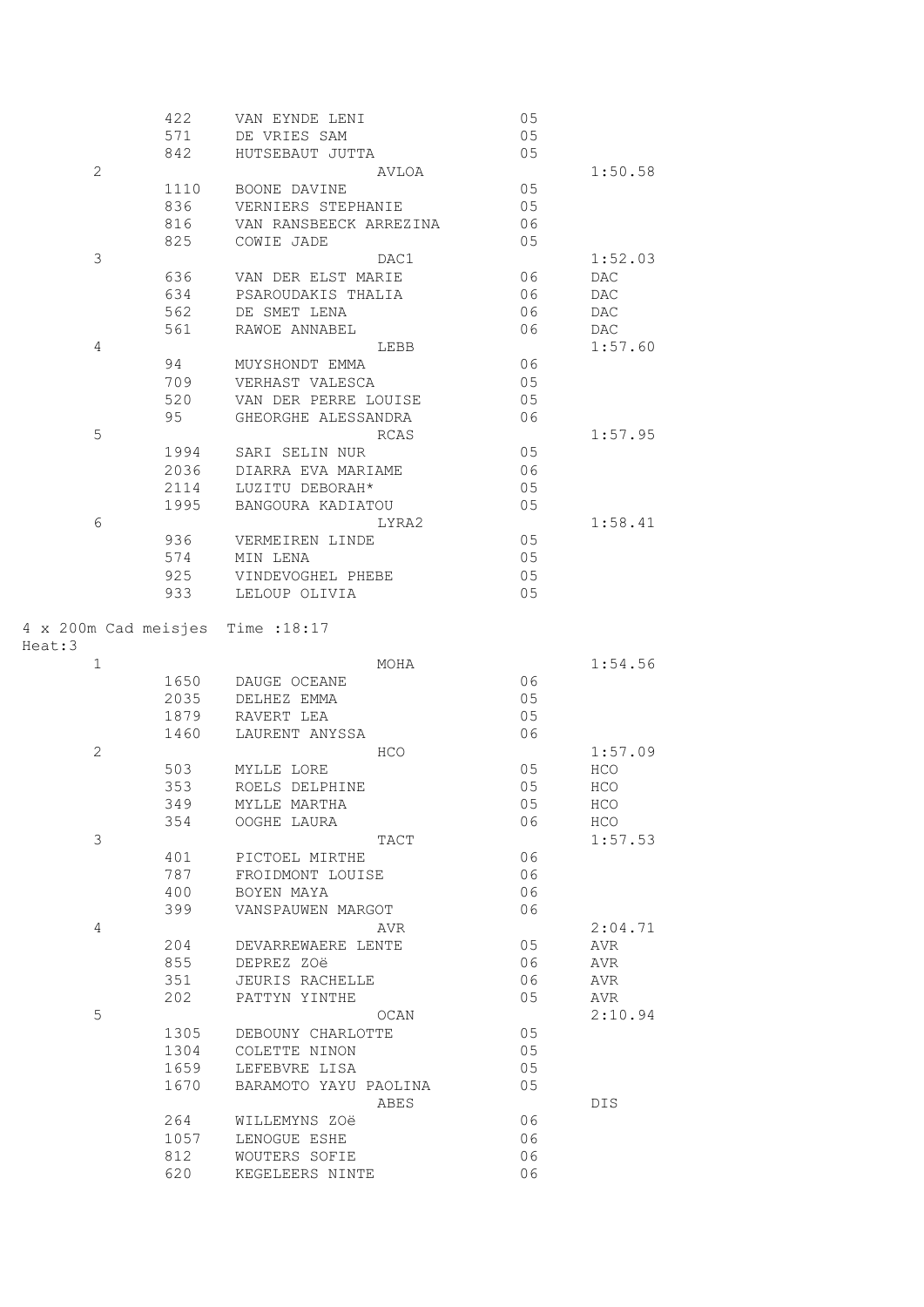|                       |      | 4 x 200m Cad meisjes Time : 18:17 |          |         |
|-----------------------|------|-----------------------------------|----------|---------|
| Heat:4                |      |                                   |          |         |
| $\mathbf{1}$          |      | ASVO1                             |          | 1:50.27 |
|                       |      | 459 BASTIL MARGAUX                | 05       |         |
|                       | 486  | DE STERCKE FLORE                  | 05       |         |
|                       | 492  | DREELINCK JENNA                   | 05       |         |
|                       | 499  | WALRAVE YITSKE                    | 06       |         |
| 2                     |      | KAPE                              |          | 1:54.14 |
|                       | 226  | SEBREGTS ASHLEY*                  | 06       |         |
|                       | 881  | VAN LAER MIRTHE                   | 06       |         |
|                       | 800  | PAQUAY FEMKE                      | 06       |         |
|                       | 227  | VANDER AVERT CARO                 | 05       |         |
| 3                     |      | USTA1                             |          | 1:54.90 |
|                       | 1939 | DE SCHRYVER ZHORA                 | 05       |         |
|                       | 1741 | CARLIER LUCIE                     | 06       |         |
|                       | 2024 |                                   | 05       |         |
|                       |      | DELBROECK LILY                    |          |         |
|                       | 786  | LUBULA LISA                       | 06       | RCT     |
| 4                     |      | USTA2                             |          | 2:06.59 |
|                       | 1581 | DEMETS ELODIE                     | 06       |         |
|                       | 1655 | WATTIEZ NINA                      | 05       |         |
|                       | 2056 | GOEMAERE ANNA                     | 06       |         |
|                       | 1802 | COSSEMENT NOEMIE                  | 05       |         |
|                       |      | 4 x 200m Cad meisjes Time : 18:17 |          |         |
| Heat:5                |      |                                   |          |         |
| $\mathbf{1}$          |      |                                   | MACW-HAC | 1:49.64 |
|                       | 606  | ANCKAERT ELIEN                    | 06       | HAC     |
|                       | 236  | LANSEN SAARTJE                    | 06       |         |
|                       | 237  | LOGIER FIEN                       | 06       |         |
|                       | 510  | DE BRUYCKER NORAH                 | 06       | HAC     |
| 2                     |      | STAX1                             |          | 1:53.94 |
|                       | 31   | DESECK FLAVIE                     | 05       |         |
|                       | 651  | VERBEKE ERINN                     | 06       |         |
|                       | 295  | VANDENBUSSCHE LOTTE               | 06       |         |
|                       | 24   | AREFI LARA                        | 05       |         |
| 3                     |      | AVLOB                             |          | 2:00.38 |
|                       | 817  |                                   | 06       |         |
|                       |      | DE LEENHEER FLEUR                 |          |         |
|                       | 838  | 0 <sub>0</sub>                    |          |         |
|                       | 878  | RAEMDONCK AUDREY                  | 05       |         |
|                       | 828  | D'HOOGE CHLOé                     | 06       |         |
| 4                     |      | STAX2                             |          | 2:04.14 |
|                       | 32   | DUVILLIERS RUNE                   | 05       |         |
|                       | 44   | DE RIDDER HANNE                   | 06       |         |
|                       | 37   | TROTTEYN ANNIKA                   | 05       |         |
|                       | 35   | MONSIEUR MARGOT                   | 06       |         |
|                       |      | 4 x 200m Cad jongens Time : 18:46 |          |         |
| Heat:1<br>$\mathbf 1$ |      | LEBB                              |          | 1:39.13 |
|                       | 144  | TORCK JARNO                       | 05       |         |
|                       | 70   |                                   | 05       |         |
|                       |      | TEMMERMAN TIBE                    |          |         |
|                       | 318  | DHONDT TIJL                       | 05       |         |
|                       | 319  | SMISMANS MAURO                    | 06       |         |
| 2                     |      | KAAG1                             |          | 1:43.02 |
|                       | 289  | BARBIO ALEXANDER                  | 06       |         |
|                       | 1012 | VAN DEN HOUTEN GWEN               | 05       |         |
|                       | 1070 | VERBRAEKEL LORENZO                | 05       |         |
|                       | 414  | BARIGAND SANTIAGO                 | 06       |         |
| 3                     |      | LYRA1                             |          | 1:45.48 |
|                       | 583  | DE HERDT LARS                     | 06       |         |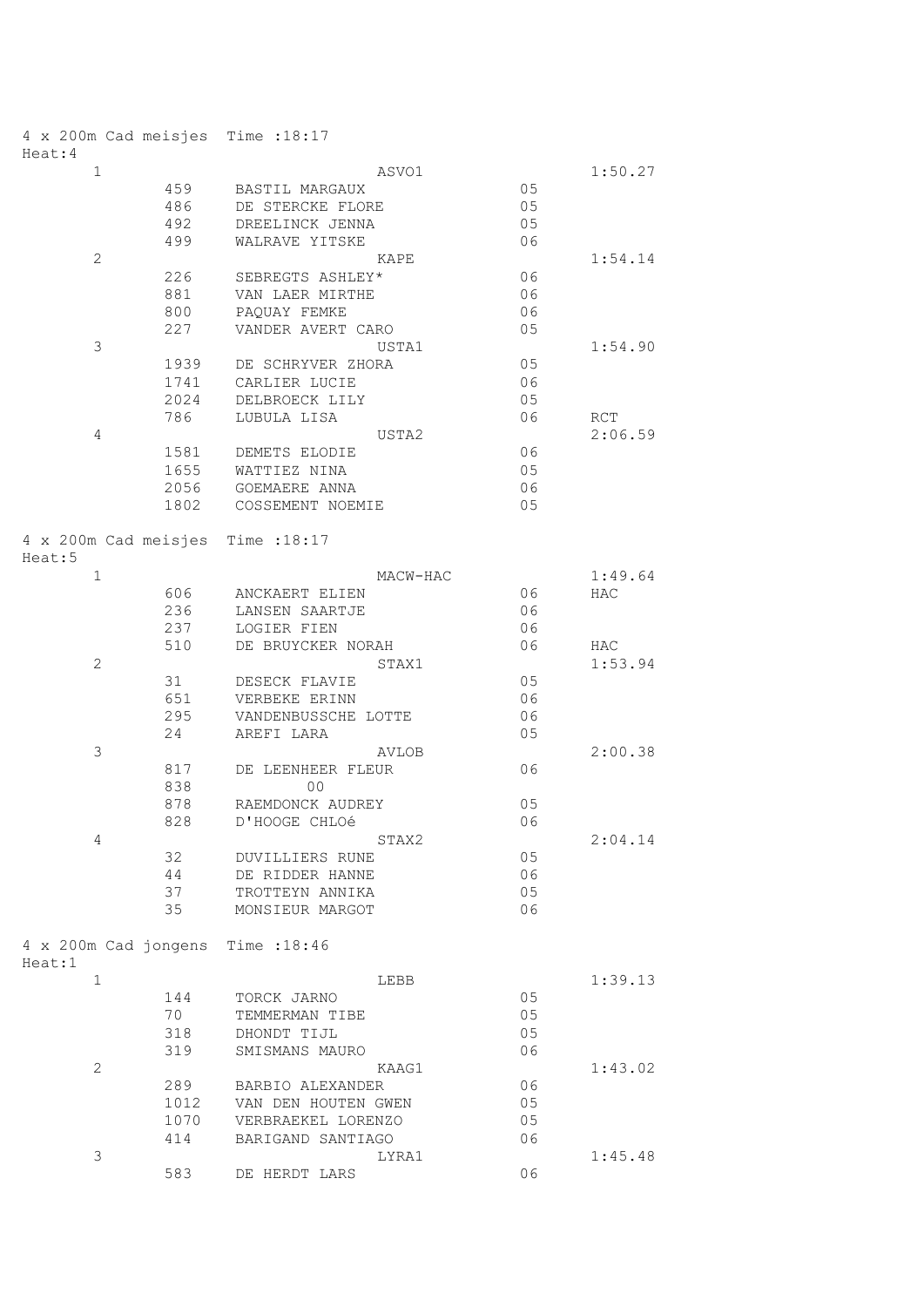|                                | 780  | VAN WEERT STEF        | 06 |                    |
|--------------------------------|------|-----------------------|----|--------------------|
|                                | 631  | BEULEN MICHIEL        | 06 |                    |
|                                | 585  | MIN LARS              | 05 |                    |
| 4                              |      | LYRA2                 |    | 1:54.82            |
|                                | 584  | HAECK BJARNE          | 05 |                    |
|                                | 871  | HERMANS THOMAS        | 05 |                    |
|                                | 781  | BOGAERTS RUBE         | 06 |                    |
|                                | 577  | BOESMANS MATTHIJS     | 05 |                    |
|                                |      |                       |    | DIS                |
|                                |      | USBW                  | 05 |                    |
|                                | 1782 | DEWEL HUGO            |    |                    |
|                                | 1596 | THOMAS ETHAN          | 06 |                    |
|                                | 1579 | BLOMART NATHAN        | 06 |                    |
|                                | 1691 | RASE NEMO             | 05 |                    |
|                                |      |                       |    |                    |
| 4 x 200m Cad jongens<br>Heat:2 |      | Time : 18:46          |    |                    |
| $\mathbf{1}$                   |      | HKRM                  |    | 1:41.36            |
|                                | 292  |                       | 05 | HAMM               |
|                                |      | DE STRYCKER KASPER    |    |                    |
|                                | 288  | BARBIO MATISSE        | 05 | KAAG               |
|                                | 162  | WAUTERS LOWIE         | 06 | RIEM               |
|                                | 351  | RAMAKERS SVERRE       | 05 | MACW               |
| 2                              |      | ACW                   |    | 1:46.72            |
|                                | 68   | VERHULST IDES         | 05 | ACW                |
|                                | 72   | VAN DE CLOODT NIELS   | 06 | ACW                |
|                                | 650  | DHAENE THOMAS         | 06 | ACW                |
|                                | 39   | VERSTRAETEN OLE       | 06 | ACW                |
| 3                              |      | USTA1                 |    | 1:52.20            |
|                                | 1534 | DESPREZ MATTHEO       | 05 |                    |
|                                | 1822 | ATSAKENA NKONO EDGARD | 05 |                    |
|                                | 1919 | HANOT MATHEO          | 06 |                    |
|                                | 9989 | GOOSSENS ANTOINE      | 05 |                    |
| 4                              |      | STAX                  |    | 1:52.86            |
|                                | 22   | GEIREGAT ELIAS        | 06 |                    |
|                                | 31   | THYBAUT KOBE          | 05 |                    |
|                                | 223  | VAN ELSEN OSKAR       | 05 |                    |
|                                | 38   | VYNCKE KASPER         | 05 |                    |
|                                |      |                       |    |                    |
| 5                              |      | AVLOB                 |    | 1:53.77            |
|                                | 793  | HUYGHE RUBE           | 05 |                    |
|                                | 800  | HEIRMAN JESSE         | 05 |                    |
|                                | 221  | WAUMAN JELLE          | 06 |                    |
|                                | 220  | HAECK SANDER          | 06 |                    |
| 6                              |      | DAC                   |    | 1:55.10            |
|                                | 1000 | DE GIETER BARTEL      | 06 | DAC                |
|                                | 562  | VAN CUTSEM LARS       | 06 | DAC                |
|                                | 711  | ZIMMERMANN BERN       | 06 | $\mathop{\rm DAC}$ |
|                                | 560  | HENNEAU TOON          | 06 | DAC                |
|                                |      |                       |    |                    |
| 4 x 200m Cad jongens           |      | Time : 18:46          |    |                    |
| Heat:3                         |      |                       |    |                    |
| 1                              |      | AVLOA                 |    | 1:38.85            |
|                                | 812  | VAN AERDE YENS        | 05 |                    |
|                                | 794  | D'HOOGHE LENNERT      | 05 |                    |
|                                | 825  | VERNIERS MAXIM        | 05 |                    |
|                                | 813  | VAN DEN BROECK YENTE  | 05 |                    |
| 2                              |      | AVR                   |    | 1:47.26            |
|                                | 326  | DEPOTTER ARNE         | 05 | AVR                |
|                                | 888  | BEKAERT JOPPE         | 05 | AVR                |
|                                | 325  | NEYT ZENO             | 06 | AVR                |
|                                | 322  | VAN DEN BROUCKE STAN  | 06 | AVR                |
| 3                              |      | <b>HCO</b>            |    | 1:48.23            |
|                                | 395  | VAN DEN BERGH ROBBE   | 05 | HCO                |
|                                |      |                       |    |                    |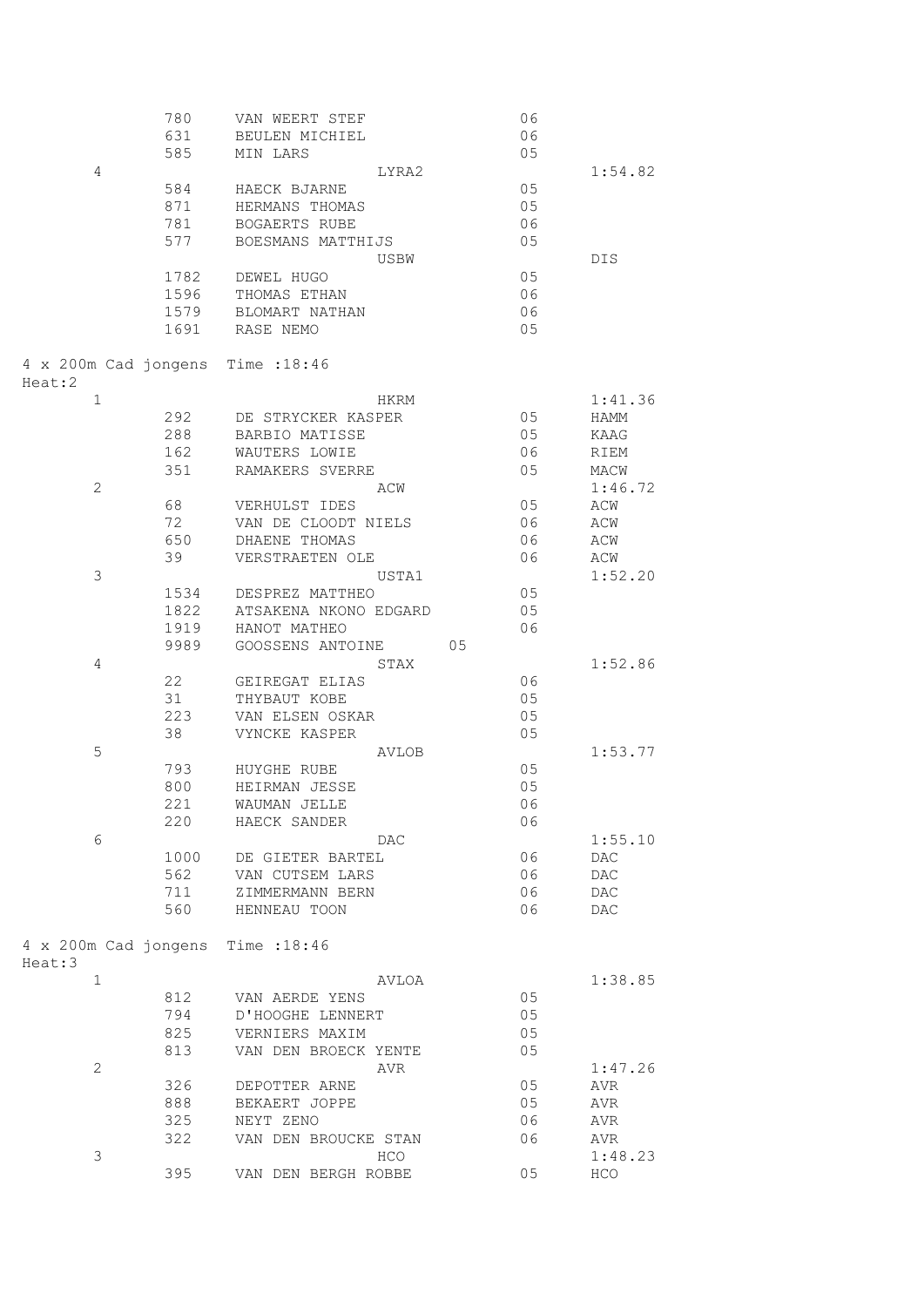|                       | 486          | DECOCKER SIMON                    | 06 | HCO      |
|-----------------------|--------------|-----------------------------------|----|----------|
|                       | 393          | LAENENS TIEMEN                    | 06 | HCO      |
|                       | 343          | DELANGHE YANNICK                  | 06 | HCO      |
| $\overline{4}$        |              | ACLO                              |    | 2:09.97  |
|                       | 1477         | BOUDART ADRIEN                    | 05 |          |
|                       | 1345         | TITTI AURELIANO                   | 05 |          |
|                       | 1344         | THYS ALEXANDRE                    | 05 |          |
|                       | 1846         | SPORCQ FRANCOIS                   | 06 |          |
|                       |              | ASVO                              |    | DNF      |
|                       | 431          | BOGAERT MATEO                     | 06 |          |
|                       | 464          | GOSSEYE LEKO                      | 06 |          |
|                       | 784          | VANDER GHEYNST FREM               | 06 |          |
|                       | 783          | ROGGE DAAN                        | 05 |          |
| 4 x 200m Pup meisjes  |              | Time : 18:50                      |    |          |
| Heat:1<br>$\mathbf 1$ |              | KAAG1                             |    | 2:05.63  |
|                       | 3739         | IMPENS ALYS                       | 09 |          |
|                       | 3628         | COCQUYT LUCA                      | 09 |          |
|                       | 3502         | DECAESTEKER MARE                  | 09 |          |
|                       | 3632         | DE CORTE LOUISE-MARIE             | 09 |          |
| $\mathbf{2}$          |              |                                   |    | 2:06.19  |
|                       | 4153         | FLAC<br>VAN HOLLEBEKE FRAN        | 09 |          |
|                       | 3537         |                                   | 09 |          |
|                       |              | GUILLEMYN JULIETTE                | 09 |          |
|                       | 4179<br>4350 | LUYSSEN ELIEN<br>DESSEYN DAPHNE   | 09 |          |
| $\mathfrak{Z}$        |              |                                   |    |          |
|                       |              | OB1                               | 10 | 2:14.83  |
|                       | 3491<br>3985 | DE KEYSER JORUN                   | 10 | OВ       |
|                       |              | VERMEERSCH ALEXIA                 | 09 | OB       |
|                       | 3492<br>3490 | DELAERE FLOOR                     | 09 | OВ<br>OB |
|                       |              | DE WULF JULIE                     |    |          |
| 4                     |              | KAAG2                             |    | 2:17.35  |
|                       | 3856         | DE SMET EMMA                      | 09 |          |
|                       | 3841         | DUYCK SUZANNE                     | 09 |          |
|                       | 3740         | VAN GORP LUNA<br>DE VLIEGHER ALEX | 10 |          |
| 5                     | 3497         |                                   | 09 |          |
|                       |              | RESC                              |    | 2:17.45  |
|                       | 5775         | DZOU LESLY KAYLA                  | 10 |          |
|                       | 5420         | VARELA GONZALEZ CARLA             | 10 |          |
|                       | 5466         | SOUIFLET EMELYNN                  | 10 |          |
| 6                     | 6148         | RADERMACHER SARAH                 | 09 |          |
|                       |              | ACME1<br>TEVELS NINA              |    | 2:18.91  |
|                       | 3806         |                                   | 10 |          |
|                       | 4212         | BESSON FLEUR                      | 10 |          |
|                       | 4369         | LA FONTAINE ANAIS                 | 10 |          |
|                       | 4213         | BESSON OLIVIA                     | 10 |          |
| 7                     |              | ΖA                                |    | 2:20.36  |
|                       | 3358         | SNOECK LéONIE                     | 10 | ΖA       |
|                       | 3361         | VANOOTEGHEM NINA                  | 10 | ΖA       |
|                       | 3355         | DE COOMAN NIKI                    | 09 | ΖA       |
|                       | 3357         | DEGHEELE SILKE                    | 09 | ΖA       |
| 8                     |              | RIEM1                             |    | 2:21.19  |
|                       | 3484         | DE PAUW MARTHE                    | 09 |          |
|                       | 238          | DE PAUW MAUD                      | 11 |          |
|                       | 3477         | KEYMOLEN HELENA                   | 10 |          |
|                       | 3483         | VERMOTE ALESSANDRA                | 09 |          |
| 9                     |              | ACME2                             |    | 2:25.83  |
|                       | 4393         | SIERENS FIEN                      | 09 |          |
|                       | 3748         | DE CONINCK MARE                   | 10 |          |
|                       | 5164         | STOCKMAN MARIE                    | 10 |          |
|                       | 3751         | D'HAVé SAM                        | 09 |          |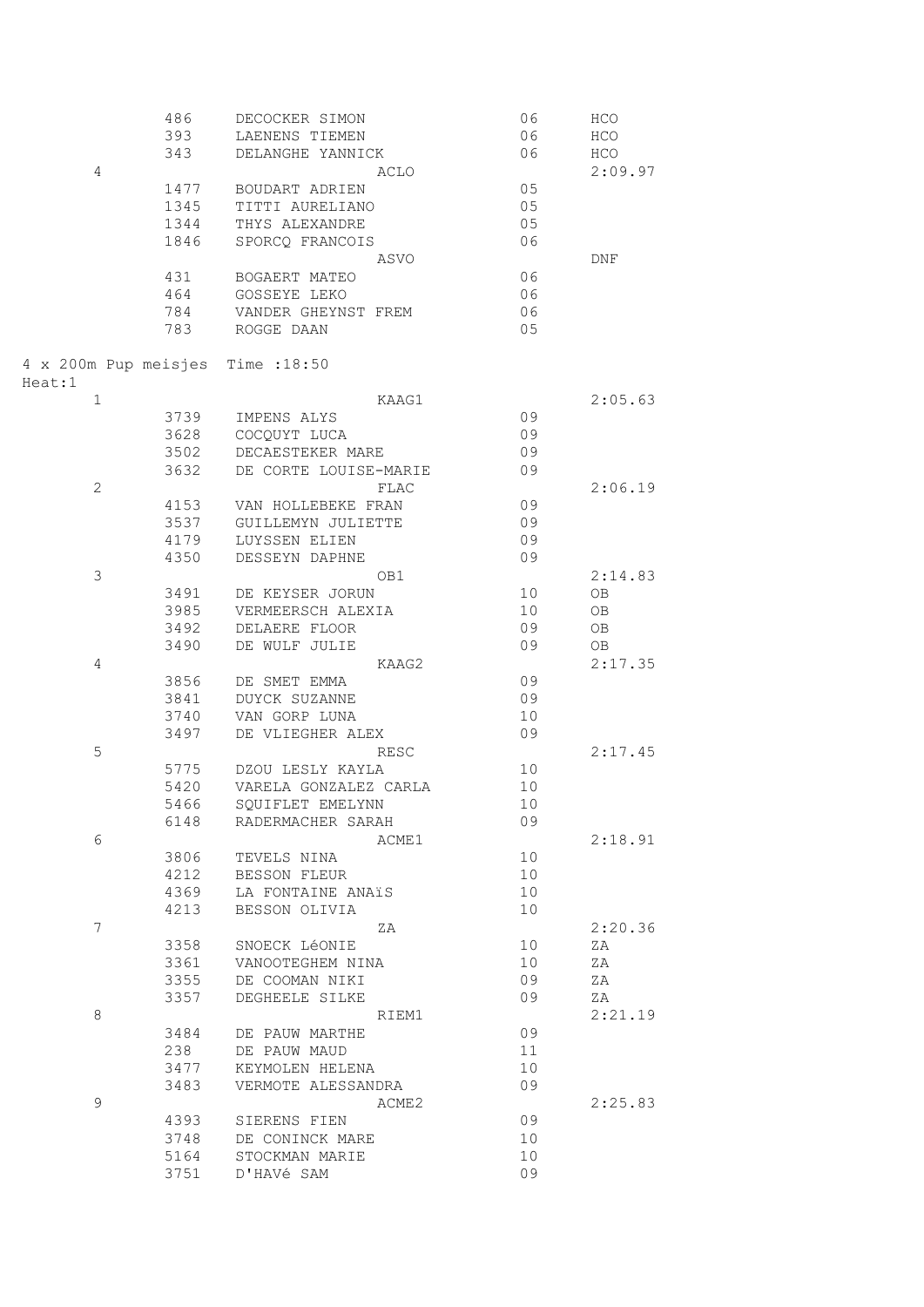| 4 x 200m Pup meisjes Time : 18:50 |      |                           |    |             |
|-----------------------------------|------|---------------------------|----|-------------|
| Heat:2                            |      |                           |    |             |
| $\mathbf{1}$                      |      | AVR1                      |    | 2:14.11     |
|                                   |      | 3519 VANDENBROUCKE FLORE  | 09 | AVR         |
|                                   |      | 4562 VERVAEKE MILA        | 10 | AVR         |
|                                   | 3837 | VANWILDEMEERSCH YANA      | 10 | AVR         |
|                                   | 4155 | LIEFHOOGHE RENÉE          | 10 | AVR         |
| 2                                 |      | AVR2                      |    | 2:21.21     |
|                                   | 3738 | TOYE LEONIE               | 10 | AVR         |
|                                   | 4732 | DECANCO EMMA              | 09 | AVR         |
|                                   | 3804 | DELEU VIONA               | 09 | AVR         |
|                                   | 3518 | LUPPENS LEA               | 10 | AVR         |
| 3                                 |      | KAAG6                     |    | 2:23.34     |
|                                   | 5145 | FRANCIS HELENA            | 09 |             |
|                                   | 424  | STEVENS MAITé             | 11 |             |
|                                   | 5144 | GOOSSENS LIZE             | 10 |             |
|                                   | 9997 | ROELS MARA<br>09          |    |             |
| 4                                 |      | KAAG4                     |    | 2:23.49     |
|                                   | 4799 | VERHEUGHE CLAIRE          | 10 |             |
|                                   | 4737 | VANDAMME JANNE            | 10 |             |
|                                   |      | 3847 VANDERSTEENE FIEBE   | 10 |             |
|                                   | 3855 | GEIRNAERT EMMA            | 10 |             |
| 5                                 |      | KAAG3                     |    | 2:26.06     |
|                                   | 5194 | VERCRUYSSE JADE           | 09 |             |
|                                   | 3627 | BUYSE TESS                | 10 |             |
|                                   | 4327 | DELAMPER HAZEL            | 09 |             |
|                                   | 4699 | BAH MARIAMA BENTHE        | 09 |             |
| 6                                 |      | KAAG5                     |    | 2:31.62     |
|                                   | 3848 | VANKERCKHOVE BJOKE        | 10 |             |
|                                   | 3677 |                           | 10 |             |
|                                   |      | MYNY KAAT                 |    |             |
|                                   |      | 4736 VAN DEN BOSSCHE LORE | 10 |             |
|                                   | 1335 | DE FRAEYE LIEKE           | 12 |             |
| 7                                 |      | HAMM                      |    | 2:32.52     |
|                                   | 3747 | OOMS LINDE                | 09 |             |
|                                   | 3605 | EYCKERMAN IENKE           | 10 |             |
|                                   | 3756 | SILLIS MARTHE             | 09 |             |
|                                   | 3611 | D'HOEY IANTHA             | 09 |             |
| 8                                 |      | RIEM2                     |    | 2:32.86     |
|                                   | 3482 | SESAY ALESSIA             | 10 |             |
|                                   | 3631 | TRAEST JOLINE             | 09 |             |
|                                   | 3498 | VERHAMME FAMKE            | 10 |             |
|                                   | 4978 | HAEGEMAN GIEN             | 09 |             |
| 9                                 |      | RIEM3                     |    | 2:37.22     |
|                                   | 4467 | CONSTANT ELISE            | 09 | VOLH        |
|                                   | 5188 | MYS ADA                   | 10 | <b>VOLH</b> |
|                                   | 3480 | DE RIJCKE FLORE           | 09 |             |
|                                   | 5284 | DE KERPEL ANOUK           | 10 |             |
| 4 x 200m Pup meisjes Time : 18:50 |      |                           |    |             |
| Heat:3                            |      |                           |    |             |
| 1                                 |      | ΕA                        |    | 2:09.77     |
|                                   | 4012 | SIENAERT FENNE            | 09 | ΕA          |
|                                   | 4640 | WIRSIY NSOLO AVERRA       | 09 | ΕA          |
|                                   | 4015 | VAN WIN FIEN              | 10 | ΕA          |
|                                   | 3992 | CALLEBAUT ESTHER          | 09 | ΕA          |
| 2                                 |      | AZW1                      |    | 2:12.64     |
|                                   | 3304 | VAN EECKHOUT - RUIZ NINA  | 09 | AZW         |
|                                   | 3289 | DECRUYENAERE LORE         | 09 | AZW         |
|                                   | 3293 | DIALLO EMMA               | 09 | AZW         |
|                                   | 3307 | VANHASTEL DRéE            | 09 | AZW         |
|                                   |      |                           |    |             |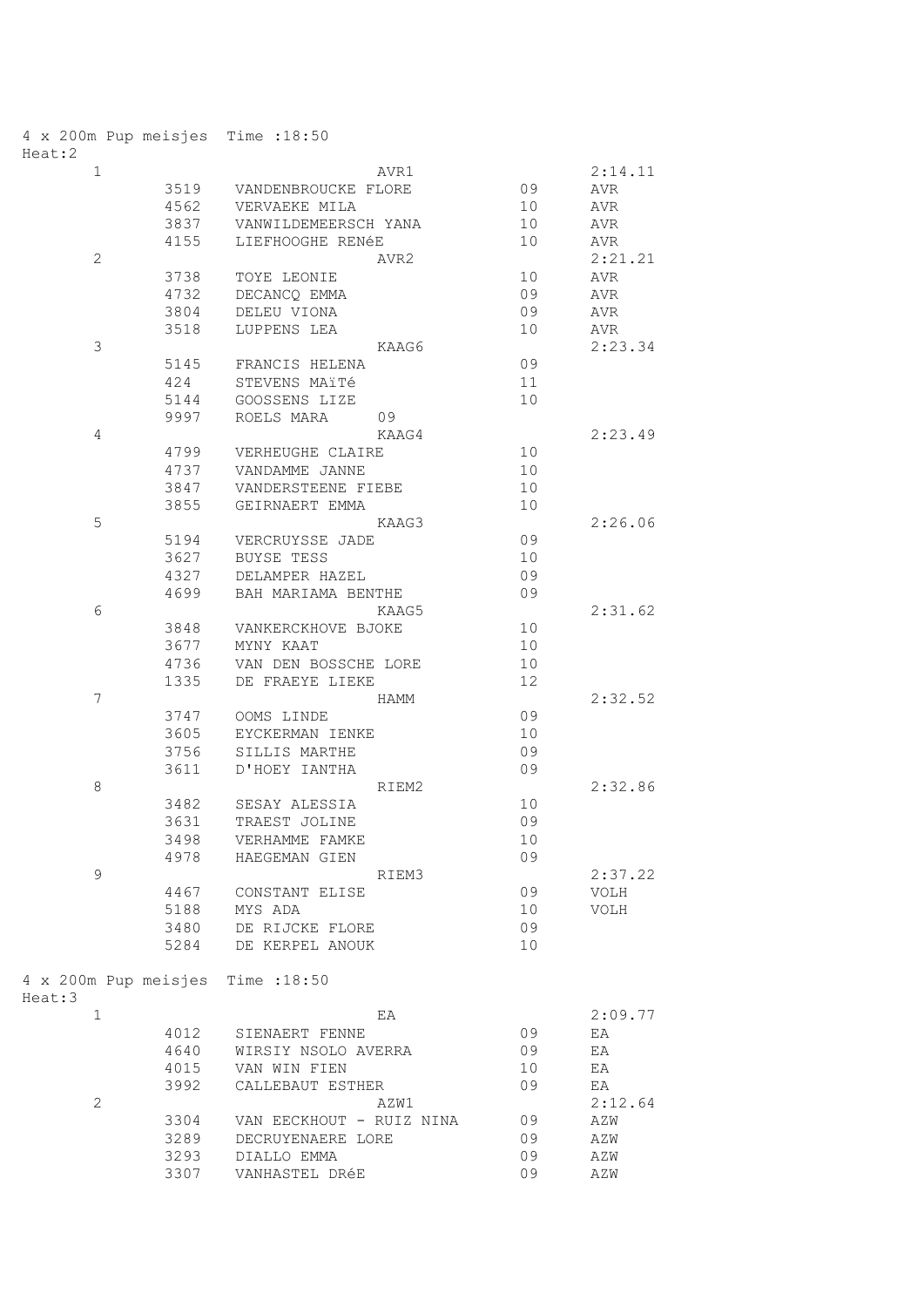| 3                                 |              | RCG1                          |                 | 2:18.11    |
|-----------------------------------|--------------|-------------------------------|-----------------|------------|
|                                   | 3682         | VAN BRITSOM MAïTé             | 09              | <b>RCG</b> |
|                                   | 4384         | DE SMET SAARTJE               | 10 <sup>°</sup> | RCG        |
|                                   | 5231         | DEHAEMERS WIES                | 10              | <b>RCG</b> |
|                                   | 3437         | GUNS LOTTE                    | 10              | RCG        |
| 4                                 |              | STAX1                         |                 | 2:20.22    |
|                                   | 3251         | GORRé EVA                     | 09              |            |
|                                   | 3255         | ROMMEL PHARA                  | 09              |            |
|                                   | 3247         | DEBRUYNE ESMEE                | 09              |            |
|                                   | 3267         | VANDENBUSSCHE JULIETTE        | 10              |            |
| 5                                 |              | HAC                           |                 | 2:27.08    |
|                                   | 3205         | DEPOORTERE ANNA               | 10              | HAC        |
|                                   | 4302         | DENYS MIRRE                   | 10 <sup>°</sup> | HAC        |
|                                   | 3943         | VERBEKE ANNA                  | 10 <sub>o</sub> | HAC        |
|                                   | 3206         | DESPLENTERE AMBER             | 10              | HAC        |
| 6                                 |              | MACW1                         |                 | 2:28.29    |
|                                   | 3617         | SILLIS EVITA                  | 10              |            |
|                                   | 3589         | SCHEIRLINCKX ANNE-CLAIRE      | 10              |            |
|                                   | 3940         | DELANGHE IMAYA                | 09              |            |
|                                   | 4827         | QUARTIER JULIE                | 10              |            |
| $\overline{7}$                    |              | VS1                           |                 | 2:31.77    |
|                                   | 3973         | PEYTIER GITTE                 | 10              | VS         |
|                                   | 3654         | SMET FLOOR                    | 10              | VS         |
|                                   | 3734         | SANDERS SARA                  | 10              | VS         |
|                                   | 4747         | VAN DEN BROECK KAAT           | 10              | VS         |
|                                   |              | RCG2                          |                 |            |
| $\,8\,$                           |              |                               |                 | 2:35.57    |
|                                   | 3436         | DESMET ASA                    | 10 <sup>°</sup> | <b>RCG</b> |
|                                   | 188          | DEHAEMERS UMA                 | 11              | RCG        |
|                                   | 3447         | BAUWENS ELENI                 | 09              | RCG        |
|                                   | 3435         | DEJAEGHER LINDE               | 10 <sup>°</sup> | RCG        |
| $\mathsf 9$                       |              | STAX2                         |                 | 2:35.90    |
|                                   | 3243         | DE COSTER MILAGROS            | 09              |            |
|                                   | 3260         | URBAIN PAULINE                | 10              |            |
|                                   | 3246         | DEBOSSCHER MAJA               | 09              |            |
|                                   | 3722         | VANNESTE MONA                 | 10              |            |
| 4 x 200m Pup meisjes Time : 18:50 |              |                               |                 |            |
| Heat: 4                           |              |                               |                 |            |
| $\mathbf 1$                       |              | DEIN1                         |                 | 2:12.11    |
|                                   |              | 3400 HEEREN LOTTA             | 09              |            |
|                                   | 3974         | WITTOUCK MARIE                | 09              |            |
|                                   | 3401         | HESSENS MINNE                 | 09              |            |
|                                   | 3454         | ZUTTERMAN FLORE               | 09              |            |
| $\mathbf{2}$                      |              | ACLO1                         |                 | 2:17.94    |
|                                   | 5478         | VANDERVEKEN MILA              | 09              |            |
|                                   | 5549         | CONFENTE TIA                  | 09              |            |
|                                   | 6174         | CHASSEUR NAOMIE               | 09              |            |
|                                   | 5660         | BRUART SAKURA                 | 09              |            |
| 3                                 |              | ASVO1                         |                 | 2:21.83    |
|                                   | 4584         | DE PAEPE ELLA                 | 09              |            |
|                                   | 4590         | LEYMAN LIKA                   | 10              |            |
|                                   | 4588         | KESTELEYN CELESTIEN           | 10              |            |
|                                   | 4592         | TURPIN LANA                   | 09              |            |
| 4                                 |              | VS <sub>2</sub>               |                 | 2:23.55    |
|                                   | 3725         | CORTHALS ELISE                | 09              | VS         |
|                                   | 3651         | EVERAERT ANNA-SOPHIA          | 09              | VS         |
|                                   | 3972         | LAUWAERT HANNE                | 09              | VS         |
|                                   | 4263         | HEIRMAN MOGAN                 | 09              | VS.        |
| 5                                 |              |                               |                 |            |
|                                   |              |                               |                 |            |
|                                   |              | FLAC1                         |                 | 2:25.50    |
|                                   | 3349<br>3352 | DEDRIE MILA<br>REYNAERT ELENA | 10<br>09        |            |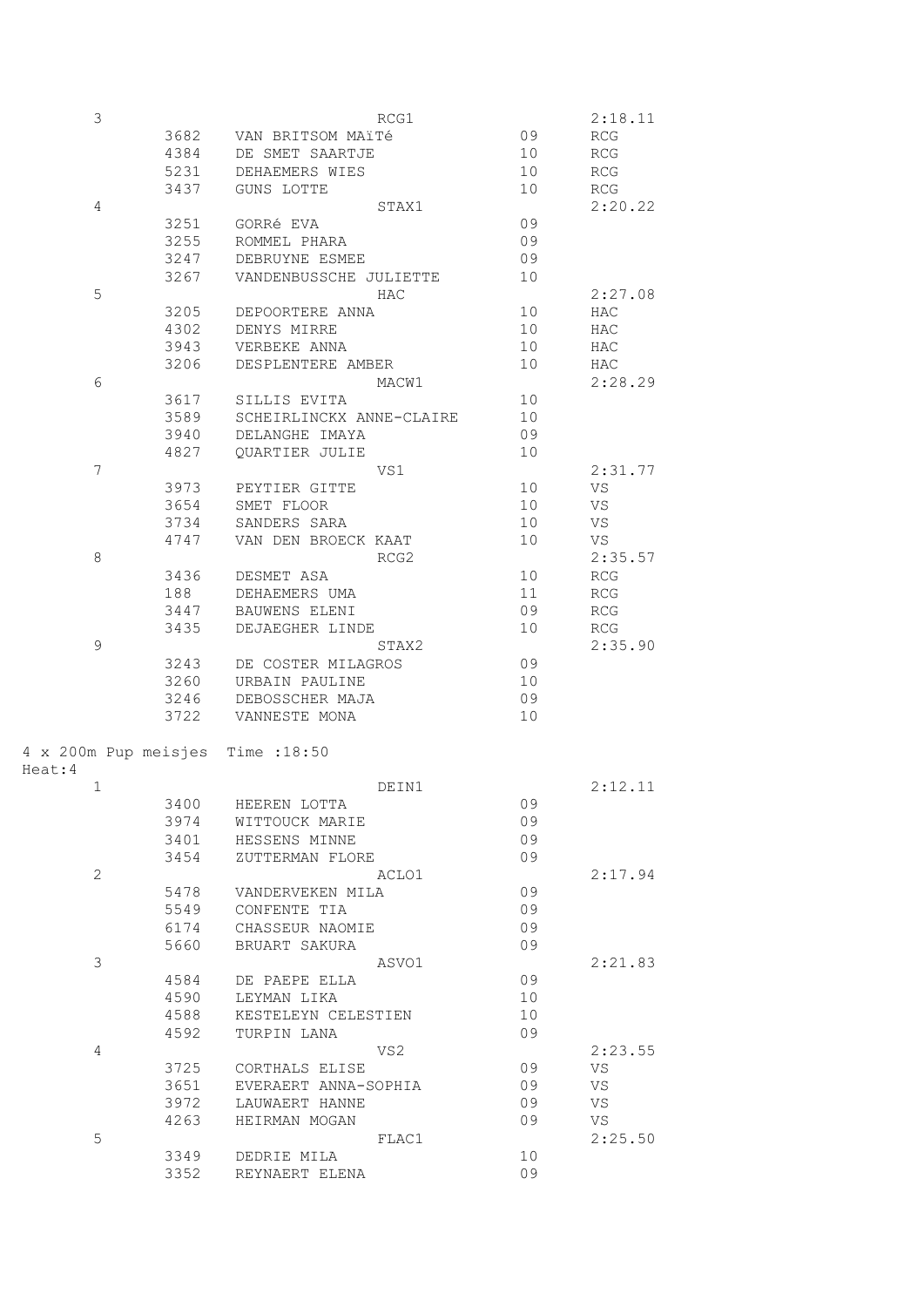|                | 3693                 | BRAEM AMBER            | 10 |         |
|----------------|----------------------|------------------------|----|---------|
|                | 3349                 | DEDRIE MILA            | 10 |         |
| 6              |                      | ACLO <sub>2</sub>      |    | 2:27.81 |
|                | 5481                 | EL KHATTABI LILA       | 09 |         |
|                | 5479                 | CATTEAU CHARLOTTE      | 10 |         |
|                |                      | 5787 DESCAMPS EMMA     | 09 |         |
|                | 5642                 | BRUINS ELINE           | 10 |         |
| $\overline{7}$ |                      |                        |    |         |
|                |                      | AZW2                   |    | 2:28.67 |
|                | 3308                 | VANNESTE AMéLIE        | 09 | AZW     |
|                | 3274                 | VANNESTE ESTELLE       | 10 | AZW     |
|                | 3271                 | VANDENBERGHE HELEEN    | 09 | AZW     |
|                | 3301                 | PLANCKAERT RENSKE      | 10 | AZW     |
| 8              |                      | STAX3                  |    | 2:28.77 |
|                | 3252                 | HENDRICKX LOU          | 10 |         |
|                | 3958                 | NIES JANA              | 10 |         |
|                | 3792                 | VANDENBUSSCHE JANNE    | 10 |         |
|                | 3959                 | NIES JULIE             | 10 |         |
| 9              |                      |                        |    |         |
|                |                      | STAX4                  |    | 2:33.80 |
|                | 4641                 | GELELEENS ZOë          | 10 |         |
|                | 3726                 | DE BACKTER LOTTE       | 10 | VS      |
|                |                      | 3245 DE VRIENDT AYA    | 10 |         |
|                | 3264                 | VAN NIEUWERBURGH IRENE | 09 |         |
|                |                      |                        |    |         |
|                | 4 x 200m Pup meisjes | Time : 18:50           |    |         |
| Heat:5         |                      |                        |    |         |
| $\mathbf 1$    |                      | USTA1                  |    | 2:20.10 |
|                | 5797                 |                        | 10 |         |
|                |                      | DUBOIS RIHLEY          |    |         |
|                | 5984                 | TRUANT OLIVIA          | 10 |         |
|                | 6087                 | GALLET NOELIE          | 10 |         |
|                | 5879                 | COSAERT YUNA           | 10 |         |
| 2              |                      | USTA2                  |    | 2:22.31 |
|                | 5742                 | DEPREZ PAULINE         | 09 |         |
|                | 5983                 | CARLIER CLEMENTINE     | 09 |         |
|                | 5798                 | DELAGRENSE CLARA       | 10 |         |
|                | 6040                 | CONIL LEONIE           | 09 |         |
| 3              |                      | ASVO2                  |    | 2:23.38 |
|                | 4579                 | BAELE GEIKE            | 10 |         |
|                | 4596                 |                        |    |         |
|                |                      | VANDEN DAELE NOéMIE    | 09 |         |
|                | 4580                 | BATTAILLE JULIETTE     | 09 |         |
|                | 4583                 | COSYNS FLOOR           | 10 |         |
| 4              |                      | DEIN2                  |    | 2:23.46 |
|                | 3528                 | VAN KERSCHAEVER TILLE  | 10 |         |
|                | 3581                 | LISABETH KATO          | 10 |         |
|                | 3451                 | VAN MULDERS OONA       | 09 |         |
|                | 3397                 | DE WILDE LISA          | 10 |         |
| 5              |                      | ASVO3                  |    | 2:26.84 |
|                | 4654                 | WAELKENS EMMA          | 10 |         |
|                | 4582                 |                        | 10 |         |
|                |                      | CALLEBAUT ELINE        |    |         |
|                | 4589                 | LANGERAERT MAUD        | 09 |         |
|                | 4998                 | OPSOMER HELENA         | 09 |         |
| 6              |                      | DEIN3                  |    | 2:29.89 |
|                | 3827                 | DOOMS HAILEY           | 09 |         |
|                | 3366                 | DE LODDER LINDE        | 10 |         |
|                | 3399                 | DHAENENS LUCIE         | 10 |         |
|                | 3398                 | D'HAENE LENTL          | 10 |         |
| 7              |                      | AVR3                   |    | 2:31.99 |
|                | 3517                 | DEBUCQUOY LISA         | 09 | AVR     |
|                | 3604                 | MAEKELBERG LORE        | 09 | AVR     |
|                |                      |                        |    |         |
|                | 263                  | HUYSENTRUYT CARA       | 11 | AVR     |
|                | 3633                 | VERBEKE ELISE          | 09 | AVR     |
| 8              |                      | ACLO3                  |    | 2:43.56 |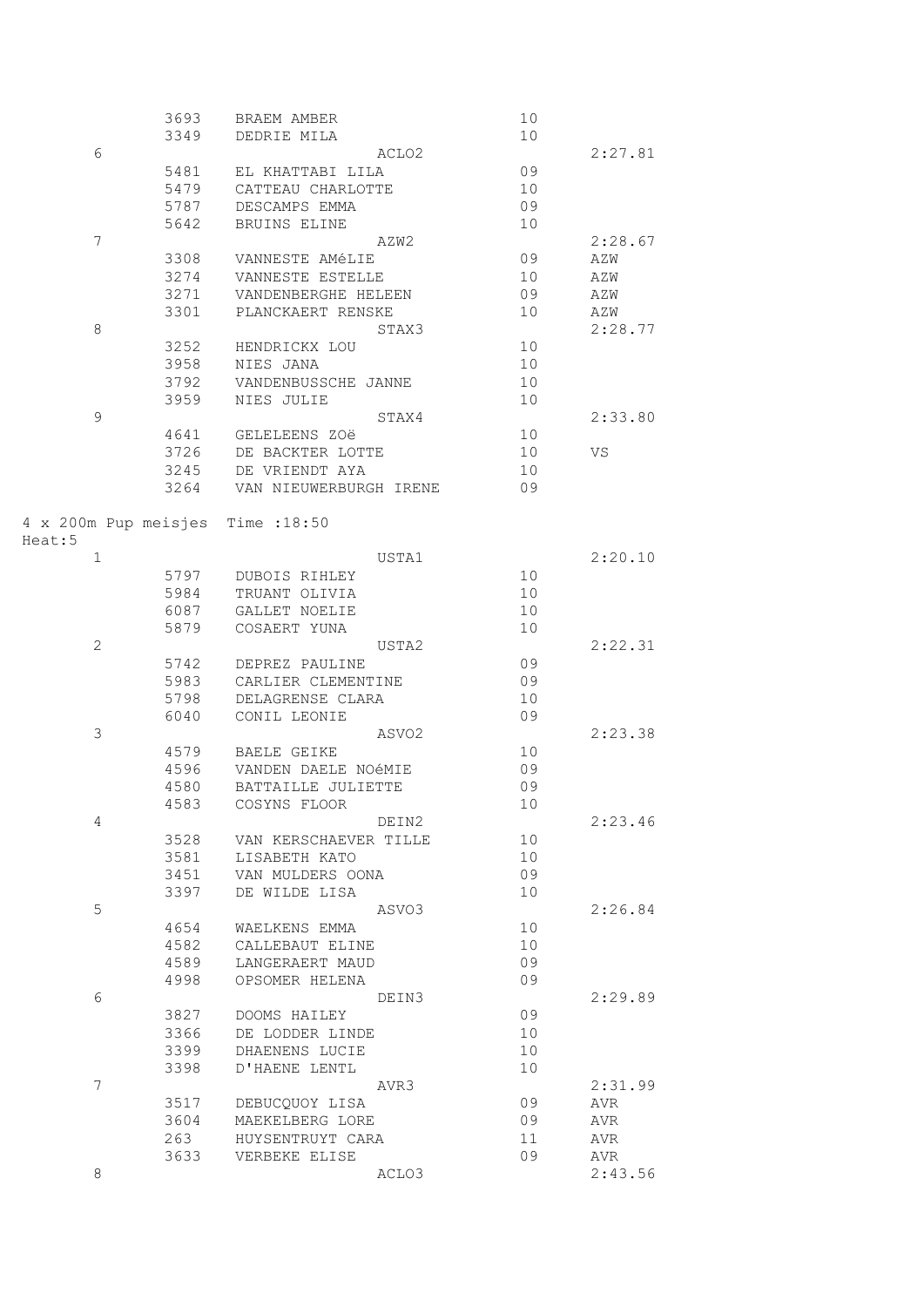|                                   | 6191 | KAMECHE MAISSA      |       | 10 |         |
|-----------------------------------|------|---------------------|-------|----|---------|
|                                   | 5483 | TITTI GIULIA        |       | 09 |         |
|                                   | 6270 | BLERVAQUE NORA      |       | 10 |         |
|                                   | 5516 | DELPORTE RACHEL     |       | 09 |         |
| 4 x 200m Pup jongens Time : 19:16 |      |                     |       |    |         |
| Heat:1<br>$\mathbf{1}$            |      |                     | KAAG1 |    | 2:01.46 |
|                                   | 560  | MOERMAN MAXIME      |       | 09 |         |
|                                   | 513  | BOYDENS LOIC        |       | 10 |         |
|                                   | 555  | GEIRNAERT JAN       |       | 10 |         |
|                                   | 1235 | LOMAN DANTé         |       | 09 |         |
| $\mathbf{2}$                      |      |                     | ASVO1 |    | 2:02.61 |
|                                   | 1466 | BOGAERT MANO        |       | 09 |         |
|                                   | 1472 | DEWAELE MILOS       |       | 09 |         |
|                                   | 1471 | DEPOORTER TRISTAN   |       | 09 |         |
|                                   | 1467 | DE BOE ANDRIES      |       | 09 |         |
| $\mathfrak{Z}$                    |      |                     | ACW   |    | 2:02.65 |
|                                   | 29   | EVERAERT GUST       |       | 09 | ACW     |
|                                   | 1252 | HERREMANS SEBASTIAN |       | 09 | ACW     |
|                                   | 192  | ROOMS JORDEN        |       | 09 | ACW     |
|                                   | 1245 | VYDT JULES          |       | 09 | ACW     |
| 4                                 |      |                     | ACME1 |    | 2:05.20 |
|                                   | 626  | DE GREVE TRISTAN    |       | 10 |         |
|                                   | 631  | MOUDRETSOV ILYA     |       | 09 |         |
|                                   | 632  | NEYT VICTOR         |       | 10 |         |
|                                   | 628  | FOUQUAERT LUKAS     |       | 09 |         |
| 5                                 |      |                     | RIEM1 |    | 2:06.16 |
|                                   | 369  | VAN DER LEENE LARS  |       | 09 |         |
|                                   | 519  | VAN DAELE CHARLES   |       | 10 |         |
|                                   | 368  | PALM ANDREAS        |       | 09 |         |
|                                   | 366  | ALIKA SAMUEL        |       | 09 |         |
| 6                                 |      |                     | KAAG2 |    | 2:10.47 |
|                                   | 523  | DOOMS ROBIN         |       | 10 |         |
|                                   | 497  | SUCAET LOUIS        |       | 10 |         |
|                                   | 521  | DHONT CAS           |       | 10 |         |
|                                   | 559  | MOERMAN CéDRIC      |       | 09 |         |
| $\overline{7}$                    |      |                     | RESC  |    | 2:10.49 |
|                                   | 3113 | BEN AHMED YANIS     |       | 10 |         |
|                                   | 2754 | DELNEUFCOURT NOAH   |       | 09 |         |
|                                   | 2753 | DELNEUFCOURT HUGO   |       | 09 |         |
|                                   | 2617 | KUBIAK JOACHIM      |       | 09 |         |
| 8                                 |      |                     | OB1   |    | 2:17.44 |
|                                   | 385  | CREYF ZEPPOS        |       | 10 | OВ      |
|                                   | 390  | DUMERY TRISTAN      |       | 10 | OВ      |
|                                   | 389  | DUMERY MAURO        |       | 10 | OВ      |
|                                   | 382  | ACKAERT LANDER      |       | 10 | OВ      |
| 9                                 |      |                     | ACME2 |    | 2:17.50 |
|                                   | 1963 | BLONDEEL JULES      |       | 10 |         |
|                                   | 2181 | GEKIERE YNGO        |       | 10 |         |
|                                   | 630  | MATTHEEUWS FERRE    |       | 10 |         |
|                                   | 624  | CANEELE KAS         |       | 10 |         |
| 4 x 200m Pup jongens Time : 19:16 |      |                     |       |    |         |
| Heat:2                            |      |                     |       |    |         |
| $\mathbf{1}$                      |      |                     | KAAG3 |    | 2:12.87 |
|                                   | 495  | VAN LAECKE ARTHUR   |       | 09 |         |
|                                   | 2217 | VANDENHEEDE THOR    |       | 09 |         |
|                                   | 1737 | DE FRAEYE FEIKE     |       | 10 |         |
|                                   | 522  | DHONT WARRE         |       | 09 |         |
| $\mathbf{2}$                      |      |                     | KAAG5 |    | 2:14.94 |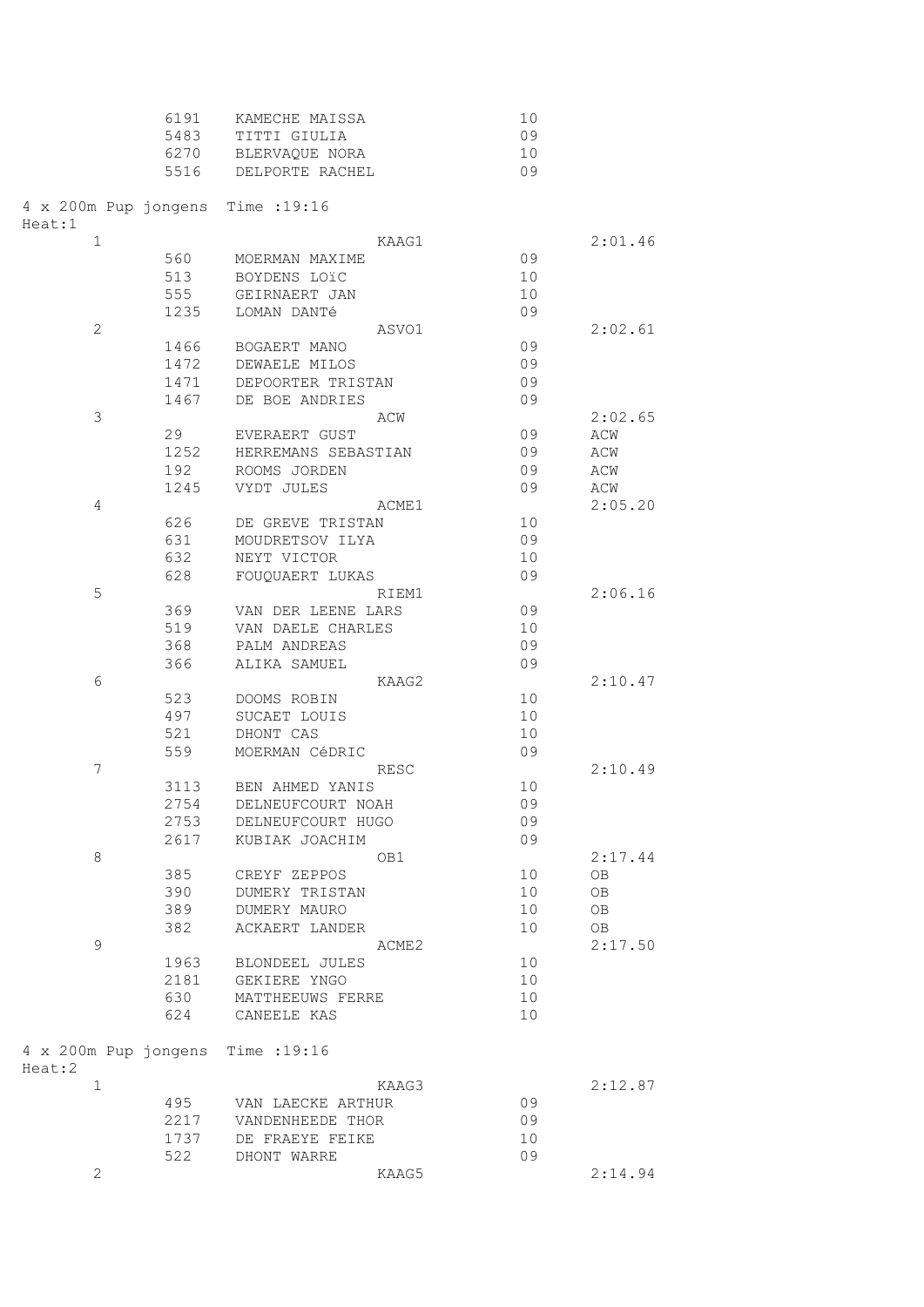|                                   | 7880 | VANBIERVLIET OTIS         | 11              |         |
|-----------------------------------|------|---------------------------|-----------------|---------|
|                                   | 288  | OOSTERLINCK DRIES         | 09              |         |
|                                   | 916  | VANBIERVLIET TITUS        | 10              |         |
|                                   | 915  | VAN DE VELDE ANTON        | 09              |         |
| 3                                 |      | KAAG6                     |                 | 2:15.90 |
|                                   | 766  | D'HONDT LUKAS             | 10              |         |
|                                   | 537  | TERMOTE JEFF              | 10              |         |
|                                   | 909  | DEREZ ARTHUR              | 10              |         |
|                                   | 408  | LEMMENS MAXENCE           | 10              |         |
| 4                                 |      | RIEM2                     |                 | 2:17.33 |
|                                   | 400  | VAN ACKER THOR            | 10              |         |
|                                   | 1089 | MATHIEU RUNE              | 10              |         |
|                                   | 397  | VAN DEN BERGHE AARON      | 10              |         |
|                                   | 362  | DE BOEVER LOWIE           | 10              |         |
| 5                                 |      | ΑZ                        |                 | 2:19.40 |
|                                   | 612  | EECKHOUT GRIM             | 10              | ΖA      |
|                                   | 239  | LEROUGE STAF              | 09              | ΖA      |
|                                   | 238  | MEULEMAN GUNNAR           | 10              | ΖA      |
|                                   | 1710 | MISEREZ KEANO             | 10              | ZA      |
| 6                                 |      | ACME 4                    |                 | 2:23.50 |
|                                   | 731  | DE WALSCHE MATS           | 09              |         |
|                                   | 816  | DE DAPPER FINN            | 09              |         |
|                                   | 1516 | TUYTENS JULES             | 10              |         |
|                                   | 1287 | <b>BUYSSE WOUT</b>        | 09              |         |
| 7                                 |      | ACME3                     |                 | 2:28.16 |
|                                   | 623  | BUYSSE SEM                | 09              |         |
|                                   | 821  | DINHO DHOORE              | 09              |         |
|                                   | 874  | PARDON ROBBE              | 10              |         |
|                                   | 1862 | DE WISPELAERE AXEL        | 09              |         |
| 8                                 |      | KAAG7                     |                 | 2:37.33 |
|                                   | 240  | BROEKAERT EWOUT           | 10              |         |
|                                   | 910  | POTVIN LEANDRO            | 09              |         |
|                                   | 399  | BAETSLé MATHO             | 09              |         |
|                                   | 1761 | MENÉNDEZ VILLEGAS JOSÉ EL | 10              |         |
| 9                                 |      | ACME <sub>5</sub>         |                 | 2:46.01 |
|                                   | 2095 | VANSTEENBRUGGE CIEL       | 10              |         |
|                                   | 1021 | FOCKAERT FLORIAAN         | 10              |         |
|                                   | 1056 | WOUTERS LANDER            | 10              |         |
|                                   | 1822 | PIRA MAURITS              | 10              |         |
|                                   |      |                           |                 |         |
| 4 x 200m Pup jongens Time : 19:16 |      |                           |                 |         |
| Heat:3                            |      |                           |                 |         |
| $\mathbf{1}$                      |      | VS1                       |                 | 2:14.81 |
|                                   | 546  | CLAUS JESSE               | 09              | VS      |
|                                   | 561  | VAN DE VIJVER LOWIE       | 09              | VS      |
|                                   | 568  | VERDICKT STAN             | 09              | VS      |
|                                   | 605  | DE VOS BASILE             | 09              | VS      |
| $\mathbf{2}$                      |      | FLAC1                     |                 | 2:16.67 |
|                                   | 229  | WILLAERT DAAN             | 09              |         |
|                                   | 442  | HOUTHOOFD XANDER          | 10              |         |
|                                   | 2010 | VAN SCHUERBEECK RUBEN     | 09              |         |
|                                   | 222  | BANCKAERT MATS            | 09              |         |
| 3                                 |      | AZW1                      |                 | 2:16.72 |
|                                   | 160  | VANNESTE ELIAS            | 10              | AZW     |
|                                   | 116  | LEMANT HARM               | 10 <sub>1</sub> | AZW     |
|                                   | 112  | BHIJA TARIQ               | 10 <sup>°</sup> | AZW     |
|                                   | 1154 | VERVAEKE MAURICE          | 10              | AZW     |
| 4                                 |      | STAX2                     |                 | 2:23.50 |
|                                   | 2142 | BOUQUET FELIX             | 09              |         |
|                                   | 78   | MARTY ELIE                | 09              |         |
|                                   | 63   | DEVRIENDT FIR             | 09              |         |
|                                   |      |                           |                 |         |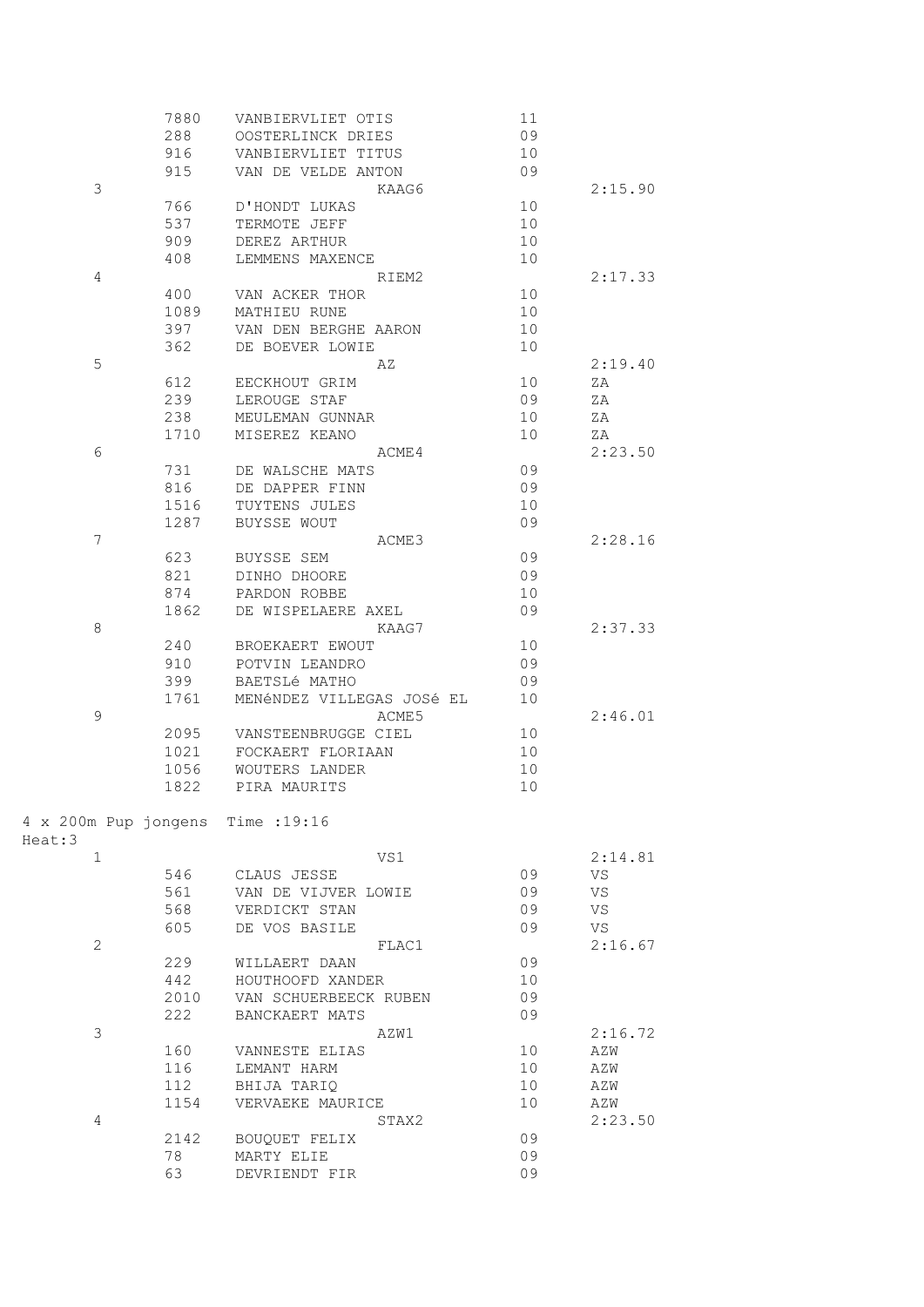|                                | 1831 | VAN MAELE JOREN           | 10 |         |
|--------------------------------|------|---------------------------|----|---------|
| 5                              |      | STAX1                     |    | 2:23.83 |
|                                | 483  | COUCKE STAF               | 10 |         |
|                                | 68   | HEBBRECHT SEM             | 10 |         |
|                                | 85   | POULAIN DANIEL            | 10 |         |
|                                |      |                           |    |         |
|                                | 104  | VERMEERSCH CAS            | 10 |         |
| 6                              |      | RCAS                      |    | 2:28.02 |
|                                | 9998 | RIPA YOUNESS<br>10<br>RCA |    |         |
|                                | 3274 | LABEEUW GUILLAUME         | 09 |         |
|                                | 3471 | HILALI FARIS ASLAM        | 10 |         |
|                                | 3275 | KOUASSI MATTEO*           | 09 |         |
| 7                              |      | KAAG4                     |    | 2:28.29 |
|                                | 695  | PEETERS JAKOB             | 10 |         |
|                                |      |                           |    |         |
|                                | 2149 | DE CONINCK SENNE          | 10 |         |
|                                | 514  | CAUWELIER JULES           | 10 |         |
|                                | 9039 | WAUTERS BRAM              | 11 |         |
| 8                              |      | EA                        |    | 2:32.24 |
|                                | 870  | DECONINCK BAS             | 10 | EA      |
|                                | 866  | PYSSON LOUIS              | 10 | EA      |
|                                | 871  | GEERTS FLORIS             |    |         |
|                                |      |                           | 10 | EA      |
|                                | 872  | GEERTS MERIJN             | 10 | EA      |
| 9                              |      | MACW1                     |    | 2:36.53 |
|                                | 1417 | VERMEIR EMIEL             | 09 |         |
|                                | 507  | VANDENBROUCKE XAVIER      | 10 |         |
|                                | 2058 | RINGOOT ROBIN             | 10 |         |
|                                | 798  | VANDEPUTTEE SEAN          | 09 |         |
|                                |      |                           |    |         |
| 4 x 200m Pup jongens<br>Heat:4 |      | Time : 19:16              |    |         |
| $\mathbf{1}$                   |      | AVR                       |    | 2:14.70 |
|                                | 1014 | VERHAEGHE LOUIS           | 09 | AVR     |
|                                | 1155 | LAKIERE ELIAN             | 10 | AVR     |
|                                |      |                           |    |         |
|                                | 426  | CLAEYS LUCAS              | 10 | AVR     |
|                                | 1500 | DE KEERSMAECKER KAMIEL    | 09 | AVR     |
| 2                              |      | USTA                      |    | 2:15.01 |
|                                | 3270 | GLORIEUX YOHAN            | 10 |         |
|                                | 3433 | CORNU LOUIS               | 09 |         |
|                                | 3022 | WAUCQUEZ JARNO            | 10 |         |
|                                | 2780 | TRIFIN REMI               | 09 |         |
|                                |      |                           |    |         |
| 3                              |      | ASVO <sub>2</sub>         |    | 2:15.42 |
|                                | 1474 | GOSSEYE ILJO              | 10 |         |
|                                | 1934 | GABRIËL YORAN             | 10 |         |
|                                | 1475 | GRIEBELING FERRE          | 10 |         |
|                                | 1481 | PAUWELS ARTUUR            | 10 |         |
| 4                              |      | STAX3                     |    | 2:18.56 |
|                                | 54   | CAEKAERT SIMON            | 10 |         |
|                                |      |                           |    |         |
|                                | 66   | GHEQUIÈRE ARTHUR          | 10 |         |
|                                | 89   | TEMMERMAN MORRIS          | 10 |         |
|                                | 817  | DENDOOVEN MATTIS          | 10 |         |
| 5                              |      | VS2                       |    | 2:21.00 |
|                                | 548  | NECKEBROECK GUS           | 10 | VS      |
|                                | 549  | NECKEBROECK WOUT          | 10 | VS      |
|                                |      |                           | 10 | VS      |
|                                | 547  | DECOCK BASILE             |    |         |
|                                | 558  | HAELTERMAN SIMON          | 10 | VS.     |
| 6                              |      | ACLO                      |    | 2:22.50 |
|                                | 3144 | GHISLAIN MATHYS           | 10 |         |
|                                | 2646 | PARRACINO SANDRO          | 10 |         |
|                                | 3223 | STROOBANS HENDRIK         | 10 |         |
|                                | 2884 | ANTOLINO EMILIO           | 09 |         |
| 7                              |      |                           |    |         |
|                                |      | HAC                       |    | 2:25.83 |
|                                | 1117 | GEERAERT ARTHUR           | 10 | HAC     |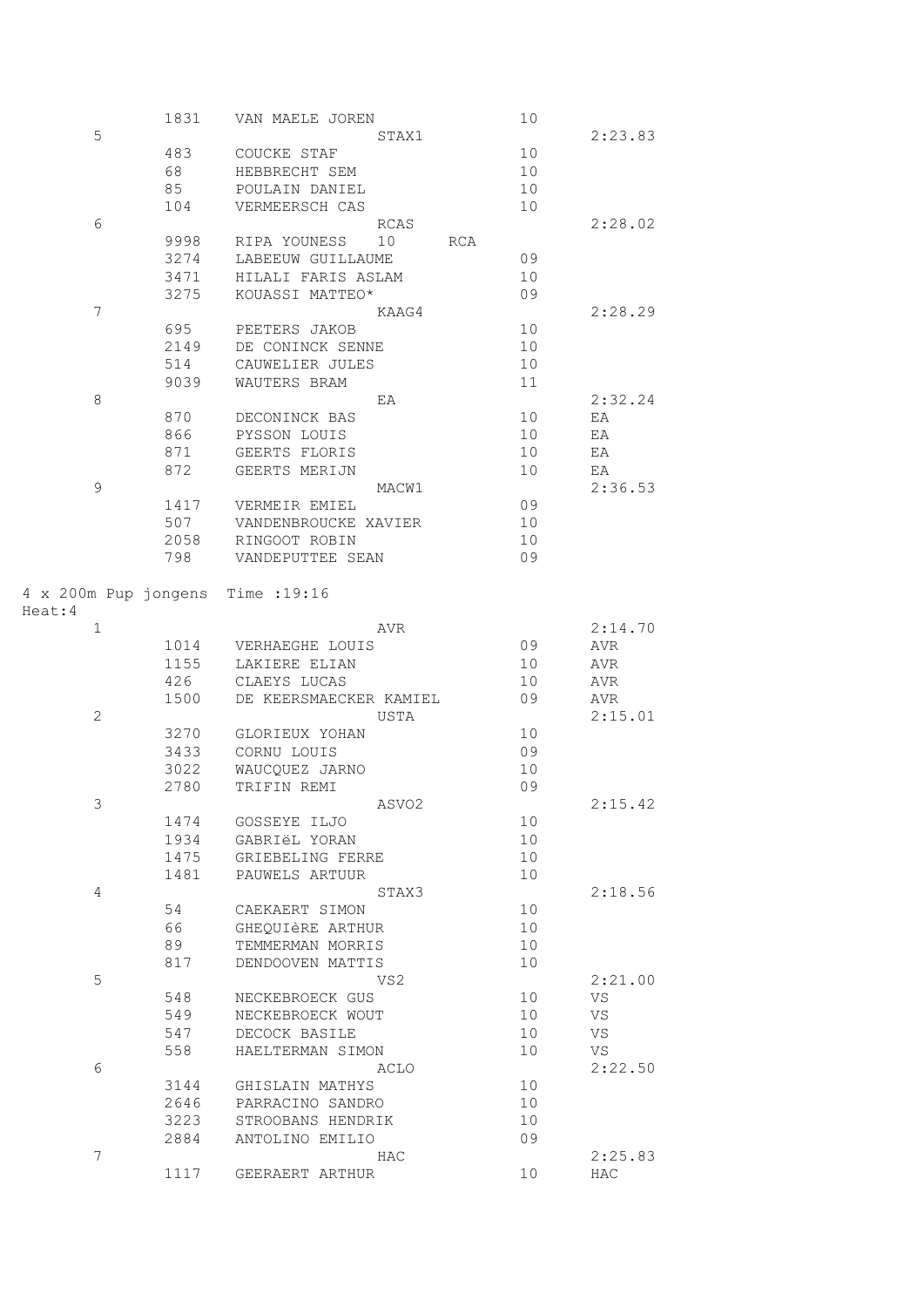|                                             | 3    | HOSTE SENNE              | 10 | HAC          |
|---------------------------------------------|------|--------------------------|----|--------------|
|                                             | 699  | D'HONDT GERTJAN          | 10 | $_{\rm HAC}$ |
|                                             |      | 7404 GEVAERT WIEBE       | 11 | HAC          |
|                                             |      |                          |    |              |
| 4 x 200m Pup jongens Time : 19:16<br>Heat:5 |      |                          |    |              |
| $\mathbf{1}$                                |      | DEIN1                    |    | 2:09.06      |
|                                             |      | 247 DELBAERE MILAS       | 10 |              |
|                                             |      | 279 SNAUWAERT FERRAN     | 09 |              |
|                                             |      | 273 MORTIER KOBE         | 09 |              |
|                                             | 274  | NOTEBAERT THOR           | 09 |              |
| 2                                           |      | DEIN2                    |    | 2:16.31      |
|                                             | 228  | ALLIJ MATISSE            | 09 |              |
|                                             | 248  | DE MESURE LEON           | 10 |              |
|                                             | 1190 | DHONT CYRIEL             | 09 |              |
|                                             | 281  |                          | 09 |              |
|                                             |      | STEVENS LOWIE            |    |              |
| 3                                           |      | STAX4                    |    | 2:23.71      |
|                                             | 122  | HERBOTS MORRIS           | 09 |              |
|                                             |      | 111 DE RIDDER WARRE      | 09 |              |
|                                             |      | 2028 STORME BASIL        | 09 |              |
|                                             |      | 2146 VAN HOVE FELIX      | 09 |              |
| 4                                           |      | STAX5                    |    | 2:24.49      |
|                                             | 84   | NAUDTS STEF              | 10 |              |
|                                             | 76   | LOOSE VICTOR             | 10 |              |
|                                             | 69   | HEMMERYCKX-DELEERSNIJDER | 09 |              |
|                                             | 86   | RYCKAERT TEUN            | 09 |              |
| 5                                           |      | ASVO3                    |    | 2:26.51      |
|                                             |      | 9985 BOGAERT MATTY 09    |    |              |
|                                             | 1940 | VANDERCRUYSSEN TIMO      | 09 |              |
|                                             | 1482 | PETEREYNS LARS           | 09 |              |
|                                             | 1938 | RUTTEN YOUNES            | 10 |              |
| 6                                           |      | DEIN3                    |    | 2:27.49      |
|                                             | 231  | BEAUMON LUKA             | 09 |              |
|                                             |      | 1295 DELOOF MATTEO       | 09 |              |
|                                             |      | 282 VANCOMPERNOLLE SIMON | 09 |              |
|                                             |      | 343 VERVAET LEANDER      | 10 |              |
|                                             |      |                          |    |              |
| 4 x 200m Sch meisjes Time : 19:29           |      |                          |    |              |
| Heat:1                                      |      |                          |    |              |
| $\overline{1}$                              |      | KAAG1                    |    | 1:44.74      |
|                                             | 2691 | SONNEVILLE AMELIE        | 04 |              |
|                                             | 2786 | DIOUF LOUISE             | 04 |              |
|                                             | 2618 | DE VARé CLARA            | 04 |              |
|                                             | 2634 | VAN DRIESSCHE XANTHE     | 03 |              |
| 2                                           |      | DAC                      |    | 1:46.99      |
|                                             | 2893 | WAUTERS EMMA             | 03 | DAC          |
|                                             | 3124 | VAN MIEGHEM ELISE        | 04 | DAC          |
|                                             | 2870 | VANDENBROUCKE JADE       | 04 | DAC          |
|                                             | 2966 | FIERET NOVA              | 04 | DAC          |
| 3                                           |      | RCG1                     |    | 1:49.14      |
|                                             | 2602 | LEROY LOTTE              | 04 | RCG          |
|                                             | 2951 | CAPA NILAY               | 03 | RCG          |
|                                             | 2746 | VAN HULLE OONA           | 04 | RCG          |
|                                             | 2853 | OWUSU BERYL              | 03 | RCG          |
| 4                                           |      | RIEM1                    |    | 1:49.46      |
|                                             | 2616 | LAGAEYSSE MIEK           | 04 |              |
|                                             | 3050 | DE PAPE JELKE            | 04 |              |
|                                             | 2871 | TEMMERMAN MARGAUX        | 04 |              |
|                                             | 3049 | DEVLAMYNCK LAURE         | 04 |              |
| 5                                           |      | USBW                     |    | 1:49.54      |
|                                             | 3535 | O'SHEA CHLOE             | 03 |              |
|                                             |      |                          |    |              |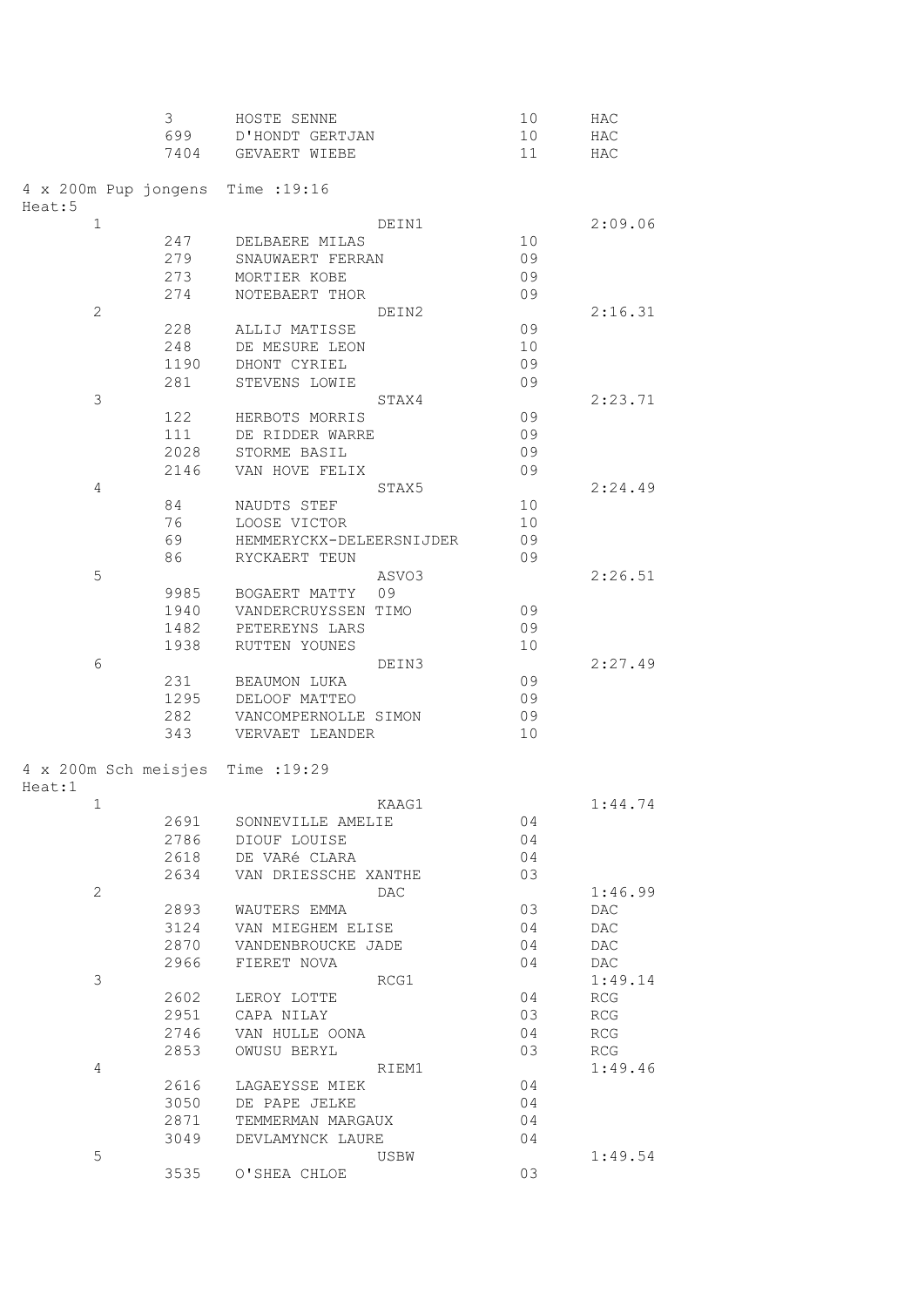|                                   | 3446 | CORNEZ MARINE                          | 03       |                |
|-----------------------------------|------|----------------------------------------|----------|----------------|
|                                   | 3634 | MAGIS VIOLETTE                         | 04       |                |
|                                   | 3503 | VASTEELS LUCIE                         | 03       |                |
| 6                                 |      | LEBB                                   |          | 1:52.58        |
|                                   | 3284 | PERDAENS JILL                          | 03       |                |
|                                   | 2941 | DE TROYER LISA                         | 04       |                |
|                                   | 2552 | HUYCK LARISSA                          | 04       |                |
|                                   | 2553 | HUYCK TIMEA                            | 04       |                |
|                                   |      |                                        |          |                |
| 4 x 200m Sch meisjes Time : 19:29 |      |                                        |          |                |
| Heat:2                            |      |                                        |          |                |
| $\mathbf 1$                       |      | ACG                                    |          | 1:53.19        |
|                                   | 2797 | DE BACKER LIZA                         | 04       | ACG            |
|                                   | 2796 | DE BACKER HANNE                        | 04       | ACG            |
|                                   | 2823 | LIBBERECHT LISA                        | 04       | ACG            |
|                                   | 2821 | ANYANWU VALENTINE                      | 04       | ACG            |
| 2                                 |      | MACW                                   |          | 1:53.37        |
|                                   | 3213 | OCQUET MORGANE                         | 04       |                |
|                                   | 3005 | VANHEE MAYA                            | 04       |                |
|                                   | 2652 | DEMEESTER ELINE                        | 03       |                |
|                                   | 2640 | VERSTEELE KLARA                        | 04       |                |
| 3                                 |      | VITA                                   |          | 1:55.17        |
|                                   | 3140 | DE MEYER JANA                          | 04       |                |
|                                   | 3116 | STEPPE JULIE                           | 04       |                |
|                                   | 3313 | DE BACKER LINDSY                       | 03       |                |
|                                   | 3282 | CARDON SOFIE                           | 03       |                |
| 4                                 |      | STAX                                   |          | 1:59.26        |
|                                   | 2516 |                                        | 04       |                |
|                                   |      | VAN BELLEGHEM ANNA                     | 04       |                |
|                                   | 2509 | MAHY FELINE                            |          |                |
|                                   | 2518 | VAN LAERE MARTE                        | 03<br>03 |                |
| 5                                 | 3088 | DE GRAEVE MARTE                        |          |                |
|                                   |      | KAAG2                                  |          | 2:04.62        |
|                                   | 2735 | MOREELS LEONIE                         | 03       |                |
|                                   | 2840 | BONNE AMÉLIE                           | 03       |                |
|                                   | 9999 | VERHAAREN HELENA<br>04<br>MORAEL SARAH |          |                |
|                                   |      |                                        |          |                |
|                                   | 3325 |                                        | 04       |                |
|                                   |      |                                        |          |                |
| 4 x 200m Sch meisjes Time : 19:29 |      |                                        |          |                |
| Heat:3                            |      |                                        |          |                |
| $\frac{1}{2}$                     |      | STAX2                                  |          | 1:52.31        |
|                                   | 2511 | PRAET AXELLE                           | 04       |                |
|                                   | 2508 | FAVOREEL THAIS                         | 04       |                |
|                                   | 2507 | DE TROY NOA                            | 03       |                |
|                                   | 2512 | SPEURT EVA                             | 03       |                |
| $\mathbf{2}$                      |      | LYRA                                   |          | 1:53.62        |
|                                   | 2879 | DE HAES ELLE                           | 03       |                |
|                                   | 3222 | WOUTERS MIRTHE                         | 03       |                |
|                                   | 3221 | WOUTERS IMER                           | 04       |                |
|                                   | 2911 | THEEUWS KATE                           | 03       |                |
| 3                                 |      | AVR                                    |          | 1:56.16        |
|                                   | 2631 | DEPREITER MALYSSE ELISE                | 04       | AVR            |
|                                   | 2715 | DE PAUW LIEZE                          | 04       | AVR            |
|                                   | 902  | BEKAERT JITSKE                         | 05       | AVR            |
|                                   | 3022 | BRUNEEL LIENE                          | 04       | AVR            |
| 4                                 |      | <b>HCO</b>                             |          | 1:57.34        |
|                                   | 3229 | STEMGÉE FEBE                           | 04       | <b>HCO</b>     |
|                                   | 2752 | VAN DEN EYNDE RACHELLE                 | 04       | HCO            |
|                                   | 2750 | BENAETS FEMKE                          | 04       | HCO            |
|                                   | 2725 | BECU ZYTA                              | 04       | HCO            |
| 5                                 | 3178 | ACP<br>DEVICHE LORE                    | 04       | 2:10.97<br>ACP |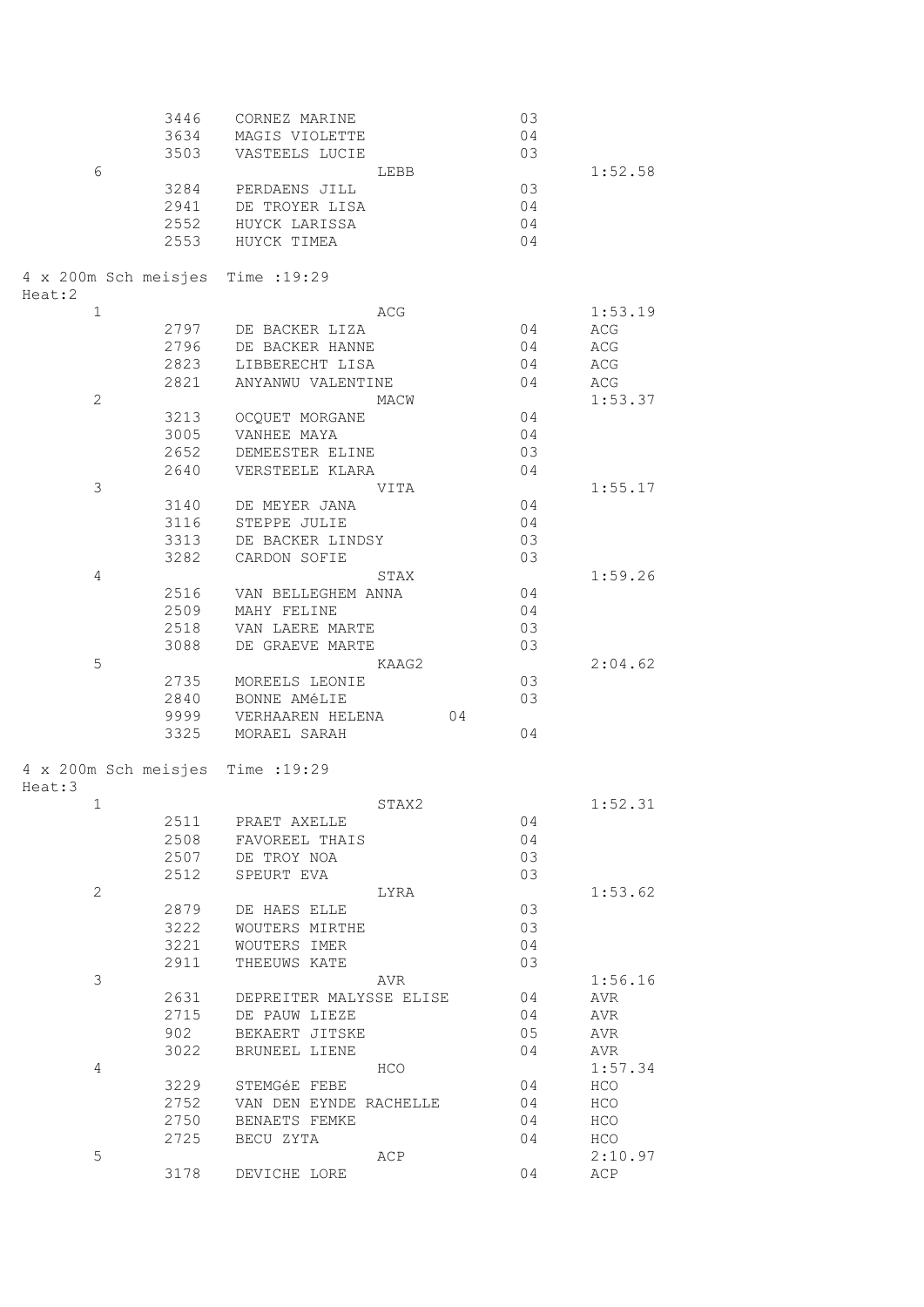|        |                                                 | 3128 | HUVENNE LOTTE                     | 03 | ACP         |      |
|--------|-------------------------------------------------|------|-----------------------------------|----|-------------|------|
|        |                                                 | 2740 | DE COSTER NINA                    | 03 | ACP         |      |
|        |                                                 | 2850 | LEUCKX KATO                       | 03 | ACP         |      |
|        |                                                 |      | 4 x 200m Sch jongens Time : 19:36 |    |             |      |
| Heat:1 |                                                 |      |                                   |    |             |      |
|        | $\mathbf 1$                                     |      | ASVO                              |    | 1:35.57     |      |
|        |                                                 | 2752 | VANDRIESSCHE JELLE                | 04 |             |      |
|        |                                                 | 2490 | MERSSEMAN KILLIAN                 | 04 |             |      |
|        |                                                 | 2491 | NEUVILLE ISAAK                    | 03 |             |      |
|        |                                                 | 2480 | DE VRIESE JARON                   | 04 |             |      |
|        | 2                                               |      | LEBB                              |    | 1:36.06     |      |
|        |                                                 | 2192 | VAN DEN BULCKE JASPER             | 03 |             |      |
|        |                                                 | 2361 | CAUDRON MEINDERT                  | 04 |             |      |
|        |                                                 | 2619 | KERRE FLOREN                      | 03 |             |      |
|        |                                                 | 2192 | VAN DEN BULCKE JASPER             | 03 |             |      |
|        | 3                                               |      | KAAG                              |    | 1:38.01     |      |
|        |                                                 | 2320 | DE VOS SENNE                      | 04 |             |      |
|        |                                                 | 2679 | VAN VLIET ALEXANDER               | 04 |             |      |
|        |                                                 | 2227 | OOSTERLINCK NIELS                 | 04 |             |      |
|        |                                                 | 2312 | VAN AERDE VIKTOR                  | 04 |             |      |
|        | 4                                               |      | AVR                               |    | 1:39.83     |      |
|        |                                                 | 2366 | DE PAUW WARRE                     | 03 | AVR         |      |
|        |                                                 | 2368 | IDRIZI RAHMON                     | 03 |             |      |
|        |                                                 |      |                                   |    | AVR         |      |
|        |                                                 | 2823 | STEVENS TOBIAS                    | 04 | AVR         |      |
|        |                                                 | 2908 | DEKAEZEMAKER HENOK                | 03 | AVR         |      |
|        | 5                                               |      | MACW                              |    | 1:40.63     |      |
|        |                                                 | 2971 | VAN DE VYVERE RENZO               | 03 |             |      |
|        |                                                 | 2700 | VERMEULEN RENDEL                  | 03 |             |      |
|        |                                                 | 2739 | VELGHE NOA                        | 04 |             |      |
|        |                                                 | 2703 | NOLLET MARTEN                     | 03 |             |      |
|        | 6                                               |      | ACLO cad sch                      |    | 1:44.04     |      |
|        |                                                 | 1477 | BOUDART ADRIEN                    | 05 |             |      |
|        |                                                 | 1345 | TITTI AURELIANO                   | 05 |             |      |
|        |                                                 | 1344 | THYS ALEXANDRE                    | 05 |             |      |
|        |                                                 | 3124 | THYS MAXIME                       | 03 |             |      |
|        | 60m Cad meisjes Time : 19:49                    |      |                                   |    |             |      |
| Heat:1 |                                                 |      |                                   |    |             |      |
|        | . The contract of $\mathbf{1}$ and $\mathbf{1}$ |      | 91 DE SAEGHER STEFFI              | 05 | ACW         | 8.00 |
|        | 2                                               | 159  | DE SCHRIJVER ARWEN                | 06 | KAAG        | 8.12 |
|        | $\mathfrak{Z}$                                  | 100  | HEYVAERT ELLA                     | 05 | LEBB        | 8.16 |
|        | 4                                               | 70   | GOOSEN YANA                       | 05 | AZW         | 8.18 |
|        | 5                                               | 294  | BOLLENGIER IRIS                   | 06 | VS <b>V</b> | 8.19 |
|        | 6                                               | 786  | LUBULA LISA                       | 06 | RCT         | 8.24 |
|        | 7                                               | 577  | HEYVAERT NONA                     | 05 | LEBB        | 8.25 |
|        | 8                                               | 1092 | TRAORE AïCHA                      | 06 | KAAG        | 8.25 |
|        | 60m Cad meisjes Time : 19:49                    |      |                                   |    |             |      |
| Heat:2 |                                                 |      |                                   |    |             |      |
|        | $\mathbf{1}$                                    | 1110 | BOONE DAVINE                      | 05 | AVLO        | 8.13 |
|        | $\mathbf{2}$                                    | 510  | DE BRUYCKER NORAH                 | 06 | HAC         | 8.25 |
|        | 3                                               | 825  | COWIE JADE                        | 05 | AVLO        | 8.28 |
|        | $\overline{4}$                                  | 385  | VAN DAELE JUTTA                   | 05 | AVMO        | 8.32 |
|        | 5                                               | 1022 | AELBRECHT LORIEN                  | 05 | ACW         | 8.37 |
|        | $6\,$                                           | 99   | RECOUR JANTE                      | 06 | LEBB        | 8.42 |
|        | 7                                               | 236  | LANSEN SAARTJE                    | 06 | MACW        | 8.48 |
|        | $\,8\,$                                         | 354  | OOGHE LAURA                       | 06 | HCO         | 8.50 |
|        |                                                 |      |                                   |    |             |      |
|        |                                                 |      |                                   |    |             |      |

60m Cad meisjes Time :19:49 Heat:3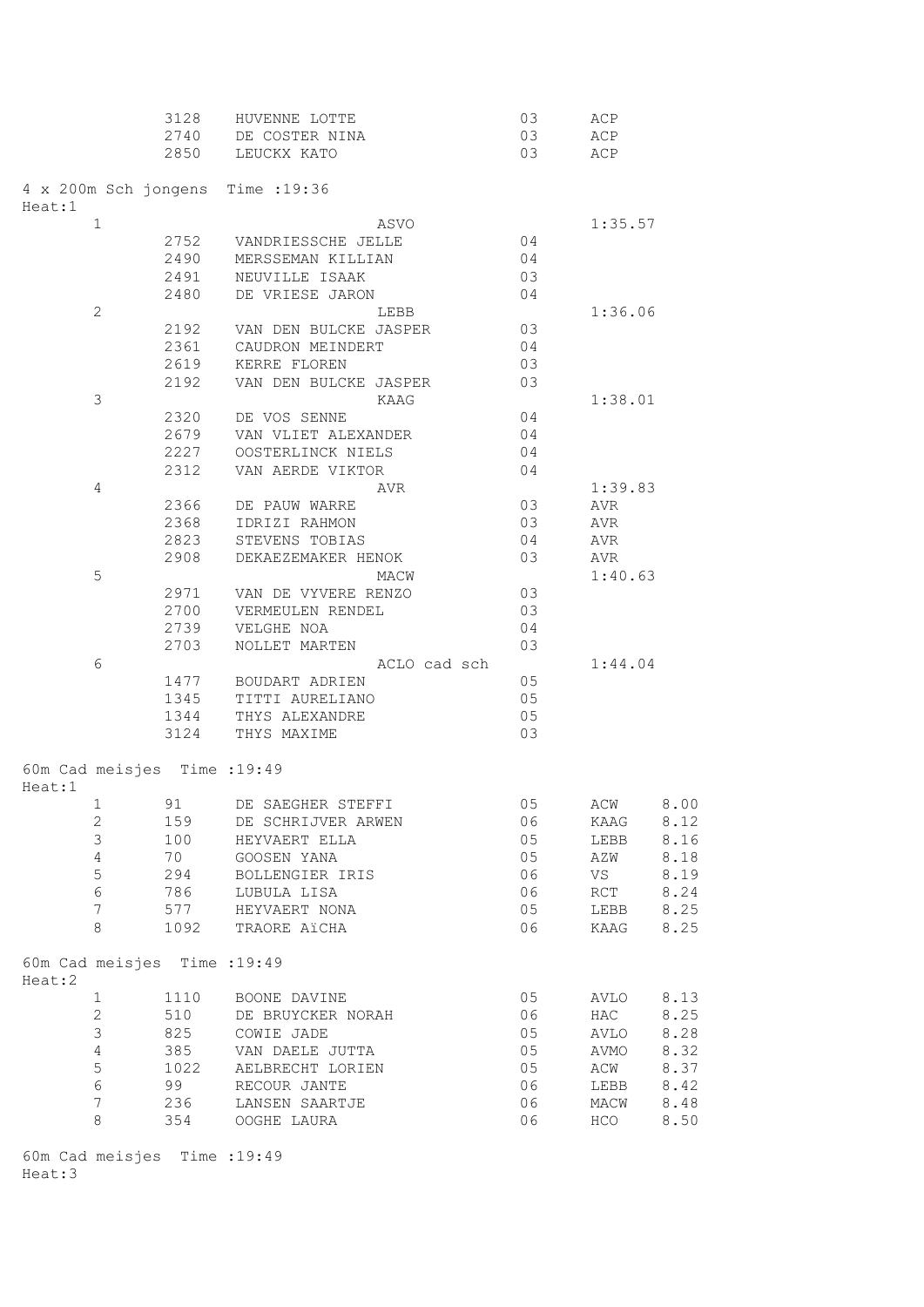|                                        | $\mathbf 1$         | 459     | BASTIL MARGAUX                          | 05       | ASVO            | 8.38         |
|----------------------------------------|---------------------|---------|-----------------------------------------|----------|-----------------|--------------|
|                                        | $\mathbf{2}$        | 243     | BUYCK AMELIE                            | 05       | HAMM            | 8.41         |
|                                        | 3                   | 692     | THIERENS LOUISE                         | 05       | VOLH            | 8.45         |
|                                        | $\overline{4}$      | 606     | ANCKAERT ELIEN                          | 06       | HAC             | 8.49         |
|                                        | 5                   | 1760    | LAMA ROSE                               | 06       | USBW            | 8.51         |
|                                        | 6                   |         | 1995 BANGOURA KADIATOU                  | 05       | RCAS            | 8.52         |
|                                        | $7\overline{ }$     |         | 98 VAN POUCKE FRAN                      | 06       | ACW             | 8.60         |
|                                        | 8                   | 811     | DE WILDE ZITA                           | 06       | VOLH            | 8.61         |
|                                        |                     |         |                                         |          |                 |              |
| 60m Cad meisjes Time : 19:49<br>Heat:4 |                     |         |                                         |          |                 |              |
|                                        | $\mathbf{1}$        | 237     | LOGIER FIEN                             | 06       | MACW            | 8.51         |
|                                        | $\mathbf{2}$        | 1879    | RAVERT LEA                              | 05       | MOHA            | 8.58         |
|                                        | $\mathfrak{Z}$      | 2035    | DELHEZ EMMA                             | 05       | MOHA            | 8.58         |
|                                        | $\overline{4}$      | 169     | VANDE CAVEY FRANCE                      | 05       | RCG             | 8.63         |
|                                        | 5                   | 96 — 10 | VERMEULEN NELE                          | 05       | ACW             | 8.72         |
|                                        | 6                   | 204     | DEVARREWAERE LENTE                      | 05       | AVR             | 8.75         |
|                                        | $\overline{7}$      | 94      | MUYSHONDT EMMA                          | 06       | LEBB            | 8.78         |
|                                        | 8                   |         | 1367 KUBIAK JOANNA                      | 06       | RESC            | 8.87         |
|                                        |                     |         |                                         |          |                 |              |
| 60m Cad meisjes Time : 19:49<br>Heat:5 |                     |         |                                         |          |                 |              |
|                                        | $\mathbf{1}$        |         | 1994 SARI SELIN NUR                     | 05       | RCAS            | 8.68         |
|                                        | $\mathbf{2}$        |         | 642 SEGERS MARIE                        | 06       | VITA            | 8.80         |
|                                        | $\mathfrak{Z}$      |         | 2036 DIARRA EVA MARIAME                 | 06       | RCAS            | 8.85         |
|                                        | $\overline{4}$      | 95      | GHEORGHE ALESSANDRA                     | 06       | LEBB            | 8.89         |
|                                        | 5                   |         | 1305 DEBOUNY CHARLOTTE                  | 05       | OCAN            | 8.96         |
|                                        | $6\overline{6}$     | 425     | VAN HOOF SAAR                           | 05       | VS <sub>2</sub> | 8.97         |
|                                        | 7                   | 709     | VERHAST VALESCA                         | 05       | LEBB            | 9.03         |
|                                        |                     | 226     | SEBREGTS ASHLEY*                        | 06       | KAPE            | DNS          |
|                                        |                     |         |                                         |          |                 |              |
| 60m Cad meisjes Time : 19:49           |                     |         |                                         |          |                 |              |
| Heat:6                                 |                     |         |                                         |          |                 |              |
|                                        | $\mathbf{1}$        |         | 24 AREFI LARA                           | 05       | STAX            | 8.69         |
|                                        | $\mathbf{2}$        | 256     | BAETEN KAYLEIGH                         | 05       | RIEM            | 8.81         |
|                                        | $\mathfrak{Z}$      | 855     | DEPREZ ZOë                              | 06       | AVR             | 9.09         |
|                                        | $\overline{4}$      | 38      | TYNCKE JANA                             | 06       | STAX            | 9.09         |
|                                        | 5                   | 1835    |                                         | 05       | USBW            | 9.24         |
|                                        | $\epsilon$          | 696 1   | PINDU BASAMBI RUTH*<br>BLANCKAERT FEMKE | 05       | VOLH            | 9.32         |
|                                        | 7                   | 520     |                                         | 05       | LEBB 9.35       |              |
|                                        |                     | 800     | VAN DER PERRE LOUISE<br>PAQUAY FEMKE    | 06       | KAPE            | DNS          |
| 60m Cad meisjes Time : 19:49           |                     |         |                                         |          |                 |              |
| Heat:7                                 |                     |         |                                         |          |                 |              |
|                                        | $\mathbf{1}$        | 1670    | BARAMOTO YAYU PAOLINA                   | 05       | OCAN            | 8.43         |
|                                        | $\mathbf{2}$        | 322     | DARGENT MAXIME                          | 05       | RCG             | 9.00         |
|                                        | 3                   | 787     | FROIDMONT LOUISE                        | 06       | TACT            | 9.34         |
|                                        | $\overline{4}$      | 85      | VANACKERE EMMY                          | 06       | AZW             | 9.45         |
|                                        | 5                   | 35      | MONSIEUR MARGOT                         | 06       | STAX            | 9.82         |
|                                        | 6                   |         | 1659 LEFEBVRE LISA                      | 05       | OCAN            | 9.83         |
| 60m Cad meisjes Time : 19:49<br>Heat:8 |                     |         |                                         |          |                 |              |
|                                        | $1 -$               |         | 1144 HOSTE LINDE                        | 05       | KAAG            | 8.88         |
|                                        | $\overline{2}$      |         |                                         |          |                 |              |
|                                        |                     |         | 2114 LUZITU DEBORAH*                    | 05       | RCAS            | 9.14         |
|                                        | 3<br>$\overline{4}$ | 351     | 661 TUYLS ZOWIE<br>JEURIS RACHELLE      | 05<br>06 | ACW<br>AVR      | 9.23<br>9.88 |
| 60m Cad jongens Time : 19:56           |                     |         |                                         |          |                 |              |
| Heat:1                                 | $\mathbf{1}$        | 144     | TORCK JARNO                             | 05       | LEBB            | 7.28         |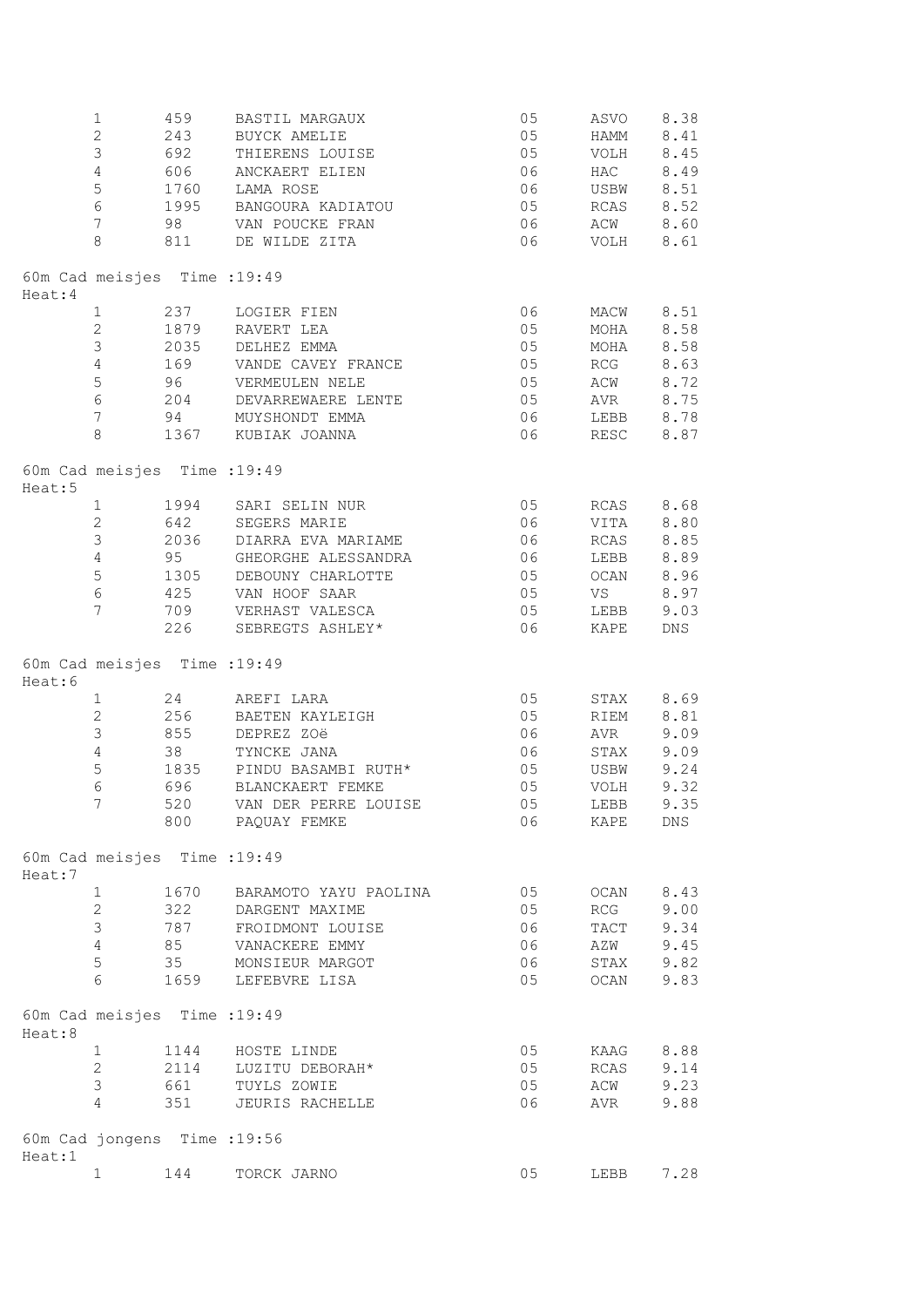|         | $\overline{2}$<br>$\mathfrak{Z}$ | 70           | TEMMERMAN TIBE<br>1575 AGBASSA ARTHUR  | 05<br>05 | LEBB<br>CSF                 | 7.43<br>7.68 |
|---------|----------------------------------|--------------|----------------------------------------|----------|-----------------------------|--------------|
|         | $\overline{4}$                   |              | 292 DE STRYCKER KASPER                 | 05       | HAMM                        | 7.83         |
|         | 5                                | 1782         | DEWEL HUGO                             | 05       | USBW                        | 7.83         |
|         | $6\,$                            | 414          | BARIGAND SANTIAGO                      | 06       | KAAG                        | 7.88         |
|         | $7\phantom{.0}$                  |              | 762 KNUYSEN YARNE                      | 05       | ACA                         | 8.07         |
|         | 8                                |              | 1070 VERBRAEKEL LORENZO                | 05       | KAAG                        | 8.17         |
| Heat:2  | 60m Cad jongens Time : 19:56     |              |                                        |          |                             |              |
|         | 1                                |              | 1012 VAN DEN HOUTEN GWEN               | 05       | <b>KAAG</b>                 | 7.89         |
|         | $\mathbf{2}$                     | 318          | DHONDT TIJL                            | 05       | LEBB                        | 8.05         |
|         | $\mathfrak{Z}$                   | 319          | SMISMANS MAURO                         | 06       | LEBB                        | 8.06         |
|         | $\overline{4}$                   | 72           | VAN DE CLOODT NIELS                    | 06       | ACW                         | 8.10         |
|         | $\overline{5}$                   | 309          | LEYSEELE WOUT                          | 05       | <b>BEHO</b>                 | 8.13         |
|         | 6                                |              | 1828 EDOUARD FRANCK                    | 05       | MOHA                        | 8.17         |
|         | $7\phantom{.0}$<br>8             |              | 140 VERCRUYSSE JAN<br>68 VERHULST IDES | 06<br>05 | RCG<br>ACW                  | 8.29<br>8.32 |
| Heat:3  | 60m Cad jongens Time : 19:56     |              |                                        |          |                             |              |
|         | $\mathbf{1}$                     |              | 60 TERRYN MATTES                       | 05       | AZW                         | 8.24         |
|         | $\overline{2}$                   | 650          | DHAENE THOMAS                          | 06       | ACW                         | 8.24         |
|         | $\mathfrak{Z}$                   | 234          | CLINCKSPOOR RENé                       | 05       | RCG                         | 8.45         |
|         | $\overline{4}$                   |              | 39 VERSTRAETEN OLE                     | 06       | ACW                         | 8.48         |
|         | 5                                | 372          | VERMAERCKE WARD                        | 06 06    | LEBB                        | 8.64         |
|         | 6                                |              | 784 VANDER GHEYNST FREM                | 06 06    | ASVO                        | 8.96         |
|         | $7\overline{ }$                  | 47           | BENOIT MAXIME                          | 06       | AZW                         | 9.29         |
| Heat: 4 | 60m Cad jongens Time : 19:56     |              |                                        |          |                             |              |
|         | $\mathbf{1}$                     |              | 1691 RASE NEMO                         | 05       | USBW                        | 7.61         |
|         | $\mathbf{2}$                     |              | 1596 THOMAS ETHAN                      | 06       | USBW                        | 8.16         |
|         | 3                                |              | 1579 BLOMART NATHAN                    | 06       | USBW                        | 8.33         |
|         | $\overline{4}$                   |              | 1074 AREFI AARON                       | 06 06    | STAX                        | 8.36         |
|         | 5                                |              | 441 COUVREUR OWEN                      | 06       | AZW                         | 8.70         |
|         | $6\phantom{.}6$                  |              | 215 VAN MOSSEVELDE ARTHUR 06           |          | MACW                        | 9.16         |
| Heat:1  | 60m Sch meisjes Time : 20:03     |              |                                        |          |                             |              |
|         | 1                                | 2602         | LEROY LOTTE                            | 04       | RCG                         | 8.21         |
|         | $\mathbf{2}$                     | 3790         | SWAELENS JEANNE                        | 04       | $\mathop{\rm CSF}\nolimits$ | 8.28         |
|         | 3                                | 2653         | CHRISTIAENS STIEN                      | 03       | DEIN                        | 8.28         |
|         | 4<br>5                           | 2821         | ANYANWU VALENTINE                      | 04       | ACG                         | 8.29         |
|         | 6                                | 2797         | DE BACKER LIZA                         | 04<br>04 | ACG                         | 8.29         |
|         | 7                                | 2725<br>3049 | BECU ZYTA<br>DEVLAMYNCK LAURE          | 04       | HCO<br>RIEM                 | 8.41<br>8.44 |
|         |                                  | 2511         | PRAET AXELLE                           | 04       | STAX                        | DNS          |
| Heat:2  | 60m Sch meisjes Time : 20:03     |              |                                        |          |                             |              |
|         | $\mathbf{1}$                     | 3880         | NDIAYE SOUKEYNA                        | 03       | CSE                         | 8.47         |
|         | $\overline{2}$                   | 2941         | DE TROYER LISA                         | 04       | LEBB                        | 8.48         |
|         | $\mathsf 3$                      | 3005         | VANHEE MAYA                            | 04       | MACW                        | 8.56         |
|         | $\overline{4}$                   | 2750         | BENAETS FEMKE                          | 04       | HCO                         | 8.59         |
|         | 5                                | 3213         | OCQUET MORGANE                         | 04       | MACW                        | 8.64         |
|         | $\sqrt{6}$                       | 3766         | BOMBO IRYNA                            | 03       | MOHA                        | 8.70         |
|         | $\boldsymbol{7}$                 | 2823         | LIBBERECHT LISA                        | 04       | ACG                         | 8.89         |
|         | 8                                | 2974         | MALFLIET LINE                          | 03       | VOLH                        | 8.97         |

60m Sch meisjes Time :20:03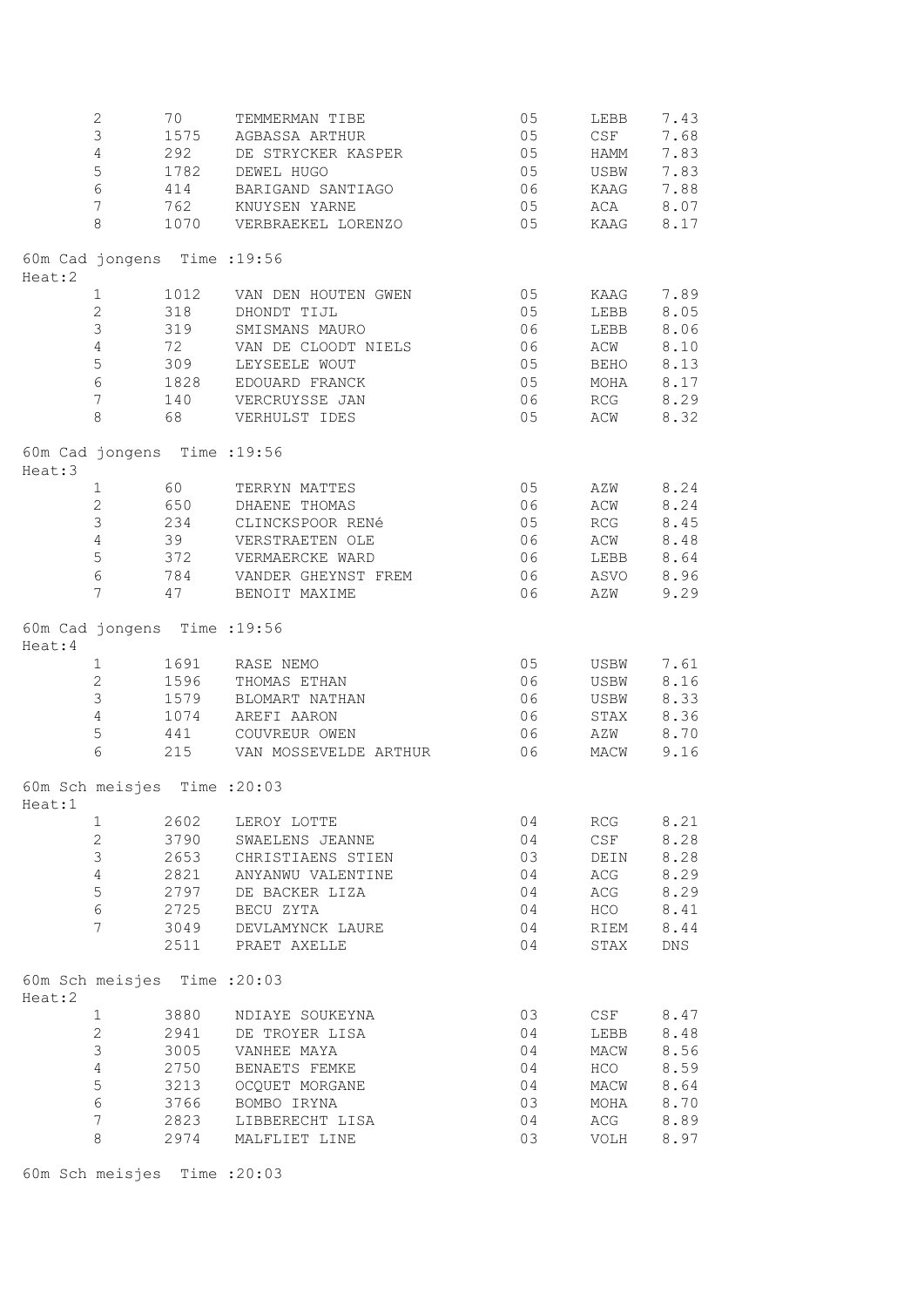| Heat:3 |                              |      |                                       |    |                 |      |
|--------|------------------------------|------|---------------------------------------|----|-----------------|------|
|        | $\mathbf{1}$                 | 2871 | TEMMERMAN MARGAUX                     | 04 | RIEM            | 8.39 |
|        | $\overline{c}$               | 2593 | GINTERTAELLE JILL                     | 04 | KAAG            | 8.85 |
|        | 3                            | 2507 | DE TROY NOA                           | 03 | STAX            | 8.88 |
|        | $\overline{4}$               | 2752 | VAN DEN EYNDE RACHELLE                | 04 | HCO             | 8.92 |
|        | 5                            | 3629 | DEWILDE CAROLE                        | 04 | CSF             | 8.97 |
|        | 6                            | 2652 | DEMEESTER ELINE                       | 03 | MACW            | 9.16 |
|        |                              |      |                                       |    |                 |      |
| Heat:1 | 60m Sch jongens Time : 20:05 |      |                                       |    |                 |      |
|        | $\mathbf{1}$                 |      | 2581 LECOCQ LAURENS                   | 04 | VS              | 7.28 |
|        | $\overline{2}$               | 2242 | VERCRUYSSE HANS                       | 03 | RCG             | 7.50 |
|        | 3                            | 2241 | VANDE CAVEY HENRI                     | 03 | RCG             | 7.61 |
|        | $\overline{4}$               |      | 2971 VAN DE VYVERE RENZO              | 03 | MACW            | 7.77 |
|        | 5                            |      | 2368 IDRIZI RAHMON                    | 03 | AVR             | 7.97 |
| Heat:2 | 60m Sch jongens Time : 20:05 |      |                                       |    |                 |      |
|        | $\mathbf{1}$                 |      | 2362 DHONDT ROBBE                     | 03 | LEBB            | 7.56 |
|        | $\mathbf{2}$                 |      |                                       | 04 | LEBB            | 7.59 |
|        | 3                            | 2619 | 2361 CAUDRON MEINDERT<br>KERRE FLOREN | 03 | LEBB            | 7.93 |
|        | 4                            | 2440 | VAN HOOF WOUT                         | 04 | VS              | 8.07 |
|        |                              |      |                                       |    |                 |      |
| Heat:1 | Ver Min meisjes Time : 14:39 |      |                                       |    |                 |      |
|        | $\mathbf{1}$                 |      | 7441 CUVELIER JADE                    | 07 | KAAG            | 5.03 |
|        | $\overline{c}$               |      | 7304 SCHOLLAERT SHANAYA ESTHER        | 07 | OB              | 4.78 |
|        | 3                            | 8740 | ATSAKENA NKONO MARGOT                 | 07 | USTA            | 4.71 |
|        | $\overline{4}$               | 7115 | IMPENS INE                            | 07 | KAAG            | 4.70 |
|        | 5                            | 6816 | DE BOSSCHER ELISE                     | 07 | ACW             | 4.62 |
|        | $\epsilon$                   | 8001 | VAN THEEMSCHE LIESE                   | 08 | AVLO            | 4.42 |
|        | $7\phantom{.}$               | 7776 | DE CLERCQ CAMILLE                     | 08 | ASVO            | 4.34 |
|        | 8                            | 7988 | VAN BASTELAERE JARA                   | 07 | ACW             | 4.22 |
|        | 9                            | 7008 | RAMAKERS JORE                         | 07 | MACW            | 4.17 |
|        | 10                           | 6703 | BEERNAERT MANON                       | 07 | <b>HAC</b>      | 4.14 |
|        | 11                           | 7773 | CHIERS CATO                           | 08 | ASVO            | 4.08 |
|        | 12                           | 7268 | STROUWEN SANDRINE                     | 08 | TACT            | 4.06 |
|        | 13                           | 6892 | DHAENENS ILONA                        | 08 | $\texttt{DEIN}$ | 4.02 |
|        | 14                           | 6891 | DE WILDE JANA                         | 07 | DEIN            | 3.99 |
|        | 15                           |      | 7774 CHIERS MARTE                     | 08 | ASVO 3.98       |      |
|        | 16                           | 7703 | CALLENS LONNEKE                       | 08 | AVMO            | 3.97 |
|        | 17                           |      | 7983 HEMELSOET JENNIFER               | 07 | MACW            | 3.94 |
|        | 18                           | 7530 | ROGGE LIO                             | 07 | DEIN            | 3.93 |
|        | 19                           | 6787 | DIALLO MARIAMA                        | 07 | AZW             | 3.88 |
|        | 20                           |      | 7017 VANBLEU FLOOR                    | 08 | MACW            | 3.80 |
|        | 21                           | 7014 | SPAEY LIESELOT                        | 07 | MACW            | 3.76 |
|        | 22                           | 7616 | SIERENS LORE                          | 07 | ACME            | 3.76 |
|        | 23                           | 6736 | DE PERMENTIER JUTTA                   | 07 | STAX            | 3.74 |
|        | 24                           | 8716 | MJAHED MAYA                           | 07 | RESC            | 3.73 |
|        | 25                           | 7584 | DHAENE DORIEN                         | 08 | ACW             | 3.70 |
|        | 26                           | 7189 | CNUDDE ESRA                           | 08 | ${\tt FLAC}$    | 3.69 |
|        | 27                           | 7889 | VAN LAERE SVEA                        | 07 | AVLO            | 3.69 |
|        | 28                           | 7851 | CLAUS JORUN                           | 08 | AVMO            | 3.67 |
|        | 29                           | 6890 | DEPUYDT ISAURA                        | 07 | DEIN            | 3.66 |
|        | 30                           | 7121 | VAN HOECKE KATO                       | 07 | ACME            | 3.63 |
|        | 31                           | 7037 | MORTELE JIETSE                        | 08 | HAC             | 3.61 |
|        | 32                           | 7027 | CHIUA LAYLA                           | 07 | HAMM            | 3.61 |
|        | 33                           | 7072 | DE SMET ANOUK                         | 08 | VS              | 3.60 |
|        | 34                           | 7827 | LUBULA NORAH                          | 08 | RCT             | 3.58 |
|        | 35                           | 8599 | WANYU DIANE                           | 08 | RESC            | 3.57 |
|        | 36                           | 7032 | DECORTE ANOUK                         | 07 | MACW            | 3.57 |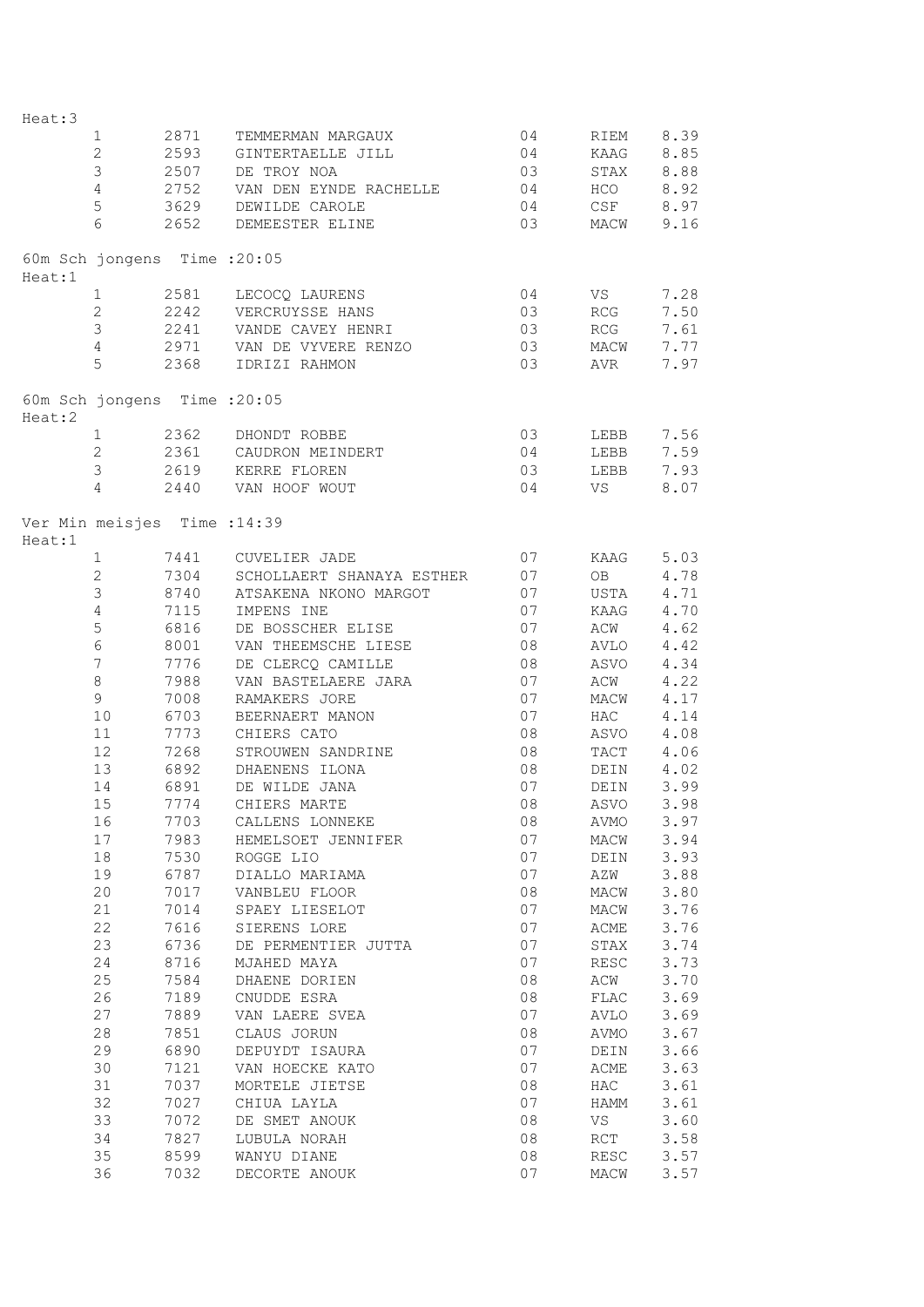|        | 37               | 9323 | DENIS ANASTASIA                | 08 | RCAS       | 3.55  |
|--------|------------------|------|--------------------------------|----|------------|-------|
|        | 38               | 7036 | LUYCKX ZITA                    | 08 | HAC        | 3.53  |
|        | 39               | 6925 | VAN MULDERS AUKE               | 07 | DEIN       | 3.52  |
|        | 40               | 8567 | VAN BRUSSELEN JODIE            | 08 | ACLO       | 3.51  |
|        | 41               | 6928 | VERSCHELDEN ENOLA              | 08 | DEIN       | 3.49  |
|        | 42               | 7377 | PEETERS BIKHA                  | 08 | ROBA       | 3.48  |
|        | 43               | 7606 | VAN DE WIELE LUNA              | 07 | RCG        | 3.47  |
|        | 44               | 7852 | BOGAERT LEONIE                 | 08 | AVMO       | 3.46  |
|        | 45               | 7213 | OBILAGWA JITSKE                | 08 | STAX       | 3.46  |
|        | 46               | 6899 | VAN ASSCHE MARIEKE             | 07 | DEIN       | 3.38  |
|        | 47               | 7295 | VANGANSBEKE TINE               | 07 | GRIM       | 3.37  |
|        | 48               | 7124 | BLOMME AXELLE                  | 07 | <b>HAC</b> | 3.35  |
|        | 49               | 8006 | VAN RANSBEECK LOU              | 08 | DAC        | 3.32  |
|        | 50               | 7545 | PIETTE LILY-SUE                | 07 | HAC        | 3.32  |
|        | 51               | 7064 | EVERAERT HELENA                | 07 | VS         | 3.26  |
|        |                  |      |                                |    |            |       |
|        | 52               | 9471 | WILLIAME TATYANA               | 08 | ACLO       | 3.26  |
|        | 53               | 8619 | CEUPPENS ELISE                 | 08 | ACLO       | 3.26  |
|        | 54               | 6929 | VERVAET ELISE                  | 07 | DEIN       | 3.25  |
|        | 55               | 8154 | BUYSSCHAERT NINA               | 07 | HAC        | 3.24  |
|        | 56               | 7657 | SPRANGERS MARIT                | 08 | KAAG       | 3.22  |
|        | 57               | 6856 | VANDENDRIESSCHE EMMA           | 07 | KAAG       | 3.20  |
|        | 58               | 8945 | HOCHEPIED BINTOU               | 08 | USTA       | 3.15  |
|        | 59               | 7976 | STANSON MARTE                  | 08 | DAC        | 3.13  |
|        | 60               | 7077 | PIEKANOWSKI ULRIKE             | 07 | VS         | 3.12  |
|        | 61               | 9350 | BARRY DIARIOU                  | 08 | RESC       | 3.08  |
|        | 62               | 7357 | INGHELBRECHT PAULINE           | 07 | HAC        | 3.07  |
|        | 63               | 7784 | MOREELS MARTA                  | 07 | ASVO       | 3.06  |
|        | 64               | 7264 | PANCKOUCKE VIHARA              | 08 | MACW       | 3.05  |
|        | 65               | 7473 | CONDIC-BEGOV ELLA              | 08 | <b>DAC</b> | 3.04  |
|        | 66               | 7110 | DELOS LUCCA                    | 07 | VS         | 3.02  |
|        | 67               | 8523 | DONFUT JUNO                    | 08 | ACLO       | 3.02  |
|        | 68               | 7165 | HIMBRECHT ALEXI                | 08 | AVR        | 3.02  |
|        | 69               | 7917 | D'OPERé LOTTE                  | 07 | GRIM       | 3.02  |
|        | 70               | 7501 | DEFLOOR FIEN                   | 07 | VS         | 2.98  |
|        | 71               | 6779 | DE VALCK ANKE                  | 08 | AVZK       | 2.96  |
|        | 72               | 7760 | COLAUTTI CHIARA                | 07 | MACW       | 2.94  |
|        | 73               | 7039 | BOGAERTS FLORE                 | 08 | KAAG       | 2.90  |
|        | 74               |      |                                | 08 | ASVO       |       |
|        |                  | 7780 | EECKMAN FLORENCE               |    | RESC       | 2.53  |
|        | 75               | 9485 | FRIFRA KHEIRA                  | 07 |            | 2.51  |
|        | 76               | 8565 | THYS CHLOE                     | 08 | ACLO       | 2.41  |
|        | 77               | 6774 | COSAERT ELLA                   | 07 | AZW        | 2.05  |
|        | 78               | 8956 | MUBARIK INAYA                  | 08 | RESC       | 2.04  |
|        | 79               | 7250 | T'JAECKX ELINE                 | 08 | MACW       | 1.94  |
|        |                  | 6706 | WALRAET ELENA                  | 08 | HAC        | ΝM    |
|        |                  | 7274 | GEERARDYN MARTHA               | 07 | ACW        | ΝM    |
|        |                  |      | Kogel Min jongens Time : 14:45 |    |            |       |
| Heat:1 |                  |      |                                |    |            |       |
|        | 1                | 4505 | COENE FINN                     | 07 | KAAG       | 11.57 |
|        | $\mathbf{2}$     | 4160 | VERCRUYSSE MATTEO              | 07 | DEIN       | 10.62 |
|        | 3                | 4647 | VAN HERREWEGHE LOUIS           | 07 | ΕA         | 10.59 |
|        | $\sqrt{4}$       | 4304 | SARRAZYN LUKAS                 | 07 | AVR        | 10.35 |
|        | $\mathsf S$      | 4234 | CAPPAERT ARNO                  | 07 | HAMM       | 9.41  |
|        | $\epsilon$       | 4380 | WAGEMAN STEF                   | 07 | VS         | 8.58  |
|        | $\boldsymbol{7}$ | 5195 | MOENS BRENT                    | 07 | AVLO       | 8.48  |
|        | $\,8\,$          | 3901 | DEKONINCK TORE                 | 08 | HAC        | 8.41  |
|        | 9                |      |                                |    |            |       |
|        |                  | 4506 | COENE STEN                     | 08 | KAAG       | 8.29  |
|        | 10               | 4856 | VAN AUDENAERDE JOREN           | 07 | KAAG       | 8.16  |
|        | 11               | 4671 | KEERMAN WOUT                   | 07 | HAC        | 8.03  |
|        | 12               | 4282 | DE VISCH NOAH                  | 07 | MACW       | 7.92  |
|        | 13               | 5563 | CNEUT LUKAS                    | 07 | AVR        | 7.74  |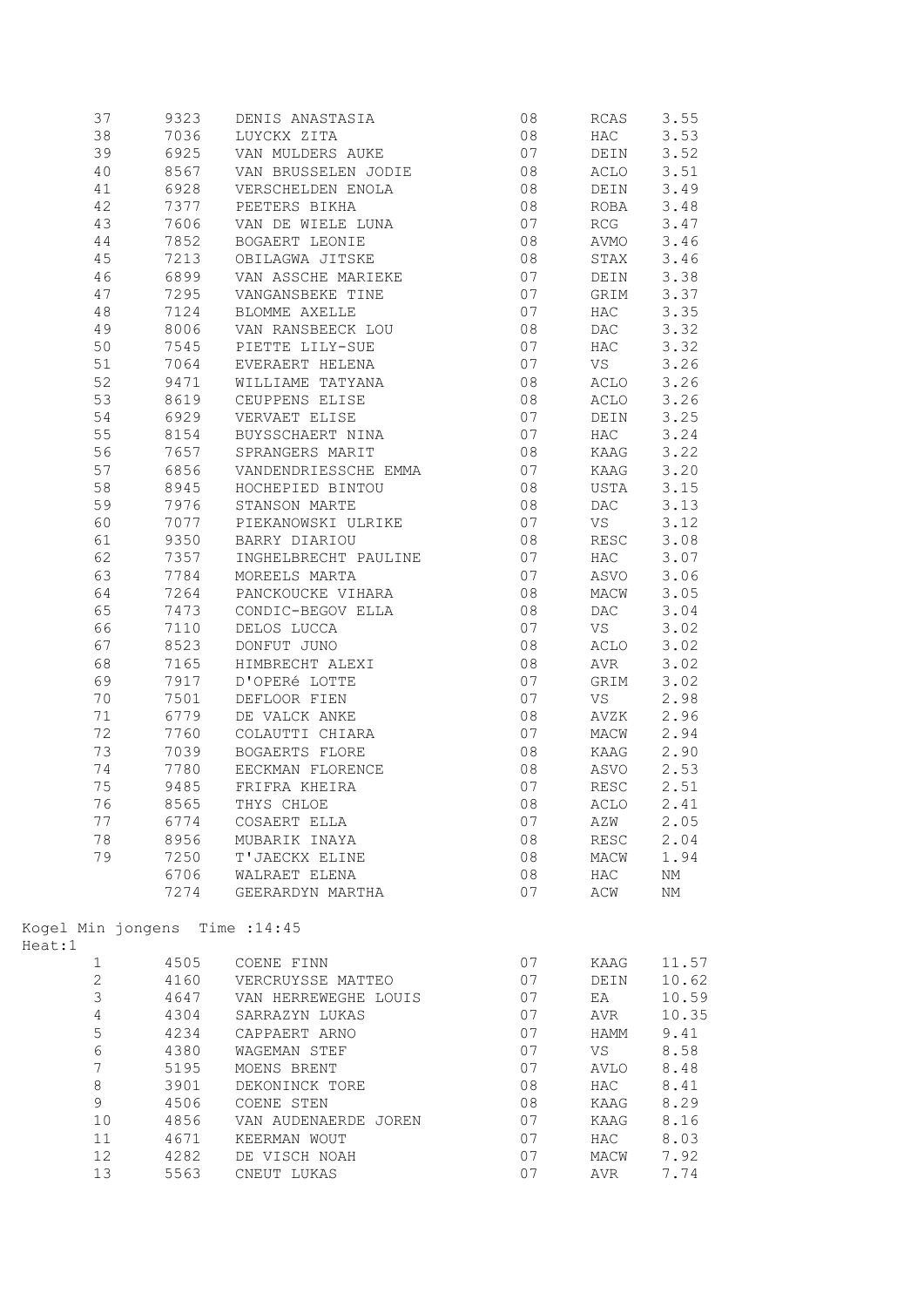|        | 14      | 6496   | VERSTRAETE TIBOR                                 | 07 | RCAS                   | 7.70 |
|--------|---------|--------|--------------------------------------------------|----|------------------------|------|
|        | 15      |        | 4091 DELBAERE MAREK                              | 07 | DEIN                   | 7.53 |
|        | 16      | 4429   | STAELENS NIELS                                   | 08 | <b>ACME</b>            | 7.53 |
|        | 17      | 4488   | SAVANé DJIBRIL                                   | 07 | DEIN                   | 7.31 |
|        | 18      |        | 4085 VANDENDRIESSCHE MILAN 07                    |    | KAAG                   | 7.26 |
|        | 19      | 3929   | CLAEYS ARNE                                      | 08 | STAX                   | 7.23 |
|        | 20      |        | 4425 CLAEYS JORAN                                | 07 | <b>ACME</b>            | 7.07 |
|        | 21      |        | 4583 PAUWELS LARS                                | 07 | ACW                    | 7.05 |
|        | 22      |        | 4220 VERLEYEN KOBE                               | 08 | AVR                    | 6.91 |
|        | 23      |        | 4219 DE BLIECK LANDER                            | 08 | AVR                    | 6.63 |
|        | 24      | 4283   | BUYCK THIBAULT                                   | 07 | <b>HAMM</b>            | 6.63 |
|        | 25      | 6494   | CONTENT SOLAL                                    | 08 | RCAS                   | 6.48 |
|        | 26      |        | 5235 GLORIEUX STAN                               | 07 | FLAC                   | 6.47 |
|        | 27      |        | 6039 VIGNERON VALENTIN                           | 08 | ACLO                   | 6.34 |
|        | 28      |        | 4020 VANDEPUTTE SANDER                           | 07 | AZW                    | 6.33 |
|        | 29      |        | 4579 CHRISTIAEN MAURICE                          | 07 | HCO                    | 6.27 |
|        | 30      | 4817   | HOMMEZ MATTHYS                                   | 08 | HCO                    | 6.18 |
|        | 31      | 6623   | LEONARD CELIAN                                   | 07 | RCAS                   | 6.15 |
|        | 32      | 4023   | VYNCKE GUST                                      | 07 | AZW                    | 6.10 |
|        | 33      | 4281   | HAECK ARTHUR                                     | 08 | AVLO                   | 6.06 |
|        | 34      | 6449   | SIX GREGOIRE                                     | 08 | USTA                   | 5.97 |
|        |         |        | GEVAERT SEPPE                                    |    |                        |      |
|        | 35      | 4320   |                                                  | 08 | HAC                    | 5.87 |
|        | 36      |        | 3903 VANDERPIJPEN WOUT                           | 08 | HAC                    | 5.75 |
|        | 37      |        | 4090 DEDECKER NOë                                | 08 | DEIN                   | 5.57 |
|        | 38      |        | 3966 VERMEULEN ALEXANDER                         | 08 | STAX                   | 5.51 |
|        | 39      |        | 4123 VAN BOCKSTAELE EWOUT<br>4092 DELBARGE SEPPE | 08 | DEIN                   | 5.50 |
|        | 40      |        |                                                  | 08 | DEIN                   | 5.49 |
|        | 41      | 6262   | VAN MOSSEVELDE SAMI                              | 07 | RESC                   | 5.48 |
|        | 42      | 3938   | DEBOSSCHER ARNO                                  | 08 | STAX                   | 5.38 |
|        | 43      | 4095   | DE MESURE LUKA                                   | 07 | DEIN                   | 5.37 |
|        | 44      | 6447   | MOREAU LUCAS                                     | 08 | USTA                   | 5.32 |
|        | 45      |        | 5456 VAN SCHUERBEECK MARTIJN 07                  |    | FLAC                   | 5.27 |
|        | 46      |        | 6334 OUATTARA REDA                               | 08 | RESC                   | 5.27 |
|        | 47      | 4492   | VANDERBEKE KRIEKE                                | 08 | HCO                    | 5.26 |
|        | 48      | 4111   | D'HAENE LARS                                     | 08 | DEIN                   | 5.22 |
|        | 49      | 6028   | OULHAJ HUGO                                      | 08 | RESC                   | 5.21 |
|        | 50      |        | 4664 VANDROMME MORIS                             | 08 | $_{\mbox{\small HAC}}$ | 5.17 |
|        | 51      |        | 5202 GOOSSENS MATTHIS                            | 08 | AVLO                   | 5.15 |
|        | 52      | 4131   | MUYS ARNE                                        | 08 | KAAG                   | 5.12 |
|        | 53      |        | 6348 SIMON VALENTIN                              | 08 | USTA                   | 5.06 |
|        | 54      | 6112   | DECROOS HUGO                                     | 08 | USTA                   | 5.05 |
|        | 55      | 4901   | MGBOKWERE ELIAS                                  | 08 | DEIN                   | 4.93 |
|        | 56      | 4093   | DE LODDER ANDREAS                                | 07 | DEIN                   | 4.89 |
|        | 57      | 4299   | HELLINCKX MICHIEL                                | 07 | HAMM                   | 4.88 |
|        | 58      | 4465   | DE COSTER JOLAN                                  | 08 | ACME                   | 4.68 |
|        | 59      | 4112   | LAUWAERT RUNE                                    | 08 | DEIN                   | 4.63 |
|        | 60      | 6155   | HOLLEVOET NOAH                                   | 08 | ACLO                   | 4.57 |
|        | 61      | 6512   | GODART ENZO                                      | 08 | RCAS                   | 4.56 |
|        | 62      | 4089   | DE DAPPER WOUT                                   | 08 | DEIN                   | 4.49 |
|        | 63      | 4587   | GEERARDYN MICHIEL                                | 08 | ACW                    | 4.47 |
|        | 64      | 6600   | LEGRIS OSCAR                                     | 08 | RCAS                   | 4.38 |
|        | 65      | 6621   | CARON CYRILL                                     | 08 | RCAS                   | 4.24 |
|        | 66      | 5087   | KESTELEYN THIBO                                  | 08 | ASVO                   | 4.12 |
|        | 67      | 5091   | LEROUGE THOMAS                                   | 08 | ASVO                   | 4.11 |
|        | 68      | 6589   | WIBAUT ENZO                                      | 08 | USTA                   | 3.83 |
|        |         |        |                                                  |    |                        |      |
| Heat:1 |         |        | Polsstok Cad/SchM/J Start 1m83 Time :16:21       |    |                        |      |
|        |         | 1 2991 | KRIEKEMANS PIETER                                | 03 | ACW                    | 3.58 |
|        | Sch M 1 |        |                                                  |    |                        |      |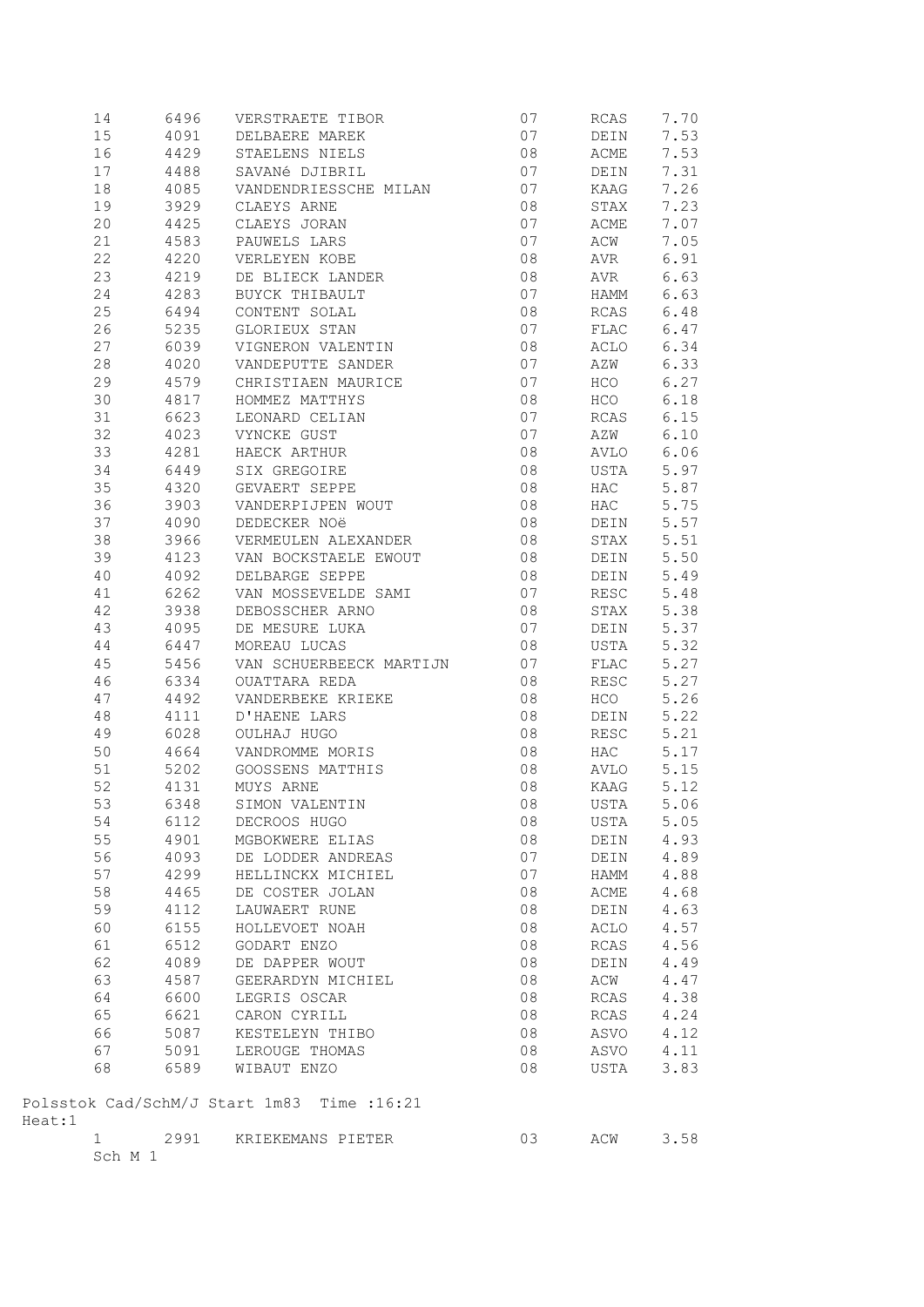|        |                            |                              | 2 2890 VERSTRAETE MART                        | 04                    | AVR          | 3.53         |
|--------|----------------------------|------------------------------|-----------------------------------------------|-----------------------|--------------|--------------|
|        | Sch M 2                    |                              |                                               |                       |              |              |
|        |                            |                              | 3 580 DESMET MILAN                            | 06                    | ABES         | 3.33         |
|        | Cad M 1<br>$4\degree$      |                              | 957 HUYGHELIER JELLE                          | 06                    | ACME         | 3.28         |
|        | Cad M 2                    |                              |                                               |                       |              |              |
|        | $5 - 5$                    |                              | 940 VAN RAEMDONCK KOBE                        | 06                    | BRAB         | 3.23         |
|        | Cad M 3                    |                              |                                               |                       |              |              |
|        | $6\degree$<br>Sch M 3      |                              | 3027 HERMENS BERT                             | 04                    | LOOI         | 3.18         |
|        | 7                          |                              | 3325 VAN ELSUWE ALEXIS                        | 04                    | RESC         | 3.13         |
|        | Sch M                      |                              |                                               |                       |              |              |
|        | $8 - 8$                    |                              | 351 RAMAKERS SVERRE                           | 05                    | MACW         | 2.93         |
|        | Cad M                      |                              |                                               |                       |              |              |
|        | $9 \quad \bullet$<br>Cad M |                              | 782 DE VOS LOIC                               | 06                    | AVLO         | 2.73         |
|        | 10                         |                              | 1352 BIGATTON LORIS                           | 06                    | SER          | 2.63         |
|        | Cad M                      |                              |                                               |                       |              |              |
|        | 11                         |                              | 700 NOPPE SIEBE                               | 06                    | VOLH         | 2.43         |
|        | Cad M                      |                              |                                               |                       |              |              |
|        | 12                         |                              | 221 WAUMAN JELLE                              | 06                    | AVLO         | 2.23         |
|        | Cad M<br>12                | 1596                         | THOMAS ETHAN                                  | 06                    | USBW         | 2.23         |
|        | Cad M                      |                              |                                               |                       |              |              |
|        |                            |                              | 14 705 WAUTERS LIZE                           | 06                    | VOLH         | 2.03         |
|        | Cad V 1                    |                              |                                               |                       |              |              |
|        | Cad V 2                    |                              | 14 691 MARTENS KAAT                           | 05                    | VOLH         | 2.03         |
|        |                            | Ver Ben meisjes Time : 18:35 |                                               |                       |              |              |
|        |                            |                              |                                               |                       |              |              |
| Heat:1 |                            |                              |                                               |                       |              |              |
|        | 1                          |                              | 799 JORDAAN ELISE                             | 11                    | <b>DAC</b>   | 3.30         |
|        | $\overline{2}$             |                              | 1444 REDDé LENA                               | 11                    | AVR          | 3.12         |
|        | 3                          |                              | 2137 HEMPTINNE ALICE                          | 11                    | ACLO         | 3.09         |
|        | 4<br>5                     | 203                          | TALLOEN EMMA<br>608 BAETE AMBER               | 11<br>11              | STAX<br>DEIN | 3.05<br>3.05 |
|        | 6                          | 424                          | STEVENS MAITé                                 | 11                    |              | 3.00         |
|        | $7\phantom{.}$             | 358                          | COCQUYT AMELIA                                | 11                    | KAAG<br>VS   | 2.99         |
|        | 8                          | 2351                         | FONTAINE LOISE                                | 11                    | USTA         | 2.99         |
|        | 9                          |                              | 1400 VANTHUYNE SAAR                           | 11                    | DAC 2.98     |              |
|        | 10                         | 947                          | SIERENS LOTTE                                 | 11                    | ACME         | 2.92         |
|        | 11                         |                              | 736 DE BRUYCKER CHLOë                         | 11                    | $_{\rm HAC}$ | 2.92         |
|        | 12                         |                              | 262 DE WITTE NOOR                             | 11                    | AVR          | 2.92         |
|        | 13                         | 2133                         | SCHROEVEN CAMILLE                             | 11                    | RESC         | 2.91         |
|        | 14                         |                              | 500 VAN DE VELDE HANNELORE                    | 11                    | HAC          | 2.90         |
|        | 15                         | 53                           | ROELKENS MARIE                                | 11                    | STAX         | 2.88         |
|        | 16                         | 2443                         | POPESCU RAISA*                                | 11                    | RESC         | 2.87         |
|        | 17                         | 2141                         | VAN BRUSSELEN ASHLEY                          | 12                    | ACLO         | 2.86         |
|        | 18                         | 501                          | PROVOOST ELLA MARTHE                          | 12                    | HAC          | 2.84         |
|        | 19                         | 10                           | WALRAET ANNA                                  | 11                    | HAC          | 2.82         |
|        | 20<br>21                   | 50                           | 375 GOEMAN DIEDE                              | 11<br>11              | RCG          | 2.75         |
|        | 22                         |                              | LAMBRECHT MARIE<br>2139 NDOMBASI IZE SHAYLANA | 12                    | STAX<br>ACLO | 2.75<br>2.74 |
|        | 23                         |                              | 2138 HEMPTINNE LOUISE                         | 11                    | ACLO         | 2.73         |
|        | 24                         | 418                          | PAPPAERT NENAH                                | 11                    | VS           | 2.72         |
|        | 25                         | 1693                         | VAN HENIS ONA                                 | 11                    | ASVO         | 2.71         |
|        | 26                         | 427                          | DE WEERDT INOA                                | 11                    | ACME         | 2.69         |
|        | 27                         | 373                          | DE BOCK LOTTE                                 | 12                    | RCG          | 2.68         |
|        | 28                         | 141                          | SNOECK PAULINE                                | 12                    | ZA           | 2.63         |
|        | 29<br>30                   |                              | 2349 BOCQUET ADELE<br>1219 VANBIERVLIET LAURE | 11<br>12 <sup>7</sup> | USTA<br>KAAG | 2.62<br>2.62 |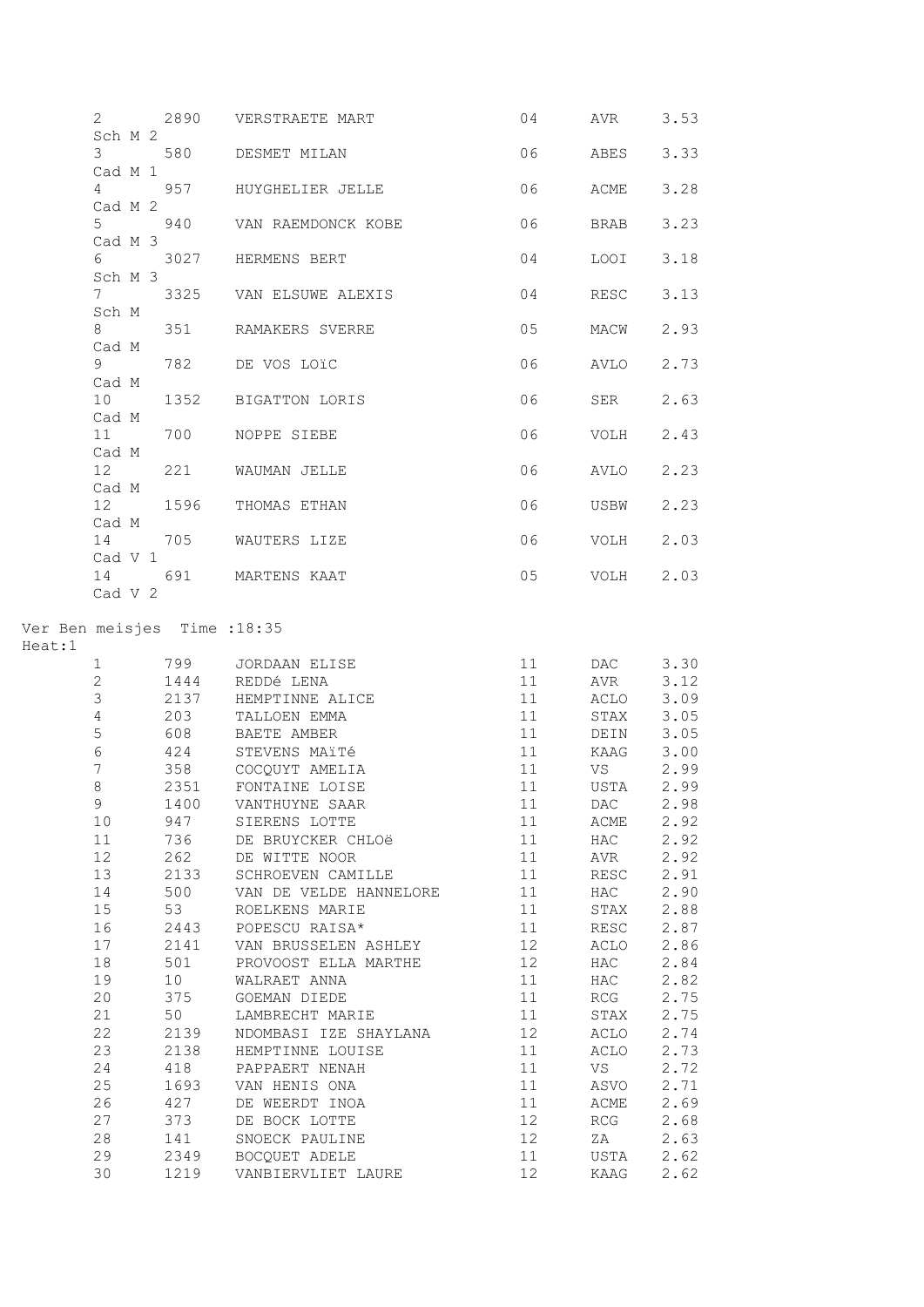| 31                                       | 14   | HOSTE FIEN<br>------ MADIRKE                     | 12 | HAC          | 2.62 |
|------------------------------------------|------|--------------------------------------------------|----|--------------|------|
| 32                                       |      | 1572 DE GROOTE MARIEKE                           | 11 | MACW         | 2.62 |
| 33                                       |      | 9996 ROELS NORA                                  | 11 | <b>KAAG</b>  | 2.61 |
| 34                                       |      | 1179 VERDONCK LOUIZA                             | 11 | DEIN         | 2.60 |
| 35                                       |      | 504 VAN HAUDT SAM                                | 11 | KAAG         | 2.60 |
| 36                                       |      | 1205 VANDRIESSCHE SIENNA 11                      |    | ASVO         | 2.60 |
| 37                                       | 16   | VERHULST KAAT                                    | 11 | HAC          | 2.56 |
| 38                                       | 357  | CLAUS LENE                                       | 12 | VS           | 2.56 |
| 39                                       | 2300 | RICHARD REBECCA                                  | 11 | ACLO         | 2.55 |
|                                          |      |                                                  |    |              | 2.54 |
| 40                                       | 47   | GARDEDIEU NEREDA                                 | 11 | STAX<br>VS   |      |
| 41                                       |      | 416 LAMBRECHTS LOTTE                             | 11 |              | 2.53 |
| 42                                       | 471  | BODDIN AURELIE                                   | 11 | AVR          | 2.52 |
| 43                                       |      | 1429 VAN DER JEUGHT ZOë                          | 11 | ACME         | 2.50 |
| 44                                       |      | 522 VAN LANDSCHOOT NOA 12                        |    | ACME         | 2.45 |
| 45                                       |      | 430 MOUDRETSOV DARYA                             | 11 | ACME         | 2.41 |
| 46                                       |      | 2343 HANNECART SIENNA                            | 12 | ACLO         | 2.40 |
| 47                                       | 2254 | VAN ELSUWE ALIZEE                                | 11 | USBW         | 2.38 |
| 48                                       | 872  | MAES EVA                                         | 12 | ROBA         | 2.38 |
| 49                                       | 144  | DEKEYSER INA                                     | 11 | DEIN         | 2.37 |
| 50                                       |      | 429 MATTHEEUWS NORE                              | 11 | ACME         | 2.36 |
| 51                                       |      | 1393 MEERT ANKE                                  | 12 | DAC          | 2.35 |
| 52                                       |      | 1836 VERBEURT LOTTE                              | 11 | ZA           | 2.35 |
|                                          |      |                                                  |    |              |      |
| 53                                       |      | 312 DESCHODT AMALIA                              | 12 | AZW          | 2.35 |
| 54                                       | 138  | BILLIET ELISA                                    | 11 | DEIN         | 2.35 |
| 55                                       | 1481 | SIMON MAUD                                       | 11 | DAC          | 2.35 |
| 56                                       | 172  | DE SCHRIJVER ROWAN                               | 12 | KAAG         | 2.33 |
| 57                                       | 1589 | VANDERHEYDEN EMMA                                | 12 | GRIM         | 2.33 |
| 58                                       | 145  | DE POURCQ AMéLIE                                 | 12 | DEIN         | 2.32 |
| 59                                       | 622  | VAN PARYS BENTE                                  | 12 | FLAC         | 2.28 |
| 60                                       | 142  | VAN DER HOEVEN YENTHE 11                         |    | ZA           | 2.27 |
| 61                                       | 359  | NECKEBROECK ELLE                                 | 11 | VS           | 2.25 |
| 62                                       |      | 2251 LEKOEUCHE LUCILE                            | 11 | USTA         | 2.23 |
| 63                                       | 348  | TERMOTE DITA                                     | 12 | KAAG         | 2.20 |
| 64                                       | 2795 | D'HALLEWIN OLIVIA                                | 12 | RESC         | 2.17 |
| 65                                       | 263  | HUYSENTRUYT CARA                                 | 11 | AVR          | 2.17 |
| 66                                       | 525  | OBILAGWA JELKA                                   | 11 | STAX         | 2.17 |
| 67                                       | 1124 | BAELE JITSE                                      | 12 | ASVO         | 2.13 |
| 68                                       |      | 243 VAN PARYS ELISE                              | 12 | RIEM         | 2.13 |
|                                          |      |                                                  |    |              |      |
| 69                                       |      | 9995 VERHAMMEN LEONIE                            | 12 | NA           | 2.09 |
| 70                                       |      | 1519 VANDEPUTTE INE                              |    | 12 AVMO 2.08 |      |
| 71                                       |      | 2804 CASIER ROSALIE                              | 12 | USTA         | 2.06 |
| 72                                       |      | 1570 CHRISTIAENS CHLOë                           | 12 | RCG          | 2.02 |
| 73                                       |      | 2659 KAMECHE LILIA                               | 12 | ACLO         | 1.99 |
| 74                                       | 1323 | BLONDEEL MAURANNE                                | 12 | ACME         | 1.94 |
| 75                                       | 609  | DE JANS LENTL                                    | 12 | DEIN         | 1.91 |
| 76                                       | 1594 | VAN DIENDEREN FLEUR                              | 12 | RCG          | 1.78 |
| 77                                       | 801  | THOON ELLA                                       | 12 | HAC          | 1.70 |
|                                          | 2625 | <b>LABEEUW MAUD</b>                              | 12 | RCAS         | NΜ   |
| Kogel Ben jongens Time : 16:06<br>Heat:1 |      |                                                  |    |              |      |
|                                          | 7766 |                                                  |    |              |      |
| $\mathbf{1}$<br>$\mathbf{2}^{\prime}$    |      | SCHOUTTETEN JEROEN                               | 11 | DEIN         | 8.02 |
|                                          |      | 8705 GADEYNE FELIX                               | 11 | FLAC         | 7.70 |
| 3                                        |      | 8635 VAN DE WEGHE THOR<br>8977 MICHIELSENS ELIAS | 11 | FLAC         | 7.59 |
| 4                                        |      |                                                  | 11 | DAC          | 7.57 |
| 5                                        |      | 7049 MARTY PABLO                                 | 11 | STAX         | 7.47 |
| 6                                        | 8571 | BOGAERT LéON                                     | 11 | AVMO         | 7.44 |
| 7                                        | 470  | DEFFERNEZ GASPARD                                | 11 | USTA         | 7.38 |
| 8                                        |      | 9118 PITON VIKTOR                                | 11 | GRIM         | 7.00 |
| 9                                        |      | 7723 DEJONGHE MATTIJS                            | 11 | HCO          | 6.89 |
| 10                                       |      | 8971 MICHIELSENS MILO                            | 12 | DAC          | 6.79 |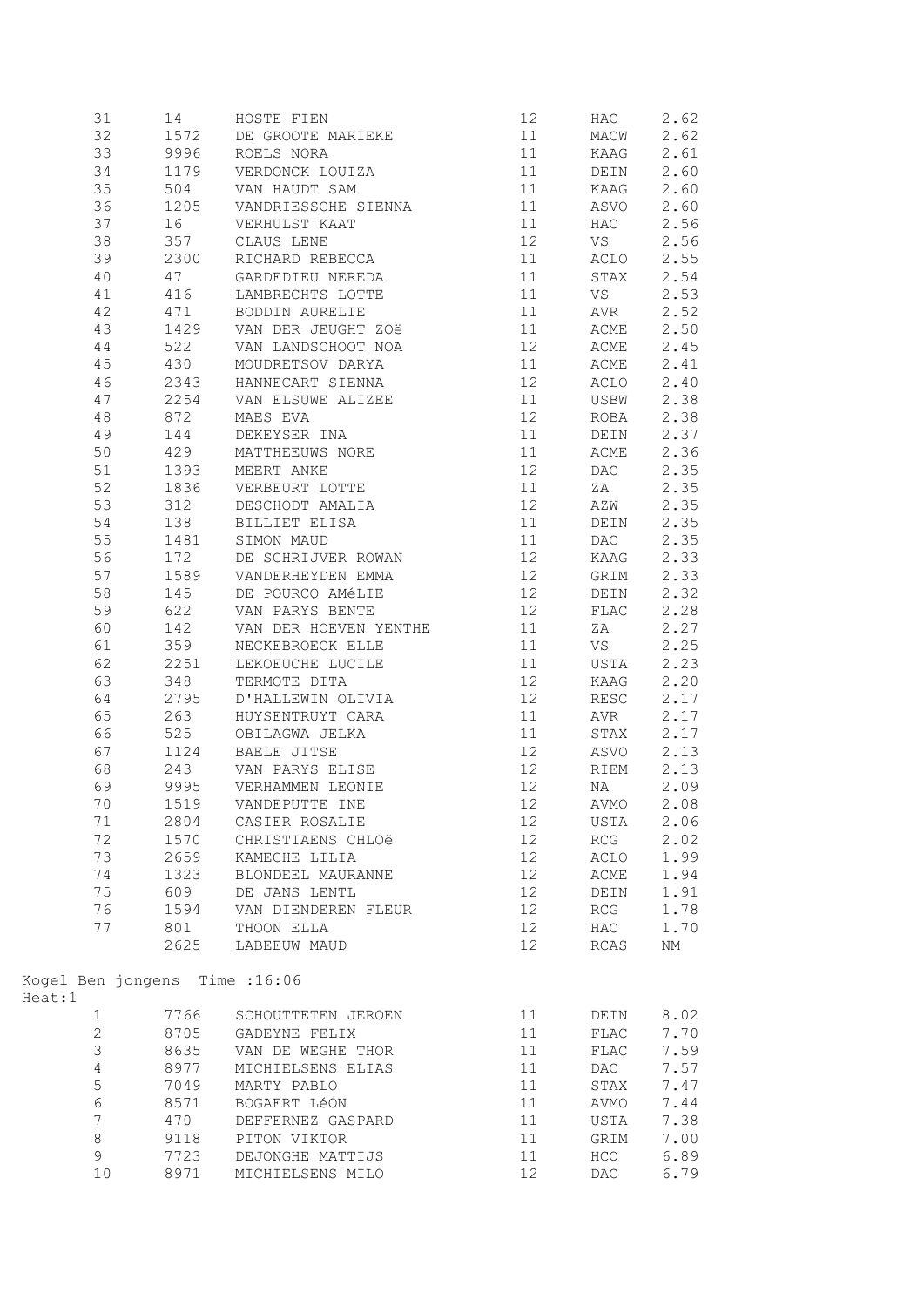| 11 | 7320  | VERLEYEN TIBE              | 11              | AVR                                                                                                                                                                                                                            | 6.73 |
|----|-------|----------------------------|-----------------|--------------------------------------------------------------------------------------------------------------------------------------------------------------------------------------------------------------------------------|------|
| 12 |       | 7379 HAECK VIKTOR          | 11              | AVLO                                                                                                                                                                                                                           | 6.69 |
| 13 |       | 7217 MOBE-DISASI GUILLAUME | 11              | DEIN                                                                                                                                                                                                                           | 6.64 |
| 14 | 7441  | BOUCHE MATS                | 11              | VS FOR THE VIDEO OF THE VIDEO OF THE VIDEO OF THE VIDEO OF THE VIDEO OF THE VIDEO OF THE VIDEO OF THE VIDEO OF THE VIDEO OF THE VIDEO OF THE VIDEO OF THE VIDEO OF THE VIDEO OF THE VIDEO OF THE VIDEO OF THE VIDEO OF THE VID | 6.51 |
| 15 | 7036  | DE WILDE LEON              | 11              | STAX                                                                                                                                                                                                                           | 6.50 |
| 16 | 8487  | RONSSE LARS                | 11              | ASVO                                                                                                                                                                                                                           | 6.49 |
| 17 | 722   | LEMAIRE IDRIS*             | 11              | RCAS                                                                                                                                                                                                                           | 6.49 |
| 18 | 8471  | DE STOPPELEIRE RUBEN       | 11              | ASVO                                                                                                                                                                                                                           | 6.29 |
| 19 | 8071  | COCQUYT FINN               | 11              | DEIN                                                                                                                                                                                                                           | 6.29 |
| 20 | 8490  | VAN DEN BERGHE SEPPE       | 11              | ASVO                                                                                                                                                                                                                           | 6.25 |
| 21 | 924   | WILLIAME WALLACE           | 11              | ACLO                                                                                                                                                                                                                           | 6.24 |
| 22 |       | 8026 OCHS MARIUS           | 11              | <b>DAC</b>                                                                                                                                                                                                                     | 6.22 |
| 23 |       | 8218 MGBOKWERE SENNE       | 11              | DEIN                                                                                                                                                                                                                           | 6.20 |
| 24 |       | 8921 KREMER AURÉLIEN       | 11              | DAC                                                                                                                                                                                                                            | 6.18 |
| 25 | 7404  |                            |                 |                                                                                                                                                                                                                                |      |
|    |       | GEVAERT WIEBE              | 11              | HAC                                                                                                                                                                                                                            | 6.18 |
| 26 | 7533  | CLAEYS LENNERD             | 11              | ACME                                                                                                                                                                                                                           | 6.16 |
| 27 | 57    | MICHIELS MAXIME            | 11              | ACLO                                                                                                                                                                                                                           | 6.15 |
| 28 | 8192  | VAN IMPE XANDER            | 11              | VS                                                                                                                                                                                                                             | 6.10 |
| 29 | 9172  | ILIADIS ARISTOTE           | 11              | $\mathop{\sf DAC}$                                                                                                                                                                                                             | 6.09 |
| 30 | 8565  | CROMBEZ ANDREAS            | 11              | ASVO                                                                                                                                                                                                                           | 5.99 |
| 31 |       | 8446 COLAUTTI FABIO        | 12              | MACW                                                                                                                                                                                                                           | 5.86 |
| 32 |       | 7579 VERROKEN ROBIN        | 12              | ΖA                                                                                                                                                                                                                             | 5.79 |
| 33 |       | 7191 LEROUGE JUL           | 11              | ZA                                                                                                                                                                                                                             | 5.76 |
| 34 |       | 7969 VERHAEGHE JULES       | 11              | AVR                                                                                                                                                                                                                            | 5.72 |
| 35 | 9086  | KISSIYAR WOLF FINN JASPER  | 11              | KAAG                                                                                                                                                                                                                           | 5.72 |
| 36 | 8913  | VANDEPUTTE JENS            | 11              | AVMO                                                                                                                                                                                                                           | 5.72 |
| 37 | 220   | MBULAY NOLAN               | 11              | ACLO                                                                                                                                                                                                                           | 5.63 |
| 38 | 7216  | HESSENS NOLLE              | 11              | DEIN                                                                                                                                                                                                                           | 5.58 |
| 39 |       | 7387 CLAEYS DAAN           | 11              | STAX                                                                                                                                                                                                                           | 5.55 |
| 40 | 7516  | TRAEN ROBBE                | 11              | VS and the set of $\sim$                                                                                                                                                                                                       | 5.52 |
| 41 |       | 9218 HOVERBEKE KLAAS       | 12 <sup>2</sup> | AVR                                                                                                                                                                                                                            | 5.50 |
| 42 | 8060  | SABBE MATS                 | 12 <sup>°</sup> | HAC                                                                                                                                                                                                                            | 5.44 |
| 43 | 8445  | COLAUTTI DARIO             | 12              | MACW                                                                                                                                                                                                                           | 5.44 |
| 44 | 118   | PARRACINO LIVIO            | 11              | ACLO                                                                                                                                                                                                                           | 5.36 |
| 45 | 7185  | BOUDREZ LEON               | 12              | DEIN                                                                                                                                                                                                                           | 5.35 |
| 46 | 7859  | DEWEERDT CAS               | 11              | HAC                                                                                                                                                                                                                            | 5.32 |
| 47 | 8157  | CLINCKSPOOR JULES          | 12              | VS                                                                                                                                                                                                                             | 5.29 |
| 48 | 7498  | BLANCKAERT IAN             | 11              | VS                                                                                                                                                                                                                             | 5.25 |
| 49 | 7319  | DEBUCQUOY JUUL             | 11              | AVR                                                                                                                                                                                                                            | 5.24 |
| 50 | 810 — | TOEBAERT ARTHUR            | 12              | USTA                                                                                                                                                                                                                           | 5.20 |
| 51 | 8156  | DESSEYN DARKO              | 11              | FLAC                                                                                                                                                                                                                           | 5.19 |
| 52 |       |                            |                 |                                                                                                                                                                                                                                |      |
|    | 8477  | GEVAERT CAS                | 11              | ASVO                                                                                                                                                                                                                           | 5.05 |
| 53 | 8466  | CHEYNS EDWARD              | 11              | ASVO                                                                                                                                                                                                                           | 5.05 |
| 54 | 7001  | NAERT ILIAN                | 11              | HAC                                                                                                                                                                                                                            | 5.04 |
| 55 | 8173  | AERSSENS STAN              | 11              | ACME                                                                                                                                                                                                                           | 5.00 |
| 56 | 8068  | JONET SIMON                | 11              | DAC                                                                                                                                                                                                                            | 4.98 |
| 57 | 9994  | COLAUTTI EMMANUEL          | 11              | NA                                                                                                                                                                                                                             | 4.89 |
| 58 | 7066  | HENDRICKX OTIS             | 12              | STAX                                                                                                                                                                                                                           | 4.86 |
| 59 | 7878  | DEREZ VICTOR               | 12              | KAAG                                                                                                                                                                                                                           | 4.81 |
| 60 | 7416  | DOOMS ARNE                 | 12              | KAAG                                                                                                                                                                                                                           | 4.75 |
| 61 | 9123  | GHYSELS FLORIS             | 11              | KAAG                                                                                                                                                                                                                           | 4.74 |
| 62 | 100   | ROZZI ARTHUR               | 11              | RESC                                                                                                                                                                                                                           | 4.59 |
| 63 | 7343  | PLAETSIER ROY              | 12              | KAAG                                                                                                                                                                                                                           | 4.54 |
| 64 | 7322  | SCHOONBAERT CHARLES        | 12              | AVR                                                                                                                                                                                                                            | 4.49 |
| 65 | 7013  | CODDENS JASPER             | 12              | HAC                                                                                                                                                                                                                            | 4.48 |
| 66 | 8478  | HAECK RUNE                 | 11              | ASVO                                                                                                                                                                                                                           | 4.47 |
| 67 | 206   | MIEVIS LIONEL              | 11              | RESC                                                                                                                                                                                                                           | 4.42 |
| 68 | 7625  | VANDERPIJPEN MATTHIAS      | 12              | HAC                                                                                                                                                                                                                            | 4.41 |
| 69 | 8976  | CHABERT FINN               | 11              | GRIM                                                                                                                                                                                                                           | 4.35 |
| 70 | 8801  | KUPPER LEVI                | 11              | DAC                                                                                                                                                                                                                            | 4.27 |
| 71 | 9224  | KANNOUI NAWFEL             | 12              | DAC                                                                                                                                                                                                                            | 4.25 |
|    |       |                            |                 |                                                                                                                                                                                                                                |      |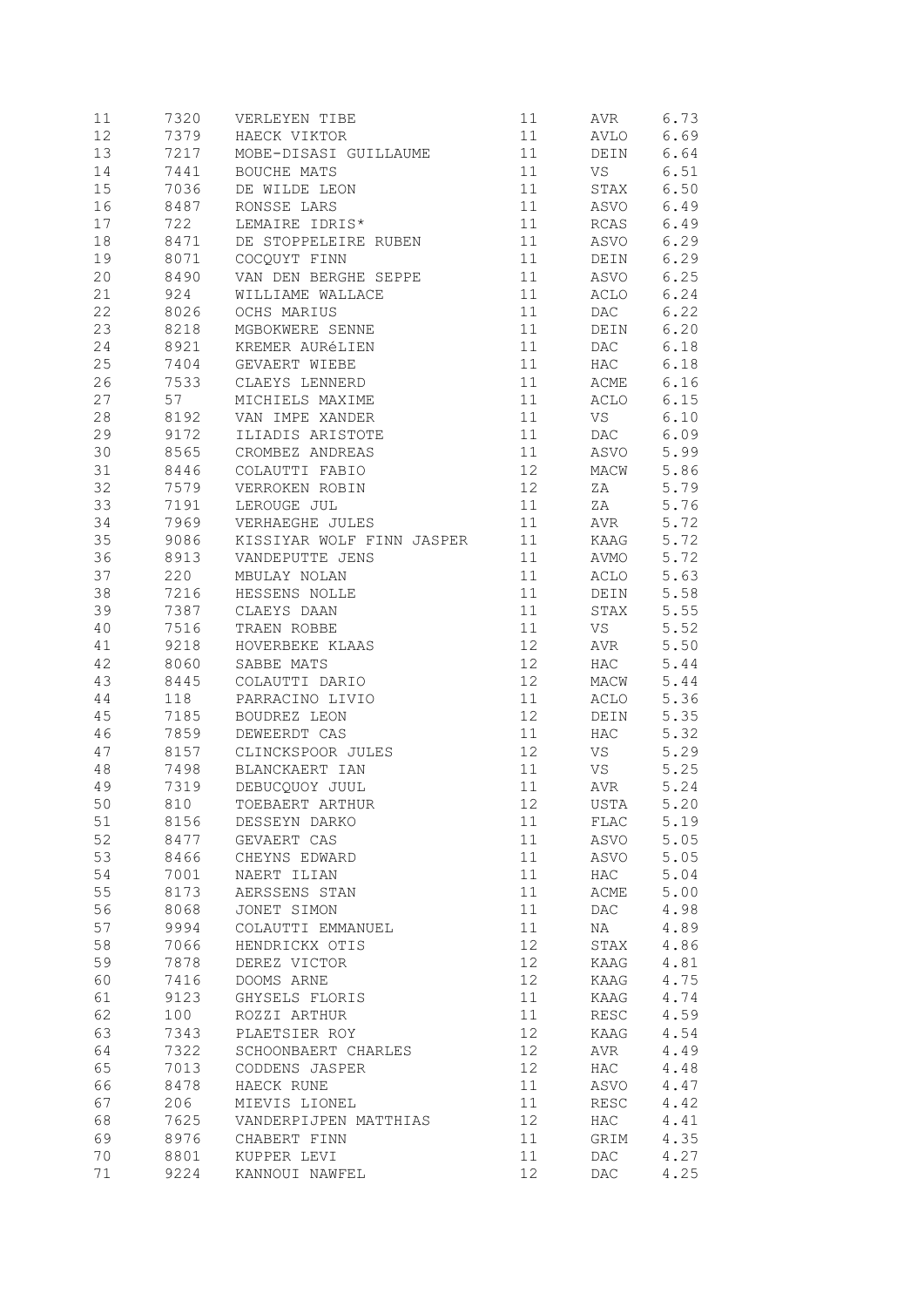|        | 72                             |                              | 119 QUERTINMONT SACHA                                 | 11       | ACLO 4.22    |              |
|--------|--------------------------------|------------------------------|-------------------------------------------------------|----------|--------------|--------------|
|        | 73                             |                              | 7037 DEBOSSCHER JOLAN                                 | 11       |              | 4.22         |
|        | 74                             |                              | 7525 VAN STRYDONCK LUCAS                              | 12       | STAX<br>VS   | 4.20         |
|        | 75                             |                              | 9239 KANNOUI YANIS                                    | 11       | DAC          | 4.00         |
|        | 76                             | 29                           | NAGY SIMON                                            | 12       | ACLO         | 3.99         |
|        | 77                             |                              | 208 OULHAJ MILAN                                      | 11       | RESC         | 3.90         |
|        | 78                             | 833                          | LEYMAN LOGAN                                          | 11       | RESC         | 3.89         |
|        | 79                             |                              | 7103 VANHONACKER ELIAS                                | 12       | AZW          | 3.85         |
|        | 80                             |                              | 7223 VAN CAUWENBERGHE JUUL                            | 12       | DEIN         | 3.70         |
|        | 81                             | 723                          | GODART TIM                                            | 11       | RCAS         | 3.65         |
|        | 82                             | 7751                         | LAMBRECHT JEROM                                       | 12       |              | 3.60         |
|        | 83                             | 7451                         | BEHIELS NOA                                           | 11       | STAX<br>VS   | 3.58         |
|        | 84                             |                              | 8739 MENÉNDEZ VILLEGAS JOSÉ DA                        | 12       | KAAG         | 3.45         |
|        | 85                             |                              | 7769 DEPUYDT JENS                                     | 11       | GRIM         | 3.31         |
|        | 86                             |                              | 602 DERICQ EVAN                                       | 12       | USTA         | 3.31         |
|        | 87                             |                              | 8486 PANDELAERE LEANDRO                               | 11       | ASVO         | 3.30         |
|        | 88                             |                              | 7415 LENOIR JERICHO                                   | 11       | AVR          | 3.21         |
|        | 89                             |                              | 7280 LAFORCE NIELS                                    | 12       | OB 2.97      |              |
|        | 90                             |                              | 249 BEN AHMED NAHEL                                   | 12       | RESC         | 2.93         |
|        |                                |                              |                                                       |          |              |              |
| Heat:1 |                                |                              | Polsstok Cad/SchM/J Start 3m13 Time : 16:54           |          |              |              |
|        |                                | 1 663                        | PHILTJENS YLIO                                        | 06       | DCLA         | 3.91         |
|        | Cad M 1                        |                              |                                                       |          |              |              |
|        |                                |                              | 2 1782 DEWEL HUGO                                     | 05       | USBW         | 3.73         |
|        | Cad M 2                        |                              |                                                       |          |              |              |
|        | $3 \left( \frac{1}{2} \right)$ |                              | 2719 PRIEM VICTOR                                     | 04       | AVR          | 3.53         |
|        | Sch M 1                        |                              |                                                       |          |              |              |
|        |                                |                              | 2363 VAN DAMME TIMON                                  | 03       | LEBB         | NM           |
|        |                                |                              |                                                       |          |              |              |
|        |                                |                              |                                                       |          |              |              |
|        | Sch M                          |                              |                                                       |          |              |              |
| Heat:1 |                                | Ver Pup meisjes Time : 18:36 |                                                       |          |              |              |
|        | $1 \qquad \qquad$              |                              | 3519 VANDENBROUCKE FLORE                              | 09       | AVR          | 4.41         |
|        | $2^{\circ}$                    |                              | 4283 STORMS IMKE                                      | 09       | ROBA         | 4.00         |
|        | $\mathcal{S}$                  |                              |                                                       | 09       |              | 3.75         |
|        | $4 -$                          |                              | 4179 LUYSSEN ELIEN                                    |          | FLAC         |              |
|        |                                |                              | 4213 BESSON OLIVIA                                    | 10<br>09 | <b>ACME</b>  | 3.67         |
|        | 5                              | 3502                         | 3628 COCQUYT LUCA<br>3502 DECAESTEKER MI              | 09       |              | 3.59         |
|        | $6\,$                          |                              | DECAESTEKER MARE                                      |          | KAAG<br>KAAG | 3.56         |
|        | 7                              |                              | 3739 IMPENS ALYS                                      | 09       | KAAG 3.55    |              |
|        | 8                              |                              | 6148 RADERMACHER SARAH                                | 09       | RESC         | 3.51         |
|        | 9                              |                              | 3400 HEEREN LOTTA                                     | 09       | DEIN         | 3.49         |
|        | 10                             |                              | 6087 GALLET NOELIE                                    | 10       | USTA         | 3.40         |
|        | 11                             |                              | 3747 OOMS LINDE                                       | 09       | HAMM         | 3.39         |
|        | 12                             | 3491                         | DE KEYSER JORUN                                       | 10       | OB           | 3.32         |
|        | 13                             | 4350                         | DESSEYN DAPHNE                                        | 09       | FLAC         | 3.32         |
|        | 14                             | 3497                         | DE VLIEGHER ALEX                                      | 09       | KAAG         | 3.31         |
|        | 15                             | 5549                         | CONFENTE TIA                                          | 09       | ACLO         | 3.30         |
|        | 16                             | 3682                         | VAN BRITSOM MAïTé                                     | 09       | RCG          | 3.30         |
|        | 17                             | 3874                         | STALLAERT JANA                                        | 09       | GRIM         | 3.29         |
|        | 18                             | 3454                         | ZUTTERMAN FLORE                                       | 09       | DEIN         | 3.28         |
|        | 19                             | 5893                         | SIBOURG CELYA                                         | 09       | RESC         | 3.25         |
|        | 20                             | 5466                         | SQUIFLET EMELYNN                                      | 10       | RESC         | 3.24         |
|        | 21                             | 3245                         | DE VRIENDT AYA                                        | 10       | STAX         | 3.23         |
|        | 22                             | 3993                         | DAUW LINDE                                            | 09       | EA           | 3.21         |
|        | 23                             | 3483                         | VERMOTE ALESSANDRA                                    | 09       | RIEM         | 3.20         |
|        | 24                             | 3401                         | HESSENS MINNE                                         | 09       | DEIN         | 3.17         |
|        | 25                             | 4212                         | BESSON FLEUR                                          | 10       | <b>ACME</b>  | 3.14         |
|        | 26                             | 3617                         | SILLIS EVITA                                          | 10       | MACW         | 3.14         |
|        | 27<br>28                       |                              | 3267 VANDENBUSSCHE JULIETTE 10<br>3307 VANHASTEL DRÉE | 09       | STAX<br>AZW  | 3.13<br>3.13 |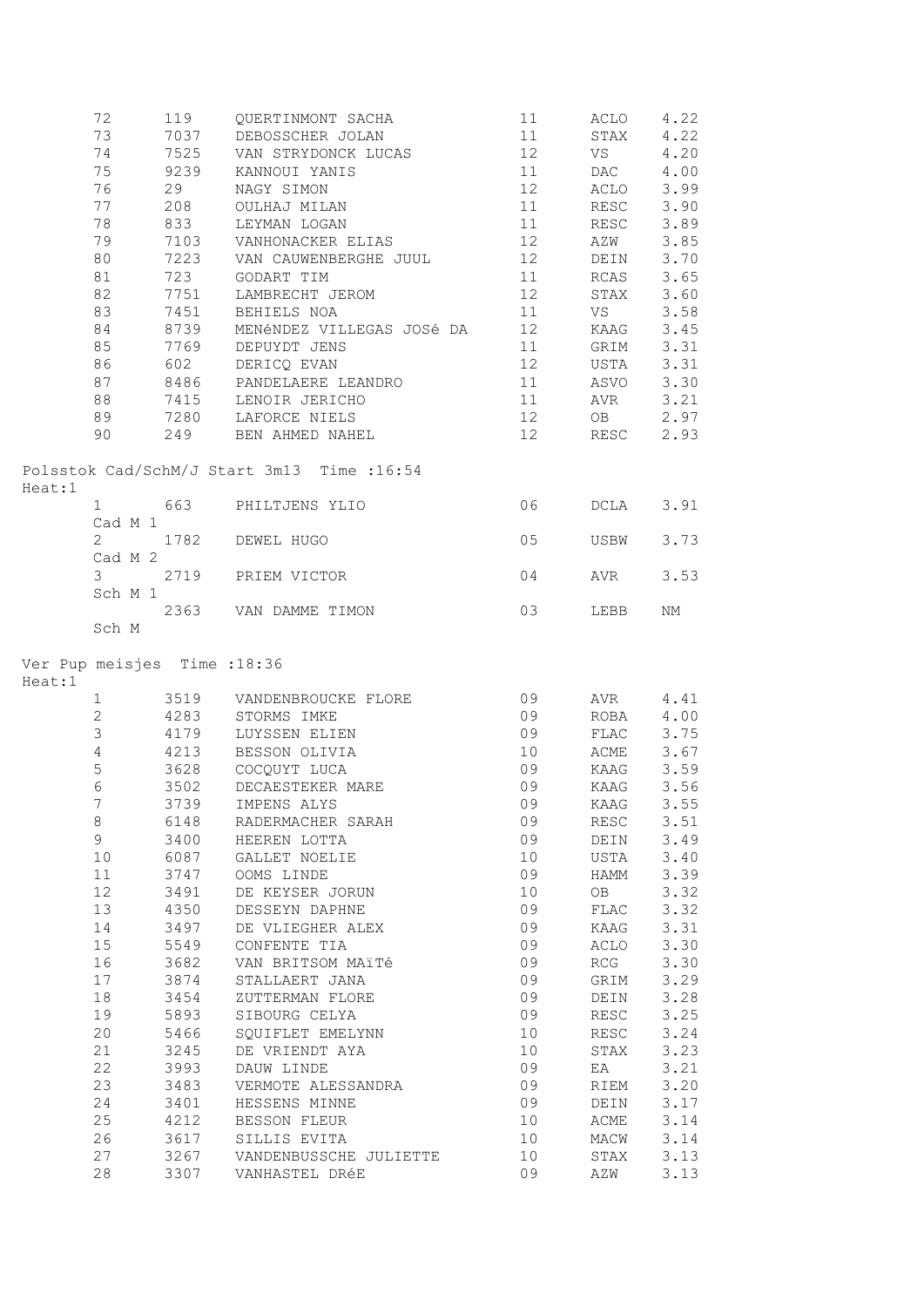| 29 | 5481         | EL KHATTABI LILA        | 09              | ACLO                                                                                                                                                                                                                           | 3.11 |
|----|--------------|-------------------------|-----------------|--------------------------------------------------------------------------------------------------------------------------------------------------------------------------------------------------------------------------------|------|
| 30 |              | 3397 DE WILDE LISA      | 10 <sub>o</sub> | DEIN                                                                                                                                                                                                                           | 3.10 |
| 31 |              | 3751 D'HAVé SAM         | 09              | ACME                                                                                                                                                                                                                           | 3.09 |
| 32 |              | 5642 BRUINS ELINE       | 10              | ACLO                                                                                                                                                                                                                           | 3.07 |
| 33 |              | 4302 DENYS MIRRE        | 10 <sub>o</sub> | HAC                                                                                                                                                                                                                            | 3.07 |
| 34 | 5478         | VANDERVEKEN MILA        | 09              | ACLO                                                                                                                                                                                                                           | 3.06 |
| 35 | 6040         | CONIL LEONIE            | 09              | USTA                                                                                                                                                                                                                           | 3.05 |
| 36 | 5879         | COSAERT YUNA            | 10              | USTA                                                                                                                                                                                                                           | 3.03 |
| 37 | 5983         | CARLIER CLEMENTINE      | 09              | USTA                                                                                                                                                                                                                           | 3.02 |
| 38 | 3358         | SNOECK LéONIE           | 10              | ZA                                                                                                                                                                                                                             | 3.02 |
| 39 | 4393         | SIERENS FIEN            | 09              | <b>ACME</b>                                                                                                                                                                                                                    | 3.00 |
| 40 | 3611         | D'HOEY IANTHA           | 09              | <b>HAMM</b>                                                                                                                                                                                                                    | 2.99 |
| 40 |              | 5479 CATTEAU CHARLOTTE  | 10 <sub>o</sub> | ACLO                                                                                                                                                                                                                           | 2.99 |
| 42 |              | 3654 SMET FLOOR         | 10              | VS FOR THE VIDEO OF THE VIDEO OF THE VIDEO OF THE VIDEO OF THE VIDEO OF THE VIDEO OF THE VIDEO OF THE VIDEO OF THE VIDEO OF THE VIDEO OF THE VIDEO OF THE VIDEO OF THE VIDEO OF THE VIDEO OF THE VIDEO OF THE VIDEO OF THE VID | 2.98 |
| 43 |              | 3633 VERBEKE ELISE      | 09              | AVR                                                                                                                                                                                                                            | 2.97 |
| 44 |              |                         | 09              |                                                                                                                                                                                                                                |      |
| 45 | 3293<br>3352 | DIALLO EMMA             |                 | AZW                                                                                                                                                                                                                            | 2.95 |
|    |              | REYNAERT ELENA          | 09              | FLAC                                                                                                                                                                                                                           | 2.94 |
| 46 | 5984         | TRUANT OLIVIA           | 10 <sub>o</sub> | USTA                                                                                                                                                                                                                           | 2.93 |
| 47 | 3296         | KERREMANS ELENA         | 10 <sub>o</sub> | AZW                                                                                                                                                                                                                            | 2.93 |
| 48 | 4584         | DE PAEPE ELLA           | 09              | ASVO                                                                                                                                                                                                                           | 2.92 |
| 49 |              | 5775 DZOU LESLY KAYLA   | 10 <sub>1</sub> | RESC                                                                                                                                                                                                                           | 2.90 |
| 50 |              | 3537 GUILLEMYN JULIETTE | 09              | FLAC                                                                                                                                                                                                                           | 2.88 |
| 51 | 3974         | WITTOUCK MARIE          | 09              | DEIN                                                                                                                                                                                                                           | 2.86 |
| 52 |              | 3517 DEBUCQUOY LISA     | 09              | AVR                                                                                                                                                                                                                            | 2.85 |
| 53 | 3492         | DELAERE FLOOR           | 09              | OB                                                                                                                                                                                                                             | 2.83 |
| 54 | 4153         | VAN HOLLEBEKE FRAN      | 09              | FLAC                                                                                                                                                                                                                           | 2.81 |
| 55 | 3985         | VERMEERSCH ALEXIA       | 10              | OB                                                                                                                                                                                                                             | 2.80 |
| 56 | 3738         | TOYE LEONIE             | 10              | AVR                                                                                                                                                                                                                            | 2.78 |
| 57 | 3361         | VANOOTEGHEM NINA        | 10 <sub>1</sub> | ZA                                                                                                                                                                                                                             | 2.78 |
| 58 | 3605         | EYCKERMAN IENKE         | 10 <sub>1</sub> | <b>HAMM</b>                                                                                                                                                                                                                    | 2.75 |
| 58 | 3205         | DEPOORTERE ANNA         | 10 <sub>o</sub> | HAC                                                                                                                                                                                                                            | 2.75 |
| 60 | 3528         | VAN KERSCHAEVER TILLE   | 10 <sub>1</sub> | DEIN                                                                                                                                                                                                                           | 2.71 |
| 61 | 3366         | DE LODDER LINDE         | 10              | DEIN                                                                                                                                                                                                                           | 2.70 |
| 62 | 3722         | VANNESTE MONA           | 10              | STAX                                                                                                                                                                                                                           | 2.70 |
| 63 | 4155         | LIEFHOOGHE RENÉE        | 10              | AVR                                                                                                                                                                                                                            | 2.69 |
| 64 | 3726         | DE BACKTER LOTTE        | 10              | VS                                                                                                                                                                                                                             | 2.69 |
| 65 | 3660         | BEHIELS ESMEE           | 09              | VS                                                                                                                                                                                                                             | 2.68 |
| 66 | 3940         | DELANGHE IMAYA          | 09              | MACW                                                                                                                                                                                                                           | 2.66 |
| 67 | 3792         | VANDENBUSSCHE JANNE     | 10              | STAX                                                                                                                                                                                                                           | 2.66 |
| 68 |              | 5797 DUBOIS RIHLEY      |                 | 10 USTA 2.65                                                                                                                                                                                                                   |      |
| 69 | 3490         | DE WULF JULIE           | 09              | OB                                                                                                                                                                                                                             | 2.65 |
| 70 | 5016         | DE GROOTE LILY          | 09              | MACW                                                                                                                                                                                                                           | 2.65 |
| 71 | 3627         | <b>BUYSE TESS</b>       | 10              | KAAG                                                                                                                                                                                                                           | 2.62 |
| 71 | 3398         | D'HAENE LENTL           | 10              |                                                                                                                                                                                                                                | 2.62 |
|    |              |                         |                 | DEIN                                                                                                                                                                                                                           |      |
| 73 | 4562         | VERVAEKE MILA           | 10              | AVR                                                                                                                                                                                                                            | 2.61 |
| 74 | 3734         | SANDERS SARA            | $10$            | VS                                                                                                                                                                                                                             | 2.61 |
| 75 | 4369         | LA FONTAINE ANAIS       | 10              | ACME                                                                                                                                                                                                                           | 2.61 |
| 76 | 3943         | VERBEKE ANNA            | 10              | HAC                                                                                                                                                                                                                            | 2.60 |
| 77 | 3827         | DOOMS HAILEY            | 09              | DEIN                                                                                                                                                                                                                           | 2.60 |
| 78 | 9997         | ROELS MARA              | 09              | KAAG                                                                                                                                                                                                                           | 2.58 |
| 79 | 4998         | OPSOMER HELENA          | 09              | ASVO                                                                                                                                                                                                                           | 2.56 |
| 80 | 6174         | CHASSEUR NAOMIE         | 09              | ACLO                                                                                                                                                                                                                           | 2.54 |
| 81 | 3725         | CORTHALS ELISE          | 09              | VS                                                                                                                                                                                                                             | 2.54 |
| 82 | 3399         | DHAENENS LUCIE          | 10              | DEIN                                                                                                                                                                                                                           | 2.50 |
| 82 | 3396         | DE POURCO MAITé         | 10              | DEIN                                                                                                                                                                                                                           | 2.50 |
| 84 | 5516         | DELPORTE RACHEL         | 09              | ACLO                                                                                                                                                                                                                           | 2.49 |
| 85 | 3451         | VAN MULDERS OONA        | 09              | DEIN                                                                                                                                                                                                                           | 2.47 |
| 86 | 4284         | MAES NETTE              | 10              | ROBA                                                                                                                                                                                                                           | 2.46 |
| 87 | 3756         | SILLIS MARTHE           | 09              | HAMM                                                                                                                                                                                                                           | 2.45 |
| 88 | 3651         | EVERAERT ANNA-SOPHIA    | 09              | VS                                                                                                                                                                                                                             | 2.45 |
| 89 | 5742         | DEPREZ PAULINE          | 09              | USTA                                                                                                                                                                                                                           | 2.44 |
|    |              |                         |                 |                                                                                                                                                                                                                                |      |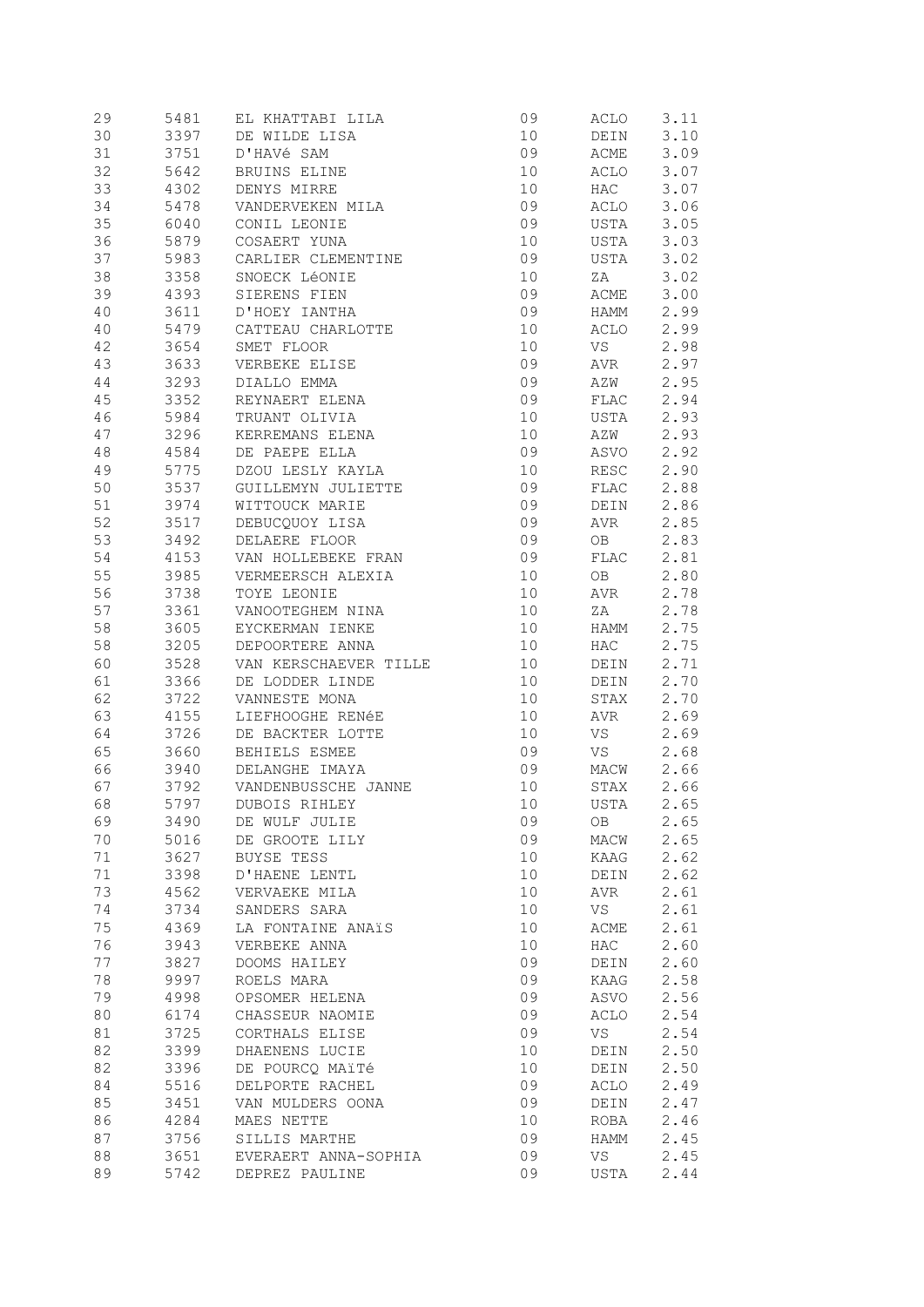|        | 90           | 5420 | VARELA GONZALEZ CARLA          | 10              | RESC | 2.43  |
|--------|--------------|------|--------------------------------|-----------------|------|-------|
|        | 91           | 3252 | HENDRICKX LOU                  | 10 <sub>o</sub> | STAX | 2.43  |
|        | 92           |      | 4579 BAELE GEIKE               | 10              | ASVO | 2.40  |
|        | 93           |      | 3206 DESPLENTERE AMBER         | 10              | HAC  | 2.39  |
|        | 94           |      | 4583 COSYNS FLOOR              | 10              | ASVO | 2.39  |
|        | 95           | 3806 | TEVELS NINA                    | 10              | ACME | 2.39  |
|        | 96           | 3301 | PLANCKAERT RENSKE              | 10              | AZW  | 2.38  |
|        | 97           | 4590 | LEYMAN LIKA                    | 10              | ASVO | 2.37  |
|        | 98           | 4741 | PEELMAN ELLA                   | 09              | HAMM | 2.35  |
|        | 99           | 5164 | STOCKMAN MARIE                 | 10              | ACME | 2.34  |
|        | <<           |      | 4827 QUARTIER JULIE            | 10              | MACW | 2.31  |
|        | <<           |      | 3518 LUPPENS LEA               | 10              | AVR  | 2.28  |
|        | <<           |      | 5787 DESCAMPS EMMA             | 09              | ACLO | 2.27  |
|        | <<           |      |                                | 10              |      |       |
|        |              |      | 3837 VANWILDEMEERSCH YANA      |                 | AVR  | 2.21  |
|        | <<           |      | 5483 TITTI GIULIA              | 09              | ACLO | 2.20  |
|        | <<           |      | 5188 MYS ADA                   | 10              | VOLH | 2.20  |
|        | <<           | 4654 | WAELKENS EMMA                  | 10              | ASVO | 2.19  |
|        | <<           | 5550 | WARGNIES YAELLE                | 10              | ACLO | 2.19  |
|        | <<           | 6270 | BLERVAQUE NORA                 | 10              | ACLO | 2.18  |
|        | $<<$         | 3581 | LISABETH KATO                  | 10              | DEIN | 2.14  |
|        | <<           |      | 3264 VAN NIEUWERBURGH IRENE    | 09              | STAX | 2.14  |
|        | <<           |      | 4747 VAN DEN BROECK KAAT       | 10              | VS   | 2.10  |
|        | <<           |      | 3246 DEBOSSCHER MAJA           | 09              | STAX | 2.05  |
|        | <<           |      | 4588 KESTELEYN CELESTIEN       | 10              | ASVO | 2.02  |
|        | <<           | 5798 | DELAGRENSE CLARA               | 10              | USTA | 1.99  |
|        | <<           | 6401 | FRIFRA LOUISA                  | 09              | RESC | 1.99  |
|        | <<           | 5144 | GOOSSENS LIZE                  | 10              | KAAG | 1.93  |
|        | <<           | 3498 | VERHAMME FAMKE                 | 10              | RIEM | 1.76  |
|        | <<           | 4384 | DE SMET SAARTJE                | 10              | RCG  | 1.75  |
|        | <<           | 3604 | MAEKELBERG LORE                | 09              | AVR  | 1.41  |
|        | <<           | 6191 | KAMECHE MAISSA                 | 10              | ACLO | 1.30  |
|        |              | 3632 | DE CORTE LOUISE-MARIE          | 09              | KAAG | ΝM    |
|        |              | 4467 | CONSTANT ELISE                 | 09              | VOLH | NΜ    |
|        |              | 3740 | VAN GORP LUNA                  | 10              | KAAG | ΝM    |
|        |              | 3678 | WAGEMAN KAAT                   | 10              | VS   | ΝM    |
|        |              | 6028 | COURTOY LYLOO                  | 10              | FAC  | NΜ    |
|        |              |      | 9992 DZOU LESLY KAYLA          | 10              | RESC | ΝM    |
|        |              |      | Kogel Pup jongens Time : 17:56 |                 |      |       |
| Heat:1 |              |      |                                |                 |      |       |
|        | $\mathbf{1}$ | 3275 | KOUASSI MATTEO*                | 09              | RCAS | 11.20 |
|        | $\mathbf{2}$ | 1245 | VYDT JULES                     | 09              | ACW  | 9.44  |
|        | 3            | 1632 | VAN DE WEGHE JARL              | 09              | FLAC | 9.18  |
|        | $\sqrt{4}$   | 1710 | MISEREZ KEANO                  | 10              | ZA   | 8.45  |
|        | $\mathbf 5$  | 786  | DEJONGHE ROBBE                 | 09              | HCO  | 8.04  |
|        | $\epsilon$   | 632  | NEYT VICTOR                    | $10$            | ACME | 7.57  |
|        | 7            | 547  | DECOCK BASILE                  | $10$            | VS   | 7.33  |
|        | 8            | 228  | ALLIJ MATISSE                  | 09              | DEIN | 7.29  |
|        | 9            | 281  | STEVENS LOWIE                  | 09              | DEIN | 7.28  |
|        | 10           | 1970 | MICHIELSENS NEMES              | 09              | DAC  | 7.11  |
|        | 11           | 1190 | DHONT CYRIEL                   | 09              | DEIN | 7.04  |
|        | 12           | 1168 | DE VOS JORRE                   | 09              | VS   | 7.03  |
|        | 13           | 279  | SNAUWAERT FERRAN               | 09              | DEIN | 6.96  |
|        | 14           | 2884 | ANTOLINO EMILIO                | 09              | ACLO | 6.85  |
|        | 15           | 1174 | GODITIABOIS MAURO              | 09              | VS   | 6.81  |
|        | 16           | 630  | MATTHEEUWS FERRE               | 10              | ACME | 6.71  |
|        | 17           | 2617 | KUBIAK JOACHIM                 | 09              | RESC | 6.63  |
|        | 18           | 29   | EVERAERT GUST                  | 09              | ACW  | 6.62  |
|        | 19           | 112  | BHIJA TARIQ                    | 10              | AZW  | 6.61  |
|        | 20           | 766  | D'HONDT LUKAS                  | 10              | KAAG | 6.56  |
|        | 21           | 160  | VANNESTE ELIAS                 | 10              | AZW  | 6.49  |
|        |              |      |                                |                 |      |       |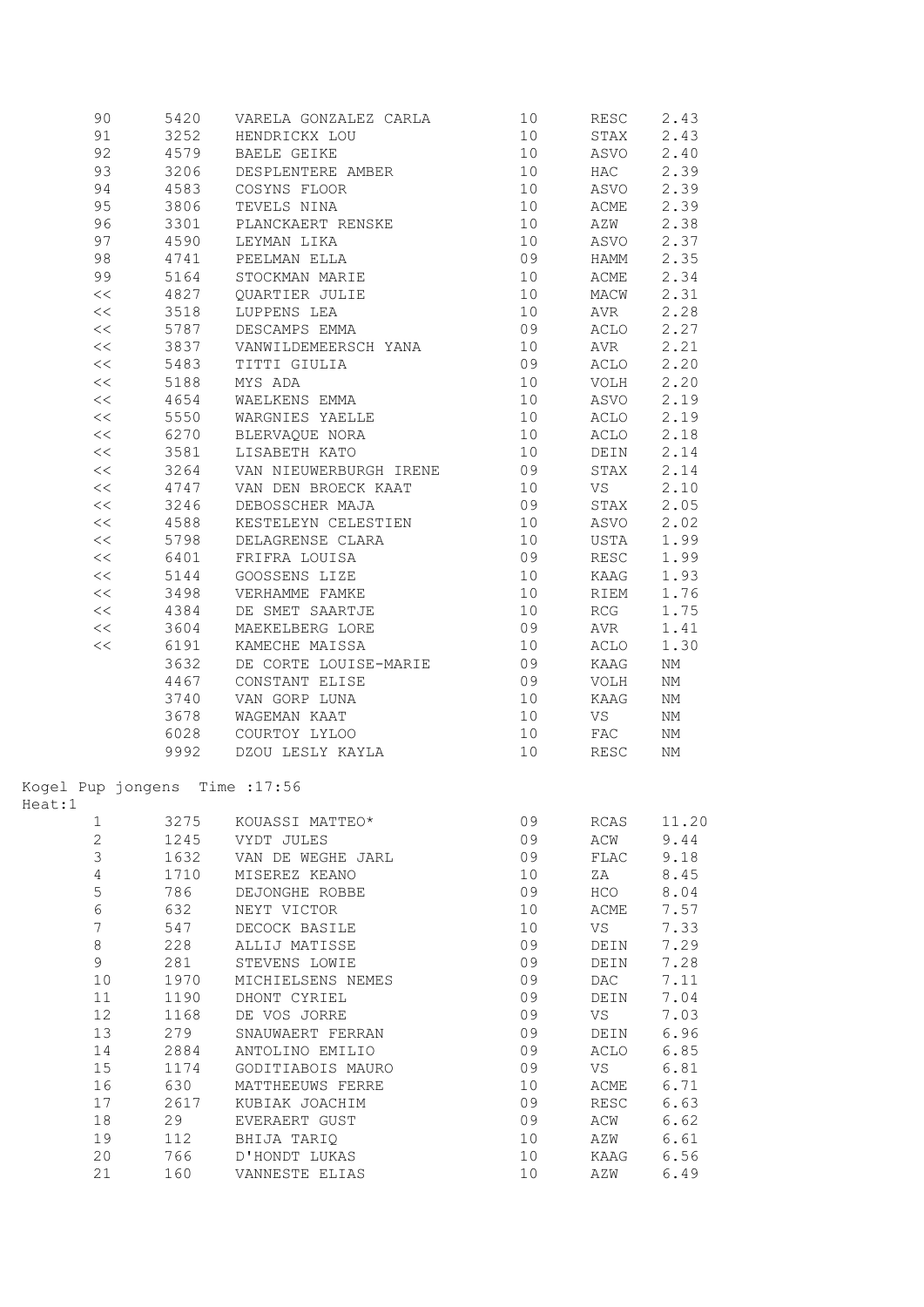| 22     | 273      | MORTIER KOBE           | 09              | DEIN                                                                                                                                                                                                                           | 6.38 |
|--------|----------|------------------------|-----------------|--------------------------------------------------------------------------------------------------------------------------------------------------------------------------------------------------------------------------------|------|
| 23     | 3433     | CORNU LOUIS            | 09              | USTA                                                                                                                                                                                                                           | 6.34 |
| 24     | 2780     | TRIFIN REMI            | 09              | USTA                                                                                                                                                                                                                           | 6.28 |
| 25     | 3144     | GHISLAIN MATHYS        | 10              | ACLO                                                                                                                                                                                                                           | 6.26 |
| 26     | 521      | DHONT CAS              | 10              | KAAG                                                                                                                                                                                                                           | 6.26 |
| 27     | 2754     | DELNEUFCOURT NOAH      | 09              | RESC                                                                                                                                                                                                                           | 6.18 |
| 28     | 282      | VANCOMPERNOLLE SIMON   | 09              | DEIN                                                                                                                                                                                                                           | 6.17 |
| 29     | 1155     | LAKIERE ELIAN          | 10              | AVR                                                                                                                                                                                                                            | 6.01 |
| 30     | 238      | MEULEMAN GUNNAR        | 10              | ZA                                                                                                                                                                                                                             | 6.01 |
| 31     | 3113     | BEN AHMED YANIS        | 10              | RESC                                                                                                                                                                                                                           | 5.95 |
| 32     | 104      | VERMEERSCH CAS         | 10              | STAX                                                                                                                                                                                                                           | 5.92 |
| 33     | 910      | POTVIN LEANDRO         | 09              | KAAG                                                                                                                                                                                                                           | 5.89 |
| 34     |          | 1287 BUYSSE WOUT       | 09              | ACME                                                                                                                                                                                                                           | 5.89 |
| 35     | 605 — 10 | DE VOS BASILE          | 09              | VS FOR THE VIDEO OF THE VIDEO OF THE VIDEO OF THE VIDEO OF THE VIDEO OF THE VIDEO OF THE VIDEO OF THE VIDEO OF THE VIDEO OF THE VIDEO OF THE VIDEO OF THE VIDEO OF THE VIDEO OF THE VIDEO OF THE VIDEO OF THE VIDEO OF THE VID | 5.88 |
| 36     | 537      | TERMOTE JEFF           | 10              | KAAG                                                                                                                                                                                                                           | 5.87 |
| 37     | 382      |                        | 10              |                                                                                                                                                                                                                                |      |
| 38     | 735      | ACKAERT LANDER         | 10              | OB                                                                                                                                                                                                                             | 5.86 |
|        |          | OBILAGWA JACOB         |                 | STAX                                                                                                                                                                                                                           | 5.83 |
| 39     | 1862     | DE WISPELAERE AXEL     | 09              | ACME                                                                                                                                                                                                                           | 5.83 |
| 40     | 389      | DUMERY MAURO           | 10              | OB                                                                                                                                                                                                                             | 5.81 |
| 41     | 1516     | TUYTENS JULES          | 10              | ACME                                                                                                                                                                                                                           | 5.81 |
| 42     | 548      | NECKEBROECK GUS        | 10              | VS                                                                                                                                                                                                                             | 5.81 |
| 43     | 2010     | VAN SCHUERBEECK RUBEN  | 09              | FLAC                                                                                                                                                                                                                           | 5.80 |
| 44     | 1014     | VERHAEGHE LOUIS        | 09              | AVR                                                                                                                                                                                                                            | 5.80 |
| 45     | 399      | BAETSLé MATHO          | 09              | KAAG                                                                                                                                                                                                                           | 5.77 |
| 46     | 568      | VERDICKT STAN          | 09              | VS                                                                                                                                                                                                                             | 5.77 |
| 47     | 631      | MOUDRETSOV ILYA        | 09              | ACME                                                                                                                                                                                                                           | 5.76 |
| $4\,8$ | 522      | DHONT WARRE            | 09              | KAAG                                                                                                                                                                                                                           | 5.76 |
| 49     | 624      | CANEELE KAS            | 10              | ACME                                                                                                                                                                                                                           | 5.74 |
| 50     | 274      | NOTEBAERT THOR         | 09              | DEIN                                                                                                                                                                                                                           | 5.70 |
| $51\,$ | 390      | DUMERY TRISTAN         | 10              | OB                                                                                                                                                                                                                             | 5.67 |
| 52     | 247      | DELBAERE MILAS         | 10 <sub>o</sub> | DEIN                                                                                                                                                                                                                           | 5.62 |
| 53     | 147      | SAMAIN GUSTAAF         | 10 <sub>o</sub> | AZW                                                                                                                                                                                                                            | 5.51 |
| 54     | 798      | VANDEPUTTEE SEAN       | 09              | MACW                                                                                                                                                                                                                           | 5.50 |
| 55     | 63       | DEVRIENDT FIR          | 09              | STAX                                                                                                                                                                                                                           | 5.50 |
| 56     | 240      | BROEKAERT EWOUT        | 10              | KAAG                                                                                                                                                                                                                           | 5.49 |
| 57     | 1846     | VAN DEN HOECK CEYLAN   | 09              | DAC                                                                                                                                                                                                                            | 5.48 |
| 58     | 2058     | RINGOOT ROBIN          | 10              | MACW                                                                                                                                                                                                                           | 5.46 |
| 59     | 3274     | LABEEUW GUILLAUME      | 09              | RCAS                                                                                                                                                                                                                           | 5.45 |
| 60     | 561      | VAN DE VIJVER LOWIE    | 09              | VS                                                                                                                                                                                                                             | 5.40 |
| 61     |          | 2753 DELNEUFCOURT HUGO | 09              | RESC                                                                                                                                                                                                                           | 5.36 |
| 62     |          | 246 DEKEYSER ILIO      | 09              | DEIN                                                                                                                                                                                                                           | 5.33 |
| 63     |          | 1117 GEERAERT ARTHUR   | 10              | HAC                                                                                                                                                                                                                            | 5.30 |
| 64     | 78       | MARTY ELIE             | 09              | STAX                                                                                                                                                                                                                           | 5.18 |
| 65     | 628      | FOUQUAERT LUKAS        | 09              | ACME                                                                                                                                                                                                                           | 5.14 |
| 66     | 1295     | DELOOF MATTEO          | 09              | DEIN                                                                                                                                                                                                                           | 5.12 |
| 67     |          |                        |                 |                                                                                                                                                                                                                                |      |
|        | 639      | VANDEWALLE STAN        | 10              | HAC                                                                                                                                                                                                                            | 5.11 |
| 68     | 236      | DE BREMME BASIL        | 09              | ΖA                                                                                                                                                                                                                             | 5.08 |
| 69     | 497      | SUCAET LOUIS           | 10              | KAAG                                                                                                                                                                                                                           | 5.00 |
| 70     | 126      | BEELS FINN             | 09              | AZW                                                                                                                                                                                                                            | 4.97 |
| 71     | 3        | HOSTE SENNE            | 10              | HAC                                                                                                                                                                                                                            | 4.95 |
| 72     | 343      | VERVAET LEANDER        | 10              | DEIN                                                                                                                                                                                                                           | 4.93 |
| 73     | 1021     | FOCKAERT FLORIAAN      | 10              | ACME                                                                                                                                                                                                                           | 4.92 |
| 74     | 270      | DEWAELHEYNS GEIR       | 09              | DEIN                                                                                                                                                                                                                           | 4.86 |
| 75     | 562      | DE BOCK DAAN           | 10              | RCG                                                                                                                                                                                                                            | 4.85 |
| 76     | 1056     | WOUTERS LANDER         | 10              | ACME                                                                                                                                                                                                                           | 4.81 |
| 77     | 111      | DE RIDDER WARRE        | 09              | STAX                                                                                                                                                                                                                           | 4.80 |
| 78     | 871      | GEERTS FLORIS          | 10              | ΕA                                                                                                                                                                                                                             | 4.76 |
| 79     | 3022     | WAUCQUEZ JARNO         | 10              | USTA                                                                                                                                                                                                                           | 4.66 |
| 80     | 1500     | DE KEERSMAECKER KAMIEL | 09              | AVR                                                                                                                                                                                                                            | 4.64 |
| 81     | 546      | CLAUS JESSE            | 09              | VS                                                                                                                                                                                                                             | 4.60 |
| 82     | 872      | GEERTS MERIJN          | 10              | ΕA                                                                                                                                                                                                                             | 4.60 |